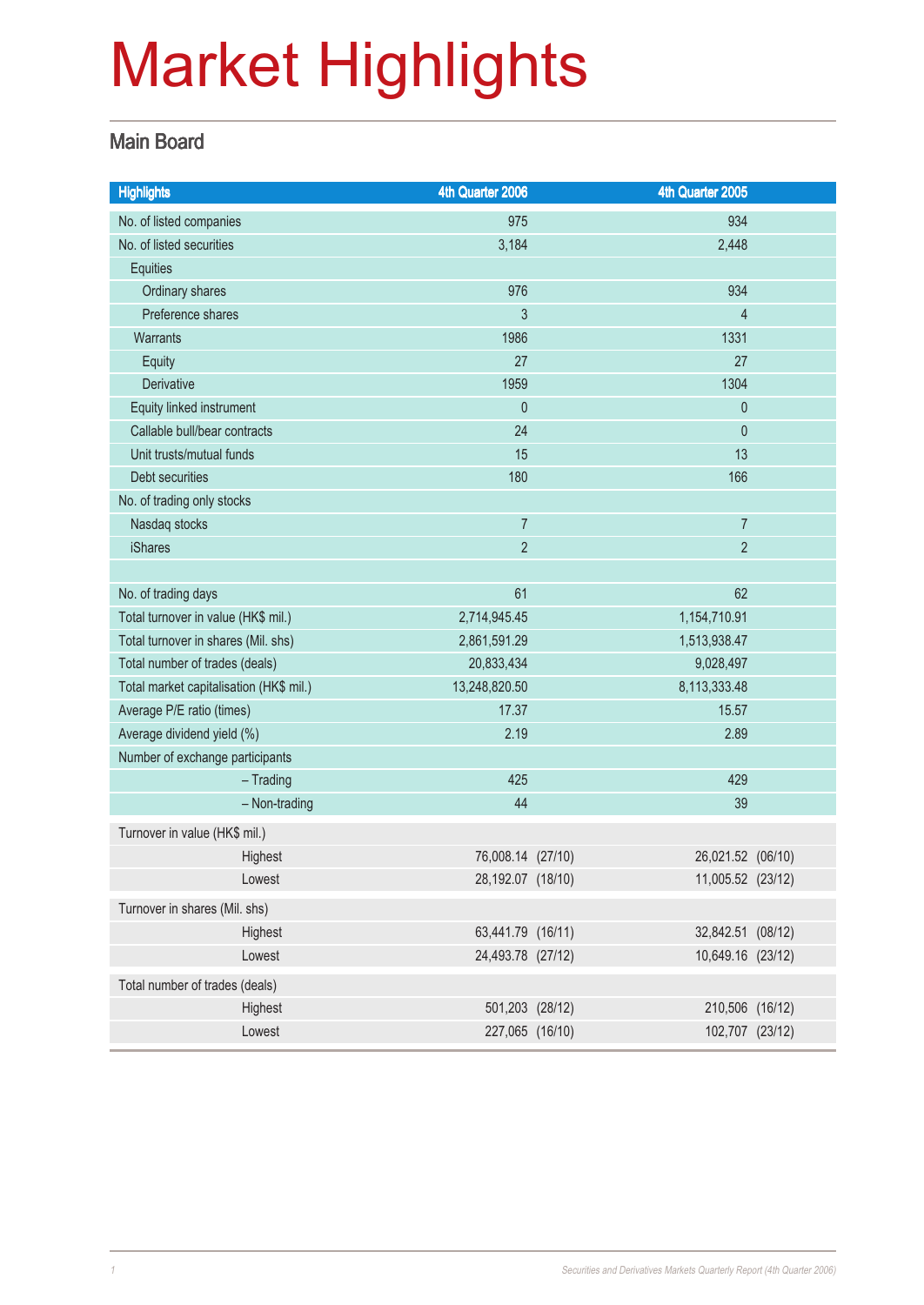### Growth Enterprise Market (GEM)

| <b>Highlights</b>                       | 4th Quarter 2006 |                | 4th Quarter 2005 |                |
|-----------------------------------------|------------------|----------------|------------------|----------------|
| No. of listed companies                 | 198              |                | 201              |                |
| No. of listed securities                | 199              |                | 201              |                |
| Equities                                | 198              |                | 201              |                |
| Warrants                                | 1                |                | $\mathbf 0$      |                |
|                                         |                  |                |                  |                |
| No. of trading days                     | 61               |                | 62               |                |
| Total turnover in value (HK\$ mil.)     | 10,793.45        |                | 5,408.71         |                |
| Total turnover in shares (Mil. shs)     | 13,280.61        |                | 7,112.69         |                |
| Total number of trades (deals)          | 257,886          |                |                  |                |
| Total market capitalisation (HK\$ mil.) | 88,885.43        | 66,603.74      |                  |                |
| Average P/E ratio (times)               | 21.86            |                | 22.94            |                |
| Average dividend yield (%)              | 2.17             |                | 1.00             |                |
| Turnover in value (HK\$ mil.)           |                  |                |                  |                |
| Highest                                 |                  | 404.17 (01/12) |                  | 183.01 (20/12) |
| Lowest                                  |                  | 101.24 (28/12) |                  | 39.13 (28/12)  |
| Turnover in shares (Mil. shs)           |                  |                |                  |                |
| Highest                                 |                  | 464.78 (13/11) |                  | 262.42 (31/10) |
| Lowest                                  |                  | 129.40 (04/10) |                  | 51.94 (08/12)  |
| Total number of trades (deals)          |                  |                |                  |                |
| Highest                                 |                  | 6,173 (10/11)  |                  | 2,817 (01/11)  |
| Lowest                                  |                  | 2,952 (28/12)  |                  | 1,031 (23/12)  |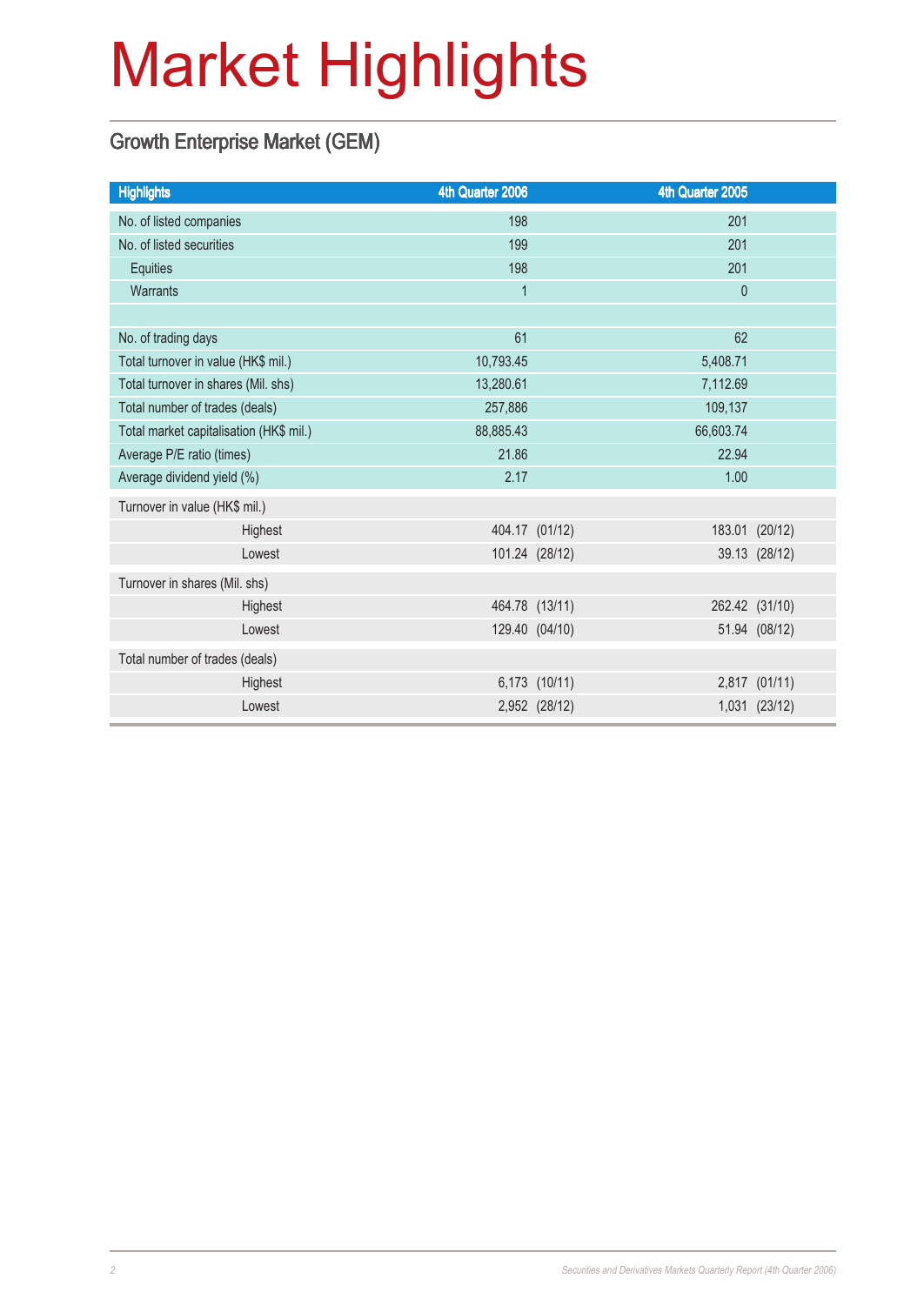### **Derivatives Market**

| <b>Highlights</b>                                          | 4th Quarter 2006 | 4th Quarter 2005 |
|------------------------------------------------------------|------------------|------------------|
| All futures and options products (excluding stock options) |                  |                  |
| No. of trading days                                        | 61.0             | 62.0             |
| Total contract volume                                      | 6,750,291        | 4,551,127        |
| Equity index products                                      | 6,709,521        | 4,543,382        |
| Equity products                                            | 38,337           | 3,757            |
| Interest rates products                                    | 2,433            | 3,988            |
| Average daily contract volume <sup>1</sup>                 | 110,661          | 73,405           |
| Total open interest as at the quarter end (contracts)      | 495,042          | 365,346          |
| Equity index products                                      | 489,250          | 362,119          |
| Equity products                                            | 4,260            | 1,750            |
| Interest rates products                                    | 1,532            | 1,477            |
| <b>Stock options</b>                                       |                  |                  |
| No. of newly introduced stock options classes              | $\overline{2}$   | $\overline{4}$   |
| No. of stock options as at the quarter end                 |                  |                  |
| <b>Class</b>                                               | 42               | 43               |
| <b>Series</b>                                              | 3,756            | 3,146            |
| Total premium (HK\$ mil.)                                  | 7,203.85         | 2,924.64         |
| Call                                                       | 4,742.64         | 1,419.26         |
| Put                                                        | 2,461.21         | 1,505.38         |
| Average daily premium (HK\$ mil.)                          | 118.10           | 47.17            |
| Total contract volume                                      | 6,110,304        | 2,498,877        |
| Call                                                       | 2,854,729        | 1,219,866        |
| Put                                                        | 3,255,575        | 1,279,011        |
| Average daily contract volume                              | 100,169          | 40,304           |
| Total open interest as at the quarter end (contracts)      | 2,533,807        | 1,021,913        |
| Call                                                       | 1,093,322        | 509,699          |
| Put                                                        | 1,440,485        | 512,214          |
| Total number of trades                                     | 127,909          | 74,374           |
| Average daily number of trades                             | 2,097            | 1,200            |
| <b>Total contracts exercised</b>                           | 752,691          | 435,340          |
| Average premium per contract (HK\$)                        | 1,179            | 1,170            |
| Average contract per trade (contracts)                     | 48               | 34               |
| Put volume/call volume                                     | 1.14             | 1.05             |
| Average daily contract volume/open interest                | 4.0%             | 3.9%             |
| Options volume (shares)/underlying stock volume            | 3.4%             | 3.1%             |
| All futures and options products                           |                  |                  |
| Total contract volume                                      | 12,860,595       | 7,050,004        |
| Total open interest as at the quarter end (contracts)      | 3,028,849        | 1,387,259        |

<sup>1</sup> Average daily contract volume is calculated based on the number of trading days of the Hong Kong Market.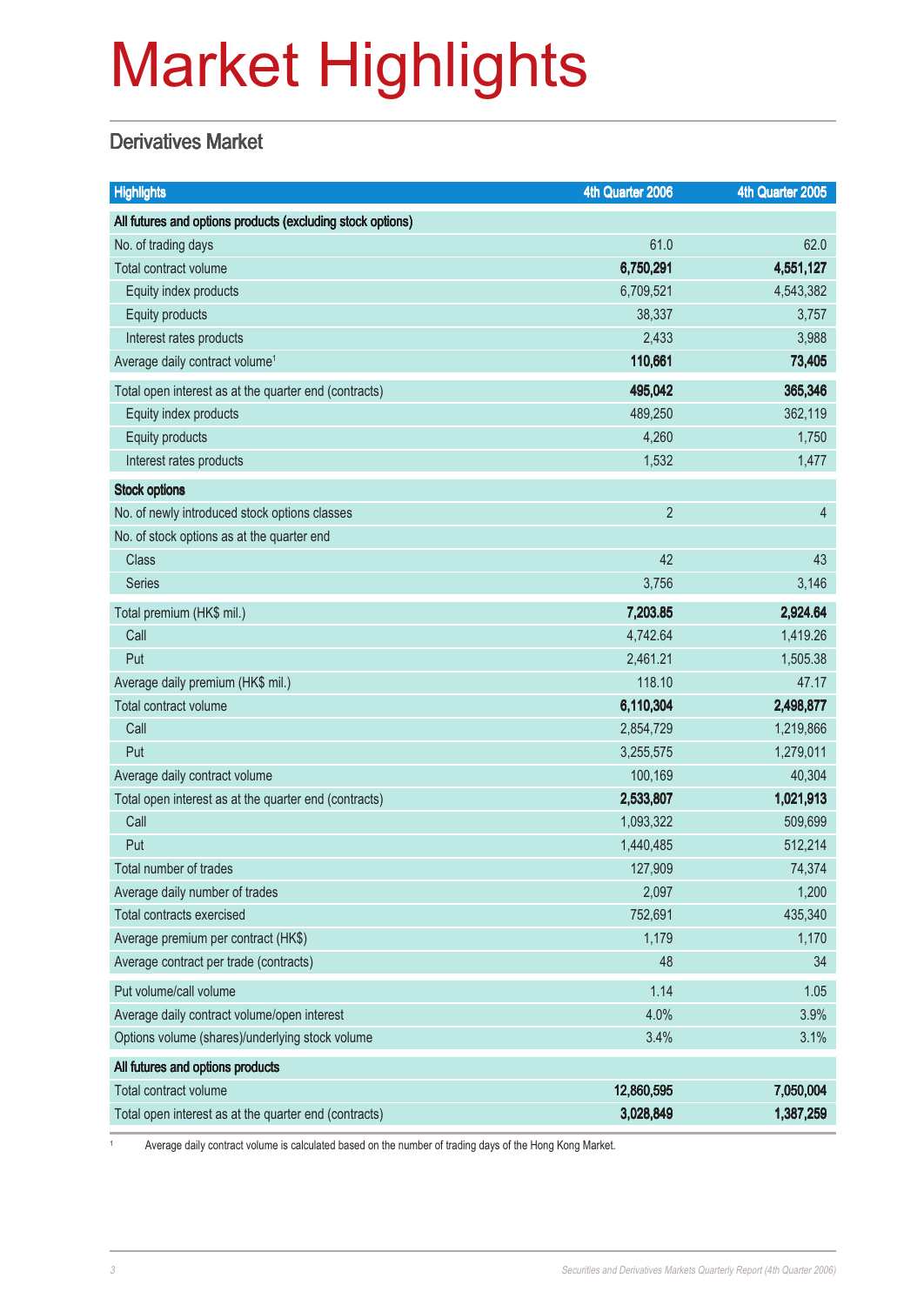### Clearing and Settlement Statistics

| <b>Securities Market</b>                                                        | 4th Quarter 2006 | 4th Quarter 2005 |
|---------------------------------------------------------------------------------|------------------|------------------|
| Average Daily Exchange Trades Handled by CCASS                                  |                  |                  |
| - Number of trades                                                              | 345,756          | 147,380          |
| - Value of trades (HK\$bil.)                                                    | 44.7             | 18.7             |
| - Share quantity Involved (bil shares)                                          | 47.1             | 24.5             |
| Average Daily Settlement Instructions ("SIs") Settled by CCASS                  |                  |                  |
| - Number of SIs                                                                 | 42,553           | 26,602           |
| - Value of SIs (HK\$bil.)                                                       | 120.0            | 52.2             |
| - Share quantity involved (bil. Shares)                                         | 29.1             | 14.8             |
| Average Daily Investor SIs ("ISIs") Settled by CCASS                            |                  |                  |
| - Number of ISIs                                                                | 745              | 329              |
| - Value of ISIs (HK\$mil.)                                                      | 362.4            | 103.5            |
| - Share quantity involved (mil. shares)                                         | 108.8            | 61.3             |
| Average Daily Settlement Efficiency of CNS Stock Positions on Due Day (T+2) (%) | 99.67            | 99.75            |
| Average Daily Settlement Efficiency of CNS Stock Positions on the Day following |                  |                  |
| the Due Day $(T+3)$ (%)                                                         | 99.97            | 99.98            |
| Average Daily Buy-ins Executed on T+3                                           |                  |                  |
| - Number of brokers involved                                                    | 15               | 8                |
| - Number of buy-ins                                                             | 17               | 8                |
| - Value of buy-ins (HK\$mil)                                                    | 8.8              | 3.8              |
| Shares Deposited in the CCASS Depository                                        |                  |                  |
| - Number of shares (bil shares)                                                 | 1,657.6          | 1,309.9          |
| - Percentage of total issued shares of the admitted securities                  | 58.79            | 55.55            |
| - Value of shares (HK\$mil)                                                     | 5,754.9          | 3,026.9          |
| - Percentage of the total market capitalisation of the admitted securities      | 40.23            | 34.60            |
| <b>Derivatives Market</b>                                                       | 4th Quarter 2006 | 4th Quarter 2005 |
| Open Interest                                                                   |                  |                  |
| - Equity Index Futures                                                          | 185,262          | 136,465          |
| - Stock Futures                                                                 | 4,260            | 1,750            |
| - Interest Rates Futures                                                        | 1,532            | 1,477            |
| - Equity Index Options                                                          | 303,988          | 225,654          |
| - Stock Options                                                                 | 2,533,807        | 1,021,913        |
| <b>Cumulative Stock Options Exercised</b>                                       |                  |                  |
| - Share quantity involved (mil. shs)                                            | 682              | 381              |
| - Value of shares (HK\$bil.)                                                    | 21               | 14               |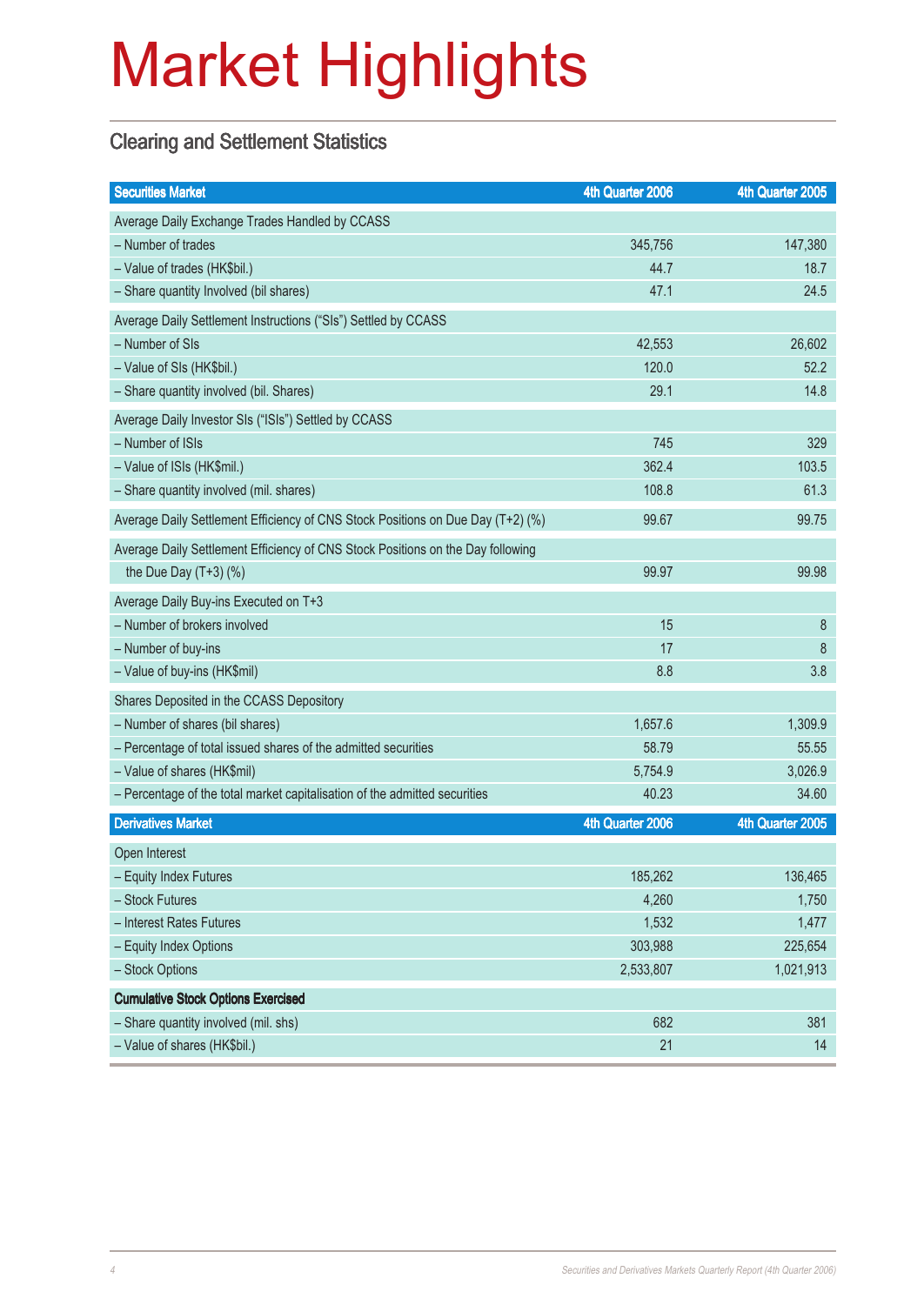### Equity Turnover

|      |                | <b>Share</b> | <b>Value</b> |              |
|------|----------------|--------------|--------------|--------------|
|      |                | (Mil. shs)   | (HK\$ mil.)  | No. of deals |
| 2005 | Q4             | 236,651.26   | 874,711.10   | 5,781,013    |
| 2006 | Q <sub>1</sub> | 435,321.92   | 1,514,286.88 | 10,443,937   |
|      | Q <sub>2</sub> | 418,171.51   | 1,593,381.37 | 10,338,001   |
|      | Q <sub>3</sub> | 287,112.52   | 1,232,024.38 | 8,440,107    |
|      | Q4             | 519,564.53   | 2,083,567.32 | 14,887,863   |

### Equity Trading Statistics

|      |                | No. of<br>trading days | <b>Average daily</b><br>turnover (HK\$ mil.) | Average<br>value per deal |
|------|----------------|------------------------|----------------------------------------------|---------------------------|
| 2005 | Q4             | 62                     | 14,108.24                                    | 151,308                   |
| 2006 | Q <sub>1</sub> | 62                     | 24,423.98                                    | 144,992                   |
|      | Q2             | 59                     | 27,006.46                                    | 154,129                   |
|      | Q <sub>3</sub> | 65                     | 18,954.22                                    | 145,973                   |
|      | Q4             | 61                     | 34,156.84                                    | 139,951                   |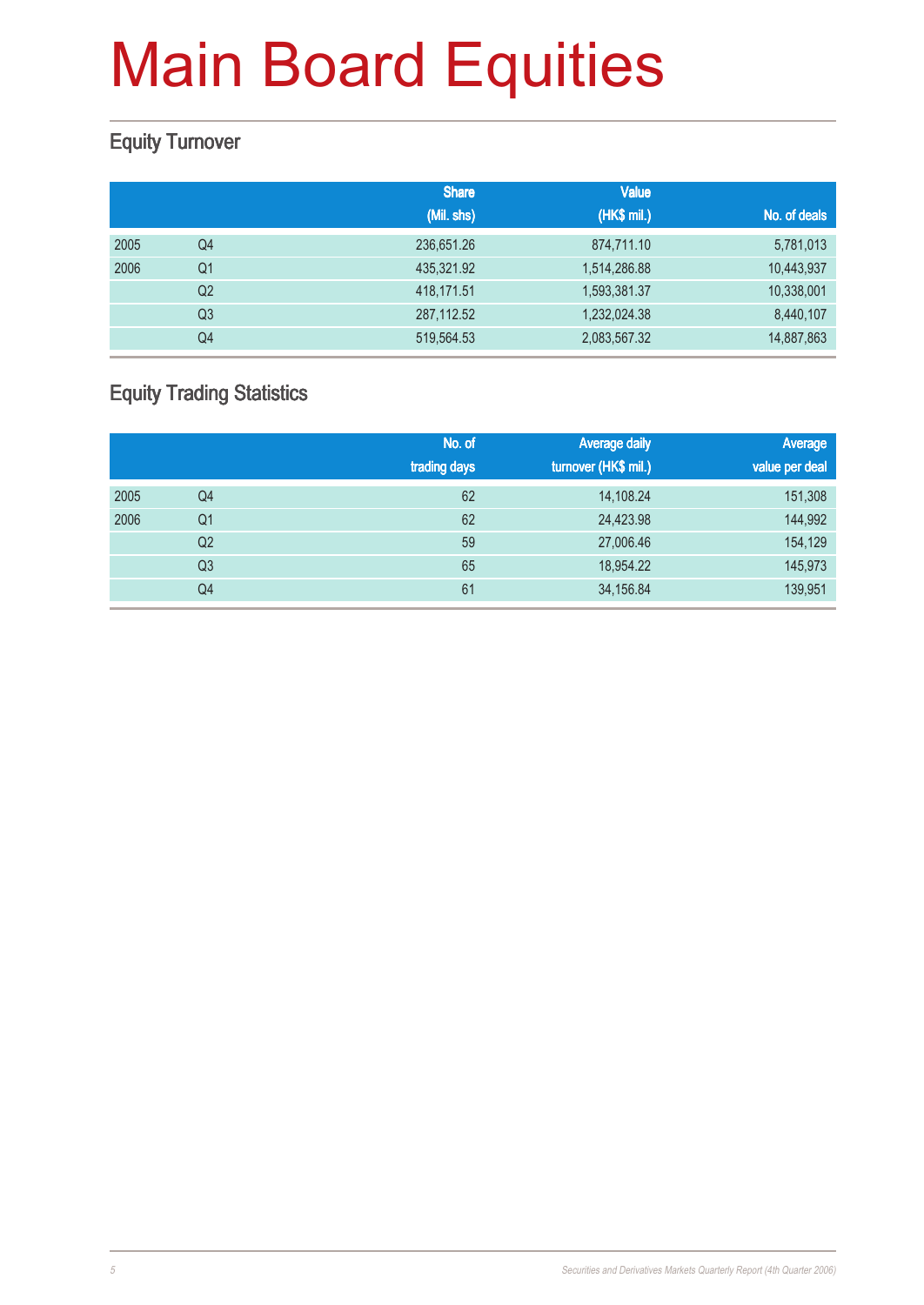#### 20 Most Advanced Stocks

for 4th quarter 2006

|                |       |                            | <b>Closing price</b> |                         |        |
|----------------|-------|----------------------------|----------------------|-------------------------|--------|
| Rank           | Code  | <b>Stock</b>               | End of Dec 2006      | End of Sep 2006         | $%$ up |
| 1              | 00657 | <b>G-VISION INT'L</b>      | 0.500                | 0.079                   | 532.91 |
| $\overline{2}$ | 01182 | <b>FOUNDATION GP</b>       | 1.950                | 0.560                   | 248.21 |
| 3              | 01228 | <b>TAK SHUN TECH</b>       | 0.315                | 0.100                   | 215.00 |
| 4              | 00309 | LO'S ENVIRO-PRO            | 1.750                | 0.610                   | 186.89 |
| 5              | 00305 | <b>MAGNUM INTL-NEW</b>     | 0.870                | 0.308<br>$\overline{A}$ | 182.47 |
| 6              | 00603 | <b>CHINA OIL &amp; GAS</b> | 0.425                | 0.154                   | 175.97 |
| 7              | 00164 | PREMIUM LAND               | 0.890                | 0.330                   | 169.70 |
| 8              | 00702 | <b>GENESIS ENERGY</b>      | 0.133                | 0.052                   | 155.77 |
| 9              | 01041 | <b>FULBOND HOLDING</b>     | 0.047                | 0.020                   | 135.00 |
| 10             | 01227 | CHI FIN IND INV            | 0.213                | 0.092                   | 131.52 |
| 11             | 00661 | CHN RES DEV                | 0.245                | 0.109                   | 124.77 |
| 12             | 00149 | <b>CHINA VELOCITY</b>      | 1.030                | 0.460                   | 123.91 |
| 13             | 00905 | <b>APEX CAPITAL</b>        | 0.130                | 0.060                   | 116.67 |
| 14             | 00587 | <b>HUA HAN</b>             | 2.650                | 1.290                   | 105.43 |
| 15             | 00376 | <b>ASIA TELEMEDIA</b>      | 0.162                | 0.079                   | 105.06 |
| 16             | 00166 | <b>NEW TIMES GROUP</b>     | 0.395                | 0.195                   | 102.56 |
| 17             | 01198 | <b>CHITALY HOLD</b>        | 1.620                | 0.800                   | 102.50 |
| 18             | 00133 | <b>CHINA MERCHANTS</b>     | 18.900               | 9.420                   | 100.64 |
| 19             | 00616 | <b>EASYKNIT ENT</b>        | 0.990                | 0.500                   | 98.00  |
| 20             | 00082 | YANION INT'L               | 1.650                | 0.850                   | 94.12  |
|                |       |                            |                      |                         |        |

A Adjusted

#### 20 Most Declined Stocks

for 4th quarter 2006

|                |       |                        | <b>Closing price</b> |                 |                |          |
|----------------|-------|------------------------|----------------------|-----------------|----------------|----------|
| Rank           | Code  | <b>Stock</b>           | End of Dec 2006      | End of Sep 2006 |                | % down   |
|                | 00988 | THE SUN'S GROUP        | 1.300                | 10,000          | $\overline{A}$ | $-87.00$ |
| $\overline{2}$ | 00182 | <b>HKPHARMA</b>        | 0.300                | 1.940           | $\overline{A}$ | $-84.54$ |
| 3              | 00318 | <b>VONGROUP</b>        | 0.290                | 0.890           |                | $-67.42$ |
| 4              | 00718 | <b>BESTWAY INT'L</b>   | 0.245                | 0.660           | $\overline{A}$ | $-62.88$ |
| 5              | 00091 | <b>NEW SMART</b>       | 0.192                | 0.465           |                | $-58.71$ |
| 6              | 00221 | <b>LEROI HOLDINGS</b>  | 0.149                | 0.345           |                | $-56.81$ |
| $\overline{7}$ | 00491 | <b>SEE CORPORATION</b> | 0.730                | 1.500           | $\overline{A}$ | $-51.33$ |
| 8              | 02700 | <b>SMART UNION GP</b>  | 0.540                | 1.090           |                | $-50.46$ |
| 9              | 01063 | <b>SUNCORP TECH</b>    | 0.370                | 0.740           | $\overline{A}$ | $-50.00$ |
| 10             | 00207 | <b>HK PARKVIEW</b>     | 0.103                | 0.200           |                | $-48.50$ |
| 11             | 00901 | <b>RADFORD CAPITAL</b> | 0.052                | 0.095           | $\overline{A}$ | $-45.26$ |
| 12             | 01166 | SOLARTECH INT'L        | 0.710                | 1.180           |                | $-39.83$ |
| 13             | 00079 | <b>CENTURY LEGEND</b>  | 0.480                | 0.780           | $\overline{A}$ | $-38.46$ |
| 14             | 00899 | <b>ASIA RESOURCES</b>  | 0.405                | 0.650           |                | $-37.69$ |
| 15             | 01010 | PACMOS TECH            | 0.440                | 0.700           |                | $-37.14$ |
| 16             | 00039 | <b>WEALTHMARK INTL</b> | 0.360                | 0.560           |                | $-35.71$ |
| 17             | 02362 | <b>SIGNAL MEDIA</b>    | 0.110                | 0.170           |                | $-35.29$ |
| 18             | 00605 | <b>KPI COMPANY</b>     | 0.130                | 0.200           |                | $-35.00$ |
| 19             | 00530 | <b>FORTUNA INT'L</b>   | 0.210                | 0.320           | $\overline{A}$ | $-34.38$ |
| 20             | 00567 | <b>DAISHOMICROLINE</b> | 1.850                | 2.810           |                | $-34.16$ |

A Adjusted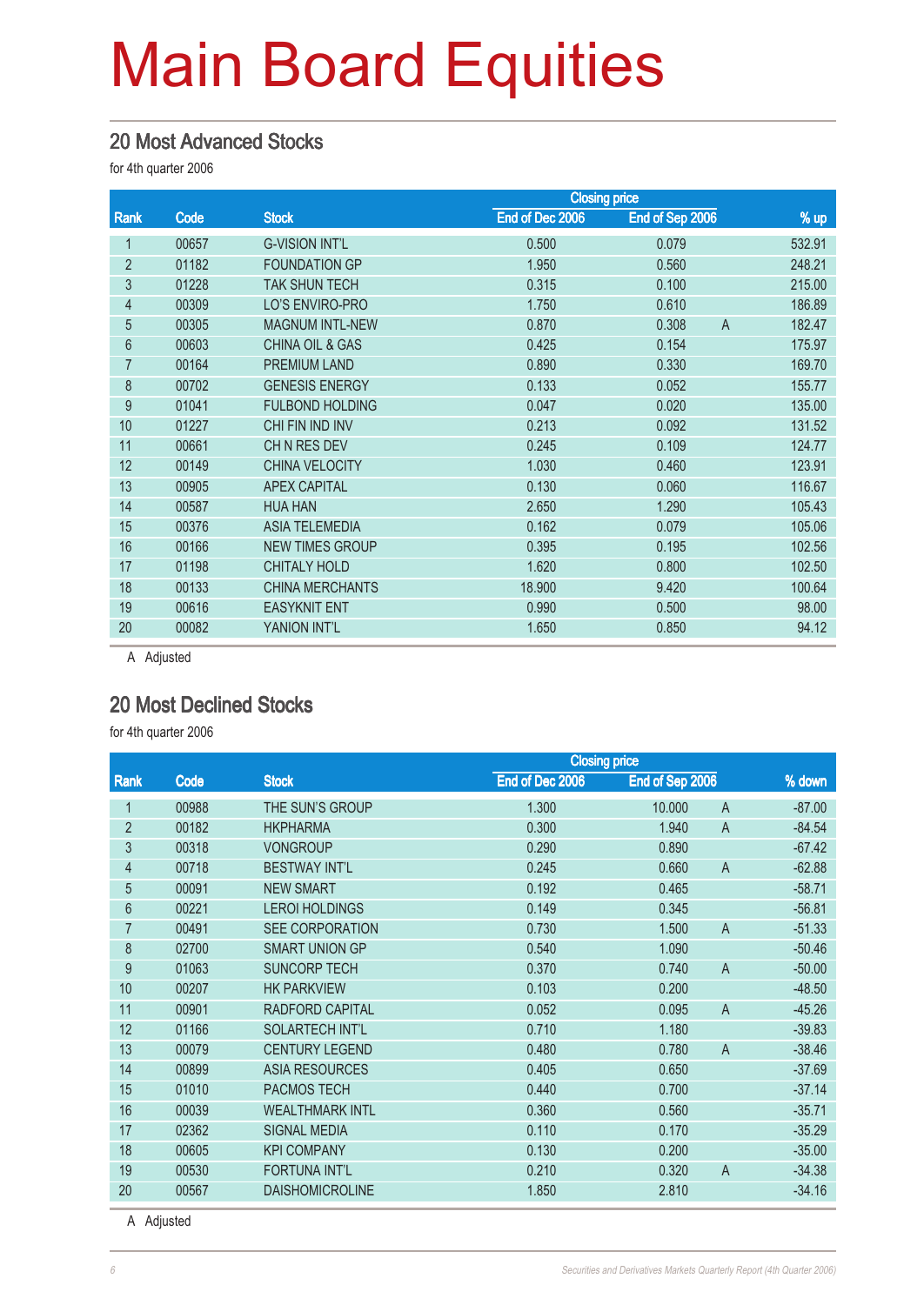### 20 Most Active Stocks by Value

for 4th quarter 2006

| Rank           | Code  | <b>Stock</b>          | Turnover (HK\$ mil.) | % of total |
|----------------|-------|-----------------------|----------------------|------------|
| $\mathbf{1}$   | 01398 | <b>ICBC</b>           | 153,446.47           | 7.35       |
| $\overline{2}$ | 00005 | <b>HSBC HOLDINGS</b>  | 150,334.54           | 7.20       |
| $\mathfrak{Z}$ | 00939 | <b>CCB</b>            | 105,961.18           | 5.07       |
| $\overline{4}$ | 00941 | <b>CHINA MOBILE</b>   | 99,744.60            | 4.77       |
| $\overline{5}$ | 02628 | <b>CHINA LIFE</b>     | 91,775.62            | 4.39       |
| 6              | 03988 | <b>BANK OF CHINA</b>  | 85,742.56            | 4.10       |
| 7              | 00857 | <b>PETROCHINA</b>     | 63,652.36            | 3.05       |
| 8              | 00013 | <b>HUTCHISON</b>      | 57,551.07            | 2.75       |
| 9              | 00386 | SINOPEC CORP          | 45,352.13            | 2.17       |
| 10             | 03968 | <b>CM BANK</b>        | 42,480.68            | 2.03       |
| 11             | 00883 | <b>CNOOC</b>          | 38,216.37            | 1.83       |
| 12             | 03328 | <b>BANKCOMM</b>       | 35,107.26            | 1.68       |
| 13             | 00728 | <b>CHINA TELECOM</b>  | 32,758.36            | 1.57       |
| 14             | 00016 | SHK PPT               | 31,105.48            | 1.49       |
| 15             | 00001 | <b>CHEUNG KONG</b>    | 29,511.41            | 1.41       |
| 16             | 00388 | <b>HKEX</b>           | 26,703.71            | 1.28       |
| 17             | 01800 | CHINA COMM CONS       | 25,526.83            | 1.22       |
| 18             | 02388 | <b>BOC HONG KONG</b>  | 22,849.64            | 1.09       |
| 19             | 00011 | <b>HANG SENG BANK</b> | 20,693.90            | 0.99       |
| 20             | 02318 | <b>PING AN</b>        | 18,209.71            | 0.87       |
| <b>Total</b>   |       |                       | 1,176,723.89         | 56.33      |

### 20 Most Active Stock by Shares

for 4th quarter 2006

| Rank           | Code  | <b>Stock</b>           | <b>Turnover (Mil. shs)</b> | % of total |
|----------------|-------|------------------------|----------------------------|------------|
| $\mathbf{1}$   | 01398 | <b>ICBC</b>            | 40,016.94                  | 7.31       |
| $\overline{2}$ | 00939 | CCB                    | 27,071.70                  | 4.94       |
| $\mathfrak{Z}$ | 00412 | <b>HERITAGE INT'L</b>  | 24, 137. 15                | 4.41       |
| $\overline{4}$ | 03988 | <b>BANK OF CHINA</b>   | 23,214.14                  | 4.24       |
| $\overline{5}$ | 01041 | <b>FULBOND HOLDING</b> | 15,325.07                  | 2.80       |
| $6\phantom{a}$ | 00959 | A-MAX                  | 11,791.29                  | 2.15       |
| $\overline{7}$ | 00728 | <b>CHINA TELECOM</b>   | 9,613.23                   | 1.76       |
| 8              | 00152 | SHENZHEN INT'L         | 8,885.86                   | 1.62       |
| $\overline{9}$ | 00386 | SINOPEC CORP           | 7,790.34                   | 1.42       |
| 10             | 00857 | <b>PETROCHINA</b>      | 6,864.00                   | 1.25       |
| 11             | 00680 | <b>NAN HAI CORP</b>    | 6,845.08                   | 1.25       |
| 12             | 00689 | EPI (HOLDINGS)         | 5,734.25                   | 1.05       |
| 13             | 00883 | <b>CNOOC</b>           | 5,695.62                   | 1.04       |
| 14             | 00718 | <b>BESTWAY INT'L</b>   | 5,582.29                   | 1.02       |
| 15             | 03983 | <b>CHINA BLUECHEM</b>  | 5,275.29                   | 0.96       |
| 16             | 03328 | <b>BANKCOMM</b>        | 5,055.33                   | 0.92       |
| 17             | 00279 | <b>FREEMAN CORP</b>    | 5,041.10                   | 0.92       |
| 18             | 02628 | <b>CHINA LIFE</b>      | 4,864.93                   | 0.89       |
| 19             | 00397 | HK HEALTH CHECK        | 4,738.91                   | 0.87       |
| 20             | 00202 | <b>INTERCHINA HOLD</b> | 4,563.38                   | 0.83       |
| <b>Total</b>   |       |                        | 228,105.88                 | 41.66      |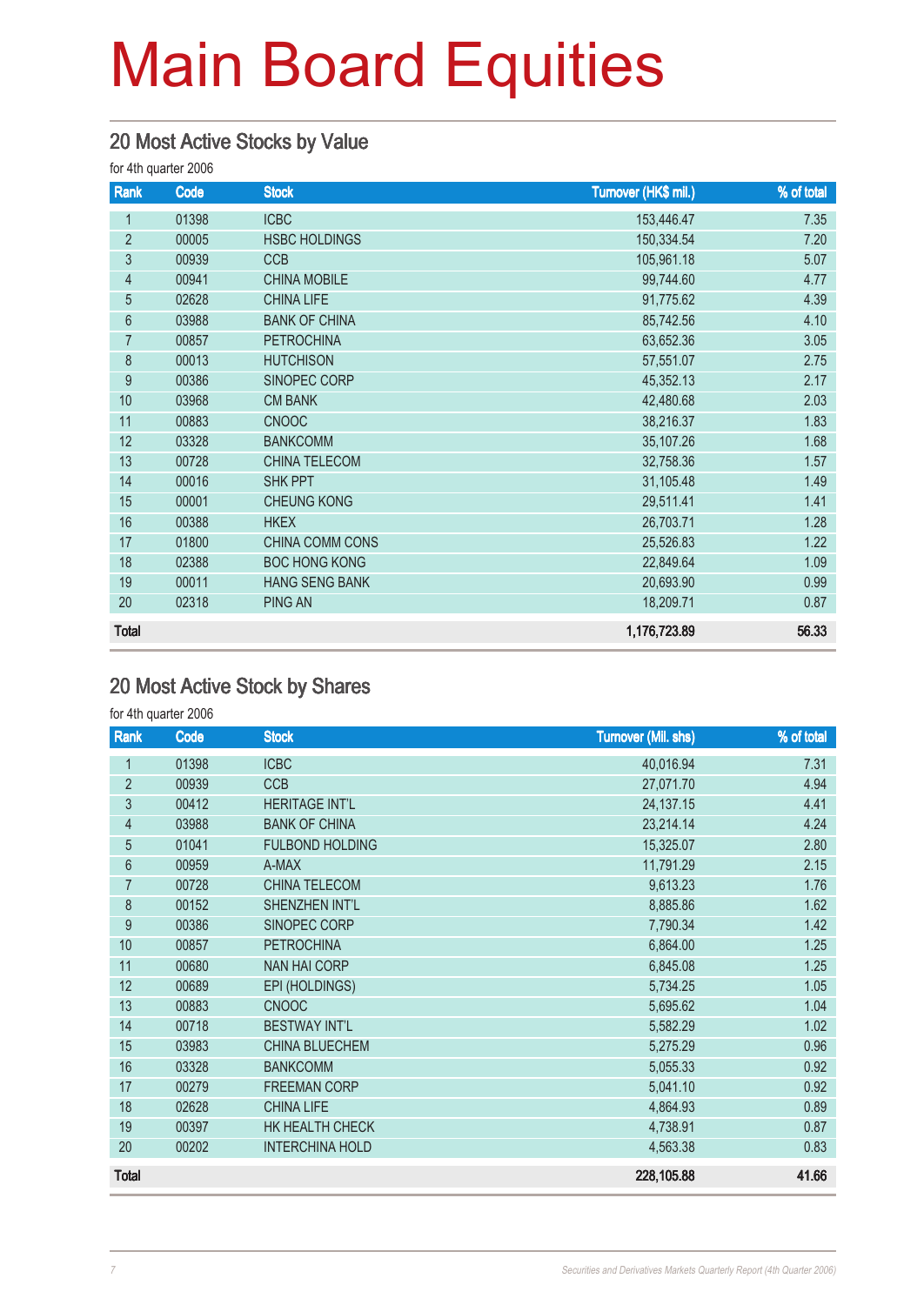#### Market Capitalisation of listed companies for Main Board

| HK\$ mil.     |
|---------------|
| 8,113,333.48  |
| 9,331,784.89  |
| 9,758,372.27  |
| 10,525,904.43 |
| 13,248,820.50 |
|               |

#### Market Capitalisation by Classifications

Quarter-end figures

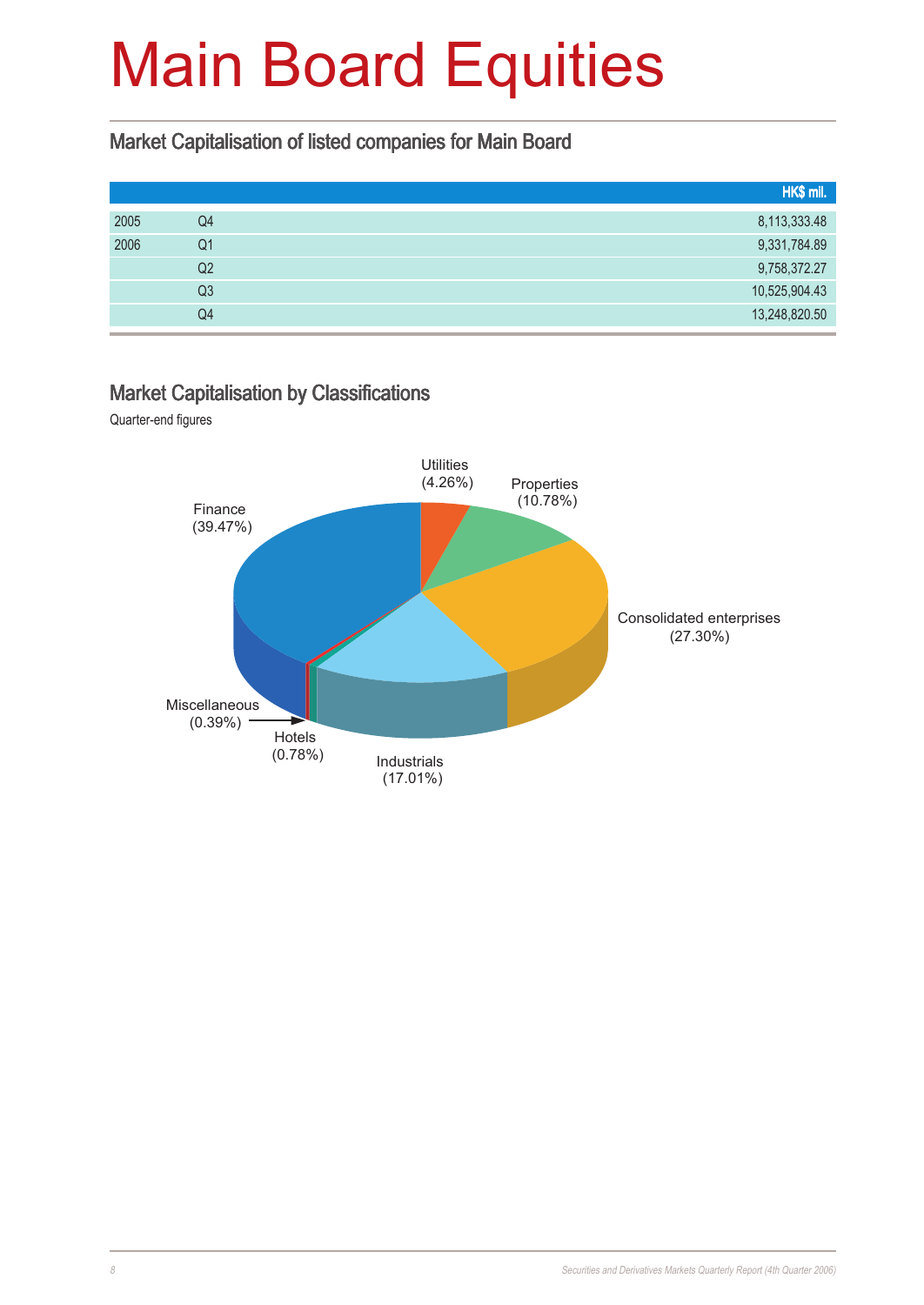#### 50 Leading Companies by Market Capitalisation

as at the 4th quarter end 2006

| Rank                     | Code  | <b>Company</b>                                          | Market capitalisation (HK\$ mil.) | % of market total |
|--------------------------|-------|---------------------------------------------------------|-----------------------------------|-------------------|
| 1                        | 00005 | <b>HSBC Holdings plc</b>                                | 1,650,083.00                      | 12.45             |
| $\overline{2}$           | 00941 | China Mobile Ltd.                                       | 1,340,045.78                      | 10.11             |
| $\overline{3}$           | 00939 | China Construction Bank Corporation - H Shares          | 1,112,210.97                      | 8.39              |
| $\overline{\mathcal{A}}$ | 01398 | Industrial and Commercial Bank of China Ltd. - H Shares | 401,162.90                        | 3.03              |
| $\overline{5}$           | 00013 | Hutchison Whampoa Ltd.                                  | 337,019.46                        | 2.54              |
| 6                        | 03988 | Bank of China Ltd. - H Shares                           | 324,606.47                        | 2.45              |
| 7                        | 00883 | CNOOC Ltd.                                              | 320,198.00                        | 2.42              |
| 8                        | 02888 | <b>Standard Chartered PLC</b>                           | 317,974.28                        | 2.40              |
| $\overline{9}$           | 00857 | PetroChina Co. Ltd. - H Shares                          | 232,509.88                        | 1.75              |
| 10                       | 02388 | BOC Hong Kong (Holdings) Ltd.                           | 223,085.66                        | 1.68              |
| 11                       | 00016 | Sun Hung Kai Properties Ltd.                            | 222,645.31                        | 1.68              |
| 12                       | 00001 | Cheung Kong (Holdings) Ltd.                             | 221,772.74                        | 1.67              |
| 13                       | 03328 | Bank of Communications Co., Ltd. - H Shares             | 217,728.58                        | 1.64              |
| 14                       | 00011 | Hang Seng Bank Ltd.                                     | 203,228.88                        | 1.53              |
| 15                       | 02628 | China Life Insurance Co. Ltd. - H Shares                | 197,563.20                        | 1.49              |
| 16                       | 02038 | Foxconn International Holdings Ltd.                     | 177,730.83                        | 1.34              |
| 17                       | 00762 | China Unicom Ltd.                                       | 144,216.92                        | 1.09              |
| 18                       | 00906 | China Netcom Group Corporation (Hong Kong) Ltd.         | 138,564.80                        | 1.05              |
| 19                       | 00002 | CLP Holdings Ltd.                                       | 138,474.14                        | 1.05              |
| 20                       | 00019 | Swire Pacific Ltd.                                      | 125,428.23                        | 0.95              |
| 21                       | 00386 | China Petroleum & Chemical Corporation - H Shares       | 120,819.51                        | 0.91              |
| 22                       | 02318 | Ping An Insurance (Group) Co. of China Ltd. - H Shares  | 110,149.61                        | 0.83              |
| 23                       | 00066 | MTR Corporation Ltd.                                    | 108,530.54                        | 0.82              |
| 24                       | 00330 | Esprit Holdings Ltd.                                    | 106,760.40                        | 0.81              |
| 25                       | 00003 | Hong Kong and China Gas Co. Ltd., The                   | 96,403.30                         | 0.73              |
| 26                       | 02332 | Hutchison Telecommunications International Ltd.         | 93,270.77                         | 0.70              |
| 27                       | 00388 | Hong Kong Exchanges and Clearing Ltd.                   | 91,087.37                         | 0.69              |
| 28                       | 00012 | Henderson Land Development Co. Ltd.                     | 84,502.23                         | 0.64              |
| 29                       | 00494 | Li & Fung Ltd.                                          | 82,501.24                         | 0.62              |
| 30                       | 00083 | Sino Land Co. Ltd.                                      | 81,572.14                         | 0.62              |
| 31                       | 00006 | Hongkong Electric Holdings Ltd.                         | 81,315.37                         | 0.61              |
| 32                       | 00101 | Hang Lung Properties Ltd.                               | 80,777.48                         | 0.61              |
| 33                       | 00293 | Cathay Pacific Airways Ltd.                             | 75,477.36                         | 0.57              |
| 34                       | 00144 | China Merchants Holdings (International) Co. Ltd.       | 74,374.60                         | 0.56              |
| 35                       | 00688 | China Overseas Land & Investment Ltd.                   | 73,018.51                         | 0.55              |
| 36                       | 00004 | Wharf (Holdings) Ltd., The                              | 70,376.45                         | 0.53              |
| 37                       | 00023 | Bank of East Asia, Ltd., The                            | 68,237.28                         | 0.52              |
| 38                       | 01088 | China Shenhua Energy Co. Ltd. - H Shares                | 63,621.46                         | 0.48              |
| 39                       | 00728 | China Telecom Corporation Ltd. - H Shares               | 59,117.77                         | 0.45              |
| 40                       | 00267 | CITIC Pacific Ltd.                                      | 58,936.94                         | 0.44              |
| 41                       | 00017 | New World Development Co. Ltd.                          | 57,376.43                         | 0.43              |
| 42                       | 02689 | Nine Dragons Paper (Holdings) Ltd.                      | 55,610.00                         | 0.42              |
| 43                       | 01038 | Cheung Kong Infrastructure Holdings Ltd.                | 54,439.17                         | 0.41              |
| 44                       | 00291 | China Resources Enterprise, Ltd.                        | 52,548.14                         | 0.40              |
| 45                       | 00069 | Shangri-La Asia Ltd.                                    | 50,998.96                         | 0.38              |
| 46                       | 00700 | Tencent Holdings Ltd.                                   | 48,948.86                         | 0.37              |
| 47                       | 00683 | Kerry Properties Ltd.                                   | 44,968.48                         | 0.34              |
| 48                       | 00836 | China Resources Power Holdings Co. Ltd.                 | 44,883.59                         | 0.34              |
| 49                       | 00813 | Shimao Property Holdings Ltd.                           | 44,686.05                         | 0.34              |
| 50                       | 03968 | China Merchants Bank Co., Ltd. - H Shares               | 43,869.76                         | 0.33              |
| <b>Total</b>             |       |                                                         | 10,225,429.81                     | 77.18             |
| <b>Market Total</b>      |       |                                                         | 13,248,820.50                     | 100.00            |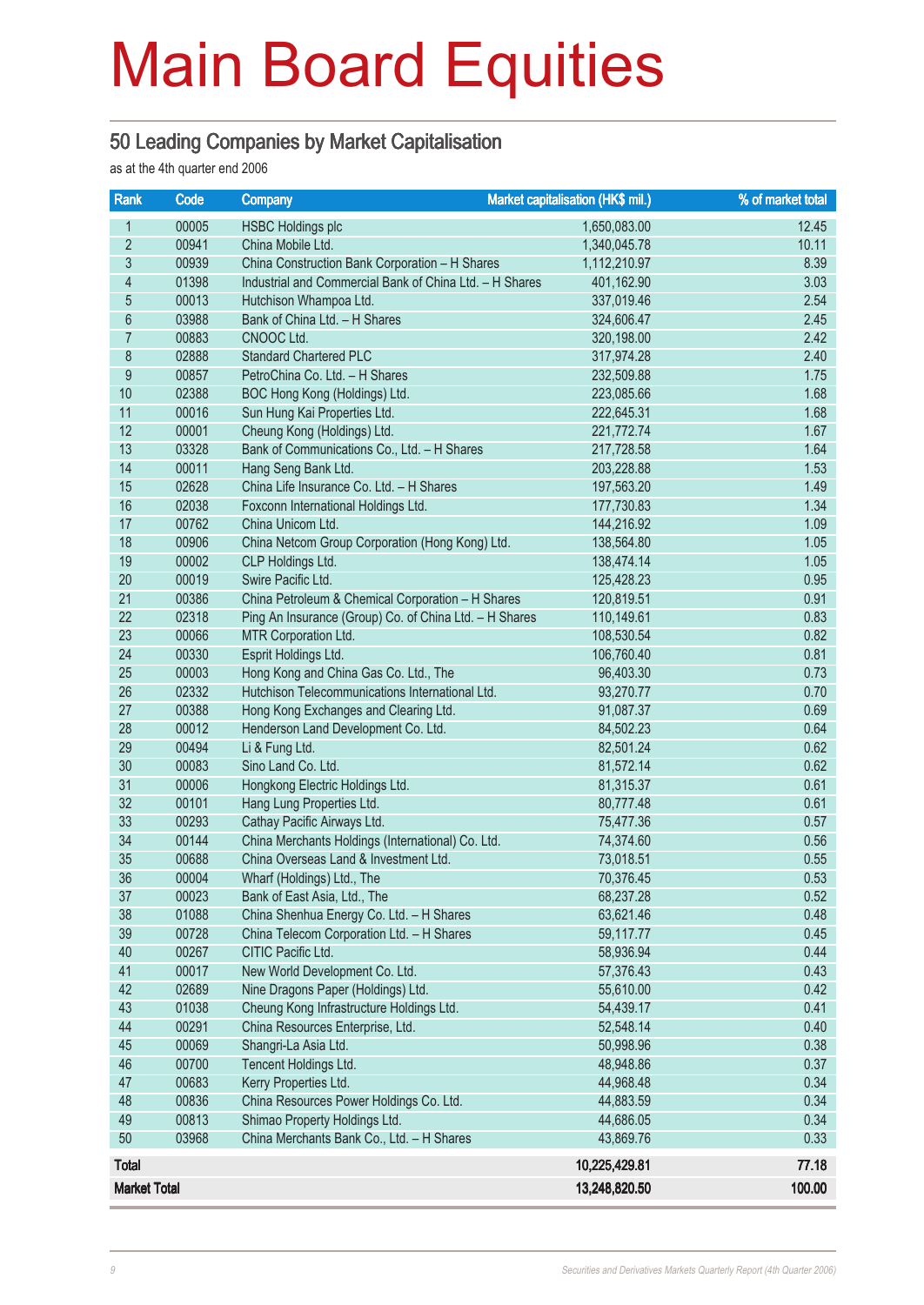### **Short Selling (value)**

|      |                | Short selling turnover (HK\$ mil.) | Equity turnover (HK\$ mil.)* | % of equity total |
|------|----------------|------------------------------------|------------------------------|-------------------|
| 2005 | Q4             | 34,186.15                          | 880,119.81                   | 3.88              |
| 2006 | Q1             | 70,396.37                          | 1,526,959.89                 | 4.61              |
|      | Q <sub>2</sub> | 109,766.40                         | 1,604,845.70                 | 6.84              |
|      | Q3             | 86.732.08                          | 1,240,771.48                 | 6.99              |
|      | Q4             | 117,111.80                         | 2,094,360.46                 | 5.59              |

\* include Main Board and GEM figures

### Short Selling (share)

|      |                | <b>Short selling turnover (Mil. shs)</b> | Equity turnover (Mil. shs)* | % of equity total |
|------|----------------|------------------------------------------|-----------------------------|-------------------|
| 2005 | Q4             | 3.485.75                                 | 243,763.95                  | 1.43              |
| 2006 | Q1             | 8,217.68                                 | 446,859.71                  | 1.84              |
|      | Q <sub>2</sub> | 11,849.29                                | 431,301.85                  | 2.75              |
|      | Q3             | 8.812.81                                 | 299,041.19                  | 2.95              |
|      | Q4             | 11,242.28                                | 532,840.17                  | 2.11              |

\* include Main Board and GEM figures

#### New Listing Companies Statistics

|      |                | No. of newly listed companies | Funds raised (HK\$ mil.) |
|------|----------------|-------------------------------|--------------------------|
| 2005 | Q4             | 29                            | 95,791.29                |
| 2006 | Q1             | 12                            | 11,694.58                |
|      | Q2             | 10                            | 93,595.65                |
|      | Q <sub>3</sub> | 10                            | 32,326.98                |
|      | Q4             | 24                            | 194,465.98               |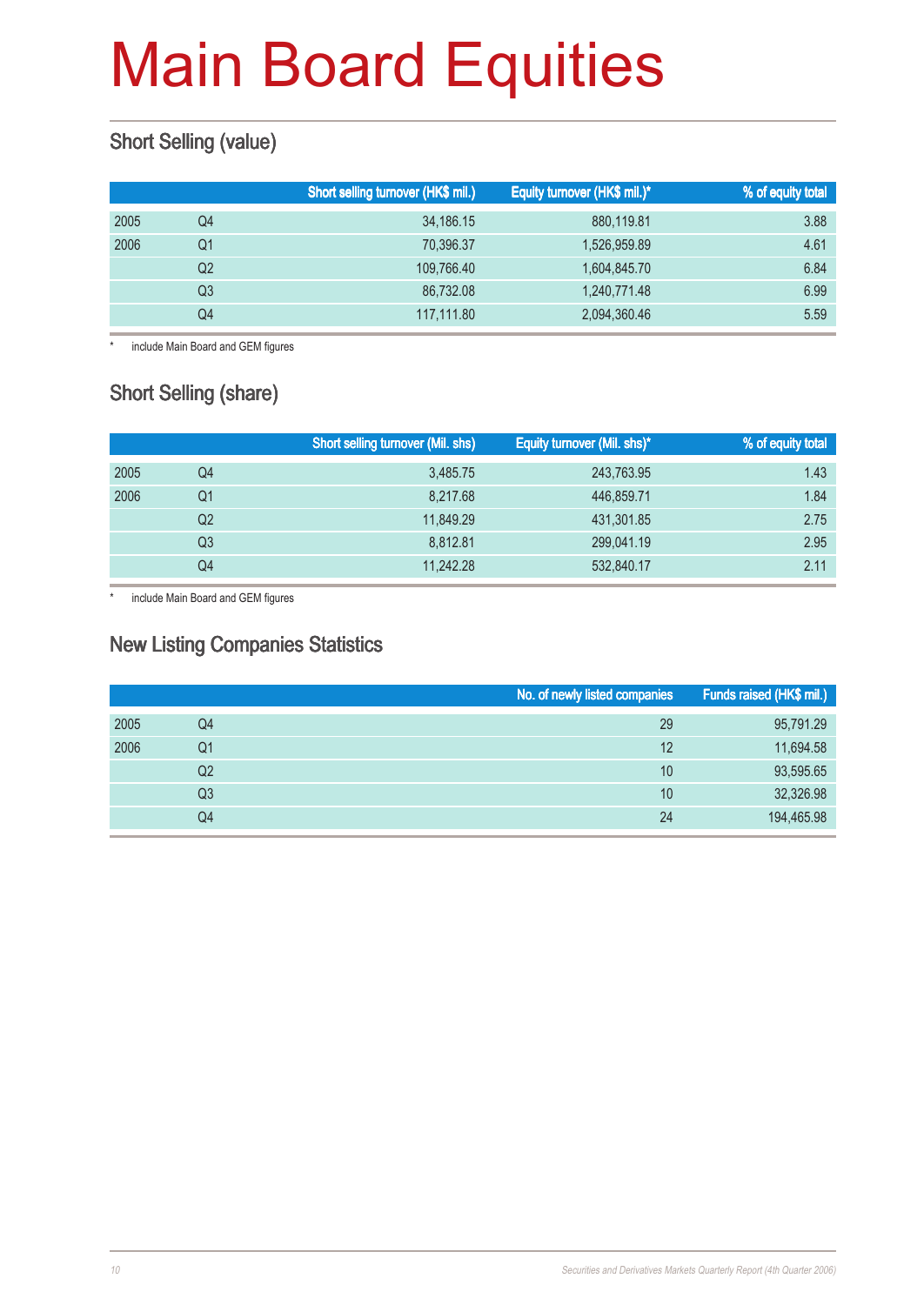### Newly Listed Companies

for 4th quarter 2006

| Code         | <b>Company name</b>                              | <b>Listing date</b> | No. of issued shares | Funds raised (HK\$ mil.) |
|--------------|--------------------------------------------------|---------------------|----------------------|--------------------------|
| 00637        | Lee Kee Holdings Ltd.                            | 2006/10/04          | 830,000,000          | 614.10                   |
| 00272        | Shui On Land Ltd.                                | 2006/10/04          | 4, 185, 097, 171     | 6,819.22                 |
| 00667        | HannStar Board International Holdings Ltd.       | 2006/10/06          | 1,316,250,000        | 604.01                   |
| 00320        | Computime Group Ltd.                             | 2006/10/09          | 830,000,000          | 524.40                   |
| 00337        | SPG Land (Holdings) Ltd.                         | 2006/10/10          | 1,037,500,000        | 1,374.25                 |
| 00558        | L.K. Technology Holdings Ltd.                    | 2006/10/16          | 1,000,000,000        | 277.50                   |
| 03918        | NagaCorp Ltd.                                    | 2006/10/19          | 2,075,000,000        | 822.25                   |
| 01398        | Industrial and Commercial Bank of China Ltd.     |                     |                      |                          |
|              | - H Shares                                       | 2006/10/27          | 83,056,501,962       | 124,947.93               |
| 00609        | Tiande Chemical Holdings Ltd.                    | 2006/10/27          | 400,000,000          | 102.00                   |
| 01888        | Kingboard Laminates Holdings Ltd.                | 2006/12/07          | 3,000,000,000        | 6,377.25                 |
| 00477        | AUPU Group Holding Co. Ltd.                      | 2006/12/08          | 710,600,000          | 288.56                   |
| 00552        | China Communications Services Corporation Ltd.   |                     |                      |                          |
|              | - H Shares                                       | 2006/12/08          | 1,633,484,600        | 3,266.97                 |
| 01818        | Zhaojin Mining Industry Co. Ltd. - H Shares      | 2006/12/08          | 218,586,500          | 2,519.71                 |
| 00528        | Kingdom Holdings Ltd.                            | 2006/12/12          | 622,500,000          | 301.88                   |
| 01800        | China Communications Construction Co. Ltd.       |                     |                      |                          |
|              | - H Shares                                       | 2006/12/15          | 4,427,500,000        | 18,515.00                |
| 01868        | Neo-Neon Holdings Ltd.                           | 2006/12/15          | 760,000,000          | 1,587.00                 |
| 02006        | Shanghai Jin Jiang Int'l Hotels (Group) Co. Ltd. |                     |                      |                          |
|              | - H Shares                                       | 2006/12/15          | 1,391,500,000        | 2,783.00                 |
| 01388        | Embry Holdings Ltd.                              | 2006/12/18          | 400,000,000          | 362.00                   |
| 01898        | China Coal Energy Co. Ltd. - H Shares            | 2006/12/19          | 4,106,663,000        | 15,119.99                |
| 03898        | Zhuzhou CSR Times Electric Co., Ltd. - H Shares  | 2006/12/20          | 456,108,400          | 2,197.61                 |
| 01399        | Scud Group Ltd.                                  | 2006/12/21          | 899,000,000          | 603.98                   |
| 01899        | Xingda International Holdings Ltd.               | 2006/12/21          | 1,286,000,000        | 1,367.21                 |
| 01882        | Haitian International Holdings Ltd.              | 2006/12/22          | 1,596,000,000        | 1,576.05                 |
| 01389        | Ming An (Holdings) Co. Ltd., The                 | 2006/12/22          | 2,906,384,000        | 1,514.12                 |
| <b>Total</b> |                                                  |                     |                      | 194,465.98               |

### Withdrawal of Listed Companies

for 4th quarter 2006

| <b>Code</b> | <b>Company name</b>                | Last trading date | <b>Delisted date</b> |
|-------------|------------------------------------|-------------------|----------------------|
| 00926       | Egana Jewellery & Pearls Ltd.      | 2006/10/11        | 2006/10/24           |
| 00866       | <b>SUNDAY Communications Ltd.</b>  | 2006/12/12        | 2006/12/20           |
| 00098       | Winsor Industrial Corporation Ltd. | 2006/12/14        | 2006/12/21           |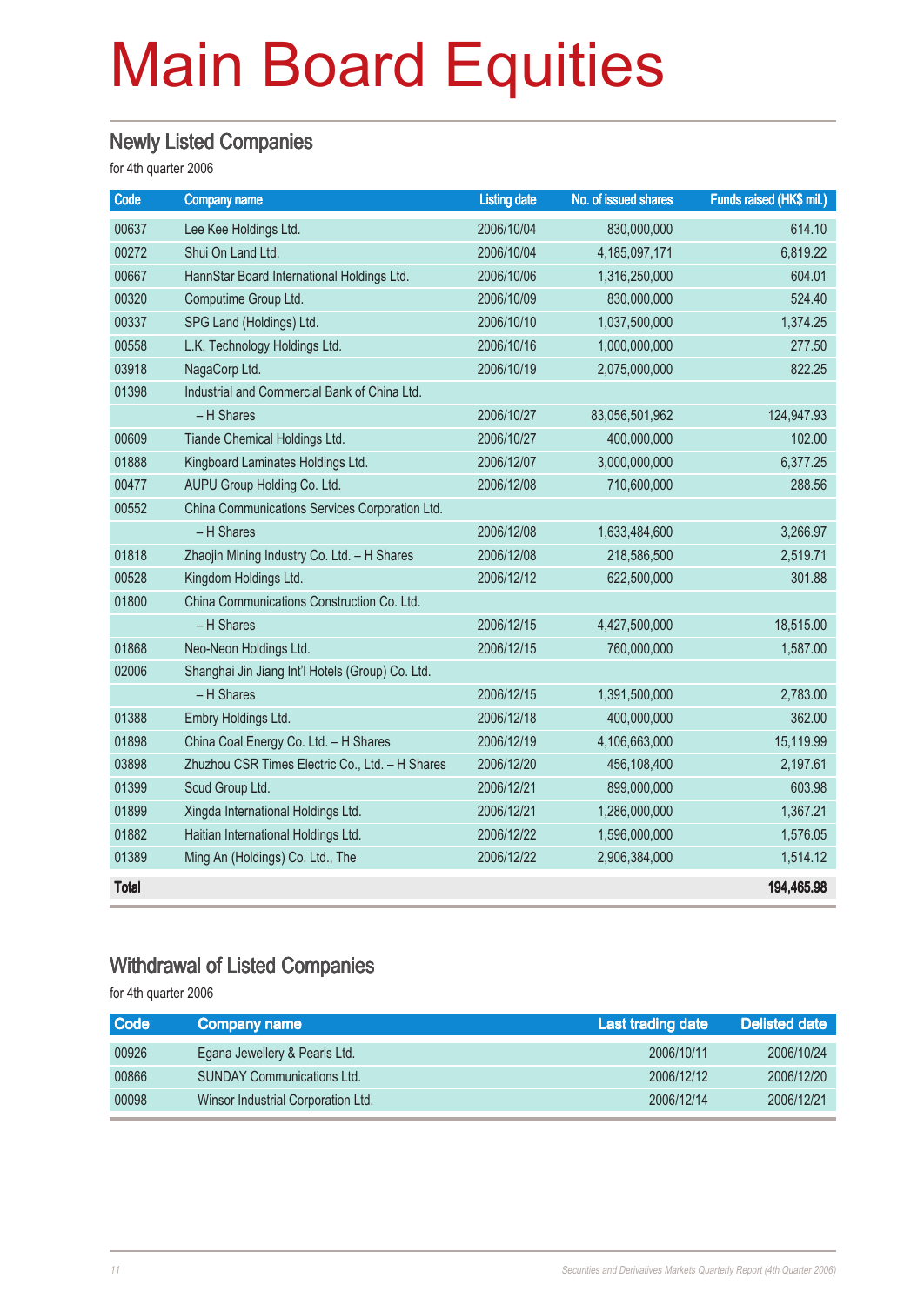#### Company Name Changes

for 4th quarter 2006

| Code  | Old name                              | New name                              | <b>Effective date</b> | <b>Adoption date</b> |
|-------|---------------------------------------|---------------------------------------|-----------------------|----------------------|
| 02330 | Techwayson Holdings Ltd.              | Quaypoint Corporation Ltd., The       | 2006/08/18            | 2006/10/03           |
| 00603 | Nippon Asia Investments Holdings Ltd. | China Oil And Gas Group Ltd.          | 2006/09/26            | 2006/10/26           |
| 00519 | Applied International Holdings Ltd.   | Applied Development Holdings Ltd.     | 2006/10/04            | 2006/10/31           |
| 00689 | Great Wall Cybertech Ltd.             | EPI (Holdings) Ltd.                   | 2006/09/22            | 2006/10/31           |
| 02300 | Vision Grande Group Holdings Ltd.     | AMVIG Holdings Ltd.                   | 2006/09/22            | 2006/11/01           |
| 00347 | Angang New Steel Co. Ltd. - H Shares  | Angang Steel Co. Ltd. - H Shares      | 2006/09/25            | 2006/11/07           |
| 00724 | Semtech International Holdings Ltd.   | Sino-Tech International Holdings Ltd. | 2006/10/31            | 2006/11/23           |
| 00397 | <b>Town Health Medical Technology</b> | Hong Kong Health Check and Laboratory |                       |                      |
|       | Holdings Co. Ltd.                     | Holdings Co. Ltd.                     | 2006/10/27            | 2006/11/24           |
| 00297 | Sinochem Hong Kong Holdings Ltd.      | Sinofert Holdings Ltd.                | 2006/11/16            | 2006/12/14           |
| 00245 | Landune International Ltd.            | China Seven Star Shopping Ltd.        | 2006/12/22            | 2006/12/29           |
| 01111 | Liu Chong Hing Bank Ltd.              | Chong Hing Bank Ltd.                  | 2006/12/23            | 2006/12/29           |
|       |                                       |                                       |                       |                      |

Change of English name only

# Change of Chinese name only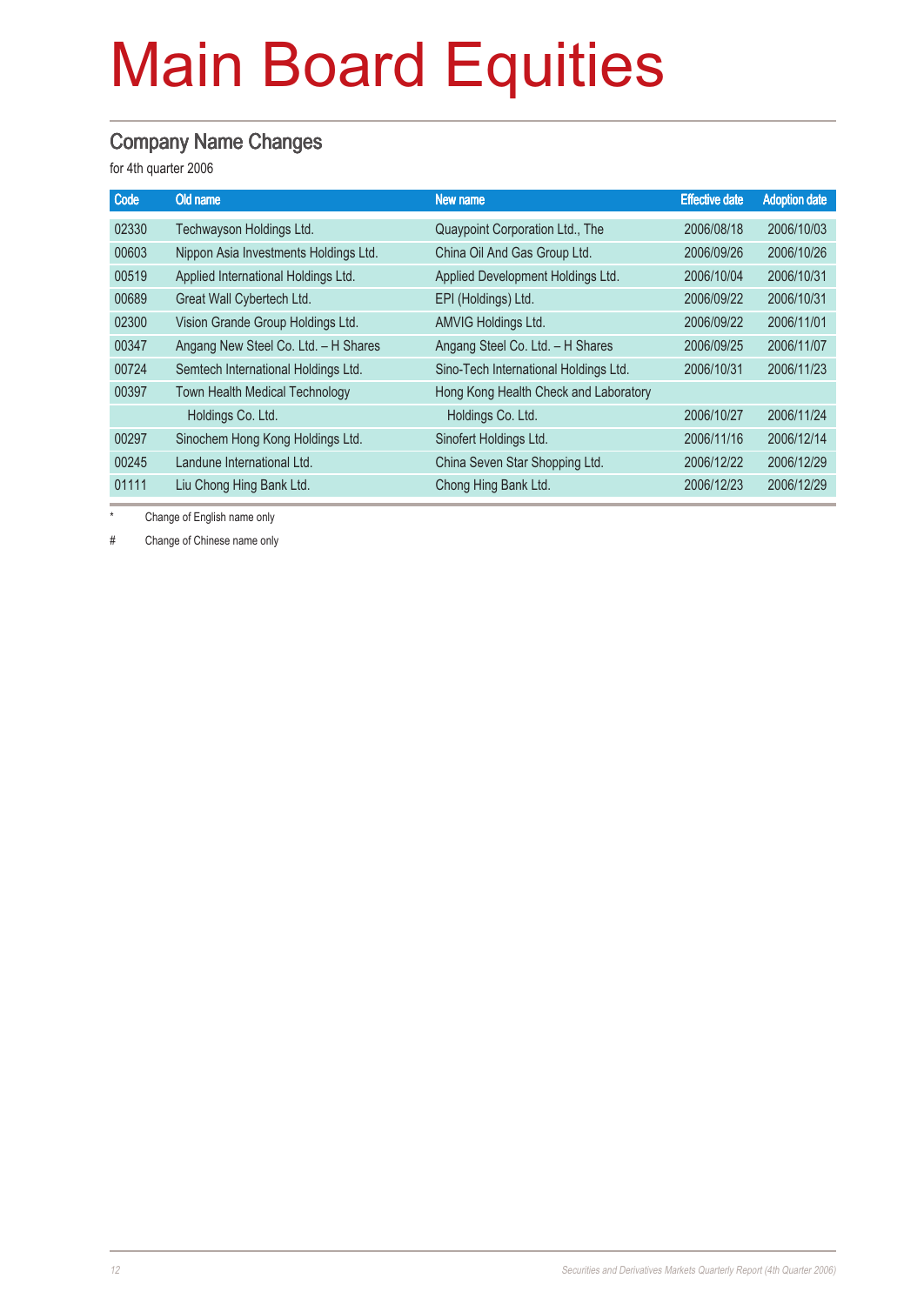#### Bonus Issues / Bonus Warrants

for 4th quarter 2006

| <b>Code</b> | Company                             | <b>Particulars</b>      | Ex-date    |
|-------------|-------------------------------------|-------------------------|------------|
| 00092       | Champion Technology Holdings Ltd.   | 1 2008 wt for 5         | 2006/11/13 |
| 01160       | Grand Investment International Ltd. | 1 for 5 (for scrip Div) | 2006/12/07 |
| 01104       | Shanghai Merchants Holdings Ltd.    | 1 2009 wt for 5 rts shs | 2006/12/20 |

### Share Split / Consolidation

for 4th quarter 2006

| Code  | <b>Company</b>                         | <b>Particulars</b>         | <b>Effective date</b> |
|-------|----------------------------------------|----------------------------|-----------------------|
| 00952 | Quam Ltd.                              | Split 1 into 2             | 2006/10/03            |
| 01218 | Easyknit International Holdings Ltd.   | Consolidation 10 into 1    | 2006/10/17            |
| 00988 | Sun's Group Ltd., The                  | Consolidation 1,000 into 1 | 2006/10/20            |
| 00491 | See Corporation Ltd.                   | Consolidation 100 into 1   | 2006/11/01            |
| 00079 | Century Legend (Holdings) Ltd.         | Consolidation 20 into 1    | 2006/11/09            |
| 00530 | Fortuna International Holdings Ltd.    | Consolidation 20 into 1    | 2006/11/15            |
| 00305 | Magnum International Holdings Ltd.     | Consolidation 4 into 1     | 2006/11/28            |
| 00182 | Hong Kong Pharmaceutical Holdings Ltd. | Consolidation 10 into 1    | 2006/12/07            |
| 00428 | Harmony Asset Ltd.                     | Consolidation 5 into 1     | 2006/12/14            |
| 00718 | Bestway International Holdings Ltd.    | Consolidation 20 into 1    | 2006/12/15            |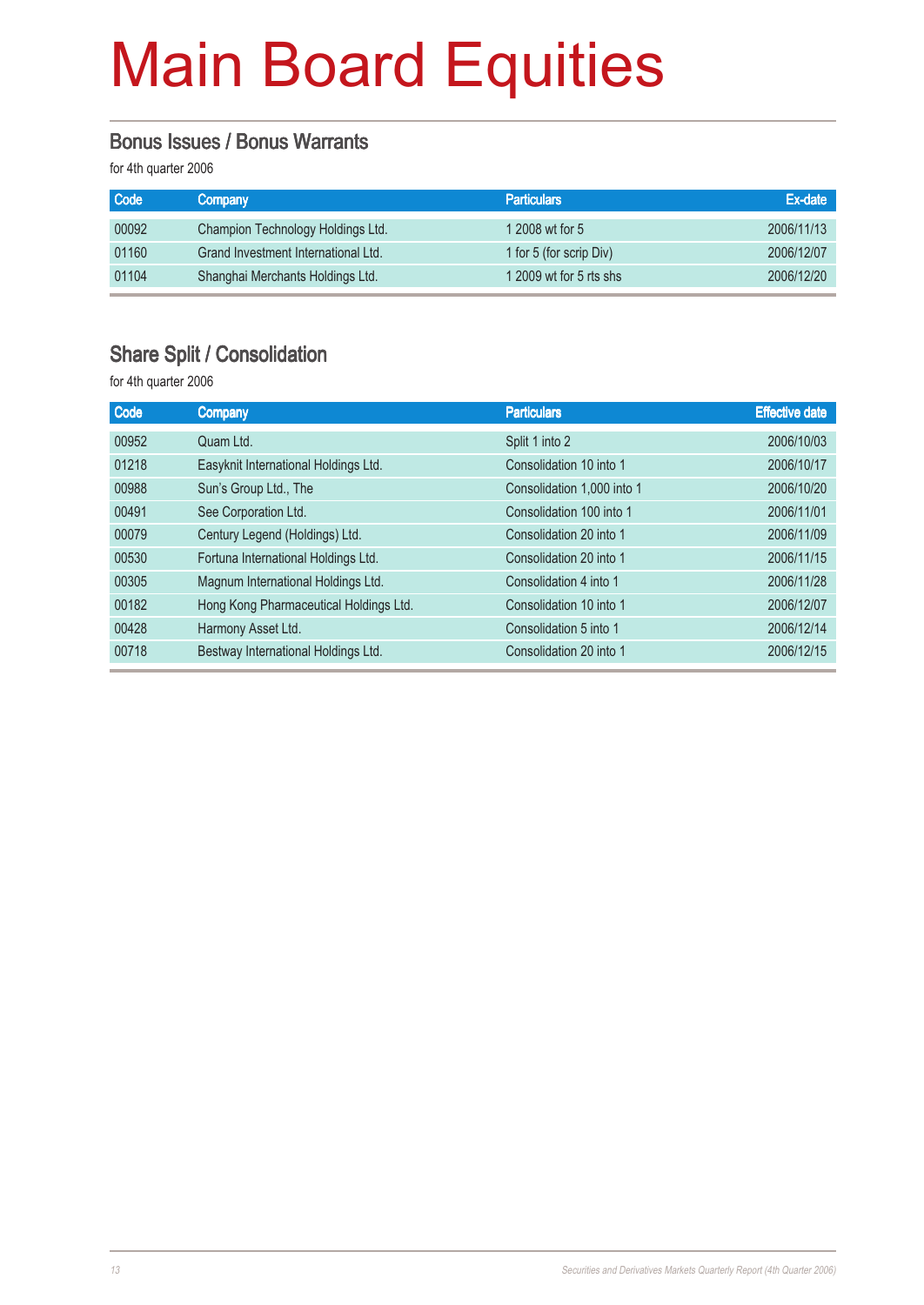### Rights Issues & Open Offers

for 4th quarter 2006

| <b>Month</b> | Code  | <b>Company</b>                           | <b>Ratio</b>                                              | Funds raised (HK\$ mil.) |
|--------------|-------|------------------------------------------|-----------------------------------------------------------|--------------------------|
| Oct          | 01141 | Xin Corporation Ltd.                     | Open offer 3 for 1 @\$0.12                                | 29.77                    |
|              | 01228 | Tak Shun Technology Group Ltd.           | Open offer 2 for 5 @\$0.05                                | 28.80                    |
|              | 00385 | Chinney Alliance Group Ltd.              | Open offer 3 for 2 @\$0.25                                | 59.49                    |
| Nov          | 01218 | Easyknit International Holdings Ltd.     | Rts 3 for $1 \, \textcircled{a} 10.35$                    | 208.48                   |
|              |       |                                          | (after consolidation 10 into 1)                           |                          |
|              | 00129 | Asia Standard International Group Ltd.   | Rts 1 for 3 @\$0.175                                      | 299.34                   |
|              | 01049 | Celestial Asia Securities Holdings Ltd.  | Rts 1 for 2 @\$0.28                                       | 61.25                    |
|              | 00079 | Century Legend (Holdings) Ltd.           | Rts 1 for 2 @\$0.04                                       | 26.46                    |
|              |       |                                          | (after consolidation 20 into 1)                           |                          |
|              | 00120 | Cosmopolitan International Holdings Ltd. | Open offer 2 for 1 @\$0.05                                | 53.21                    |
|              | 00131 | Cheuk Nang (Holdings) Ltd.               | Rts 1 for 1 @\$4.00                                       | 350.95                   |
|              | 00495 | Paladin Ltd.                             | Open offer 1 convertible redeemable pref sh for 2 @\$0.25 | 66.03                    |
| <b>Dec</b>   | 00678 | Star Cruises Ltd.                        | Rts 7 for 25 @\$1.08                                      | 1,602.81                 |
|              | 00365 | Sun East Technology (Holdings) Ltd.      | Rts 2 for 5 @\$0.12                                       | 18.00                    |
| Total        |       |                                          |                                                           | 2,804.59                 |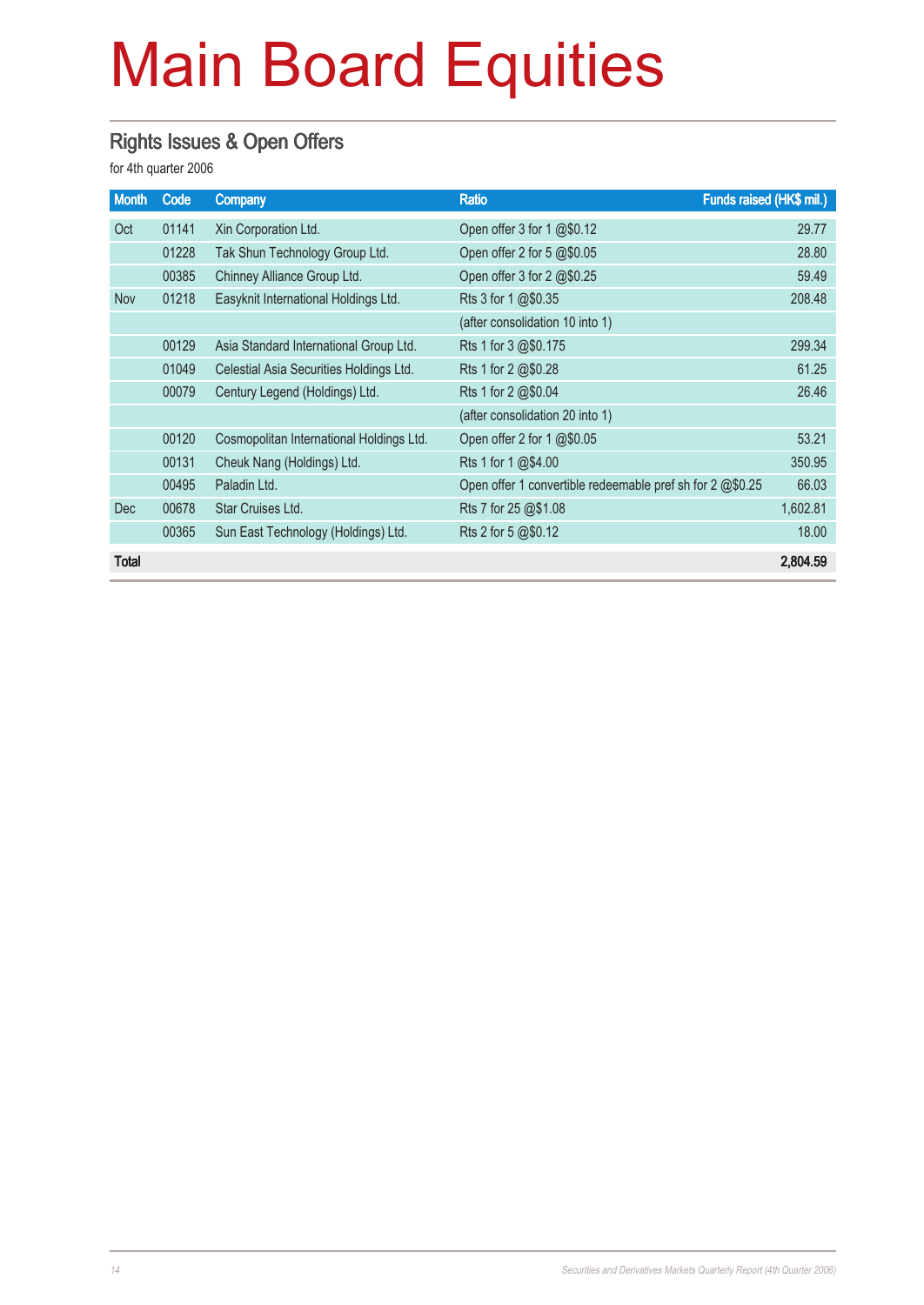### Placing\*

|                   |       |                            | No. of new    | <b>Placing price</b> | <b>Funds raised</b> |
|-------------------|-------|----------------------------|---------------|----------------------|---------------------|
| <b>Month</b>      | Code  | Company                    | shares placed | (HK\$)               | (HK\$ mil.)         |
| 2006              |       |                            |               |                      |                     |
| Sep <sup>**</sup> | 00508 | <b>CHEVALIER ITECH</b>     | 18,800,000    | 2.380                | 44.74               |
|                   | 00689 | EPI (HOLDINGS)             | 2,449,627,374 | 0.040                | 97.99               |
|                   | 00702 | <b>GENESIS ENERGY</b>      | 100,000,000   | 0.040                | 4.00                |
|                   | 00329 | <b>GOLDEN DRAGON</b>       | 116,800,000   | 0.550                | 64.24               |
|                   | 00034 | <b>KOWLOON DEV</b>         | 87,000,000    | 13.250               | 1,152.75            |
|                   | 00494 | LI & FUNG                  | 160,000,000   | 17.300               | 2,768.00            |
|                   | 00095 | <b>NEW HERITAGE</b>        | 65,000,000    | 0.600                | 39.00               |
|                   | 00164 | <b>PREMIUM LAND</b>        | 70,000,000    | 0.198                | 13.86               |
|                   | 02777 | <b>R&amp;F PROPERTIES</b>  | 169,200,000   | 9.550                | 1,615.86            |
|                   | 00346 | SINOUNION PETRO            | 119,700,000   | 0.230                | 27.53               |
|                   | 02888 | <b>STANCHART</b>           | 48,500,000    | 202.056              | 9,799.73            |
| Oct               | 00959 | A-MAX                      | 586,412,155   | 0.086                | 50.20               |
|                   | 00694 | <b>BEIJING AIRPORT</b>     | 200,000,000   | 5.100                | 1,020.00            |
|                   | 00384 | <b>CHINA GAS HOLD</b>      | 150,000,000   | 1.250                | 187.50              |
|                   | 00989 | <b>CHINA MOTION</b>        | 1,800,000,000 | 0.020                | 36.00               |
|                   | 00603 | <b>CHINA OIL &amp; GAS</b> | 540,000,000   | 0.120                | 64.80               |
|                   | 00245 | <b>CHINA SEVENSTAR</b>     | 832,200,000   | 0.188                | 156.45              |
|                   | 00163 | <b>EMPEROR IHL</b>         | 66,000,000    | 1.520                | 100.32              |
|                   | 01003 | <b>GFT HOLDINGS</b>        | 300,000,000   | 0.040                | 12.00               |
|                   | 00818 | HI SUN TECH                | 100,000,000   | 1.500                | 150.00              |
|                   | 00340 | <b>INNOMAXX BIOTEC</b>     | 1,150,000,000 | 0.400                | 460.00              |
|                   | 00835 | <b>NUBRANDS GROUP</b>      | 87,000,000    | 0.230                | 20.01               |
|                   | 00572 | <b>SPREADPROSPECTS</b>     | 21,000,000    | 0.800                | 16.80               |
|                   | 00988 | THE SUN'S GROUP            | 114,279,227   | 1.000                | 114.28              |
|                   | 00988 | THE SUN'S GROUP            | 87,389,997    | 1.000                | 87.39               |
|                   | 00850 | <b>WING SHING INTL</b>     | 67,000,000    | 0.500                | 33.50               |
|                   | 00629 | YUE DA HOLDINGS            | 40,000,000    | 3.800                | 152.00              |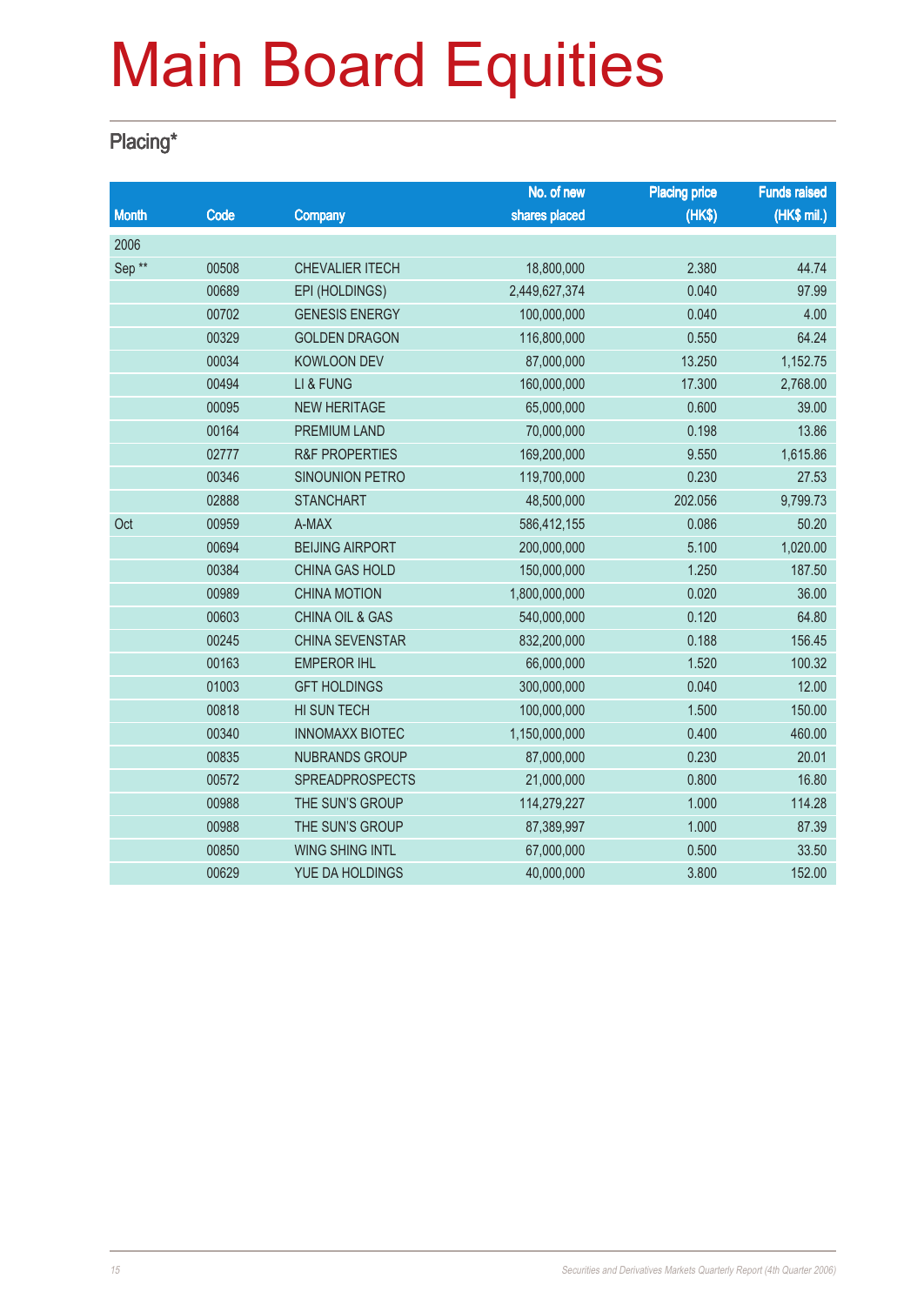|              |       |                        | No. of new    | <b>Placing price</b> | <b>Funds raised</b> |
|--------------|-------|------------------------|---------------|----------------------|---------------------|
| <b>Month</b> | Code  | Company                | shares placed | (HK\$)               | (HK\$ mil.)         |
| Nov          | 00139 | 139 HOLDINGS           | 226,640,000   | 0.325                | 73.66               |
|              | 03383 | <b>AGILE PROPERTY</b>  | 280,400,000   | 6.800                | 1,906.72            |
|              | 00959 | A-MAX                  | 586,412,155   | 0.086                | 50.20               |
|              | 02868 | <b>BJ CAPITAL LAND</b> | 343,200,000   | 2.800                | 960.96              |
|              | 02380 | <b>CHINA POWER</b>     | 470,000,000   | 3.700                | 1,739.00            |
|              | 00769 | <b>CHINA RAREEARTH</b> | 236,800,000   | 1.460                | 345.73              |
|              | 00702 | <b>GENESIS ENERGY</b>  | 304,250,000   | 0.188                | 57.20               |
|              | 00101 | <b>HANG LUNG PPT</b>   | 410,000,000   | 16.300               | 6,683.00            |
|              | 00012 | <b>HENDERSON LAND</b>  | 128,000,000   | 43.050               | 5,510.40            |
|              | 00190 | HKC (HOLDINGS)         | 607,664,546   | 1.100                | 668.43              |
|              | 00160 | HON KWOK LAND          | 80,047,700    | 4.050                | 324.19              |
|              | 02320 | <b>HOP FUNG GROUP</b>  | 40,000,000    | 2.000                | 80.00               |
|              | 00733 | <b>HOPEFLUENT</b>      | 27,500,000    | 2.850                | 78.38               |
|              | 00754 | HOPSON DEV HOLD        | 60,000,000    | 16.600               | 996.00              |
|              | 00488 | <b>LAI SUN DEV</b>     | 1,416,000,000 | 0.360                | 509.76              |
|              | 00309 | LO'S ENVIRO-PRO        | 60,000,000    | 0.610                | 36.60               |
|              | 00305 | <b>MAGNUM INTL-NEW</b> | 123,000,000   | 0.051                | 6.25                |
|              | 02343 | <b>PACIFIC BASIN</b>   | 257,000,000   | 4.750                | 1,220.75            |
|              | 01224 | <b>QUALIPAK INT'L</b>  | 3,400,000,000 | 0.280                | 952.00              |
|              | 01098 | ROAD KING INFRA        | 60,000,000    | 10.960               | 657.60              |
|              | 00269 | <b>SEAPOWER RESI</b>   | 34,000,000    | 0.088                | 3.00                |
|              | 00604 | SHENZHEN INVEST        | 300,000,000   | 2.910                | 873.00              |
|              | 01228 | <b>TAK SHUN TECH</b>   | 288,000,000   | 0.089                | 25.63               |
|              | 00727 | <b>VXL CAPITAL</b>     | 4,400,000     | 8.000                | 35.20               |
|              | 00551 | YUE YUEN IND           | 43,880,000    | 23.050               | 1,011.43            |
| Dec          | 00966 | CHINA INSURANCE        | 63,750,000    | 8.250                | 525.94              |
|              | 00689 | EPI (HOLDINGS)         | 605,000,000   | 0.295                | 178.48              |
|              | 00706 | <b>FINTRONICS</b>      | 210,000,000   | 0.261                | 54.81               |
|              | 00279 | <b>FREEMAN CORP</b>    | 66,000,000    | 0.250                | 16.50               |
|              | 00182 | <b>HK PHARMA</b>       | 810,000,000   | 0.027                | 21.87               |
|              | 00735 | <b>ORIENTAL INV</b>    | 400,000,000   | 0.275                | 110.00              |
| <b>Total</b> |       |                        |               |                      | 44,001.63           |

Due to the reporting time-lag, placing figures for the quarter are provisional.

\*\* Supplementary information update for previous quarters.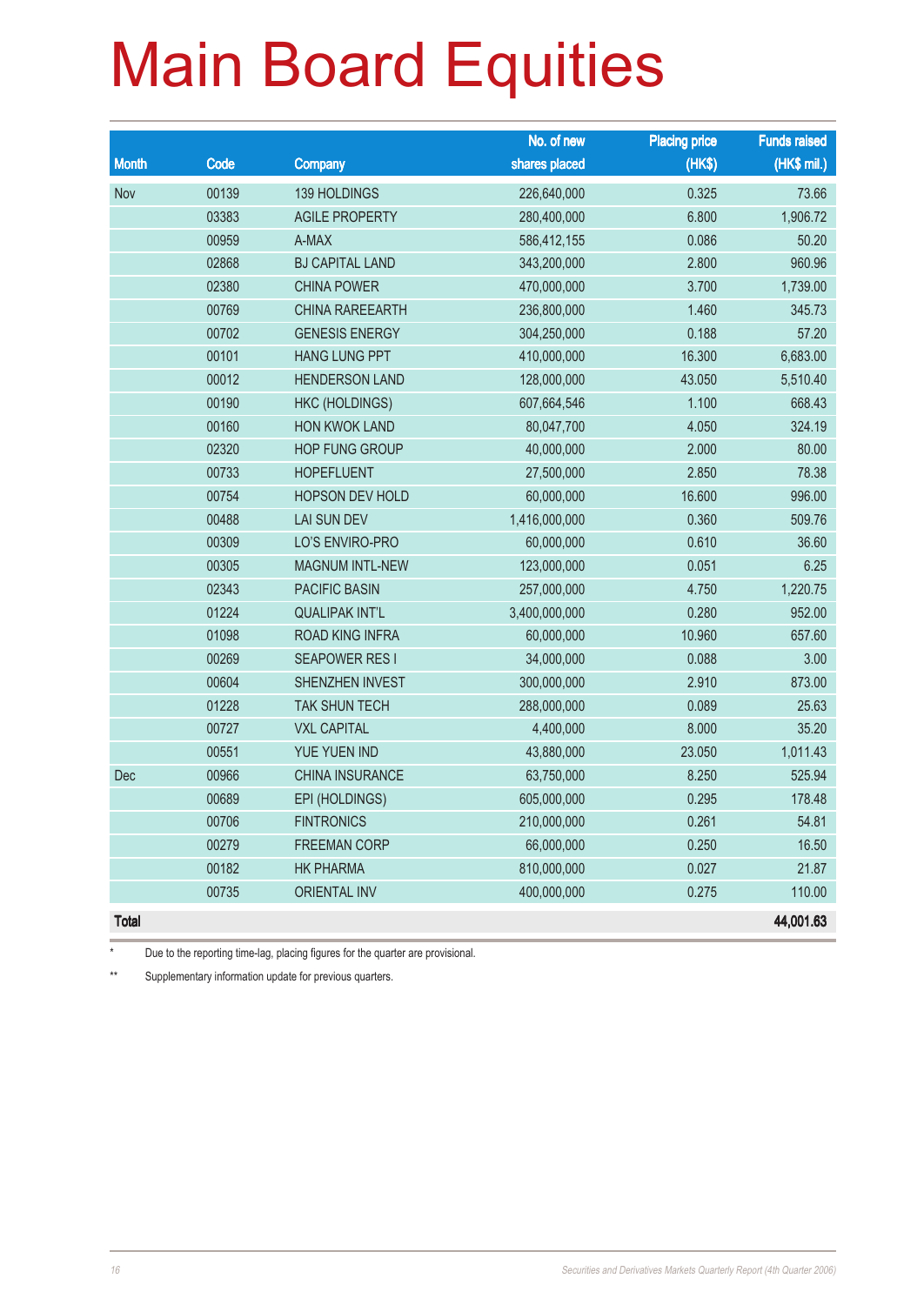#### Warrant Trading Statistics

|      |                | <b>Equity wts</b><br>(HK\$ mil.) | <b>Derivative wts</b><br>(HK\$ mil.) | <b>Total</b><br>(HK\$ mil.) |
|------|----------------|----------------------------------|--------------------------------------|-----------------------------|
| 2005 | Q <sub>4</sub> | 167.88                           | 244, 145. 28                         | 244,313.16                  |
| 2006 | Q <sub>1</sub> | 527.28                           | 376,960.34                           | 377,487.62                  |
|      | Q <sub>2</sub> | 369.42                           | 374,903.79                           | 375,273.21                  |
|      | Q <sub>3</sub> | 1.091.78                         | 439,291.20                           | 440,382.98                  |
|      | Q4             | 723.21                           | 598,904.13                           | 599,627.34                  |

### Warrant Market Value

|      |    |               | <b>Equity wts</b> |               | <b>Derivative wts</b> |           | <b>Total</b> |
|------|----|---------------|-------------------|---------------|-----------------------|-----------|--------------|
|      |    | <b>Number</b> | (HK\$ mil.)       | <b>Number</b> | (HK\$ mil.)           | Total no. | (HK\$ mil.)  |
| 2005 | Q4 | 27            | 1.156.84          | 1.304         | 98.490.16             | 1.331     | 99,646.99    |
| 2006 | Q1 | 26            | 1.884.97          | 1.366         | 168,304.43            | 1,392     | 170,189.40   |
|      | Q2 | 29            | 1.862.10          | 1.481         | 158,960,38            | 1.510     | 160.822.48   |
|      | Q3 | 28            | 2.779.41          | 1.606         | 137,208.61            | 1.634     | 139,988.02   |
|      | Q4 | 27            | 3.991.91          | 1.959         | 456.071.92            | 1.986     | 460,063.84   |

#### New Listing Statistics – Warrants

|      |                | No. of newly listed<br>equity wts | No. of newly listed<br>derivative wts | <b>Amount raised</b><br>(HK\$ mil.) |
|------|----------------|-----------------------------------|---------------------------------------|-------------------------------------|
| 2005 | Q4             |                                   | 444                                   | 33,880.97                           |
| 2006 | Q1             | っ                                 | 546                                   | 45,628.27                           |
|      | Q <sub>2</sub> | 6                                 | 566                                   | 47,824.92                           |
|      | Q <sub>3</sub> | 3                                 | 716                                   | 62,659.06                           |
|      | Q4             |                                   | 995                                   | 91,669.37                           |

### Newly Listed Equity Warrants

for 4th quarter 2006

|              |                                          | <b>Initial issued</b>      |            |               | <b>Amount raised</b> |
|--------------|------------------------------------------|----------------------------|------------|---------------|----------------------|
| <b>Code</b>  | <b>Equity warrants</b>                   | amount (HK\$) Listing date |            | <b>Expiry</b> | (HK\$ mil.)          |
| 00545        | Uni-Bio Science Group Ltd. Warrants 2008 | 868,000,000                | 2006/10/04 | 2008/10/03    |                      |
| <b>Total</b> |                                          |                            |            |               |                      |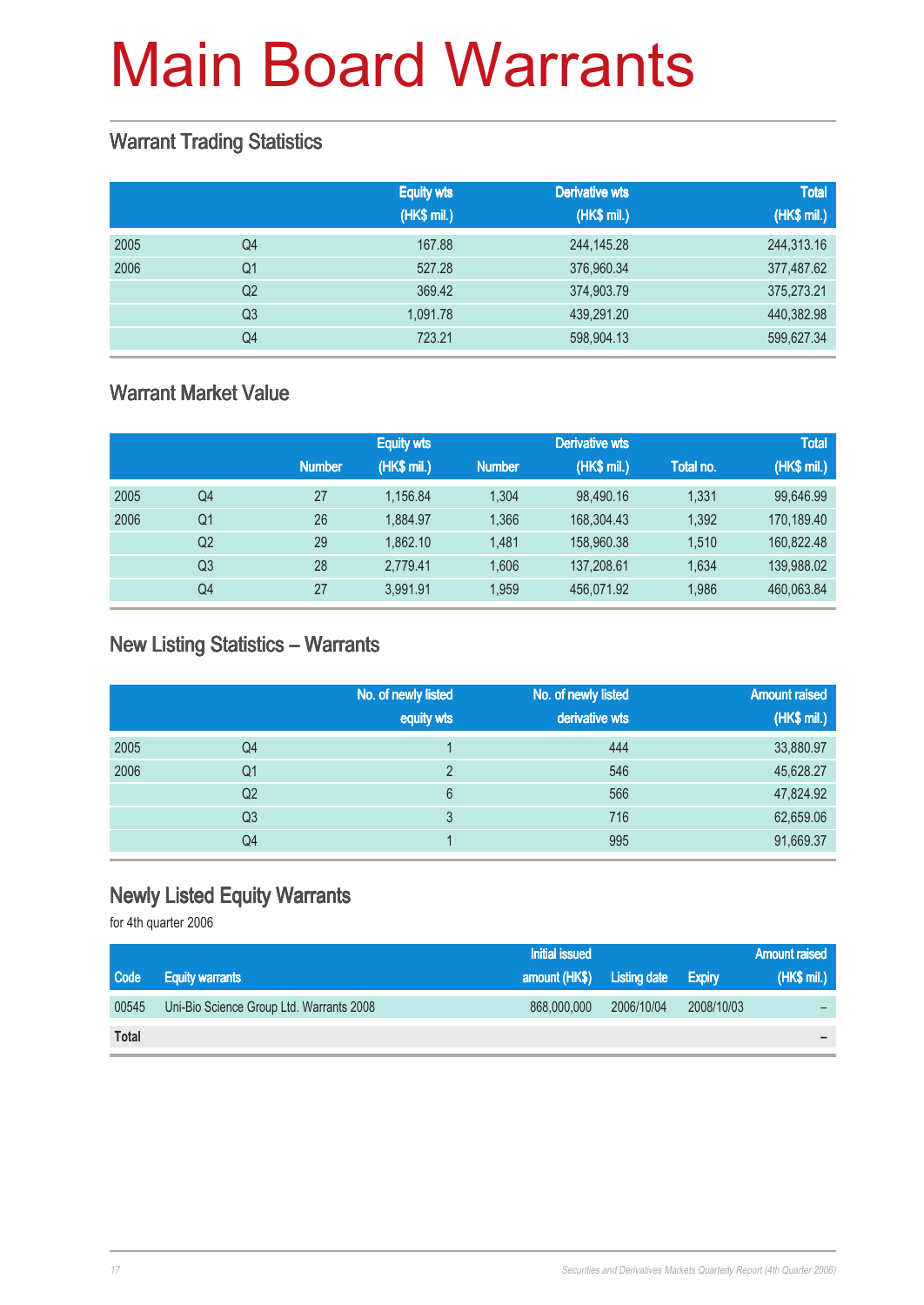### Newly Listed Derivative Warrants

for 4th quarter 2006

|         |                                                              |               |                     |               | <b>Amount</b> |
|---------|--------------------------------------------------------------|---------------|---------------------|---------------|---------------|
|         |                                                              | No. of        |                     |               | raised        |
| Code    | <b>Derivative warrants</b>                                   | issue (units) | <b>Listing date</b> | <b>Expiry</b> | (HK\$ mil.)   |
| 09098   | Deutsche Bank AG - BankComm European Warrants Apr 2007 A     | 200,000,000   | 2006/10/03          | 2007/04/23    | 86.00         |
| 09099   | Deutsche Bank AG - BankComm European Warrants Apr 2007 B     | 200,000,000   | 2006/10/03          | 2007/04/23    | 54.00         |
| 09083   | Deutsche Bank AG - China Life European Warrants Apr 2007 B   | 200,000,000   | 2006/10/03          | 2007/04/10    | 306.00        |
| 09097   | Deutsche Bank AG - China Life European Warrants Jun 2007 A   | 200,000,000   | 2006/10/03          | 2007/06/18    | 252.00        |
| 09101   | Deutsche Bank AG - China Life European Put Wts Jun 2007 B    | 200,000,000   | 2006/10/03          | 2007/06/11    | 332.00        |
| 01308 # | Deutsche Bank AG - China Mobile European Warrants Mar 2007   | 100,000,000   | 2006/10/03          | 2007/03/29    | 39.00         |
| 03865 # | KBC Fin Products Int'l Ltd. - HSI Euro Put Wts Nov 2006 B    | 600,000,000   | 2006/10/03          | 2006/11/29    | 47.40         |
| 09109   | ABN AMRO Bank N.V. - BankComm European Warrants Apr 2007     | 100,000,000   | 2006/10/04          | 2007/04/10    | 25.00         |
| 09104   | ABN AMRO Bank N.V. - China Mobile European Warrants Apr 2007 | 150,000,000   | 2006/10/04          | 2007/04/03    | 40.50         |
| 09108   | ABN AMRO Bank N.V. - China Mobile Euro Put Wts Apr 2007 A    | 150,000,000   | 2006/10/04          | 2007/04/03    | 48.00         |
| 09110   | ABN AMRO Bank N.V. - Sinopec Corp European Wts Apr 2007 B    | 150,000,000   | 2006/10/04          | 2007/04/16    | 49.50         |
| 09120   | KBC Fin Products Int'l Ltd. - HSBC European Put Wts Apr 2007 | 248,000,000   | 2006/10/04          | 2007/04/04    | 91.76         |
| 09111   | KBC Fin Products Int'l Ltd. - China Tel Euro Wts May 2007    | 328,000,000   | 2006/10/04          | 2007/05/02    | 98.40         |
| 09117   | KBC Fin Products Int'l Ltd. - HSBC European Wts Jun 2007 A   | 118,000,000   | 2006/10/04          | 2007/06/01    | 99.12         |
| 09116   | KBC Fin Products Int'l Ltd. - HSBC European Wts Apr 2007     | 168,000,000   | 2006/10/04          | 2007/04/17    | 92.40         |
| 09100   | SGA Societe Generale Acceptance N.V. - BOCom Eu Wts Apr 07 A | 263,000,000   | 2006/10/04          | 2007/04/04    | 99.94         |
| 09102   | SGA Societe Generale Acceptance N.V. - CMob Euro Wts Apr 07D | 227,000,000   | 2006/10/04          | 2007/04/04    | 99.88         |
| 09103   | SGA Societe Generale Acceptance N.V. - CTel Eur Wts Apr 2007 | 377,000,000   | 2006/10/04          | 2007/04/04    | 99.91         |
| 09139   | UBS AG - China Life European Warrants Apr 2007               | 100,000,000   | 2006/10/04          | 2007/04/10    | 82.00         |
| 09121   | UBS AG - China Mobile European Warrants Apr 2007             | 100,000,000   | 2006/10/04          | 2007/04/10    | 30.50         |
| 09140   | UBS AG - China Mobile European Put Warrants Apr 2007         | 100,000,000   | 2006/10/04          | 2007/04/10    | 30.00         |
| 09014 # | UBS AG - China Life European Warrants Dec 2006               | 200,000,000   | 2006/10/04          | 2006/12/11    | 190.00        |
| 09145   | BNP Paribas Arbit Issu B.V. - CC Bank European Wts Jul 2007  | 200,000,000   | 2006/10/05          | 2007/07/23    | 50.00         |
| 09146   | BNP Paribas Arbit Issu B.V. - Sinopec Corp Eur Wt May 2007 A | 100,000,000   | 2006/10/05          | 2007/05/14    | 48.00         |
| 09158   | BNP Paribas Arbit Issu B.V. - Ping An European Wts Apr 2007  | 100,000,000   | 2006/10/05          | 2007/04/17    | 28.00         |
| 09159   | BNP Paribas Arbit Issu B.V. - PetroChina Euro Wts Aug 2007 A | 100,000,000   | 2006/10/05          | 2007/08/08    | 78.00         |
| 09143   | Macquarie Bank Ltd. - BankComm European Warrants Apr 2007 A  | 200,000,000   | 2006/10/05          | 2007/04/27    | 60.80         |
| 09144   | Macquarie Bank Ltd. - Ping An European Put Warrants May 2007 | 88,000,000    | 2006/10/05          | 2007/05/30    | 22.70         |
| 09160   | Goldman Sachs SP (Asia) - China Life European Wts Apr 2007 C | 100,000,000   | 2006/10/06          | 2007/04/16    | 102.00        |
| 09191   | Goldman Sachs SP (Asia) - China Life Euro Put Wts Apr 2007 E | 400,000,000   | 2006/10/06          | 2007/04/16    | 100.00        |
| 09193   | KBC Fin Products Int'l Ltd. - BOCL European Wts Jul 2007 A   | 400,000,000   | 2006/10/06          | 2007/07/10    | 104.00        |
| 09205   | KBC Fin Products Int'l Ltd. - BOCL European Wts Sep 2009     | 288,000,000   | 2006/10/06          | 2009/09/09    | 210.24        |
| 09263   | KBC Fin Products Int'l Ltd. - CC Bank Euro Wts Jun 2007 A    | 288,000,000   | 2006/10/06          | 2007/06/01    | 95.04         |
| 09264   | KBC Fin Products Int'l Ltd. - CC Bank Euro Wts Jul 2007 A    | 400,000,000   | 2006/10/06          | 2007/07/02    | 100.00        |
| 09266   | KBC Fin Products Int'l Ltd. - CC Bank Euro Wts Sep 2009 A    | 148,000,000   | 2006/10/06          | 2009/09/09    | 76.96         |
| 09220   | KBC Fin Products Int'l Ltd. - Cathay Pac Euro Wts Apr 2008   | 400,000,000   | 2006/10/06          | 2008/04/02    | 100.00        |
| 09221   | KBC Fin Products Int'l Ltd. - Cheung Kong Euro Wts Apr 2007  | 188,000,000   | 2006/10/06          | 2007/04/11    | 92.12         |
| 09270   | KBC Fin Products Int'l Ltd. - MTRC European Wts Jul 2007     | 368,000,000   | 2006/10/06          | 2007/07/16    | 92.00         |
| 09206   | KBC Fin Products Int'l Ltd. - BankComm Euro Wts Sep 2009 A   | 100,000,000   | 2006/10/06          | 2009/09/09    | 105.00        |
| 09267   | KBC Fin Products Int'l Ltd. - CM Bank European Wts Sep 2009  | 368,000,000   | 2006/10/06          | 2009/09/09    | 95.68         |
| 09192   | SGA Societe Generale Acceptance N.V. - BOCHK Eur Wt Apr 2007 | 96,000,000    | 2006/10/06          | 2007/04/23    | 100.80        |
| 03473 # | Deutsche Bank AG - HSI European Put Warrants Feb 2007        | 200,000,000   | 2006/10/06          | 2007/02/27    | 21.80         |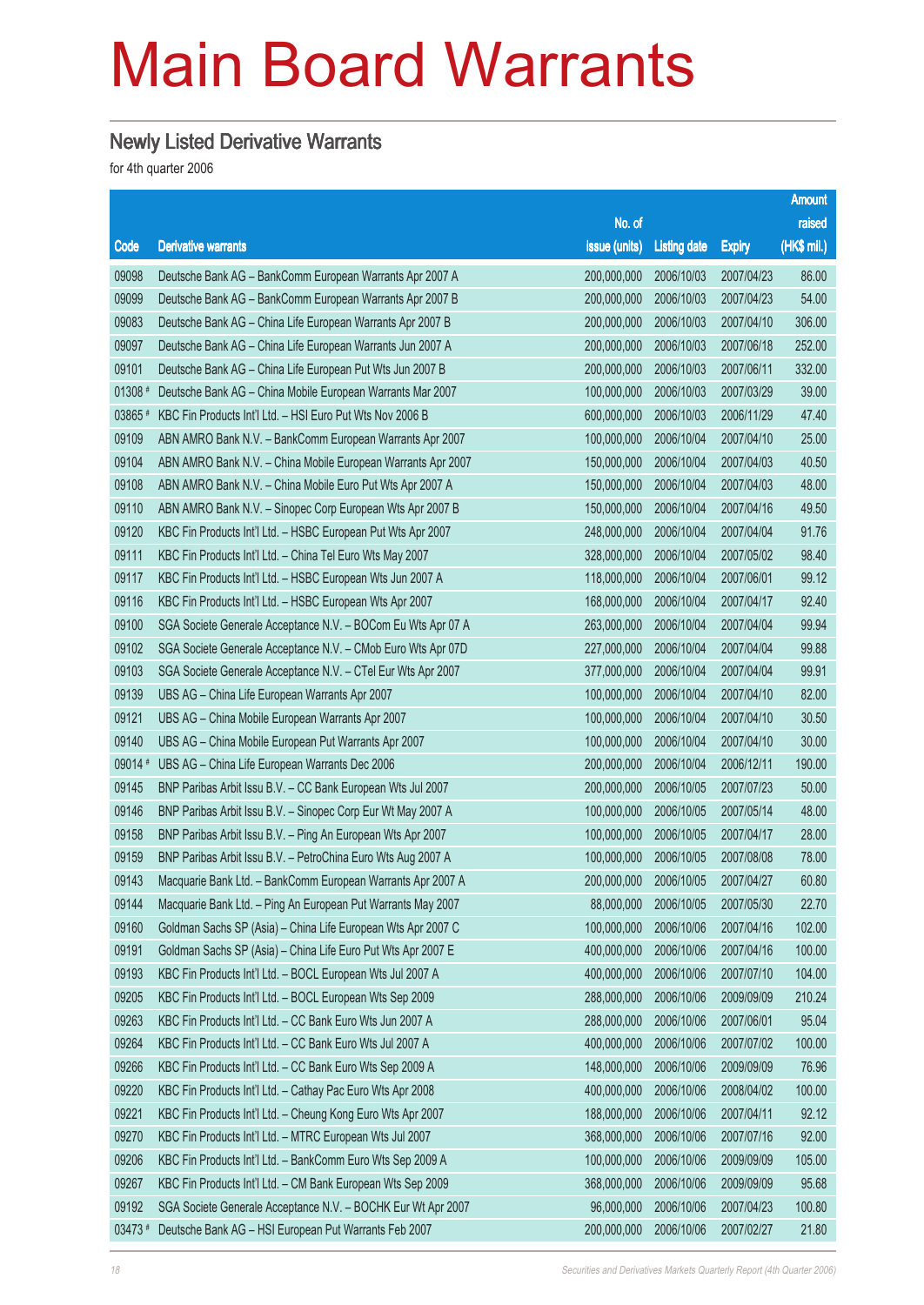|         |                                                                      |                        |                     |               | <b>Amount</b> |
|---------|----------------------------------------------------------------------|------------------------|---------------------|---------------|---------------|
|         |                                                                      | No. of                 |                     |               | raised        |
| Code    | <b>Derivative warrants</b>                                           | issue (units)          | <b>Listing date</b> | <b>Expiry</b> | (HK\$ mil.)   |
| 03461 # | SGA Societe Generale Acceptance N.V. - HSI Eu Put Wts Feb07C         | 297,000,000            | 2006/10/06          | 2007/02/27    | 48.41         |
| 09271   | Goldman Sachs SP (Asia) - BankComm European Wts Apr 2007             | 200,000,000            | 2006/10/09          | 2007/04/16    | 66.00         |
| 09275   | Goldman Sachs SP (Asia) - BankComm Euro Put Wts Apr 2007             | 200,000,000            | 2006/10/09          | 2007/04/16    | 102.00        |
| 09313   | ABN AMRO Bank N.V. - CC Bank European Warrants Apr 2007 C            | 200,000,000            | 2006/10/10          | 2007/04/10    | 53.00         |
| 09288   | ABN AMRO Bank N.V. - CM Bank European Warrants Oct 2007              | 200,000,000            | 2006/10/10          | 2007/10/29    | 50.00         |
| 09289   | ABN AMRO Bank N.V. - CM Bank European Warrants Apr 2007              | 100,000,000            | 2006/10/10          | 2007/04/10    | 33.00         |
| 09337   | Deutsche Bank AG - CM Bank European Warrants Apr 2007 D              | 200,000,000            | 2006/10/10          | 2007/04/23    | 184.00        |
| 09338   | Deutsche Bank AG - CM Bank European Warrants Apr 2007 E              | 200,000,000            | 2006/10/10          | 2007/04/10    | 112.00        |
| 09339   | Deutsche Bank AG - CM Bank European Warrants May 2007 A              | 200,000,000            | 2006/10/10          | 2007/05/14    | 102.00        |
| 09277   | J P Morgan Int'l Der. Ltd. - HSBC European Warrants Apr 2007         | 264,000,000            | 2006/10/10          | 2007/04/20    | 100.32        |
| 09278   | J P Morgan Int'l Der. Ltd. - Hutchison European Wts May 2007         | 400,000,000            | 2006/10/10          | 2007/05/23    | 100.00        |
| 09276   | J P Morgan Int'l Der. Ltd. - China Mobile Euro Wts Apr 2007          | 340,000,000            | 2006/10/10          | 2007/04/20    | 102.00        |
| 09274   | J P Morgan Int'l Der. Ltd. - BOC HK European Wts May 2007            | 200,000,000            | 2006/10/10          | 2007/05/30    | 100.00        |
| 09272   | J P Morgan Int'l Der. Ltd. - BankComm Euro Wts Jun 2007 A            | 340,000,000            | 2006/10/10          | 2007/06/15    | 102.00        |
| 09279   | J P Morgan Int'l Der. Ltd. - Yanzhou Coal Euro Wts Jun 2007          | 400,000,000            | 2006/10/10          | 2007/06/15    | 100.00        |
| 09314   | Macquarie Bank Ltd. - CM Bank European Warrants Apr 2007             | 200,000,000            | 2006/10/10          | 2007/04/10    | 103.60        |
| 09336   | Macquarie Bank Ltd. - CM Bank European Put Warrants Apr 2007         | 100,000,000            | 2006/10/10          | 2007/04/30    | 59.70         |
| 09026 # | ABN AMRO Bank N.V. - CM Bank European Warrants Mar 2007 A            | 50,000,000             | 2006/10/10          | 2007/03/30    | 43.00         |
| 09761#  | Macquarie Bank Ltd. - HSI European Put Warrants Jan 2007             | 1,000,000,000          | 2006/10/10          | 2007/01/30    | 97.00         |
| 09340   | Deutsche Bank AG - Nikkei 225 Index European Wts Mar 2007 H          | 200,000,000            | 2006/10/11          | 2007/03/09    | 50.00         |
| 09387   | Deutsche Bank AG - Nikkei 225 Index Euro Put Wts Mar 2007 I          | 200,000,000            | 2006/10/11          | 2007/03/09    | 30.00         |
| 09390   | KBC Fin Products Int'l Ltd. - CM Bank Euro Wts Apr 2007 C            | 268,000,000            | 2006/10/11          | 2007/04/11    | 96.48         |
| 09388   | Macquarie Bank Ltd. - CC Bank European Warrants Apr 2007             | 300,000,000            | 2006/10/11          | 2007/04/27    | 87.30         |
| 09389   | Macquarie Bank Ltd. - CC Bank European Warrants May 2007 A           | 250,000,000            | 2006/10/11          | 2007/05/30    | 64.25         |
| 09341   | Macquarie Bank Ltd. - SMIC European Warrants Nov 2007                | 200,000,000            | 2006/10/11          | 2007/11/29    | 51.60         |
| 02444 # | KBC Fin Products Int'l Ltd. - HSI Euro Put Wts Feb 2007 G            | 600,000,000            | 2006/10/11          | 2007/02/27    | 61.20         |
|         | 09170 # Calyon Fin P (G) Ltd. - Hutchison European Warrants Jan 2007 | 200,000,000 2006/10/11 |                     | 2007/01/04    | 32.40         |
| 04868 # | Deutsche Bank AG - HSBC European Put Warrants Jan 2007               | 150,000,000            | 2006/10/11          | 2007/01/16    | 11.55         |
| 03872 # | Goldman Sachs SP (Asia) - HSI European Put Warrants Nov 2006         | 300,000,000            | 2006/10/11          | 2006/11/29    | 16.50         |
| 09392   | Calyon Fin P (G) Ltd. - CC Bank European Warrants Jan 2007 B         | 300,000,000            | 2006/10/12          | 2007/01/15    | 47.40         |
| 09393   | Calyon Fin P (G) Ltd. - HSBC European Warrants Feb 2007 B            | 300,000,000            | 2006/10/12          | 2007/02/12    | 129.00        |
| 09405   | Calyon Fin P (G) Ltd. - HSBC European Put Warrants May 2007          | 200,000,000            | 2006/10/12          | 2007/05/14    | 88.00         |
| 09524   | Deutsche Bank AG - HSBC European Warrants Apr 2007 B                 | 150,000,000            | 2006/10/12          | 2007/04/27    | 87.00         |
| 09530   | Deutsche Bank AG - HSBC European Warrants Apr 2007 C                 | 150,000,000            | 2006/10/12          | 2007/04/24    | 66.00         |
| 09531   | Deutsche Bank AG - HSBC European Put Warrants May 2007               | 150,000,000            | 2006/10/12          | 2007/05/29    | 64.50         |
| 09523   | Deutsche Bank AG - China Mobile European Put Wts Apr 2007            | 200,000,000            | 2006/10/12          | 2007/04/12    | 84.00         |
| 09407   | Goldman Sachs SP (Asia) - CM Bank European Wts Apr 2007 C            | 100,000,000            | 2006/10/12          | 2007/04/16    | 69.00         |
| 09408   | J P Morgan Int'l Der. Ltd. - CM Bank European Wts Apr 2007 A         | 227,000,000            | 2006/10/12          | 2007/04/02    | 99.88         |
| 09412   | J P Morgan Int'l Der. Ltd. - HSBC European Wts Feb 2007 A            | 295,000,000            | 2006/10/12          | 2007/02/16    | 100.30        |
| 09439   | J P Morgan Int'l Der. Ltd. - SHK Ppt European Wts Jan 2007           | 500,000,000            | 2006/10/12          | 2007/01/16    | 100.00        |
| 09438   | J P Morgan Int'l Der. Ltd. - Hutchison European Wts Feb 2007         | 477,000,000            | 2006/10/12          | 2007/02/21    | 100.17        |
| 09462   | J P Morgan Int'l Der. Ltd. - Swire Pac A Euro Wts Feb 2007           | 294,000,000            | 2006/10/12          | 2007/02/27    | 99.96         |
| 09411   | J P Morgan Int'l Der. Ltd. - CNPC European Warrants Apr 2007         | 189,000,000            | 2006/10/12          | 2007/04/30    | 100.17        |
| 09463   | KBC Fin Products Int'l Ltd. - Huaneng Power Eur Wts May 2007         | 268,000,000            | 2006/10/12          | 2007/05/11    | 99.16         |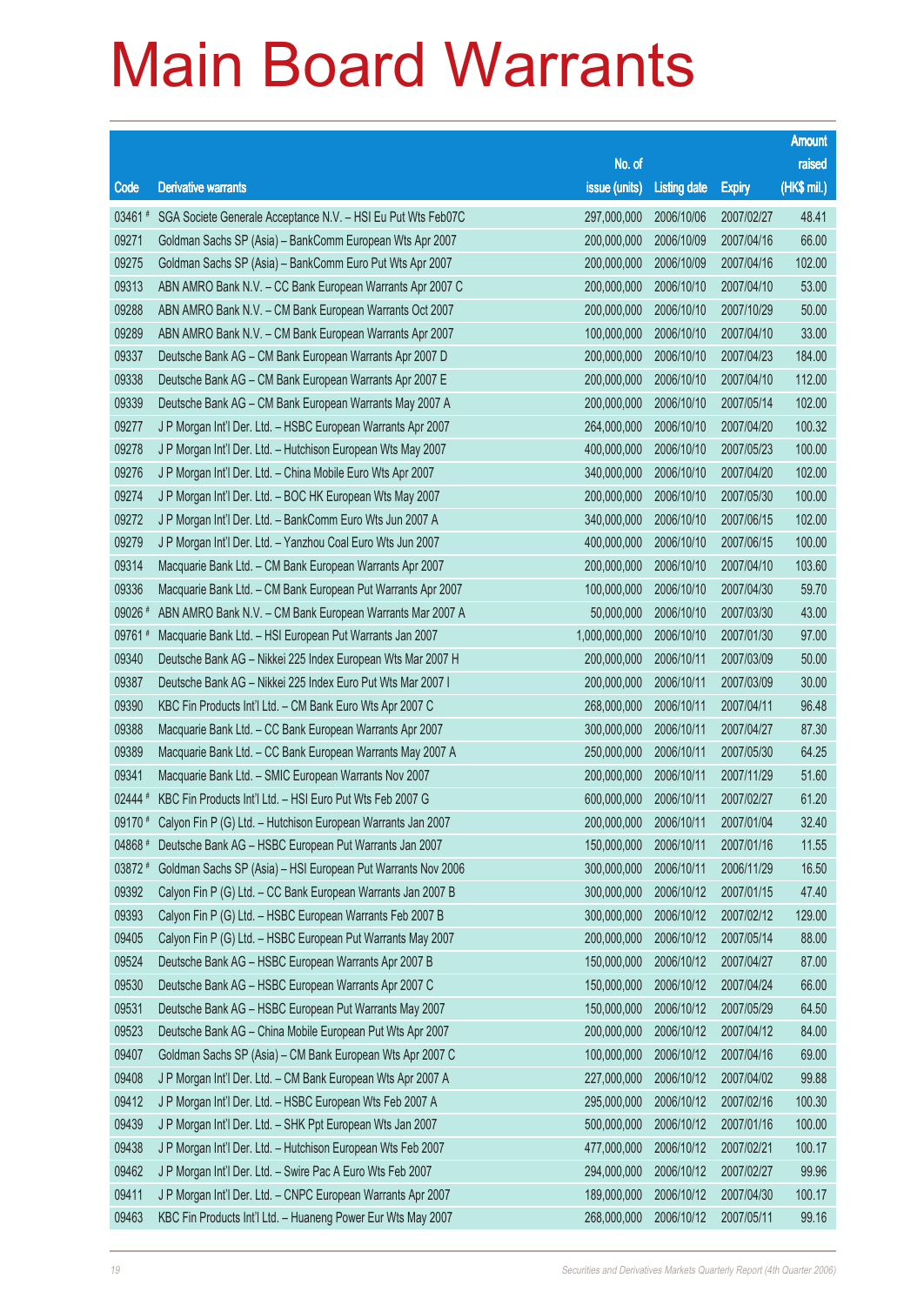|         |                                                              |                        |                     |               | <b>Amount</b> |
|---------|--------------------------------------------------------------|------------------------|---------------------|---------------|---------------|
|         |                                                              | No. of                 |                     |               | raised        |
| Code    | <b>Derivative warrants</b>                                   | issue (units)          | <b>Listing date</b> | <b>Expiry</b> | (HK\$ mil.)   |
| 09391   | Macquarie Bank Ltd. - China Mobile European Wts Apr 2007     | 200,000,000            | 2006/10/12          | 2007/04/27    | 61.40         |
| 09404   | Macquarie Bank Ltd. - China Mobile Euro Put Wts Apr 2007 B   | 150,000,000            | 2006/10/12          | 2007/04/27    | 56.70         |
| 09406   | SGA Societe Generale Acceptance N.V. - CMB Euro Wts Apr 2007 | 132,000,000            | 2006/10/12          | 2007/04/23    | 100.32        |
| 03895 # | SGA Societe Generale Acceptance N.V. - HSI Eu Put Wt Nov 06B | 287,000,000            | 2006/10/12          | 2006/11/29    | 25.26         |
| 09548   | ABN AMRO Bank N.V. - CM Bank European Put Warrants Apr 2007  | 70,000,000             | 2006/10/13          | 2007/04/17    | 17.50         |
| 09549   | ABN AMRO Bank N.V. - China Life European Warrants Oct 2007   | 100,000,000            | 2006/10/13          | 2007/10/02    | 25.00         |
| 09559   | ABN AMRO Bank N.V. - Cheung Kong European Warrants Apr 2007  | 50,000,000             | 2006/10/13          | 2007/04/16    | 19.00         |
| 09560   | ABN AMRO Bank N.V. - Hutchison European Warrants May 2007 A  | 100,000,000            | 2006/10/13          | 2007/05/08    | 25.00         |
| 09573   | ABN AMRO Bank N.V. - HSBC European Warrants May 2007 B       | 100,000,000            | 2006/10/13          | 2007/05/07    | 28.00         |
| 09592   | BNP Paribas Arbit Issu B.V. - Ch Mobile Euro Put Wt Apr 2007 | 200,000,000            | 2006/10/13          | 2007/04/17    | 136.00        |
| 09593   | BNP Paribas Arbit Issu B.V. - HSI European Wts Feb 2007 C    | 400,000,000            | 2006/10/13          | 2007/02/27    | 90.00         |
| 09594   | KBC Fin Products Int'l Ltd. - CMob Euro Put Wts Apr 2007 A   | 400,000,000            | 2006/10/13          | 2007/04/02    | 82.40         |
| 09574   | Macquarie Bank Ltd. - HSBC European Warrants Apr 2007        | 300,000,000            | 2006/10/13          | 2007/04/27    | 75.90         |
| 09580   | Macquarie Bank Ltd. - HSI European Warrants Apr 2007 A       | 388,000,000            | 2006/10/13          | 2007/04/27    | 97.78         |
| 09581   | Macquarie Bank Ltd. - HSI European Warrants Apr 2007 B       | 388,000,000            | 2006/10/13          | 2007/04/27    | 97.00         |
| 09590   | Macquarie Bank Ltd. - HSI European Put Warrants Apr 2007 C   | 388,000,000            | 2006/10/13          | 2007/04/27    | 118.34        |
| 09591   | Macquarie Bank Ltd. - HSI European Put Warrants Apr 2007 D   | 388,000,000            | 2006/10/13          | 2007/04/27    | 136.96        |
| 09678 # | Credit Suisse - SMIC European Warrants Mar 2007              | 950,000,000            | 2006/10/13          | 2007/03/08    | 11.40         |
| 09595   | Macquarie Bank Ltd. - Cheung Kong European Put Wts Apr 2007  | 100,000,000            | 2006/10/16          | 2007/04/27    | 35.70         |
| 09596   | Macquarie Bank Ltd. - Henderson Land Dev Euro Wts May 2007   | 100,000,000            | 2006/10/16          | 2007/05/30    | 30.90         |
| 09597   | Macquarie Bank Ltd. - Hutchison European Put Wts Apr 2007    | 100,000,000            | 2006/10/16          | 2007/04/27    | 25.00         |
| 09608   | SGA Societe Generale Acceptance N.V. - HSBC Eur Wts Apr 07 D | 244,000,000            | 2006/10/16          | 2007/04/30    | 100.04        |
| 09607   | SGA Societe Generale Acceptance N.V. - HSBC Eur Wts Apr 07 C | 192,000,000            | 2006/10/16          | 2007/04/23    | 99.84         |
| 09611   | SGA Societe Generale Acceptance N.V. - HSBC Eu Put Wt Apr07F | 132,000,000            | 2006/10/16          | 2007/04/23    | 100.32        |
| 09598   | SGA Societe Generale Acceptance N.V. - HSI Euro Wts Mar 07 E | 550,000,000            | 2006/10/16          | 2007/03/29    | 101.20        |
| 09606   | SGA Societe Generale Acceptance N.V. - HSI Eu Put Wt Mar 07F | 588,000,000            | 2006/10/16          | 2007/03/29    | 97.61         |
| 03473#  | Deutsche Bank AG - HSI European Put Warrants Feb 2007        | 400,000,000 2006/10/16 |                     | 2007/02/27    | 40.00         |
| 09646   | Calyon Fin P (G) Ltd. - China Life European Wts May 2007 B   | 300,000,000            | 2006/10/18          | 2007/05/21    | 63.00         |
| 09647   | Calyon Fin P (G) Ltd. - China Life European Put Wts Oct 2007 | 300,000,000            | 2006/10/18          | 2007/10/29    | 76.50         |
| 09609   | Citigroup Global Mkt H Inc. - HS Bank European Wts Apr 2007  | 180,000,000            | 2006/10/18          | 2007/04/27    | 51.48         |
| 09610   | Citigroup Global Mkt H Inc. - BankComm European Wts May 2007 | 150,000,000            | 2006/10/18          | 2007/05/30    | 60.75         |
| 09612   | Citigroup Global Mkt H Inc. - China Life Euro Wts May 2007 B | 70,000,000             | 2006/10/18          | 2007/05/21    | 87.50         |
| 09613   | Citigroup Global Mkt H Inc. - Ping An European Wts May 2007  | 260,000,000            | 2006/10/18          | 2007/05/30    | 65.00         |
| 09637   | J P Morgan Int'l Der. Ltd. - PetroChina Euro Wts Jan 2007    | 588,000,000            | 2006/10/18          | 2007/01/22    | 99.96         |
| 09636   | J P Morgan Int'l Der. Ltd. - HSBC European Warrants Jan 2007 | 333,000,000            | 2006/10/18          | 2007/01/31    | 103.23        |
| 09635   | J P Morgan Int'l Der. Ltd. - China Life Euro Wts Feb 2007    | 83,000,000             | 2006/10/18          | 2007/02/28    | 99.60         |
| 09638   | J P Morgan Int'l Der. Ltd. - Zijin Mining Euro Wts Mar 2007  | 149,000,000            | 2006/10/18          | 2007/03/28    | 99.83         |
| 02410#  | Macquarie Bank Ltd. - HSI European Put Warrants Feb 2007 C   | 1,000,000,000          | 2006/10/18          | 2007/02/27    | 141.00        |
| 09660   | Macquarie Bank Ltd. - BankComm European Warrants Apr 2007 C  | 150,000,000            | 2006/10/19          | 2007/04/27    | 43.05         |
| 09661   | Macquarie Bank Ltd. - BOCL European Warrants Apr 2007        | 168,000,000            | 2006/10/19          | 2007/04/30    | 43.01         |
| 09663   | Macquarie Bank Ltd. - China Life European Wts May 2007 A     | 388,000,000            | 2006/10/19          | 2007/05/30    | 67.90         |
| 09662   | Macquarie Bank Ltd. - CC Bank European Put Warrants Apr 2007 | 200,000,000            | 2006/10/19          | 2007/04/27    | 50.00         |
| 09664   | Macquarie Bank Ltd. - BankComm European Put Wts Apr 2007 D   | 100,000,000            | 2006/10/19          | 2007/04/27    | 45.20         |
| 02117#  | Deutsche Bank AG - HSI European Put Warrants Mar 2007 B      | 200,000,000            | 2006/10/19          | 2007/03/29    | 28.80         |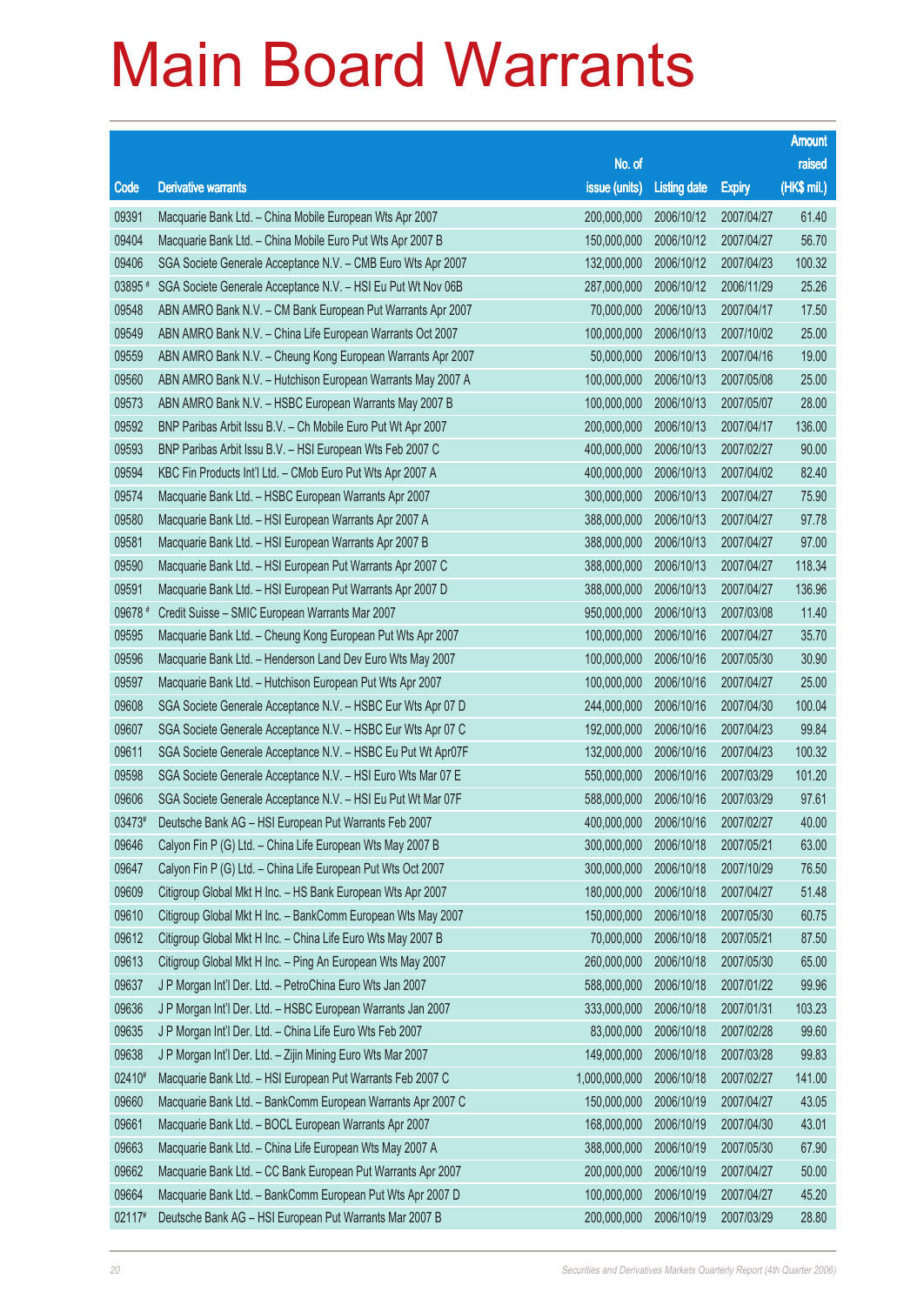|        |                                                              |               |                       |               | <b>Amount</b> |
|--------|--------------------------------------------------------------|---------------|-----------------------|---------------|---------------|
|        |                                                              | No. of        |                       |               | raised        |
| Code   | <b>Derivative warrants</b>                                   | issue (units) | <b>Listing date</b>   | <b>Expiry</b> | (HK\$ mil.)   |
| 01282# | SGA Societe Generale Acceptance N.V. - HSI Eu Put Wt Mar 07C | 397,000,000   | 2006/10/19            | 2007/03/29    | 74.24         |
| 02473# | UBS AG - China Tel European Warrants May 2007                | 200,000,000   | 2006/10/19            | 2007/05/14    | 45.00         |
| 09673  | ABN AMRO Bank N.V. - BankComm European Warrants May 2007 A   | 100,000,000   | 2006/10/20            | 2007/05/02    | 47.00         |
| 09674  | ABN AMRO Bank N.V. - CC Bank European Warrants Apr 2007 D    | 200,000,000   | 2006/10/20            | 2007/04/23    | 50.00         |
| 09679  | ABN AMRO Bank N.V. - Sinopec Corp European Wts Apr 2007 C    | 150,000,000   | 2006/10/20            | 2007/04/20    | 60.00         |
| 09680  | ABN AMRO Bank N.V. - China Mobile Euro Put Wts Apr 2007 B    | 150,000,000   | 2006/10/20            | 2007/04/20    | 51.90         |
| 09665  | SGA Societe Generale Acceptance N.V. - BOCom Eu Wts Apr 07 B | 200,000,000   | 2006/10/20            | 2007/04/16    | 98.00         |
| 09670  | SGA Societe Generale Acceptance N.V. - CCB Euro Wts Mar 07 B | 300,000,000   | 2006/10/20            | 2007/03/26    | 66.00         |
| 09671  | SGA Societe Generale Acceptance N.V. - CLife Eur Wt Apr 07 D | 68,000,000    | 2006/10/20            | 2007/04/30    | 100.64        |
| 09672  | SGA Societe Generale Acceptance N.V. - CMob Eu Put Wt Apr07C | 189,000,000   | 2006/10/20            | 2007/04/30    | 100.17        |
| 01312# | Deutsche Bank AG - China Mobile European Put Wts Mar 2007    | 100,000,000   | 2006/10/20            | 2007/03/29    | 15.20         |
| 09711  | Credit Suisse - China Mobile European Warrants May 2007 C    | 50,000,000    | 2006/10/23            | 2007/05/18    | 29.15         |
| 09712  | Credit Suisse - China Mobile European Warrants Jul 2007      | 50,000,000    | 2006/10/23            | 2007/07/18    | 24.10         |
| 09713  | Credit Suisse - Hutchison European Warrants May 2007         | 50,000,000    | 2006/10/23            | 2007/05/18    | 24.20         |
| 09714  | Credit Suisse - Hutchison European Warrants Jul 2007         | 50,000,000    | 2006/10/23            | 2007/07/18    | 19.20         |
| 09752  | Goldman Sachs SP (Asia) - BOCL European Put Wts Apr 2007     | 350,000,000   | 2006/10/23            | 2007/04/23    | 94.50         |
| 09753  | Goldman Sachs SP (Asia) - BOC HK European Put Wts Apr 2007   | 100,000,000   | 2006/10/23            | 2007/04/23    | 101.00        |
| 09754  | Goldman Sachs SP (Asia) - HSBC European Put Wts Apr 2007     | 150,000,000   | 2006/10/23            | 2007/04/23    | 90.00         |
| 09687  | HK Bank - CNOOC European Warrants Jun 2007                   | 88,000,000    | 2006/10/23            | 2007/06/29    | 38.72         |
| 09688  | HK Bank - PetroChina European Warrants May 2007              | 88,000,000    | 2006/10/23            | 2007/05/18    | 37.84         |
| 09689  | HK Bank - PetroChina European Warrants Jun 2007              | 88,000,000    | 2006/10/23            | 2007/06/15    | 57.20         |
| 09701  | J P Morgan Int'l Der. Ltd. - BOCL European Wts Mar 2007 A    | 300,000,000   | 2006/10/23            | 2007/03/05    | 51.00         |
| 09703  | J P Morgan Int'l Der. Ltd. - Ch Overseas Euro Wts May 2007   | 200,000,000   | 2006/10/23            | 2007/05/11    | 124.00        |
| 09710  | J P Morgan Int'l Der. Ltd. - CITIC Pac European Wts May 2007 | 50,000,000    | 2006/10/23            | 2007/05/30    | 44.00         |
| 09702  | J P Morgan Int'l Der. Ltd. - Cheung Kong Euro Wts Mar 2007   | 200,000,000   | 2006/10/23            | 2007/03/12    | 48.00         |
| 09716  | KBC Fin Products Int'l Ltd. - Sinopec Corp Eu Wts Apr 2007 B | 268,000,000   | 2006/10/23            | 2007/04/02    | 96.48         |
| 09715  | KBC Fin Products Int'l Ltd. - Ch Life Eur Put Wts Apr 2007 B |               | 78,000,000 2006/10/23 | 2007/04/02    | 96.72         |
| 09750  | KBC Fin Products Int'l Ltd. - HSI European Wts Apr 2007 A    | 400,000,000   | 2006/10/23            | 2007/04/27    | 100.00        |
| 09751  | KBC Fin Products Int'l Ltd. - HSI European Wts Apr 2007 B    | 400,000,000   | 2006/10/23            | 2007/04/27    | 100.00        |
| 09697  | Macquarie Bank Ltd. - Denway Motors European Wts Jun 2007    | 88,000,000    | 2006/10/23            | 2007/06/28    | 26.75         |
| 09698  | Macquarie Bank Ltd. - Dongfeng Motor European Wts Jun 2007   | 88,000,000    | 2006/10/23            | 2007/06/28    | 30.71         |
| 09694  | Macquarie Bank Ltd. - HKEx European Warrants May 2007 A      | 88,000,000    | 2006/10/23            | 2007/05/30    | 29.48         |
| 09700  | Macquarie Bank Ltd. - HKEx European Put Warrants Jun 2007    | 88,000,000    | 2006/10/23            | 2007/06/28    | 22.35         |
| 09693  | SGA Societe Generale Acceptance N.V. - Huaneng Eu Wts Apr07B | 100,000,000   | 2006/10/23            | 2007/04/30    | 37.00         |
| 09758  | BNP Paribas Arbit Issu B.V. - BankComm European Wts May 2007 | 100,000,000   | 2006/10/24            | 2007/05/09    | 39.00         |
| 09759  | BNP Paribas Arbit Issu B.V. - China Mobile Euro Wts Apr 2007 | 200,000,000   | 2006/10/24            | 2007/04/26    | 86.00         |
| 09760  | BNP Paribas Arbit Issu B.V. - HSI European Warrants Apr 2007 | 400,000,000   | 2006/10/24            | 2007/04/27    | 100.00        |
| 09764  | BNP Paribas Arbit Issu B.V. - HSI Euro Put Wts Apr 2007 B    | 400,000,000   | 2006/10/24            | 2007/04/27    | 100.00        |
| 09786  | Goldman Sachs SP (Asia) - Foxconn European Put Wts Apr 2007  | 270,000,000   | 2006/10/24            | 2007/04/30    | 99.90         |
| 09787  | Goldman Sachs SP (Asia) - HSI European Put Wts Feb 2007 G    | 400,000,000   | 2006/10/24            | 2007/02/27    | 76.00         |
| 09771  | J P Morgan Int'l Der. Ltd. - PetroChina Euro Wts Feb 2007    | 150,000,000   | 2006/10/24            | 2007/02/05    | 57.00         |
| 09765  | J P Morgan Int'l Der. Ltd. - CC Bank European Wts Feb 2007   | 400,000,000   | 2006/10/24            | 2007/02/12    | 100.00        |
| 09768  | J P Morgan Int'l Der. Ltd. - China Tel Euro Wts Mar 2007 B   | 400,000,000   | 2006/10/24            | 2007/03/05    | 68.00         |
| 09770  | J P Morgan Int'l Der. Ltd. - HKEx European Warrants Apr 2007 | 200,000,000   | 2006/10/24            | 2007/04/18    | 92.00         |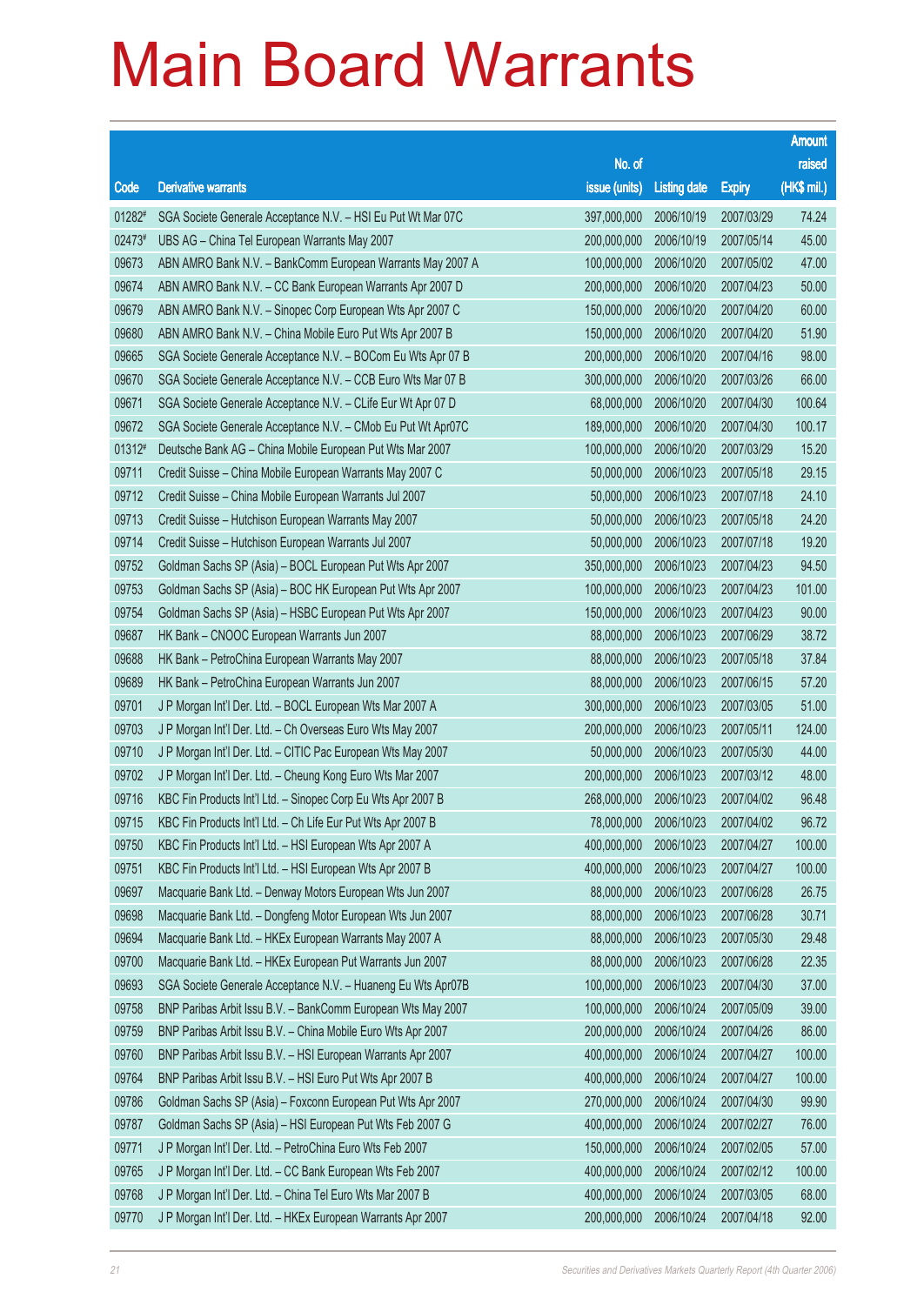|        |                                                              |                        |                     |               | <b>Amount</b> |
|--------|--------------------------------------------------------------|------------------------|---------------------|---------------|---------------|
|        |                                                              | No. of                 |                     |               | raised        |
| Code   | <b>Derivative warrants</b>                                   | issue (units)          | <b>Listing date</b> | <b>Expiry</b> | (HK\$ mil.)   |
| 09769  | J P Morgan Int'l Der. Ltd. - HS Bank European Wts Jun 2007   | 100,000,000            | 2006/10/24          | 2007/06/11    | 24.00         |
| 09772  | KBC Fin Products Int'l Ltd. - HS Bank European Wts Jun 2007  | 288,000,000            | 2006/10/24          | 2007/06/12    | 74.88         |
| 09773  | KBC Fin Products Int'l Ltd. - Hutchison Euro Wts May 2007    | 188,000,000            | 2006/10/24          | 2007/05/23    | 99.64         |
| 02466# | KBC Fin Products Int'l Ltd. - BOCL European Wts Mar 2007 B   | 500,000,000            | 2006/10/24          | 2007/03/01    | 92.00         |
| 09691# | Credit Suisse - SMIC European Warrants Oct 2007              | 800,000,000            | 2006/10/24          | 2007/10/18    | 12.80         |
| 09788  | Deutsche Bank AG - BOCL European Warrants Apr 2007 A         | 200,000,000            | 2006/10/25          | 2007/04/30    | 50.00         |
| 09792  | Deutsche Bank AG - China Mobile European Warrants Apr 2007   | 200,000,000            | 2006/10/25          | 2007/04/30    | 78.00         |
| 09793  | Deutsche Bank AG - HSI European Warrants Apr 2007            | 200,000,000            | 2006/10/25          | 2007/04/27    | 50.00         |
| 09799  | Deutsche Bank AG - HSI European Put Warrants Apr 2007        | 200,000,000            | 2006/10/25          | 2007/04/27    | 54.00         |
| 09813  | J P Morgan Int'l Der. Ltd. - R&F Ppt European Wts May 2007   | 25,000,000             | 2006/10/25          | 2007/05/18    | 37.00         |
| 09812  | J P Morgan Int'l Der. Ltd. - Esprit European Wts May 2007    | 200,000,000            | 2006/10/25          | 2007/05/18    | 128.00        |
| 09814  | J P Morgan Int'l Der. Ltd. - Henderson Inv Euro Wts May 2007 | 20,000,000             | 2006/10/25          | 2007/05/18    | 15.80         |
| 09819  | J P Morgan Int'l Der. Ltd. - New World Dev Euro Wts May 2007 | 100,000,000            | 2006/10/25          | 2007/05/18    | 126.00        |
| 09818  | J P Morgan Int'l Der. Ltd. - Hysan Dev European Wts Jun 2007 | 15,000,000             | 2006/10/25          | 2007/06/29    | 29.55         |
| 09820  | J P Morgan Int'l Der. Ltd. - PCCW European Warrants Jun 2007 | 200,000,000            | 2006/10/25          | 2007/06/29    | 72.00         |
| 09825  | KBC Fin Products Int'l Ltd. - BankComm Euro Wts May 2007 A   | 248,000,000            | 2006/10/25          | 2007/05/02    | 99.20         |
| 09826  | KBC Fin Products Int'l Ltd. - China Life Euro Wts Apr 2007 D | 138,000,000            | 2006/10/25          | 2007/04/02    | 193.20        |
| 09834  | KBC Fin Products Int'l Ltd. - China Life Euro Wts Jun 2007 B | 208,000,000            | 2006/10/25          | 2007/06/18    | 197.60        |
| 09833  | KBC Fin Products Int'l Ltd. - China Life Euro Wts Jun 2007 A | 168,000,000            | 2006/10/25          | 2007/06/01    | 193.20        |
| 09806  | UBS AG - BankComm European Warrants Jun 2007 A               | 100,000,000            | 2006/10/25          | 2007/06/18    | 52.00         |
| 09807  | UBS AG - CC Bank European Warrants Jun 2007 A                | 100,000,000            | 2006/10/25          | 2007/06/18    | 25.00         |
| 09808  | UBS AG - Sinopec Corp European Warrants Jun 2007 A           | 100,000,000            | 2006/10/25          | 2007/06/25    | 42.50         |
| 09809  | UBS AG - China Tel European Warrants Aug 2007                | 100,000,000            | 2006/10/25          | 2007/08/13    | 25.00         |
| 09810  | UBS AG - CNOOC European Warrants Jun 2007                    | 100,000,000            | 2006/10/25          | 2007/06/18    | 50.00         |
| 09849  | Calyon Fin P (G) Ltd. - China Life European Wts Jul 2007 B   | 300,000,000            | 2006/10/26          | 2007/07/10    | 78.30         |
| 09850  | Calyon Fin P (G) Ltd. - HSBC European Warrants Apr 2007 B    | 300,000,000            | 2006/10/26          | 2007/04/17    | 144.00        |
| 09839  | Macquarie Bank Ltd. - Bank of EA European Wts Apr 2007 B     | 200,000,000 2006/10/26 |                     | 2007/04/30    | 53.80         |
| 09840  | Macquarie Bank Ltd. - China Shenhua European Wts Jul 2007    | 200,000,000            | 2006/10/26          | 2007/07/19    | 51.00         |
| 09841  | Macquarie Bank Ltd. - BankComm European Put Wts Apr 2007 E   | 150,000,000            | 2006/10/26          | 2007/04/27    | 39.15         |
| 09851  | Macquarie Bank Ltd. - China Life European Wts May 2007 B     | 168,000,000            | 2006/10/26          | 2007/05/30    | 141.46        |
| 09860  | Macquarie Bank Ltd. - China Life European Put Wts Jun 2007 A | 88,000,000             | 2006/10/26          | 2007/06/28    | 121.70        |
| 09861  | Macquarie Bank Ltd. - China Life European Put Wts Sep 2007   | 388,000,000            | 2006/10/26          | 2007/09/27    | 100.88        |
| 02490# | Macquarie Bank Ltd. - HSI European Put Warrants Mar 2007 A   | 1,000,000,000          | 2006/10/26          | 2007/03/29    | 92.00         |
| 02189# | Deutsche Bank AG - HSI European Put Warrants Mar 2007 D      | 200,000,000            | 2006/10/26          | 2007/03/29    | 33.00         |
| 09876  | ABN AMRO Bank N.V. - Gold European Warrants Jun 2007         | 50,000,000             | 2006/10/27          | 2007/06/22    | 20.75         |
| 09874  | ABN AMRO Bank N.V. - HKEx European Warrants Jun 2007         | 100,000,000            | 2006/10/27          | 2007/06/05    | 25.00         |
| 09875  | ABN AMRO Bank N.V. - PetroChina European Warrants Jun 2007 A | 100,000,000            | 2006/10/27          | 2007/06/04    | 56.00         |
| 09877  | J P Morgan Int'l Der. Ltd. - N225 Index Euro Wts Jun 2007 A  | 300,000,000            | 2006/10/27          | 2007/06/07    | 108.00        |
| 09879  | J P Morgan Int'l Der. Ltd. - N225 Index Euro Wts Sep 2007    | 360,000,000            | 2006/10/27          | 2007/09/13    | 104.40        |
| 09878  | J P Morgan Int'l Der. Ltd. - N225 Index Euro Wts Jun 2007 B  | 390,000,000            | 2006/10/27          | 2007/06/07    | 109.20        |
| 09880  | J P Morgan Int'l Der. Ltd. - N225 Idx Euro Put Wts Jun 2007  | 330,000,000            | 2006/10/27          | 2007/06/07    | 105.60        |
| 09862  | KBC Fin Products Int'l Ltd. - CC Bank Euro Wts May 2007 A    | 278,000,000            | 2006/10/27          | 2007/05/08    | 97.30         |
| 09863  | KBC Fin Products Int'l Ltd. - CC Bank Euro Wts Jun 2007 B    | 368,000,000            | 2006/10/27          | 2007/06/01    | 99.36         |
| 09866  | KBC Fin Products Int'l Ltd. - CC Bank Euro Wts Jul 2007 B    | 388,000,000            | 2006/10/27          | 2007/07/03    | 97.00         |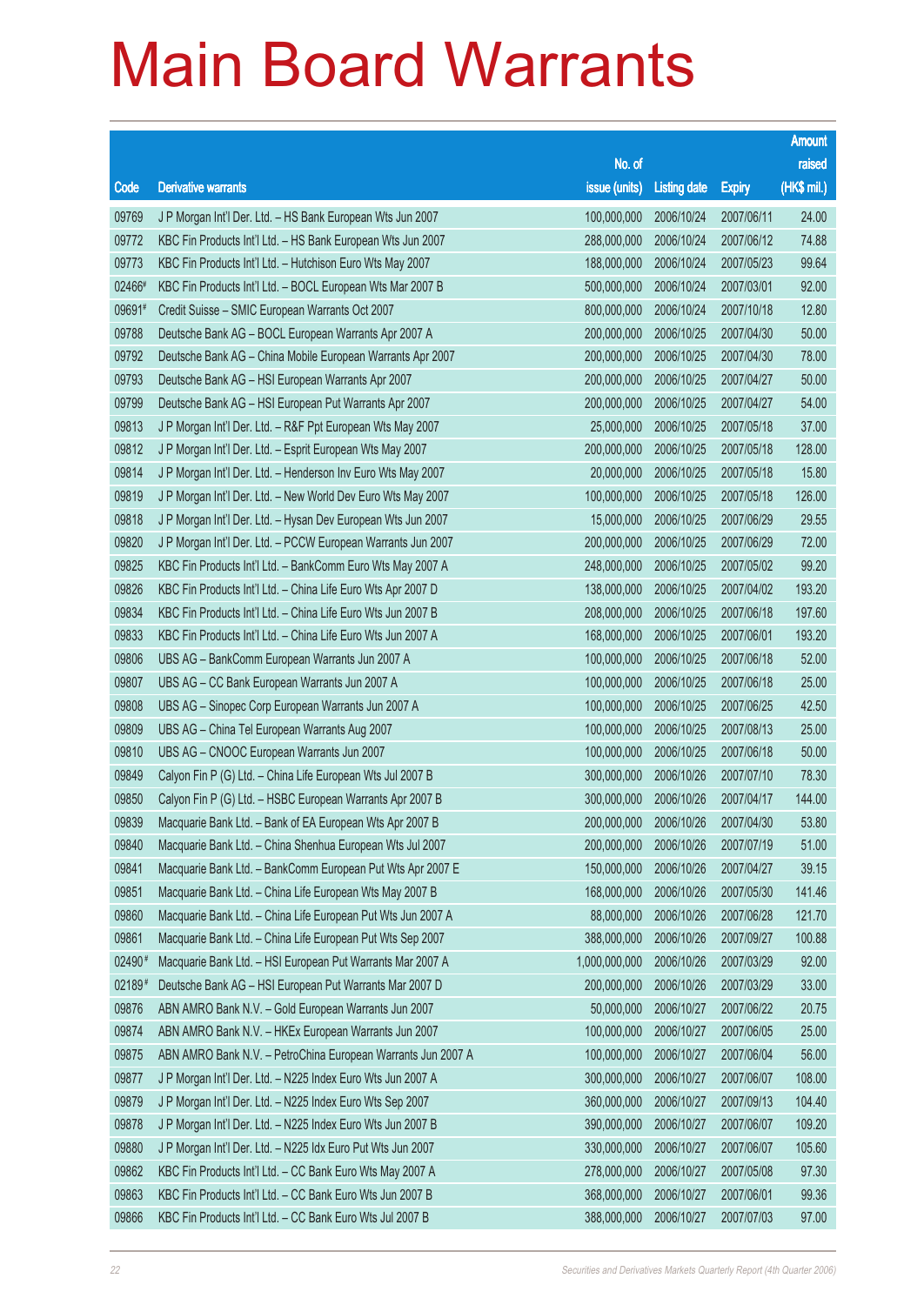|        |                                                              |               |                     |               | <b>Amount</b> |
|--------|--------------------------------------------------------------|---------------|---------------------|---------------|---------------|
|        |                                                              | No. of        |                     |               | raised        |
| Code   | <b>Derivative warrants</b>                                   | issue (units) | <b>Listing date</b> | <b>Expiry</b> | (HK\$ mil.)   |
| 09867  | KBC Fin Products Int'l Ltd. - HSI Euro Put Wts Mar 2007 E    | 548,000,000   | 2006/10/27          | 2007/03/29    | 98.09         |
| 09871  | KBC Fin Products Int'l Ltd. - HSI Euro Put Wts Apr 2007 C    | 548,000,000   | 2006/10/27          | 2007/04/27    | 137.00        |
| 09881  | Macquarie Bank Ltd. - HSI European Put Warrants Apr 2007 E   | 388,000,000   | 2006/10/27          | 2007/04/27    | 99.72         |
| 09872  | SGA Societe Generale Acceptance N.V. - CMob Euro Wts Apr 07E | 204,000,000   | 2006/10/27          | 2007/04/30    | 99.96         |
| 09873  | SGA Societe Generale Acceptance N.V. - HSI Eur Wt Apr 2007 C | 400,000,000   | 2006/10/27          | 2007/04/27    | 130.00        |
| 09578# | Deutsche Bank AG - CC Bank European Warrants Feb 2007        | 100,000,000   | 2006/10/27          | 2007/02/12    | 20.70         |
| 09902  | ABN AMRO Bank N.V. - ICBC European Warrants May 2007 A       | 200,000,000   | 2006/10/27          | 2007/05/07    | 50.00         |
| 09903  | ABN AMRO Bank N.V. - ICBC European Warrants May 2007 B       | 200,000,000   | 2006/10/27          | 2007/05/07    | 50.00         |
| 09904  | ABN AMRO Bank N.V. - ICBC European Warrants Jul 2007 A       | 200,000,000   | 2006/10/27          | 2007/07/16    | 50.00         |
| 09905  | ABN AMRO Bank N.V. - ICBC European Warrants Aug 2007 A       | 200,000,000   | 2006/10/27          | 2007/08/27    | 50.00         |
| 09908  | BOCI Asia Ltd. - ICBC European Warrants Aug 2007             | 500,000,000   | 2006/10/27          | 2007/08/15    | 125.00        |
| 09953  | Calyon Fin P (G) Ltd. - ICBC European Warrants Apr 2007 A    | 300,000,000   | 2006/10/27          | 2007/04/27    | 93.00         |
| 09954  | Calyon Fin P (G) Ltd. - ICBC European Warrants Apr 2007 B    | 300,000,000   | 2006/10/27          | 2007/04/27    | 76.50         |
| 09928  | Citigroup Global Mkt H Inc. - ICBC European Wts Apr 2007 A   | 220,000,000   | 2006/10/27          | 2007/04/27    | 74.14         |
| 09929  | Citigroup Global Mkt H Inc. - ICBC European Wts Apr 2007 B   | 280,000,000   | 2006/10/27          | 2007/04/27    | 71.40         |
| 09936  | Citigroup Global Mkt H Inc. - ICBC European Wts Jun 2007 A   | 180,000,000   | 2006/10/27          | 2007/06/28    | 87.30         |
| 09909  | KBC Fin Products Int'l Ltd. - ICBC European Wts May 2007 A   | 288,000,000   | 2006/10/27          | 2007/05/02    | 92.16         |
| 09913  | KBC Fin Products Int'l Ltd. - ICBC European Wts Jun 2007 A   | 400,000,000   | 2006/10/27          | 2007/06/05    | 100.00        |
| 09914  | KBC Fin Products Int'l Ltd. - ICBC European Wts Aug 2007 A   | 400,000,000   | 2006/10/27          | 2007/08/02    | 100.00        |
| 09912  | KBC Fin Products Int'l Ltd. - ICBC European Wts May 2007 B   | 400,000,000   | 2006/10/27          | 2007/05/02    | 100.00        |
| 09915  | KBC Fin Products Int'l Ltd. - ICBC European Put Wts May 2007 | 268,000,000   | 2006/10/27          | 2007/05/02    | 99.16         |
| 09900  | CC Rabobank B.A. - ICBC European Warrants May 2007           | 160,000,000   | 2006/10/27          | 2007/05/18    | 40.00         |
| 09901  | CC Rabobank B.A. - ICBC European Warrants Jul 2007           | 160,000,000   | 2006/10/27          | 2007/07/18    | 40.00         |
| 09898  | SGA Societe Generale Acceptance N.V. - ICBC Eu Wt Apr 2007 A | 200,000,000   | 2006/10/27          | 2007/04/27    | 50.00         |
| 09899  | SGA Societe Generale Acceptance N.V. - ICBC Eu Wt Jun 2007 A | 200,000,000   | 2006/10/27          | 2007/06/04    | 50.00         |
| 09951  | UBS AG - ICBC European Warrants Jun 2007 A                   | 100,000,000   | 2006/10/27          | 2007/06/25    | 25.00         |
| 09952  | UBS AG - ICBC European Warrants Aug 2007 A                   | 100,000,000   | 2006/10/27          | 2007/08/20    | 25.00         |
| 09882  | BNP Paribas Arbit Issu B.V. - HSCEI European Wts May 2007 A  | 200,000,000   | 2006/10/31          | 2007/05/30    | 52.00         |
| 09886  | BNP Paribas Arbit Issu B.V. - HSCEI Euro Put Wts May 2007 C  | 200,000,000   | 2006/10/31          | 2007/05/30    | 52.00         |
| 09885  | Credit Suisse - Sinopec Corp European Warrants Aug 2007 A    | 100,000,000   | 2006/10/31          | 2007/08/08    | 58.00         |
| 09887  | Credit Suisse - Sinopec Corp European Warrants Aug 2007 B    | 100,000,000   | 2006/10/31          | 2007/08/08    | 48.00         |
| 09888  | Credit Suisse - CNOOC European Warrants Aug 2007             | 100,000,000   | 2006/10/31          | 2007/08/08    | 51.00         |
| 09891  | Credit Suisse - PetroChina European Warrants Aug 2007        | 100,000,000   | 2006/10/31          | 2007/08/08    | 71.00         |
| 09892  | Fortis Bank S.A./N.V. - CHALCO European Warrants May 2007    | 68,000,000    | 2006/10/31          | 2007/05/07    | 32.37         |
| 09893  | Fortis Bank S.A./N.V. - China Shenhua Euro Wts Sep 2007      | 268,000,000   | 2006/10/31          | 2007/09/28    | 68.34         |
| 09894  | Fortis Bank S.A./N.V. - Hutchison European Warrants May 2007 | 51,000,000    | 2006/10/31          | 2007/05/31    | 13.41         |
| 09897  | Fortis Bank S.A./N.V. - Hutchison European Warrants Nov 2007 | 48,000,000    | 2006/10/31          | 2007/11/02    | 12.48         |
| 09973  | ABN AMRO Bank N.V. - China Mobile European Warrants May 2007 | 150,000,000   | 2006/11/01          | 2007/05/15    | 55.50         |
| 09974  | ABN AMRO Bank N.V. - ICBC European Warrants Jun 2007 A       | 200,000,000   | 2006/11/01          | 2007/06/26    | 66.60         |
| 09983  | J P Morgan Int'l Der. Ltd. - Agile Ppt European Wts Jun 2007 | 50,000,000    | 2006/11/01          | 2007/06/28    | 65.00         |
| 09984  | J P Morgan Int'l Der. Ltd. - Henderson Land Eur Wts May 2007 | 100,000,000   | 2006/11/01          | 2007/05/30    | 26.00         |
| 09989  | J P Morgan Int'l Der. Ltd. - Sino Land European Wts May 2007 | 20,000,000    | 2006/11/01          | 2007/05/25    | 19.60         |
| 09988  | J P Morgan Int'l Der. Ltd. - HKEx European Warrants May 2007 | 200,000,000   | 2006/11/01          | 2007/05/30    | 72.00         |
| 03448  | J P Morgan Int'l Der. Ltd. - Wharf European Wts Jun 2007     | 100,000,000   | 2006/11/01          | 2007/06/28    | 25.00         |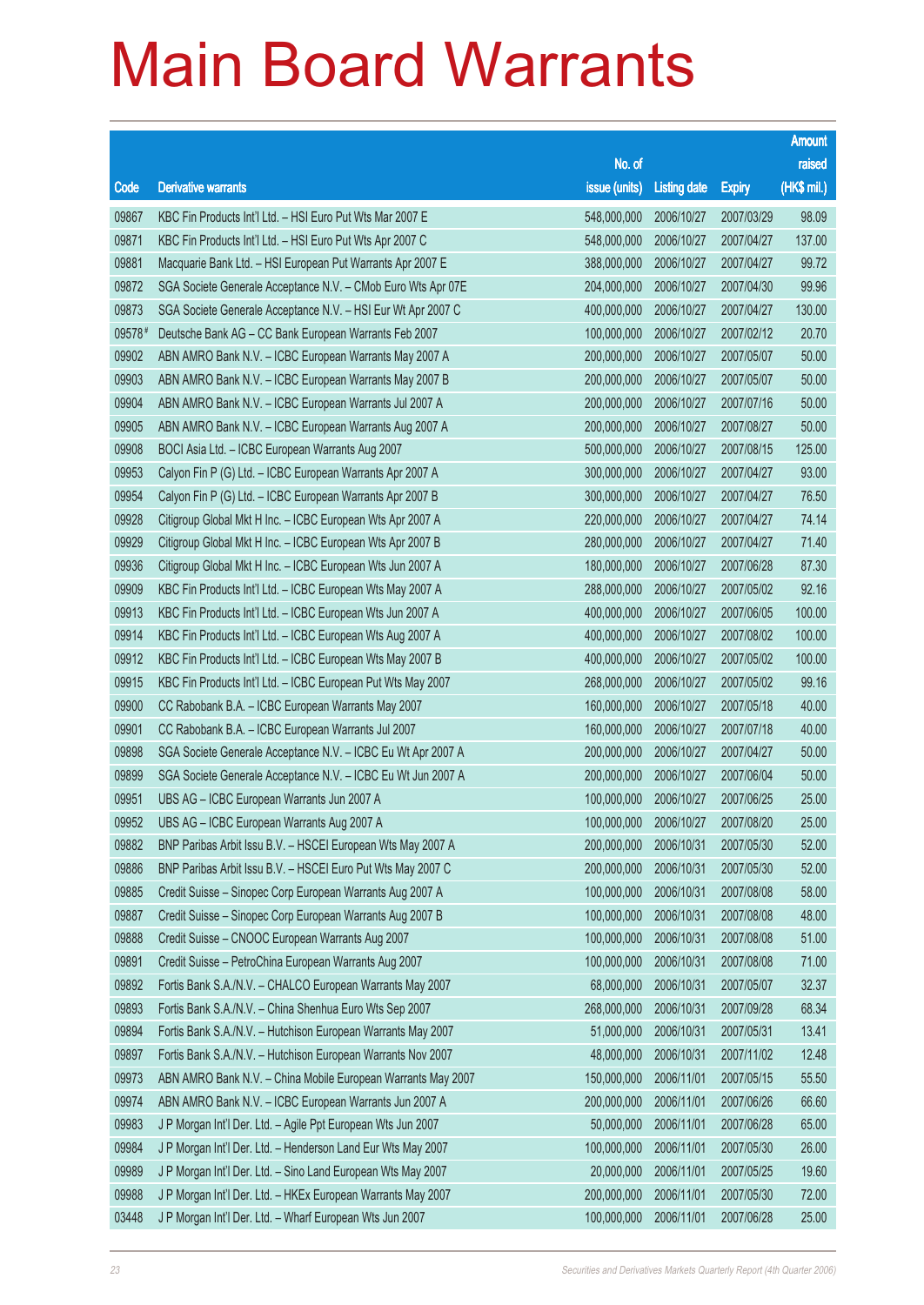|        |                                                              |               |                       |               | <b>Amount</b> |
|--------|--------------------------------------------------------------|---------------|-----------------------|---------------|---------------|
|        |                                                              | No. of        |                       |               | raised        |
| Code   | <b>Derivative warrants</b>                                   | issue (units) | <b>Listing date</b>   | <b>Expiry</b> | (HK\$ mil.)   |
| 09965  | KBC Fin Products Int'l Ltd. - BOCL European Wts Jun 2007 A   | 338,000,000   | 2006/11/01            | 2007/06/08    | 98.70         |
| 09966  | KBC Fin Products Int'l Ltd. - BOCL European Wts Aug 2007 A   | 388,000,000   | 2006/11/01            | 2007/08/10    | 98.55         |
| 09969  | KBC Fin Products Int'l Ltd. - CC Bank Euro Wts Aug 2007 A    | 388,000,000   | 2006/11/01            | 2007/08/01    | 97.00         |
| 09970  | KBC Fin Products Int'l Ltd. - CC Bank Euro Wts Sep 2007 A    | 368,000,000   | 2006/11/01            | 2007/09/03    | 92.00         |
| 09971  | KBC Fin Products Int'l Ltd. - CC Bank Eur Put Wts Jun 2007 E | 400,000,000   | 2006/11/01            | 2007/06/04    | 100.00        |
| 09955  | UBS AG - China Life European Warrants May 2007 B             | 100,000,000   | 2006/11/01            | 2007/05/07    | 25.00         |
| 09956  | UBS AG - China Life European Warrants May 2007 C             | 100,000,000   | 2006/11/01            | 2007/05/07    | 115.00        |
| 09964  | UBS AG - China Life European Put Warrants May 2007           | 100,000,000   | 2006/11/01            | 2007/05/07    | 113.00        |
| 09458# | KBC Fin Products Int'l Ltd. - BOCL European Wts Jan 2007 A   | 792,000,000   | 2006/11/01            | 2007/01/10    | 45.94         |
| 02202  | Barclays Bank plc - ICBC European Warrants Jun 2007          | 50,000,000    | 2006/11/02            | 2007/06/28    | 12.50         |
| 03475  | BNP Paribas Arbit Issu B.V. - China Life Euro Wts Jul 2007 B | 200,000,000   | 2006/11/02            | 2007/07/16    | 50.00         |
| 03525  | BNP Paribas Arbit Issu B.V. - CM Bank Euro Wts May 2007 B    | 100,000,000   | 2006/11/02            | 2007/05/02    | 69.00         |
| 02222  | J P Morgan Int'l Der. Ltd. - Ch Mobile Euro Put Wts May 2007 | 200,000,000   | 2006/11/02            | 2007/05/25    | 62.00         |
| 03449  | Macquarie Bank Ltd. - CIFH European Warrants Jun 2007 A      | 100,000,000   | 2006/11/02            | 2007/06/28    | 60.80         |
| 03474  | Macquarie Bank Ltd. - PCCW European Warrants Jun 2007        | 150,000,000   | 2006/11/02            | 2007/06/28    | 56.40         |
| 02196  | SGA Societe Generale Acceptance N.V. - CK(H) Eur Wt May 07 A | 154,000,000   | 2006/11/02            | 2007/05/02    | 100.10        |
| 03526  | SGA Societe Generale Acceptance N.V. - Ch Mob Eur Wts May 07 | 189,000,000   | 2006/11/02            | 2007/05/02    | 100.17        |
| 02195  | SGA Societe Generale Acceptance N.V. - CP&CC Eur Wt May 07 A | 204,000,000   | 2006/11/02            | 2007/05/02    | 99.96         |
| 02197  | SGA Societe Generale Acceptance N.V. - HSI Eu Put Wt Apr 07A | 400,000,000   | 2006/11/02            | 2007/04/27    | 84.00         |
| 02411# | Macquarie Bank Ltd. - HSI European Put Warrants Feb 2007 D   | 1,000,000,000 | 2006/11/02            | 2007/02/27    | 122.00        |
| 02273  | KBC Fin Products Int'l Ltd. - BankComm Euro Wts May 2007 B   | 138,000,000   | 2006/11/03            | 2007/05/15    | 96.60         |
| 02277  | KBC Fin Products Int'l Ltd. - CMob European Wts Apr 2007     | 158,000,000   | 2006/11/03            | 2007/04/02    | 97.96         |
| 02282  | KBC Fin Products Int'l Ltd. - CMob Euro Put Wts Apr 2007 B   | 400,000,000   | 2006/11/03            | 2007/04/02    | 80.80         |
| 02279  | KBC Fin Products Int'l Ltd. - BankComm Eur Put Wt May 2007 F | 388,000,000   | 2006/11/03            | 2007/05/08    | 97.00         |
| 02278  | KBC Fin Products Int'l Ltd. - HSI Euro Put Wts Mar 2007 F    | 508,000,000   | 2006/11/03            | 2007/03/29    | 96.01         |
| 02223  | Macquarie Bank Ltd. - Foxconn European Warrants Jun 2007     | 88,000,000    | 2006/11/03            | 2007/06/28    | 30.80         |
| 02267  | Macquarie Bank Ltd. - Zijin Mining European Wts May 2007     |               | 88,000,000 2006/11/03 | 2007/05/30    | 64.94         |
| 02268  | CC Rabobank B.A. - CC Bank European Warrants May 2007 B      | 160,000,000   | 2006/11/03            | 2007/05/28    | 40.00         |
| 02269  | CC Rabobank B.A. - China Life European Warrants Jul 2007     | 160,000,000   | 2006/11/03            | 2007/07/20    | 41.60         |
| 02270  | CC Rabobank B.A. - CM Bank European Warrants May 2007        | 160,000,000   | 2006/11/03            | 2007/05/28    | 108.80        |
| 02272  | CC Rabobank B.A. - PetroChina European Warrants May 2007 B   | 160,000,000   | 2006/11/03            | 2007/05/28    | 102.40        |
| 02215# | KBC Fin Products Int'l Ltd. - HSI Euro Put Wts Mar 2007 A    | 600,000,000   | 2006/11/03            | 2007/03/29    | 73.80         |
| 02255# | SGA Societe Generale Acceptance N.V. - HSI Eu Put Wt Mar 07D | 487,000,000   | 2006/11/03            | 2007/03/29    | 85.71         |
| 02293  | BNP Paribas Arbit Issu B.V. - BOCHK European Wts Jun 2007    | 40,000,000    | 2006/11/06            | 2007/06/15    | 24.40         |
| 02295  | BNP Paribas Arbit Issu B.V. - Sinopec Corp Eur Wt May 2007 B | 100,000,000   | 2006/11/06            | 2007/05/07    | 35.00         |
| 02296  | BNP Paribas Arbit Issu B.V. - HSBC European Wts May 2007     | 100,000,000   | 2006/11/06            | 2007/05/14    | 25.00         |
| 02292  | BNP Paribas Arbit Issu B.V. - HSI Euro Put Wts May 2007 C    | 400,000,000   | 2006/11/06            | 2007/05/30    | 140.00        |
| 02297  | BNP Paribas Arbit Issu B.V. - HSI European Wts May 2007 A    | 400,000,000   | 2006/11/06            | 2007/05/30    | 120.00        |
| 02284  | Deutsche Bank AG - HSBC European Warrants May 2007           | 100,000,000   | 2006/11/06            | 2007/05/08    | 36.00         |
| 04433  | Goldman Sachs SP (Asia) - HKEx European Put Wts May 2007     | 150,000,000   | 2006/11/06            | 2007/05/07    | 153.00        |
| 04432  | Goldman Sachs SP (Asia) - China Mobile Eur Put Wt Apr 2007 D | 300,000,000   | 2006/11/06            | 2007/04/16    | 129.00        |
| 02299  | KBC Fin Products Int'l Ltd. - BOCL European Wts Jun 2007 B   | 348,000,000   | 2006/11/06            | 2007/06/04    | 95.70         |
| 04430  | KBC Fin Products Int'l Ltd. - ICBC European Wts May 2007 C   | 288,000,000   | 2006/11/06            | 2007/05/08    | 95.04         |
| 04431  | KBC Fin Products Int'l Ltd. - ICBC European Wts May 2007 D   | 218,000,000   | 2006/11/06            | 2007/05/15    | 98.10         |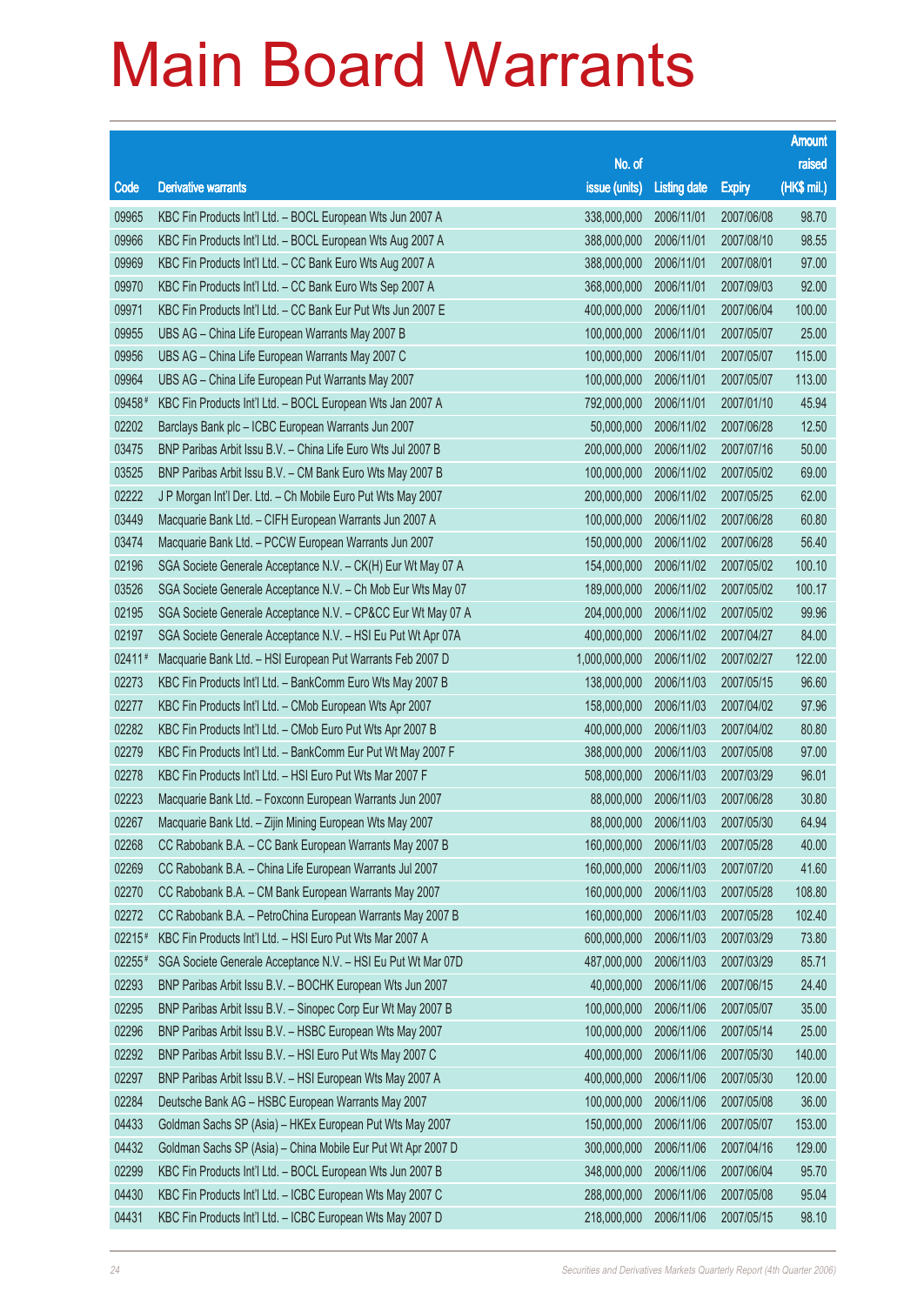|        |                                                              |               |                       |               | <b>Amount</b> |
|--------|--------------------------------------------------------------|---------------|-----------------------|---------------|---------------|
|        |                                                              | No. of        |                       |               | raised        |
| Code   | <b>Derivative warrants</b>                                   | issue (units) | <b>Listing date</b>   | <b>Expiry</b> | $(HK$$ mil.)  |
| 02280  | Macquarie Bank Ltd. - HKEx European Warrants May 2007 B      | 128,000,000   | 2006/11/06            | 2007/05/30    | 54.66         |
| 02283  | Macquarie Bank Ltd. - HKEx European Put Warrants May 2007    | 88,000,000    | 2006/11/06            | 2007/05/30    | 28.86         |
| 02298  | SGA Societe Generale Acceptance N.V. - HSI Eu Put Wt Apr 07B | 400,000,000   | 2006/11/06            | 2007/04/27    | 73.20         |
| 04439  | Citigroup Global Mkt H Inc. - HSI European Warrants May 2007 | 250,000,000   | 2006/11/07            | 2007/05/30    | 91.25         |
| 04443  | Citigroup Global Mkt H Inc. - HSI European Put Wts May 2007  | 250,000,000   | 2006/11/07            | 2007/05/30    | 92.50         |
| 04434  | Credit Suisse - China Life European Warrants Nov 2007        | 50,000,000    | 2006/11/07            | 2007/11/08    | 12.65         |
| 04435  | Credit Suisse - BankComm European Warrants Jul 2007          | 50,000,000    | 2006/11/07            | 2007/07/18    | 27.25         |
| 04436  | Credit Suisse - China Mobile European Put Warrants May 2007  | 50,000,000    | 2006/11/07            | 2007/05/08    | 19.05         |
| 04437  | Credit Suisse - China Life European Put Warrants Nov 2007    | 50,000,000    | 2006/11/07            | 2007/11/08    | 12.65         |
| 04448  | KBC Fin Products Int'l Ltd. - ICBC European Wts May 2007 E   | 268,000,000   | 2006/11/07            | 2007/05/02    | 96.21         |
| 04449  | KBC Fin Products Int'l Ltd. - ICBC European Wts May 2007 F   | 488,000,000   | 2006/11/07            | 2007/05/07    | 99.55         |
| 04442  | KBC Fin Products Int'l Ltd. - HSBC European Wts Jun 2007 C   | 188,000,000   | 2006/11/07            | 2007/06/05    | 99.64         |
| 04441  | KBC Fin Products Int'l Ltd. - HSBC European Wts Jun 2007 B   | 148,000,000   | 2006/11/07            | 2007/06/05    | 99.16         |
| 04440  | KBC Fin Products Int'l Ltd. - HSI Euro Put Wts Apr 2007 D    | 508,000,000   | 2006/11/07            | 2007/04/27    | 96.01         |
| 04438  | SGA Societe Generale Acceptance N.V. - ICBC Eur Wts May 2007 | 400,000,000   | 2006/11/07            | 2007/05/07    | 100.00        |
| 04864# | Deutsche Bank AG - HSBC European Warrants Jan 2007           | 100,000,000   | 2006/11/07            | 2007/01/10    | 47.50         |
| 02189# | Deutsche Bank AG - HSI European Put Warrants Mar 2007 D      | 400,000,000   | 2006/11/07            | 2007/03/29    | 53.60         |
| 04455  | ABN AMRO Bank N.V. - Sinopec Corp European Warrants May 2007 | 150,000,000   | 2006/11/08            | 2007/05/08    | 37.50         |
| 04456  | ABN AMRO Bank N.V. - Sinopec Corp European Wts Jun 2007 A    | 150,000,000   | 2006/11/08            | 2007/06/04    | 37.50         |
| 04454  | Citigroup Global Mkt H Inc. - CM Bank European Wts May 2007  | 90,000,000    | 2006/11/08            | 2007/05/14    | 55.80         |
| 04458  | KBC Fin Products Int'l Ltd. - HSBC European Wts Jun 2007 D   | 168,000,000   | 2006/11/08            | 2007/06/15    | 92.40         |
| 04460  | KBC Fin Products Int'l Ltd. - HSBC European Wts Sep 2007     | 268,000,000   | 2006/11/08            | 2007/09/03    | 94.87         |
| 04459  | KBC Fin Products Int'l Ltd. - HSBC European Wts Jun 2007 E   | 268,000,000   | 2006/11/08            | 2007/06/01    | 99.16         |
| 04457  | KBC Fin Products Int'l Ltd. - HSCEI European Wts Jun 2007 A  | 388,000,000   | 2006/11/08            | 2007/06/28    | 97.78         |
| 04462  | KBC Fin Products Int'l Ltd. - HSCEI Euro Put Wts Jun 2007 C  | 400,000,000   | 2006/11/08            | 2007/06/28    | 100.00        |
| 04450  | Macquarie Bank Ltd. - PetroChina European Put Wts May 2007   | 88,000,000    | 2006/11/08            | 2007/05/30    | 53.15         |
| 04451  | Macquarie Bank Ltd. - Cathay Pacific European Wts Jun 2008 C |               | 88,000,000 2006/11/08 | 2008/06/27    | 22.18         |
| 04452  | Macquarie Bank Ltd. - China Mobile European Wts May 2007 A   | 250,000,000   | 2006/11/08            | 2007/05/30    | 97.00         |
| 04453  | Macquarie Bank Ltd. - Huaneng Power European Wts Jul 2007    | 88,000,000    | 2006/11/08            | 2007/07/30    | 22.09         |
| 02117# | Deutsche Bank AG - HSI European Put Warrants Mar 2007 B      | 400,000,000   | 2006/11/08            | 2007/03/29    | 30.00         |
| 02218# | KBC Fin Products Int'l Ltd. - HSI Euro Put Wts Mar 2007 B    | 600,000,000   | 2006/11/08            | 2007/03/29    | 66.00         |
| 09590# | Macquarie Bank Ltd. - HSI European Put Warrants Apr 2007 C   | 1,000,000,000 | 2006/11/08            | 2007/04/27    | 143.00        |
| 04480  | Citigroup Global Mkt H Inc. - BOCL European Wts Jun 2007 A   | 200,000,000   | 2006/11/09            | 2007/06/28    | 51.00         |
| 04463  | Deutsche Bank AG - CC Bank European Warrants Jun 2007 A      | 100,000,000   | 2006/11/09            | 2007/06/11    | 26.00         |
| 04471  | Deutsche Bank AG - China Mobile European Warrants May 2007   | 100,000,000   | 2006/11/09            | 2007/05/30    | 46.00         |
| 04472  | Deutsche Bank AG - CC Bank European Put Warrants Jun 2007 B  | 100,000,000   | 2006/11/09            | 2007/06/18    | 28.00         |
| 04473  | Deutsche Bank AG - China Mobile European Put Wts May 2007    | 100,000,000   | 2006/11/09            | 2007/05/30    | 47.00         |
| 04488  | Deutsche Bank AG - HSI European Warrants May 2007 D          | 200,000,000   | 2006/11/09            | 2007/05/30    | 51.00         |
| 04490  | Deutsche Bank AG - HSI European Put Warrants May 2007 E      | 200,000,000   | 2006/11/09            | 2007/05/30    | 60.00         |
| 04494  | KBC Fin Products Int'l Ltd. - Sinopec Corp Eur Wt Jun 2007 A | 188,000,000   | 2006/11/09            | 2007/06/20    | 84.60         |
| 04495  | KBC Fin Products Int'l Ltd. - China Tel Euro Wts Jul 2007 A  | 488,000,000   | 2006/11/09            | 2007/07/03    | 141.52        |
| 04493  | KBC Fin Products Int'l Ltd. - BankComm Euro Wts Jun 2007 A   | 148,000,000   | 2006/11/09            | 2007/06/15    | 75.48         |
| 04492  | KBC Fin Products Int'l Ltd. - HSI European Wts May 2007 A    | 400,000,000   | 2006/11/09            | 2007/05/30    | 100.00        |
| 04496  | KBC Fin Products Int'l Ltd. - HSI Euro Put Wts Apr 2007 E    | 548,000,000   | 2006/11/09            | 2007/04/27    | 103.02        |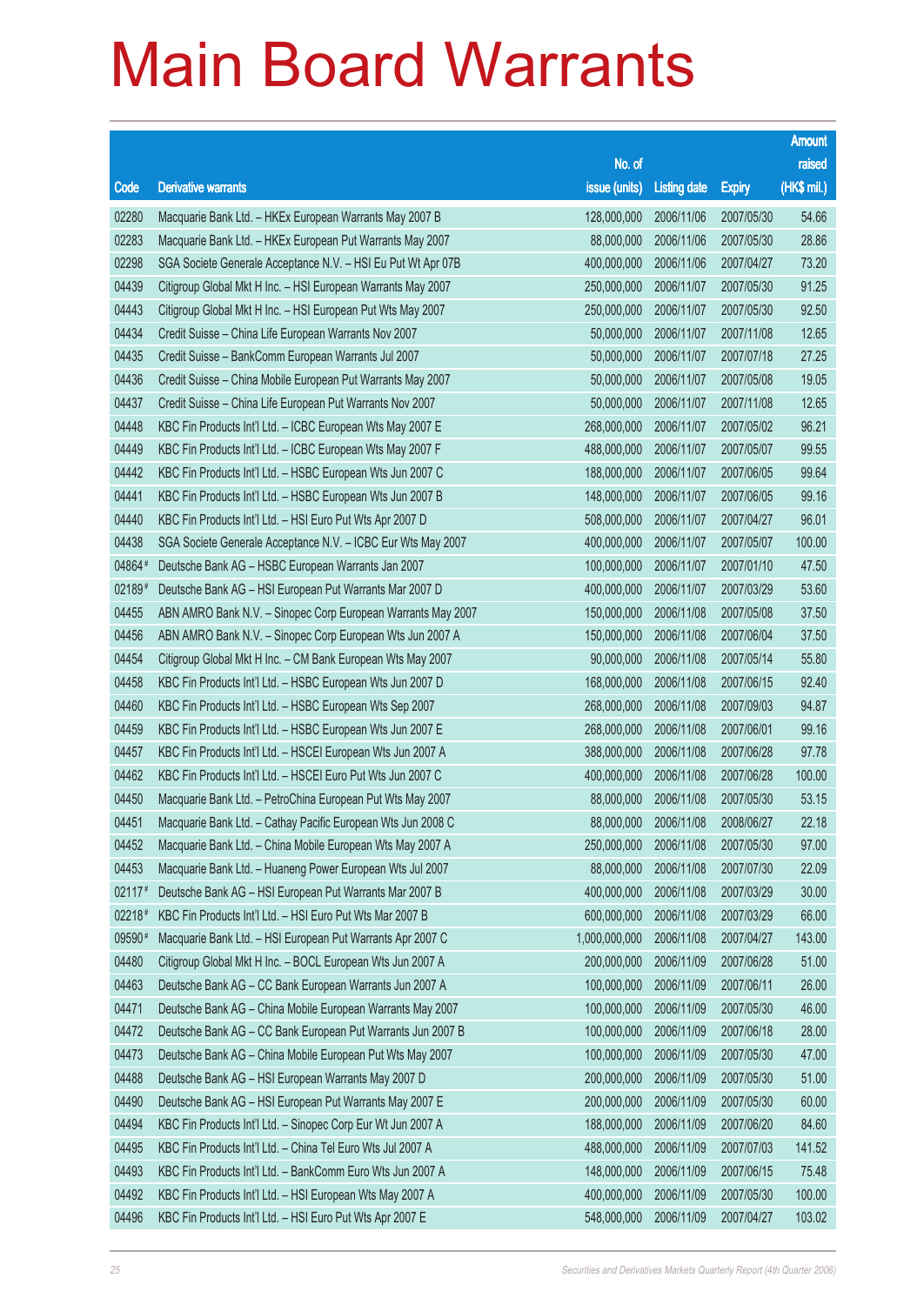|        |                                                              |                        |                     |               | <b>Amount</b> |
|--------|--------------------------------------------------------------|------------------------|---------------------|---------------|---------------|
|        |                                                              | No. of                 |                     |               | raised        |
| Code   | <b>Derivative warrants</b>                                   | issue (units)          | <b>Listing date</b> | <b>Expiry</b> | (HK\$ mil.)   |
| 04475  | KBC Fin Products Int'l Ltd. - N225 Idx European Wts Jun 2007 | 400,000,000            | 2006/11/09          | 2007/06/08    | 100.00        |
| 04481  | KBC Fin Products Int'l Ltd. - N225 Idx Euro Put Wts Jun 07 A | 400,000,000            | 2006/11/09          | 2007/06/08    | 100.00        |
| 04482  | KBC Fin Products Int'l Ltd. - N225 Idx Euro Put Wts Jun 07 B | 400,000,000            | 2006/11/09          | 2007/06/08    | 100.00        |
| 04483  | Macquarie Bank Ltd. - China Mobile Euro Put Wts May 2007 B   | 250,000,000            | 2006/11/09          | 2007/05/30    | 100.25        |
| 04491  | Macquarie Bank Ltd. - HSI European Warrants May 2007 A       | 388,000,000            | 2006/11/09          | 2007/05/30    | 98.55         |
| 04484  | CC Rabobank B.A. - China Life European Warrants Jun 2007 C   | 160,000,000            | 2006/11/09          | 2007/06/18    | 40.00         |
| 04485  | CC Rabobank B.A. - CM Bank European Warrants Aug 2007 A      | 160,000,000            | 2006/11/09          | 2007/08/28    | 204.80        |
| 04486  | CC Rabobank B.A. - HKEx European Warrants May 2007 B         | 160,000,000            | 2006/11/09          | 2007/05/30    | 88.00         |
| 04487  | CC Rabobank B.A. - HSBC European Warrants Jun 2007           | 100,000,000            | 2006/11/09          | 2007/06/08    | 44.00         |
| 04476  | SGA Societe Generale Acceptance N.V. - HSI Eur Wt Apr 2007 D | 500,000,000            | 2006/11/09          | 2007/04/27    | 111.00        |
| 04479  | SGA Societe Generale Acceptance N.V. - HWL Euro Wts May 2007 | 250,000,000            | 2006/11/09          | 2007/05/09    | 82.50         |
| 09742# | KBC Fin Products Int'l Ltd. - HWL European Wts Feb 2007 B    | 430,000,000            | 2006/11/09          | 2007/02/15    | 99.33         |
| 09909# | KBC Fin Products Int'l Ltd. - ICBC European Wts May 2007 A   | 390,000,000            | 2006/11/09          | 2007/05/02    | 198.90        |
| 09912# | KBC Fin Products Int'l Ltd. - ICBC European Wts May 2007 B   | 260,000,000            | 2006/11/09          | 2007/05/02    | 97.50         |
| 04500  | BNP Paribas Arbit Issu B.V. - CC Bank European Wts May 2007  | 200,000,000            | 2006/11/10          | 2007/05/31    | 50.00         |
| 04503  | BNP Paribas Arbit Issu B.V. - China Mobile Euro Wts Jun 2007 | 200,000,000            | 2006/11/10          | 2007/06/15    | 116.00        |
| 04524  | BNP Paribas Arbit Issu B.V. - Ch Mobile Euro Put Wt Jun 2007 | 200,000,000            | 2006/11/10          | 2007/06/15    | 158.00        |
| 04525  | BNP Paribas Arbit Issu B.V. - PetroChina Euro Wts May 2007   | 100,000,000            | 2006/11/10          | 2007/05/31    | 56.00         |
| 04526  | BNP Paribas Arbit Issu B.V. - HSI European Wts Mar 2007 B    | 400,000,000            | 2006/11/10          | 2007/03/29    | 108.00        |
| 04513  | Fortis Bank S.A./N.V. - ICBC European Warrants Jun 2007      | 100,000,000            | 2006/11/10          | 2007/06/06    | 25.00         |
| 04514  | Fortis Bank S.A./N.V. - Sinopec Corp European Wts Jul 2007   | 39,000,000             | 2006/11/10          | 2007/07/06    | 12.71         |
| 04521  | Fortis Bank S.A./N.V. - ICBC European Warrants Jun 2008      | 80,000,000             | 2006/11/10          | 2008/06/04    | 22.00         |
| 04529  | Goldman Sachs SP (Asia) - SHK Ppt European Warrants Apr 2007 | 200,000,000            | 2006/11/10          | 2007/04/23    | 74.00         |
| 04528  | Goldman Sachs SP (Asia) - HSBC European Warrants Feb 2007 B  | 200,000,000            | 2006/11/10          | 2007/02/26    | 86.00         |
| 04527  | Goldman Sachs SP (Asia) - China Mobile Euro Wts May 2007 A   | 300,000,000            | 2006/11/10          | 2007/05/14    | 162.00        |
| 04532  | Goldman Sachs SP (Asia) - HSCEI European Warrants May 2007   | 400,000,000            | 2006/11/10          | 2007/05/30    | 100.00        |
| 04539  | Goldman Sachs SP (Asia) - HSCEI European Put Wts May 2007    | 400,000,000 2006/11/10 |                     | 2007/05/30    | 100.00        |
| 04531  | Goldman Sachs SP (Asia) - HSI European Warrants May 2007 A   | 400,000,000            | 2006/11/10          | 2007/05/30    | 100.00        |
| 04535  | Goldman Sachs SP (Asia) - HSI European Put Warrants May 2007 | 400,000,000            | 2006/11/10          | 2007/05/30    | 100.00        |
| 04522  | J P Morgan Int'l Der. Ltd. - BOCL European Wts Mar 2007 B    | 500,000,000            | 2006/11/10          | 2007/03/01    | 75.00         |
| 04523  | J P Morgan Int'l Der. Ltd. - HSBC European Wts Feb 2007 B    | 200,000,000            | 2006/11/10          | 2007/02/14    | 72.00         |
| 04533  | KBC Fin Products Int'l Ltd. - Hutchison Euro Wts Jun 2007    | 318,000,000            | 2006/11/10          | 2007/06/06    | 98.58         |
| 04540  | KBC Fin Products Int'l Ltd. - Hutchison Euro Wts Jul 2007 A  | 400,000,000            | 2006/11/10          | 2007/07/05    | 100.00        |
| 04497  | Macquarie Bank Ltd. - HSBC European Warrants May 2007 B      | 300,000,000            | 2006/11/10          | 2007/05/30    | 79.80         |
| 04498  | Macquarie Bank Ltd. - Lenovo European Warrants May 2007      | 88,000,000             | 2006/11/10          | 2007/05/14    | 28.78         |
| 04499  | Macquarie Bank Ltd. - Yanzhou Coal European Wts Jun 2007     | 88,000,000             | 2006/11/10          | 2007/06/28    | 31.94         |
| 04502  | Macquarie Bank Ltd. - HSBC European Put Warrants May 2007    | 200,000,000            | 2006/11/10          | 2007/05/30    | 135.40        |
| 04507  | SGA Societe Generale Acceptance N.V. - CCB Eur Wt Jun 2007 A | 400,000,000            | 2006/11/10          | 2007/06/04    | 100.00        |
| 04508  | SGA Societe Generale Acceptance N.V. - CMob Eu Put Wt May07A | 250,000,000            | 2006/11/10          | 2007/05/21    | 150.00        |
| 04509  | SGA Societe Generale Acceptance N.V. - HSBC Eu Put Wt May07A | 300,000,000            | 2006/11/10          | 2007/05/21    | 234.00        |
| 04506  | SGA Societe Generale Acceptance N.V. - HSI Eur Wt May 2007 B | 500,000,000            | 2006/11/10          | 2007/05/30    | 202.50        |
| 04504  | SGA Societe Generale Acceptance N.V. - HSI Eur Wt May 2007 A | 500,000,000            | 2006/11/10          | 2007/05/30    | 135.00        |
| 04511  | SGA Societe Generale Acceptance N.V. - HSI Eu Put Wt May 07E | 500,000,000            | 2006/11/10          | 2007/05/30    | 147.50        |
| 09799# | Deutsche Bank AG - HSI European Put Warrants Apr 2007        | 400,000,000            | 2006/11/10          | 2007/04/27    | 56.80         |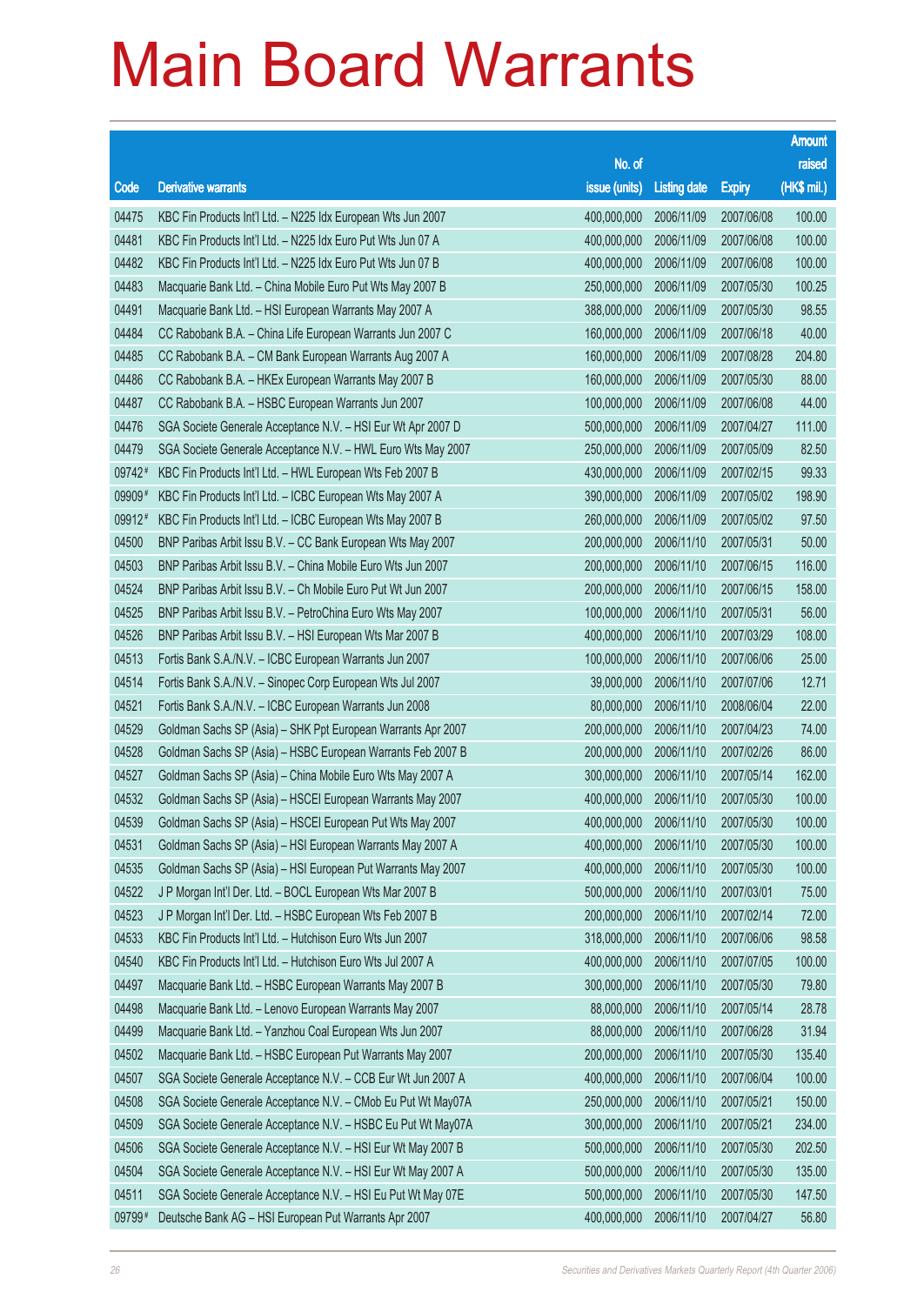|        |                                                              |               |                     |               | <b>Amount</b> |
|--------|--------------------------------------------------------------|---------------|---------------------|---------------|---------------|
|        |                                                              | No. of        |                     |               | raised        |
| Code   | <b>Derivative warrants</b>                                   | issue (units) | <b>Listing date</b> | <b>Expiry</b> | (HK\$ mil.)   |
| 04543  | ABN AMRO Bank N.V. - BankComm European Warrants May 2007 B   | 100,000,000   | 2006/11/13          | 2007/05/14    | 25.60         |
| 04545  | ABN AMRO Bank N.V. - HSBC European Warrants May 2007 C       | 100,000,000   | 2006/11/13          | 2007/05/28    | 27.00         |
| 04548  | ABN AMRO Bank N.V. - ICBC European Warrants May 2007 C       | 200,000,000   | 2006/11/13          | 2007/05/28    | 50.00         |
| 04544  | ABN AMRO Bank N.V. - China Tel European Warrants Jun 2007 A  | 200,000,000   | 2006/11/13          | 2007/06/28    | 50.00         |
| 04542  | ABN AMRO Bank N.V. - China Mobile European Warrants Jun 2007 | 150,000,000   | 2006/11/13          | 2007/06/20    | 63.75         |
| 04547  | ABN AMRO Bank N.V. - China Mobile European Put Wts Jun 2007  | 150,000,000   | 2006/11/13          | 2007/06/12    | 55.50         |
| 04550  | KBC Fin Products Int'l Ltd. - China Tel Euro Wts Jun 2007 A  | 368,000,000   | 2006/11/13          | 2007/06/18    | 95.68         |
| 04557  | KBC Fin Products Int'l Ltd. - SHK Ppt Euro Wts Aug 2007 A    | 118,000,000   | 2006/11/13          | 2007/08/01    | 99.12         |
| 04555  | KBC Fin Products Int'l Ltd. - SHK Ppt European Wts Jul 2007  | 168,000,000   | 2006/11/13          | 2007/07/05    | 90.72         |
| 04553  | KBC Fin Products Int'l Ltd. - HSI European Wts May 2007 B    | 400,000,000   | 2006/11/13          | 2007/05/30    | 100.00        |
| 04554  | KBC Fin Products Int'l Ltd. - HSI Euro Put Wts Apr 2007 F    | 648,000,000   | 2006/11/13          | 2007/04/27    | 97.85         |
| 04541  | Macquarie Bank Ltd. - China Unicom European Wts May 2007     | 150,000,000   | 2006/11/13          | 2007/05/30    | 67.05         |
| 04549  | Macquarie Bank Ltd. - Sinopec Corp European Wts May 2007     | 200,000,000   | 2006/11/13          | 2007/05/30    | 64.00         |
| 09592# | BNP Paribas Arbit Issu B.V. - Ch Mobile Euro Put Wt Apr 2007 | 140,000,000   | 2006/11/13          | 2007/04/17    | 28.00         |
| 04616  | BNP Paribas Arbit Issu B.V. - ICBC European Wts May 2007 A   | 200,000,000   | 2006/11/14          | 2007/05/14    | 80.00         |
| 04617  | BNP Paribas Arbit Issu B.V. - ICBC European Wts May 2007 B   | 200,000,000   | 2006/11/14          | 2007/05/14    | 50.00         |
| 04625  | Deutsche Bank AG - China Life European Warrants May 2007     | 100,000,000   | 2006/11/14          | 2007/05/21    | 18.90         |
| 04587  | Deutsche Bank AG - HSI European Warrants May 2007 A          | 200,000,000   | 2006/11/14          | 2007/05/30    | 50.00         |
| 04591  | Deutsche Bank AG - HSI European Put Warrants May 2007 B      | 200,000,000   | 2006/11/14          | 2007/05/30    | 58.00         |
| 04640  | Goldman Sachs SP (Asia) - BankComm European Wts May 2007 A   | 200,000,000   | 2006/11/14          | 2007/05/14    | 86.00         |
| 04639  | Goldman Sachs SP (Asia) - China Mobile Euro Wts May 2007 B   | 300,000,000   | 2006/11/14          | 2007/05/14    | 138.00        |
| 04642  | Goldman Sachs SP (Asia) - CM Bank European Wts Apr 2007 D    | 100,000,000   | 2006/11/14          | 2007/04/02    | 77.00         |
| 04643  | Goldman Sachs SP (Asia) - China Mobile Euro Put Wts May 2007 | 300,000,000   | 2006/11/14          | 2007/05/14    | 177.00        |
| 04644  | Goldman Sachs SP (Asia) - HSI European Warrants May 2007 B   | 400,000,000   | 2006/11/14          | 2007/05/30    | 100.00        |
| 04646  | Goldman Sachs SP (Asia) - HSI European Put Wts Apr 2007 A    | 400,000,000   | 2006/11/14          | 2007/04/27    | 100.00        |
| 04612  | HK Bank - China Life European Warrants Dec 2007              | 100,000,000   | 2006/11/14          | 2007/12/14    | 28.00         |
| 04624  | J P Morgan Int'l Der. Ltd. - Ch Overseas Euro Wts Jun 2007   | 200,000,000   | 2006/11/14          | 2007/06/15    | 150.00        |
| 04623  | J P Morgan Int'l Der. Ltd. - China Netcom Euro Wts Jun 2007  | 100,000,000   | 2006/11/14          | 2007/06/15    | 85.00         |
| 04620  | J P Morgan Int'l Der. Ltd. - CC Bank European Wts May 2007   | 400,000,000   | 2006/11/14          | 2007/05/18    | 96.00         |
| 04619  | J P Morgan Int'l Der. Ltd. - BankComm Euro Wts Jun 2007 B    | 300,000,000   | 2006/11/14          | 2007/06/15    | 135.00        |
| 04621  | J P Morgan Int'l Der. Ltd. - CM Bank European Wts Apr 2007 B | 150,000,000   | 2006/11/14          | 2007/04/11    | 120.00        |
| 04629  | KBC Fin Products Int'l Ltd. - China Tel Euro Wts Jul 2007 B  | 388,000,000   | 2006/11/14          | 2007/07/05    | 97.00         |
| 04638  | KBC Fin Products Int'l Ltd. - SHK Ppt European Wts May 2007  | 228,000,000   | 2006/11/14          | 2007/05/30    | 95.76         |
| 04628  | KBC Fin Products Int'l Ltd. - BankComm Euro Wts Jul 2007 A   | 238,000,000   | 2006/11/14          | 2007/07/03    | 96.87         |
| 04636  | KBC Fin Products Int'l Ltd. - ICBC European Wts Jun 2007 B   | 400,000,000   | 2006/11/14          | 2007/06/01    | 100.00        |
| 04630  | KBC Fin Products Int'l Ltd. - Huaneng Power Eur Wts Jun 2007 | 248,000,000   | 2006/11/14          | 2007/06/18    | 99.20         |
| 04602  | Macquarie Bank Ltd. - BankComm European Warrants Jun 2007 A  | 250,000,000   | 2006/11/14          | 2007/06/28    | 97.25         |
| 04604  | Macquarie Bank Ltd. - CM Bank European Warrants May 2007 A   | 100,000,000   | 2006/11/14          | 2007/05/30    | 113.30        |
| 04603  | Macquarie Bank Ltd. - CM Bank European Warrants Dec 2007 A   | 388,000,000   | 2006/11/14          | 2007/12/27    | 100.49        |
| 04558  | Macquarie Bank Ltd. - China Mobile European Wts May 2007 C   | 250,000,000   | 2006/11/14          | 2007/05/30    | 117.25        |
| 04559  | Macquarie Bank Ltd. - China Mobile European Wts May 2007 D   | 250,000,000   | 2006/11/14          | 2007/05/30    | 81.75         |
| 04560  | Macquarie Bank Ltd. - China Telecom European Wts May 2007 B  | 200,000,000   | 2006/11/14          | 2007/05/30    | 50.80         |
| 04580  | Macquarie Bank Ltd. - China Mobile Euro Put Wts May 2007 E   | 250,000,000   | 2006/11/14          | 2007/05/30    | 112.25        |
| 04601  | Macquarie Bank Ltd. - HSI European Warrants May 2007 B       | 388,000,000   | 2006/11/14          | 2007/05/30    | 98.16         |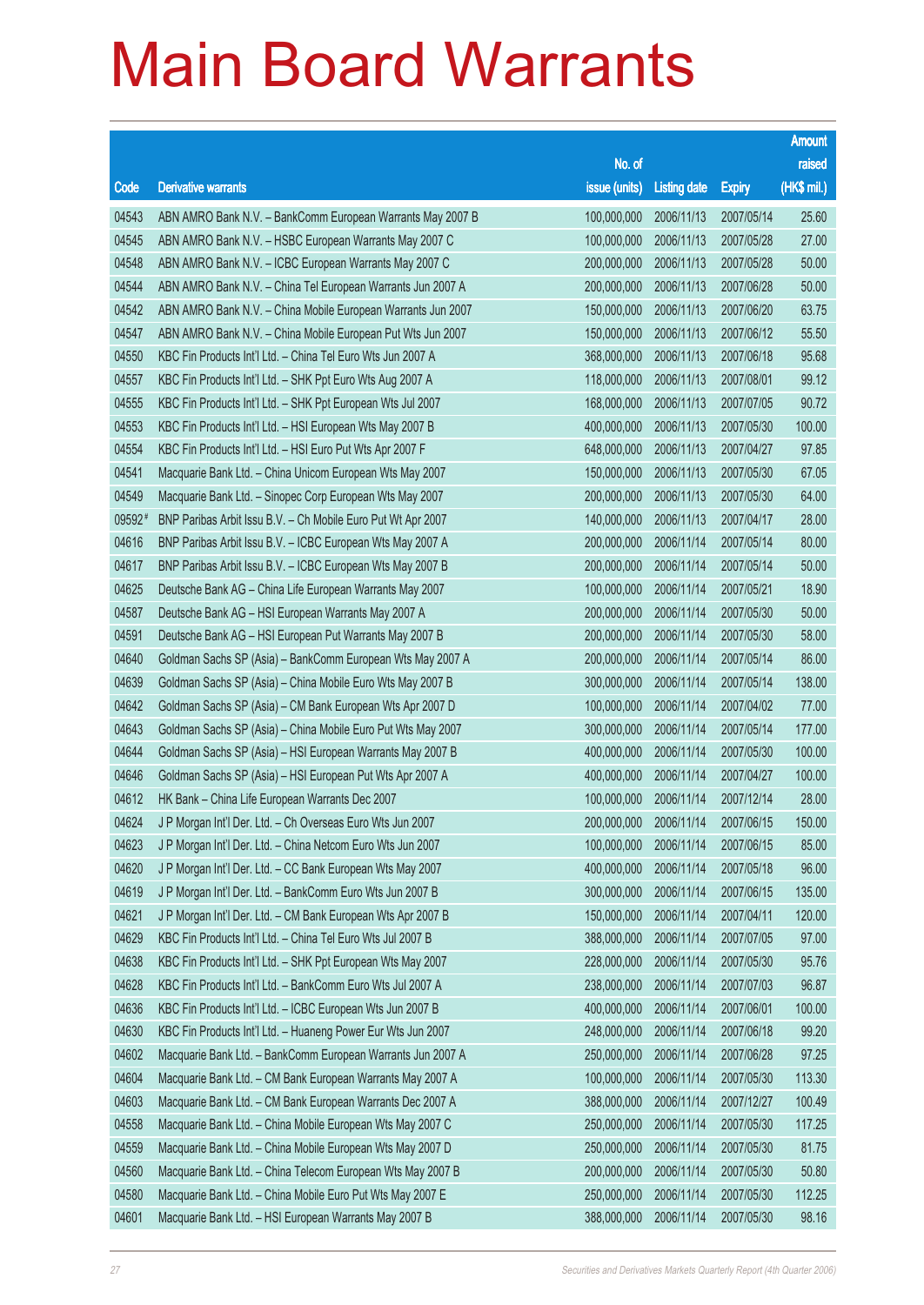|        |                                                              |               |                     |               | <b>Amount</b> |
|--------|--------------------------------------------------------------|---------------|---------------------|---------------|---------------|
|        |                                                              | No. of        |                     |               | raised        |
| Code   | <b>Derivative warrants</b>                                   | issue (units) | <b>Listing date</b> | <b>Expiry</b> | (HK\$ mil.)   |
| 04605  | Macquarie Bank Ltd. - HSI European Put Warrants May 2007 C   | 388,000,000   | 2006/11/14          | 2007/05/30    | 97.00         |
| 04606  | Macquarie Bank Ltd. - HSI European Put Warrants May 2007 D   | 388,000,000   | 2006/11/14          | 2007/05/30    | 98.55         |
| 04589  | SGA Societe Generale Acceptance N.V. - CMB Euro Wts May 2007 | 300,000,000   | 2006/11/14          | 2007/05/14    | 303.00        |
| 04590  | SGA Societe Generale Acceptance N.V. - CMB Euro Wts Aug 2008 | 200,000,000   | 2006/11/14          | 2008/08/25    | 50.00         |
| 04600  | SGA Societe Generale Acceptance N.V. - ICBC Eu Wt Jul 2007 A | 200,000,000   | 2006/11/14          | 2007/07/03    | 68.00         |
| 04599  | SGA Societe Generale Acceptance N.V. - ICBC Eu Put Wt Jun 07 | 200,000,000   | 2006/11/14          | 2007/06/04    | 50.00         |
| 04598  | SGA Societe Generale Acceptance N.V. - HSI Eur Wt May 2007 C | 500,000,000   | 2006/11/14          | 2007/05/30    | 125.00        |
| 04588  | SGA Societe Generale Acceptance N.V. - HSI Eu Put Wt Apr 07E | 500,000,000   | 2006/11/14          | 2007/04/27    | 82.50         |
| 04607  | UBS AG - China Mobile European Warrants Jun 2007             | 100,000,000   | 2006/11/14          | 2007/06/25    | 40.00         |
| 04609  | UBS AG - China Tel European Warrants Jun 2007                | 100,000,000   | 2006/11/14          | 2007/06/11    | 25.00         |
| 04610  | UBS AG - HSBC European Warrants Jun 2007                     | 100,000,000   | 2006/11/14          | 2007/06/11    | 25.00         |
| 04611  | UBS AG - China Mobile European Put Warrants Jun 2007         | 100,000,000   | 2006/11/14          | 2007/06/25    | 43.50         |
| 09903# | ABN AMRO Bank N.V. - ICBC European Warrants May 2007 B       | 200,000,000   | 2006/11/14          | 2007/05/07    | 37.00         |
| 04669  | BOCI Asia Ltd. - China Life European Warrants Sep 2007       | 500,000,000   | 2006/11/15          | 2007/09/03    | 125.00        |
| 04670  | BOCI Asia Ltd. - CM Bank European Warrants Sep 2007          | 25,000,000    | 2006/11/15          | 2007/09/04    | 12.25         |
| 04671  | BOCI Asia Ltd. - Foxconn European Warrants Sep 2007          | 300,000,000   | 2006/11/15          | 2007/09/05    | 120.00        |
| 04672  | BOCI Asia Ltd. - HSBC European Warrants Sep 2007             | 200,000,000   | 2006/11/15          | 2007/09/06    | 100.00        |
| 04675  | BOCI Asia Ltd. - SHK Ppt European Warrants Sep 2007          | 150,000,000   | 2006/11/15          | 2007/09/07    | 73.50         |
| 04647  | Deutsche Bank AG - China Mobile European Warrants Jun 2007   | 100,000,000   | 2006/11/15          | 2007/06/11    | 45.00         |
| 04654  | Deutsche Bank AG - China Mobile European Put Wts Jun 2007    | 100,000,000   | 2006/11/15          | 2007/06/11    | 55.00         |
| 04676  | Goldman Sachs SP (Asia) - Sinopec Corp European Wts Apr 2007 | 150,000,000   | 2006/11/15          | 2007/04/30    | 73.50         |
| 04677  | Goldman Sachs SP (Asia) - HSBC European Put Wts May 2007     | 150,000,000   | 2006/11/15          | 2007/05/21    | 115.50        |
| 04678  | Macquarie Bank Ltd. - ICBC European Warrants May 2007 A      | 388,000,000   | 2006/11/15          | 2007/05/30    | 100.49        |
| 04679  | Macquarie Bank Ltd. - ICBC European Warrants Apr 2007 A      | 388,000,000   | 2006/11/15          | 2007/04/30    | 75.27         |
| 04680  | Macquarie Bank Ltd. - ICBC European Warrants Apr 2007 B      | 388,000,000   | 2006/11/15          | 2007/04/27    | 58.59         |
| 04648  | SGA Societe Generale Acceptance N.V. - Ch Mob Eu Wt Jun 2007 | 500,000,000   | 2006/11/15          | 2007/06/04    | 265.00        |
| 04650  | SGA Societe Generale Acceptance N.V. - CK(H) Eur Wt May 07 B | 200,000,000   | 2006/11/15          | 2007/05/21    | 81.00         |
| 04653  | SGA Societe Generale Acceptance N.V. - HWL Euro Wts Jun 2007 | 400,000,000   | 2006/11/15          | 2007/06/04    | 104.00        |
| 04665  | SGA Societe Generale Acceptance N.V. - SHK P Eur Wt May 2007 | 200,000,000   | 2006/11/15          | 2007/05/21    | 124.00        |
| 04666  | SGA Societe Generale Acceptance N.V. - SHK P Eur Wt Jun 2007 | 200,000,000   | 2006/11/15          | 2007/06/18    | 97.00         |
| 04668  | SGA Societe Generale Acceptance N.V. - CMob Eu Put Wt Jun 07 | 500,000,000   | 2006/11/15          | 2007/06/04    | 335.00        |
| 09228# | Credit Suisse - Hutchison European Warrants Jan 2007 A       | 200,000,000   | 2006/11/15          | 2007/01/18    | 20.80         |
| 01283# | SGA Societe Generale Acceptance N.V. - HWL Euro Wts Mar 2007 | 100,000,000   | 2006/11/15          | 2007/03/19    | 16.70         |
| 09591# | Macquarie Bank Ltd. - HSI European Put Warrants Apr 2007 D   | 1,000,000,000 | 2006/11/15          | 2007/04/27    | 156.00        |
| 04693  | ABN AMRO Bank N.V. - China Mobile European Warrants Jul 2007 | 150,000,000   | 2006/11/16          | 2007/07/03    | 81.00         |
| 04694  | ABN AMRO Bank N.V. - China Tel European Warrants Jun 2007 B  | 200,000,000   | 2006/11/16          | 2007/06/28    | 50.00         |
| 04691  | ABN AMRO Bank N.V. - Oil Futures European Warrants May 2007  | 40,000,000    | 2006/11/16          | 2007/05/23    | 10.40         |
| 04695  | ABN AMRO Bank N.V. - Oil Futures European Put Wts May 2007   | 40,000,000    | 2006/11/16          | 2007/05/23    | 15.60         |
| 04698  | KBC Fin Products Int'l Ltd. - BankComm Euro Wts Sep 2009 B   | 148,000,000   | 2006/11/16          | 2009/09/09    | 99.16         |
| 04699  | KBC Fin Products Int'l Ltd. - CC Bank Euro Wts Sep 2009 B    | 218,000,000   | 2006/11/16          | 2009/09/09    | 96.36         |
| 04700  | KBC Fin Products Int'l Ltd. - China Life Euro Wts Sep 2009   | 338,000,000   | 2006/11/16          | 2009/09/29    | 98.02         |
| 04701  | KBC Fin Products Int'l Ltd. - CM Bank European Wts May 2007  | 108,000,000   | 2006/11/16          | 2007/05/30    | 92.88         |
| 04711  | KBC Fin Products Int'l Ltd. - ICBC European Wts Sep 2009     | 268,000,000   | 2006/11/16          | 2009/09/29    | 93.80         |
| 04681  | SGA Societe Generale Acceptance N.V. - CTel Eur Wts May 2007 | 300,000,000   | 2006/11/16          | 2007/05/28    | 78.00         |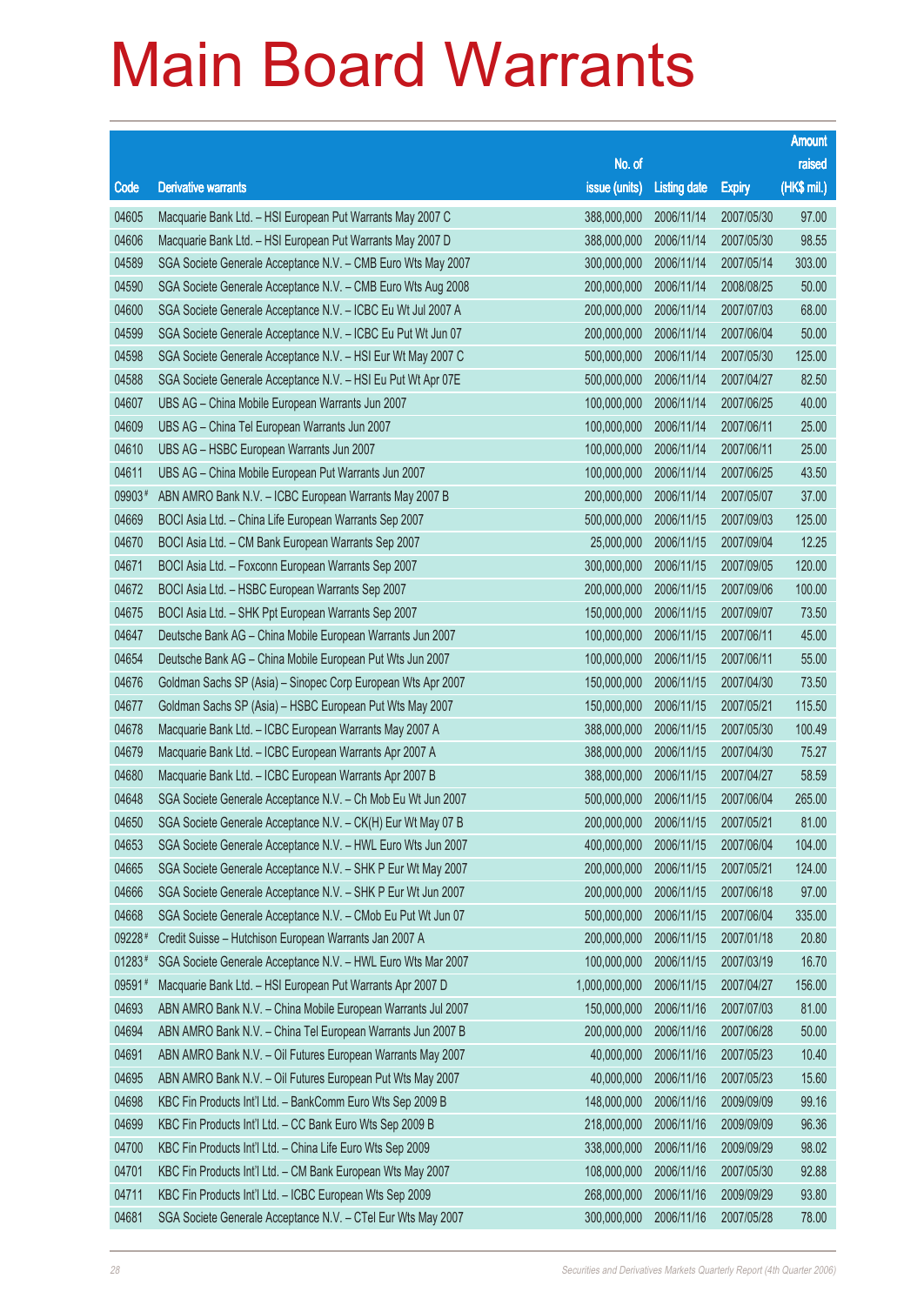|          |                                                              |                        |                     |               | <b>Amount</b> |
|----------|--------------------------------------------------------------|------------------------|---------------------|---------------|---------------|
|          |                                                              | No. of                 |                     |               | raised        |
| Code     | <b>Derivative warrants</b>                                   | issue (units)          | <b>Listing date</b> | <b>Expiry</b> | (HK\$ mil.)   |
| 04687    | SGA Societe Generale Acceptance N.V. - CTel Eur Wts Jul 2007 | 300,000,000            | 2006/11/16          | 2007/07/30    | 75.00         |
| 04689    | SGA Societe Generale Acceptance N.V. - CNOOC Euro Wts Jun 07 | 300,000,000            | 2006/11/16          | 2007/06/11    | 159.00        |
| 04690    | SGA Societe Generale Acceptance N.V. - CP&CC Eur Wt May 07 B | 300,000,000            | 2006/11/16          | 2007/05/21    | 153.00        |
| $03713*$ | CC Rabobank B.A. - MTR Corp European Warrants Jul 2007       | 180,000,000            | 2006/11/16          | 2007/07/18    | 11.16         |
| 04754    | ABN AMRO Bank N.V. - BankComm European Warrants Jun 2007 A   | 100,000,000            | 2006/11/17          | 2007/06/01    | 32.00         |
| 04764    | ABN AMRO Bank N.V. - China Tel European Warrants Jun 2007 C  | 200,000,000            | 2006/11/17          | 2007/06/11    | 50.00         |
| 04765    | ABN AMRO Bank N.V. - PetroChina European Warrants Jun 2007 B | 100,000,000            | 2006/11/17          | 2007/06/11    | 56.00         |
| 04766    | ABN AMRO Bank N.V. - PetroChina European Warrants Jul 2007 A | 100,000,000            | 2006/11/17          | 2007/07/03    | 51.00         |
| 04767    | Barclays Bank plc - BankComm European Warrants May 2007      | 50,000,000             | 2006/11/17          | 2007/05/22    | 13.00         |
| 04768    | BNP Paribas Arbit Issu B.V. - HSI European Wts May 2007 B    | 400,000,000            | 2006/11/17          | 2007/05/30    | 116.00        |
| 04772    | BNP Paribas Arbit Issu B.V. - HSI Euro Put Wts May 2007 D    | 400,000,000            | 2006/11/17          | 2007/05/30    | 124.00        |
| 04712    | Deutsche Bank AG - BankComm European Warrants May 2007 A     | 100,000,000            | 2006/11/17          | 2007/05/17    | 56.00         |
| 04750    | Deutsche Bank AG - CM Bank European Warrants May 2007 B      | 100,000,000            | 2006/11/17          | 2007/05/21    | 161.00        |
| 04753    | Deutsche Bank AG - CM Bank European Warrants May 2007 C      | 100,000,000            | 2006/11/17          | 2007/05/29    | 126.00        |
| 04744    | Deutsche Bank AG - ICBC European Warrants May 2007 A         | 100,000,000            | 2006/11/17          | 2007/05/21    | 31.00         |
| 04749    | Deutsche Bank AG - ICBC European Warrants May 2007 B         | 100,000,000            | 2006/11/17          | 2007/05/28    | 25.00         |
| 04787    | Goldman Sachs SP (Asia) - ICBC European Warrants Apr 2007 A  | 80,000,000             | 2006/11/17          | 2007/04/23    | 16.00         |
| 04791    | Goldman Sachs SP (Asia) - ICBC European Warrants Apr 2007 B  | 70,000,000             | 2006/11/17          | 2007/04/23    | 10.50         |
| 04783    | Goldman Sachs SP (Asia) - China Tel European Wts May 2007    | 200,000,000            | 2006/11/17          | 2007/05/21    | 78.00         |
| 04781    | Goldman Sachs SP (Asia) - BankComm European Put Wts May 2007 | 200,000,000            | 2006/11/17          | 2007/05/21    | 102.00        |
| 04719    | J P Morgan Int'l Der. Ltd. - MTRC European Warrants Jul 2007 | 30,000,000             | 2006/11/17          | 2007/07/16    | 20.40         |
| 04718    | J P Morgan Int'l Der. Ltd. - Denway European Wts Nov 2007    | 150,000,000            | 2006/11/17          | 2007/11/09    | 82.50         |
| 04713    | J P Morgan Int'l Der. Ltd. - Cathay Pac Euro Wts Jul 2007    | 30,000,000             | 2006/11/17          | 2007/07/16    | 14.40         |
| 04714    | J P Morgan Int'l Der. Ltd. - Sinopec Corp Euro Wts Jul 2007  | 400,000,000            | 2006/11/17          | 2007/07/16    | 168.00        |
| 04717    | J P Morgan Int'l Der. Ltd. - Datang European Wts Jul 2007    | 80,000,000             | 2006/11/17          | 2007/07/16    | 20.00         |
| 04769    | CC Rabobank B.A. - BankComm European Warrants Jun 2007 B     | 160,000,000            | 2006/11/17          | 2007/06/08    | 91.20         |
| 04770    | CC Rabobank B.A. - BankComm European Warrants Aug 2007 B     | 160,000,000 2006/11/17 |                     | 2007/08/08    | 94.40         |
| 04771    | CC Rabobank B.A. - CM Bank European Warrants Aug 2007 B      | 300,000,000            | 2006/11/17          | 2007/08/28    | 75.00         |
| 04780    | CC Rabobank B.A. - CM Bank European Warrants Nov 2007        | 300,000,000            | 2006/11/17          | 2007/11/08    | 75.00         |
| 04720    | SGA Societe Generale Acceptance N.V. - BOCom Eur Wt May 07 A | 300,000,000            | 2006/11/17          | 2007/05/21    | 192.00        |
| 04723    | SGA Societe Generale Acceptance N.V. - BOCom Eur Wt Jul 07 A | 300,000,000            | 2006/11/17          | 2007/07/16    | 168.00        |
| 04727    | SGA Societe Generale Acceptance N.V. - CCB Eur Wt Jun 2007 B | 400,000,000            | 2006/11/17          | 2007/06/11    | 100.00        |
| 04728    | SGA Societe Generale Acceptance N.V. - CLife Eur Wt Jun 07 A | 300,000,000            | 2006/11/17          | 2007/06/25    | 480.00        |
| 04732    | SGA Societe Generale Acceptance N.V. - CP&CC Eur Wt Jul 07 A | 300,000,000            | 2006/11/17          | 2007/07/03    | 147.00        |
| 04733    | SGA Societe Generale Acceptance N.V. - Huaneng Eur Wt Jun 07 | 100,000,000            | 2006/11/17          | 2007/06/11    | 48.00         |
| 04734    | SGA Societe Generale Acceptance N.V. - ICBC Eu Wt Jul 2007 B | 400,000,000            | 2006/11/17          | 2007/07/03    | 100.00        |
| 09929#   | Citigroup Global Mkt H Inc. - ICBC European Wts Apr 2007 B   | 200,000,000            | 2006/11/17          | 2007/04/27    | 33.60         |
| 09530#   | Deutsche Bank AG - HSBC European Warrants Apr 2007 C         | 150,000,000            | 2006/11/17          | 2007/04/24    | 78.00         |
| 04794    | BNP Paribas Arbit Issu B.V. - HSCEI European Wts May 2007 B  | 400,000,000            | 2006/11/20          | 2007/05/30    | 112.00        |
| 04810    | BNP Paribas Arbit Issu B.V. - HSCEI Euro Put Wts May 2007 D  | 400,000,000            | 2006/11/20          | 2007/05/30    | 104.00        |
| 04796    | HK Bank - ICBC European Warrants May 2007                    | 150,000,000            | 2006/11/20          | 2007/05/28    | 40.50         |
| 04797    | HK Bank - ICBC European Warrants Jul 2007                    | 150,000,000            | 2006/11/20          | 2007/07/27    | 41.25         |
| 04800    | HK Bank - ICBC European Warrants Sep 2007                    | 150,000,000            | 2006/11/20          | 2007/09/24    | 37.50         |
| 04870    | KBC Fin Products Int'l Ltd. - BankComm Euro Wts May 2007 C   | 148,000,000            | 2006/11/20          | 2007/05/22    | 97.68         |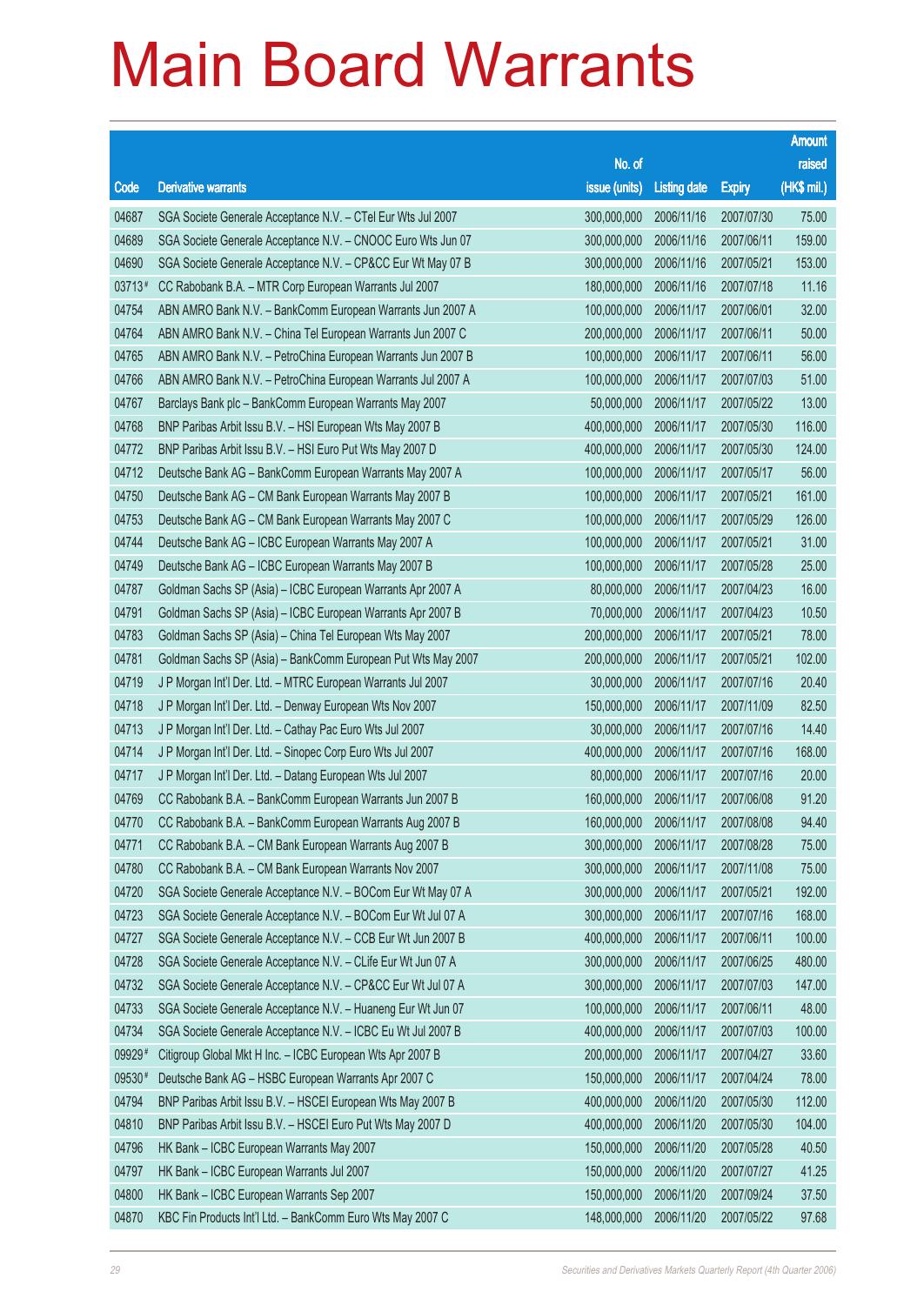|        |                                                              |               |                       |               | <b>Amount</b> |
|--------|--------------------------------------------------------------|---------------|-----------------------|---------------|---------------|
|        |                                                              | No. of        |                       |               | raised        |
| Code   | <b>Derivative warrants</b>                                   | issue (units) | <b>Listing date</b>   | <b>Expiry</b> | (HK\$ mil.)   |
| 04871  | KBC Fin Products Int'l Ltd. - BankComm Euro Wts May 2007 D   | 188,000,000   | 2006/11/20            | 2007/05/22    | 99.64         |
| 04872  | KBC Fin Products Int'l Ltd. - ICBC European Wts May 2007 G   | 328,000,000   | 2006/11/20            | 2007/05/22    | 95.12         |
| 04873  | KBC Fin Products Int'l Ltd. - ICBC European Wts Jun 2007 C   | 400,000,000   | 2006/11/20            | 2007/06/20    | 100.00        |
| 04880  | KBC Fin Products Int'l Ltd. - ICBC European Wts Jul 2007 A   | 400,000,000   | 2006/11/20            | 2007/07/16    | 100.00        |
| 04827  | Macquarie Bank Ltd. - CM Bank European Warrants May 2007 B   | 138,000,000   | 2006/11/20            | 2007/05/30    | 137.03        |
| 04828  | Macquarie Bank Ltd. - CM Bank European Warrants May 2007 C   | 138,000,000   | 2006/11/20            | 2007/05/30    | 88.46         |
| 04844  | Macquarie Bank Ltd. - BOCL European Warrants May 2007 A      | 388,000,000   | 2006/11/20            | 2007/05/30    | 97.78         |
| 04857  | Macquarie Bank Ltd. - CM Bank European Put Warrants May 2007 | 88,000,000    | 2006/11/20            | 2007/05/30    | 42.50         |
| 04826  | Macquarie Bank Ltd. - HSCEI European Warrants Jun 2007 A     | 188,000,000   | 2006/11/20            | 2007/06/28    | 47.38         |
| 04856  | Macquarie Bank Ltd. - HSCEI European Put Warrants Jun 2007 B | 188,000,000   | 2006/11/20            | 2007/06/28    | 47.19         |
| 04811  | UBS AG - BankComm European Warrants Jun 2007 B               | 100,000,000   | 2006/11/20            | 2007/06/11    | 54.00         |
| 04824  | UBS AG - CM Bank European Warrants Jun 2007                  | 100,000,000   | 2006/11/20            | 2007/06/11    | 89.00         |
| 04825  | UBS AG - Sinopec Corp European Warrants Jun 2007 B           | 100,000,000   | 2006/11/20            | 2007/06/25    | 39.00         |
| 02183# | KBC Fin Products Int'l Ltd. - China Life Euro Wts Apr 2007 C | 288,000,000   | 2006/11/20            | 2007/04/02    | 596.16        |
| 04488# | Deutsche Bank AG - HSI European Warrants May 2007 D          | 400,000,000   | 2006/11/20            | 2007/05/30    | 82.40         |
| 06008  | ABN AMRO Bank N.V. - BankComm European Warrants Jun 2007 B   | 100,000,000   | 2006/11/21            | 2007/06/20    | 27.50         |
| 06009  | ABN AMRO Bank N.V. - CC Bank European Warrants Jun 2007 A    | 200,000,000   | 2006/11/21            | 2007/06/28    | 53.20         |
| 06002  | BOCI Asia Ltd. - China Mobile European Warrants Sep 2007     | 300,000,000   | 2006/11/21            | 2007/09/06    | 135.00        |
| 06007  | BOCI Asia Ltd. - China Mobile European Put Warrants Sep 2007 | 300,000,000   | 2006/11/21            | 2007/09/06    | 147.00        |
| 06003  | BOCI Asia Ltd. - HK Gas European Warrants Sep 2007           | 150,000,000   | 2006/11/21            | 2007/09/03    | 49.50         |
| 06004  | BOCI Asia Ltd. - Hutchison European Warrants Sep 2007        | 250,000,000   | 2006/11/21            | 2007/09/04    | 70.00         |
| 06005  | BOCI Asia Ltd. - MTR European Warrants Sep 2007              | 200,000,000   | 2006/11/21            | 2007/09/05    | 60.00         |
| 06006  | BOCI Asia Ltd. - Nine Dragons European Warrants Oct 2007 A   | 500,000,000   | 2006/11/21            | 2007/10/15    | 140.00        |
| 06001  | Citigroup Global Mkt H Inc. - ICBC European Wts May 2007     | 380,000,000   | 2006/11/21            | 2007/05/30    | 96.14         |
| 04881  | Credit Suisse - ICBC European Warrants Jun 2007              | 50,000,000    | 2006/11/21            | 2007/06/08    | 17.95         |
| 04882  | Credit Suisse - ICBC European Warrants Jul 2007              | 50,000,000    | 2006/11/21            | 2007/07/18    | 15.45         |
| 04898  | Credit Suisse - ICBC European Warrants Oct 2007              |               | 50,000,000 2006/11/21 | 2007/10/18    | 15.55         |
| 04976  | Deutsche Bank AG - BankComm European Warrants May 2007 B     | 100,000,000   | 2006/11/21            | 2007/05/25    | 70.00         |
| 04958  | Deutsche Bank AG - China Life European Warrants Jun 2007 C   | 200,000,000   | 2006/11/21            | 2007/06/11    | 50.00         |
| 04977  | Deutsche Bank AG - ICBC European Warrants Jun 2007 A         | 100,000,000   | 2006/11/21            | 2007/06/18    | 25.00         |
| 06000  | Deutsche Bank AG - China Life European Put Wts Jun 2007 D    | 200,000,000   | 2006/11/21            | 2007/06/18    | 50.00         |
| 06013  | KBC Fin Products Int'l Ltd. - BankComm Euro Wts Jun 2007 B   | 288,000,000   | 2006/11/21            | 2007/06/20    | 97.92         |
| 06012  | KBC Fin Products Int'l Ltd. - BankComm Euro Wts May 2007 E   | 218,000,000   | 2006/11/21            | 2007/05/22    | 95.92         |
| 06011  | KBC Fin Products Int'l Ltd. - BOCL European Wts Sep 2007 A   | 388,000,000   | 2006/11/21            | 2007/09/14    | 98.94         |
| 06010  | KBC Fin Products Int'l Ltd. - BOCL European Wts Aug 2007 B   | 400,000,000   | 2006/11/21            | 2007/08/10    | 100.00        |
| 06014  | KBC Fin Products Int'l Ltd. - HSCEI European Wts Jun 2007 B  | 400,000,000   | 2006/11/21            | 2007/06/28    | 100.00        |
| 04899  | Macquarie Bank Ltd. - BankComm European Warrants Jun 2007 B  | 200,000,000   | 2006/11/21            | 2007/06/28    | 114.60        |
| 04946  | Macquarie Bank Ltd. - BankComm European Warrants Jun 2007 C  | 200,000,000   | 2006/11/21            | 2007/06/28    | 79.00         |
| 04955  | Macquarie Bank Ltd. - BankComm European Put Wts Jun 2007     | 200,000,000   | 2006/11/21            | 2007/06/28    | 91.40         |
| 04957  | Macquarie Bank Ltd. - China Telecom European Wts May 2007 C  | 200,000,000   | 2006/11/21            | 2007/05/30    | 52.00         |
| 09881# | Macquarie Bank Ltd. - HSI European Put Warrants Apr 2007 E   | 1,000,000,000 | 2006/11/21            | 2007/04/27    | 125.00        |
| 09585# | Deutsche Bank AG - CC Bank European Warrants Mar 2007 A      | 200,000,000   | 2006/11/21            | 2007/03/19    | 98.00         |
| 06021  | ABN AMRO Bank N.V. - CC Bank European Warrants Jun 2007 B    | 200,000,000   | 2006/11/22            | 2007/06/04    | 50.00         |
| 06022  | ABN AMRO Bank N.V. - CC Bank European Warrants Jul 2007 A    | 200,000,000   | 2006/11/22            | 2007/07/09    | 50.00         |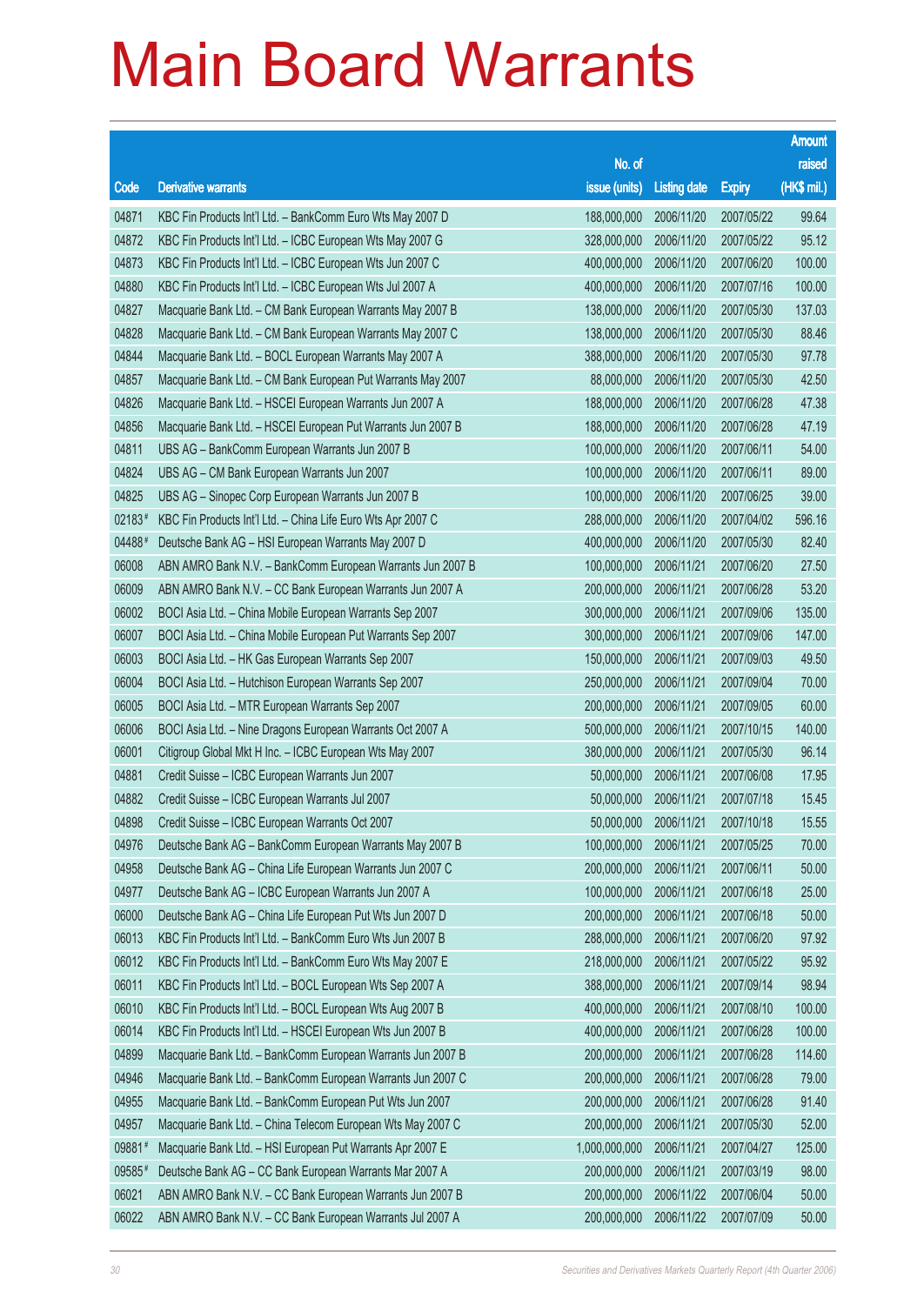|        |                                                              |               |                     |               | <b>Amount</b> |
|--------|--------------------------------------------------------------|---------------|---------------------|---------------|---------------|
|        |                                                              | No. of        |                     |               | raised        |
| Code   | <b>Derivative warrants</b>                                   | issue (units) | <b>Listing date</b> | <b>Expiry</b> | (HK\$ mil.)   |
| 06023  | ABN AMRO Bank N.V. - ICBC European Warrants Jun 2007 B       | 200,000,000   | 2006/11/22          | 2007/06/20    | 50.00         |
| 06024  | ABN AMRO Bank N.V. - ICBC European Warrants Jul 2007 B       | 200,000,000   | 2006/11/22          | 2007/07/09    | 50.00         |
| 06018  | BOCI Asia Ltd. - BankComm European Warrants Sep 2007         | 250,000,000   | 2006/11/22          | 2007/09/10    | 107.50        |
| 06020  | BOCI Asia Ltd. - TPV Technology European Warrants Sep 2007   | 20,000,000    | 2006/11/22          | 2007/09/12    | 13.80         |
| 06046  | Deutsche Bank AG - CC Bank European Warrants Jun 2007 C      | 100,000,000   | 2006/11/22          | 2007/06/18    | 25.00         |
| 06047  | Deutsche Bank AG - CC Bank European Warrants May 2007        | 100,000,000   | 2006/11/22          | 2007/05/30    | 36.00         |
| 06050  | Deutsche Bank AG - CC Bank European Put Warrants Jun 2007 D  | 100,000,000   | 2006/11/22          | 2007/06/18    | 33.00         |
| 06028  | Goldman Sachs SP (Asia) - CM Bank European Warrants May 2007 | 100,000,000   | 2006/11/22          | 2007/05/28    | 129.00        |
| 06027  | Goldman Sachs SP (Asia) - China Life European Wts May 2007   | 100,000,000   | 2006/11/22          | 2007/05/28    | 143.00        |
| 06026  | Goldman Sachs SP (Asia) - CC Bank European Wts May 2007 B    | 300,000,000   | 2006/11/22          | 2007/05/28    | 75.00         |
| 06025  | Goldman Sachs SP (Asia) - BankComm European Wts May 2007 B   | 150,000,000   | 2006/11/22          | 2007/05/28    | 114.00        |
| 06045  | Goldman Sachs SP (Asia) - China Life Euro Put Wts May 2007   | 100,000,000   | 2006/11/22          | 2007/05/28    | 197.00        |
| 06034  | J P Morgan Int'l Der. Ltd. - HKEx European Warrants Jun 2007 | 100,000,000   | 2006/11/22          | 2007/06/29    | 38.00         |
| 06033  | J P Morgan Int'l Der. Ltd. - China Tel European Wts Nov 2007 | 200,000,000   | 2006/11/22          | 2007/11/30    | 50.00         |
| 06029  | J P Morgan Int'l Der. Ltd. - CHALCO European Wts Jun 2007    | 100,000,000   | 2006/11/22          | 2007/06/29    | 45.00         |
| 06031  | J P Morgan Int'l Der. Ltd. - China Life Euro Wts Jun 2008    | 500,000,000   | 2006/11/22          | 2008/06/27    | 125.00        |
| 06030  | J P Morgan Int'l Der. Ltd. - BankComm European Wts Aug 2007  | 100,000,000   | 2006/11/22          | 2007/08/03    | 38.00         |
| 06032  | J P Morgan Int'l Der. Ltd. - CM Bank European Wts Dec 2008   | 500,000,000   | 2006/11/22          | 2008/12/29    | 125.00        |
| 06043  | KBC Fin Products Int'l Ltd. - CC Bank Euro Wts Jun 2007 C    | 368,000,000   | 2006/11/22          | 2007/06/07    | 97.15         |
| 06044  | KBC Fin Products Int'l Ltd. - CC Bank Euro Wts Aug 2007 B    | 368,000,000   | 2006/11/22          | 2007/08/20    | 99.36         |
| 06040  | KBC Fin Products Int'l Ltd. - ICBC European Wts May 2007 H   | 288,000,000   | 2006/11/22          | 2007/05/22    | 97.92         |
| 06042  | KBC Fin Products Int'l Ltd. - ICBC European Wts Aug 2007 B   | 368,000,000   | 2006/11/22          | 2007/08/01    | 92.00         |
| 06041  | KBC Fin Products Int'l Ltd. - ICBC European Wts Jul 2007 B   | 348,000,000   | 2006/11/22          | 2007/07/16    | 97.44         |
| 06035  | Macquarie Bank Ltd. - CC Bank European Warrants May 2007 B   | 300,000,000   | 2006/11/22          | 2007/05/30    | 96.30         |
| 06036  | Macquarie Bank Ltd. - CC Bank European Warrants May 2007 C   | 388,000,000   | 2006/11/22          | 2007/05/30    | 100.10        |
| 06037  | Macquarie Bank Ltd. - China Life European Wts Sep 2007 A     | 388,000,000   | 2006/11/22          | 2007/09/27    | 100.88        |
| 06038  | Macquarie Bank Ltd. - ICBC European Warrants May 2007 B      | 288,000,000   | 2006/11/22          | 2007/05/30    | 91.30         |
| 06039  | Macquarie Bank Ltd. - ICBC European Warrants May 2007 C      | 388,000,000   | 2006/11/22          | 2007/05/30    | 99.33         |
| 06015  | SGA Societe Generale Acceptance N.V. - CCB Eur Wt Jul 2007 A | 400,000,000   | 2006/11/22          | 2007/07/03    | 100.00        |
| 06016  | SGA Societe Generale Acceptance N.V. - HWL Eur Wt Feb 2007 B | 250,000,000   | 2006/11/22          | 2007/02/28    | 57.00         |
| 06017  | SGA Societe Generale Acceptance N.V. - ICBC Eur Wts Aug 2007 | 400,000,000   | 2006/11/22          | 2007/08/06    | 100.00        |
| 09428# | Deutsche Bank AG - BOCL European Warrants Feb 2007           | 100,000,000   | 2006/11/22          | 2007/02/26    | 14.40         |
| 09466# | CC Rabobank B.A. - BOCL European Warrants Jun 2007           | 150,000,000   | 2006/11/22          | 2007/06/08    | 25.50         |
| 04609# | UBS AG - China Tel European Warrants Jun 2007                | 200,000,000   | 2006/11/22          | 2007/06/11    | 73.00         |
| 06057  | ABN AMRO Bank N.V. - BOCL European Warrants Jun 2007 A       | 200,000,000   | 2006/11/23          | 2007/06/25    | 70.40         |
| 06058  | ABN AMRO Bank N.V. - BOCL European Warrants May 2007         | 200,000,000   | 2006/11/23          | 2007/05/25    | 51.80         |
| 06049  | Deutsche Bank AG - ICBC European Warrants Jun 2007 B         | 100,000,000   | 2006/11/23          | 2007/06/11    | 25.00         |
| 06051  | Deutsche Bank AG - ICBC European Warrants Jun 2007 C         | 100,000,000   | 2006/11/23          | 2007/06/26    | 25.00         |
| 06019  | Deutsche Bank AG - BankComm European Put Warrants Jun 2007   | 100,000,000   | 2006/11/23          | 2007/06/18    | 61.00         |
| 06048  | Deutsche Bank AG - HSCEI European Warrants May 2007          | 200,000,000   | 2006/11/23          | 2007/05/30    | 50.00         |
| 06052  | Deutsche Bank AG - HSCEI European Put Warrants May 2007      | 200,000,000   | 2006/11/23          | 2007/05/30    | 50.00         |
| 06062  | KBC Fin Products Int'l Ltd. - CC Bank Euro Wts May 2007 B    | 268,000,000   | 2006/11/23          | 2007/05/23    | 93.80         |
| 06063  | KBC Fin Products Int'l Ltd. - CC Bank Euro Wts Jun 2007 D    | 400,000,000   | 2006/11/23          | 2007/06/01    | 100.00        |
| 06064  | KBC Fin Products Int'l Ltd. - HS Bank European Wts Aug 2007  | 348,000,000   | 2006/11/23          | 2007/08/02    | 93.96         |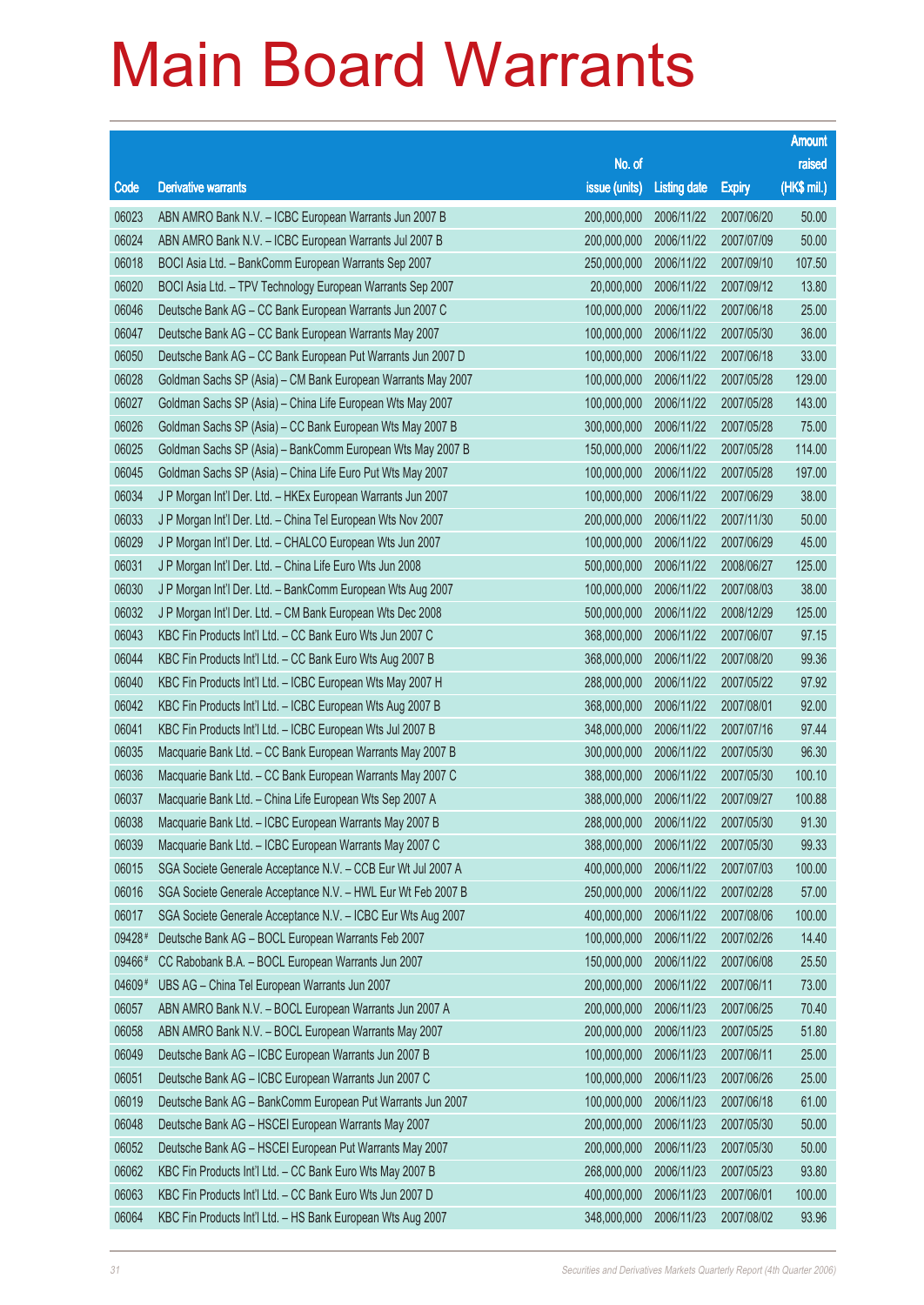|          |                                                               |                        |                     |               | <b>Amount</b> |
|----------|---------------------------------------------------------------|------------------------|---------------------|---------------|---------------|
|          |                                                               | No. of                 |                     |               | raised        |
| Code     | <b>Derivative warrants</b>                                    | issue (units)          | <b>Listing date</b> | <b>Expiry</b> | (HK\$ mil.)   |
| 06053    | Macquarie Bank Ltd. - CC Bank European Warrants May 2007 D    | 388,000,000            | 2006/11/23          | 2007/05/30    | 102.82        |
| 06054    | Macquarie Bank Ltd. - CC Bank European Warrants Jun 2007      | 388,000,000            | 2006/11/23          | 2007/06/28    | 98.94         |
| 06056    | Macquarie Bank Ltd. - CNOOC European Warrants May 2007        | 88,000,000             | 2006/11/23          | 2007/05/30    | 39.16         |
| 06055    | Macquarie Bank Ltd. - Cheung Kong European Warrants May 2007  | 100,000,000            | 2006/11/23          | 2007/05/30    | 38.50         |
| 06059    | CC Rabobank B.A. - BankComm European Warrants Jun 2007 C      | 160,000,000            | 2006/11/23          | 2007/06/20    | 113.60        |
| 06060    | CC Rabobank B.A. - CC Bank European Warrants Jun 2007 B       | 160,000,000            | 2006/11/23          | 2007/06/20    | 43.20         |
| 06061    | CC Rabobank B.A. - ICBC European Warrants Jun 2007            | 160,000,000            | 2006/11/23          | 2007/06/28    | 48.00         |
| 06067    | UBS AG - BOCL European Warrants Jun 2007                      | 100,000,000            | 2006/11/23          | 2007/06/11    | 25.00         |
| 06068    | UBS AG - BOCL European Warrants Aug 2007                      | 100,000,000            | 2006/11/23          | 2007/08/20    | 25.00         |
| 06069    | UBS AG - CC Bank European Warrants Jun 2007 B                 | 100,000,000            | 2006/11/23          | 2007/06/11    | 25.00         |
| 06070    | UBS AG - CC Bank European Warrants Aug 2007 A                 | 100,000,000            | 2006/11/23          | 2007/08/20    | 25.00         |
| 06075    | UBS AG - HKEx European Warrants Jun 2007                      | 100,000,000            | 2006/11/23          | 2007/06/11    | 32.00         |
| 06071    | UBS AG - ICBC European Warrants Jun 2007 B                    | 100,000,000            | 2006/11/23          | 2007/06/11    | 25.00         |
| 06072    | UBS AG - ICBC European Warrants Aug 2007 B                    | 100,000,000            | 2006/11/23          | 2007/08/20    | 25.00         |
| 06065    | UBS AG - HSI European Warrants May 2007 A                     | 200,000,000            | 2006/11/23          | 2007/05/30    | 50.00         |
| 06066    | UBS AG - HSI European Warrants May 2007 B                     | 200,000,000            | 2006/11/23          | 2007/05/30    | 50.00         |
| 06073    | UBS AG - HSI European Put Warrants May 2007 C                 | 200,000,000            | 2006/11/23          | 2007/05/30    | 50.00         |
| 06074    | UBS AG - HSI European Put Warrants May 2007 D                 | 200,000,000            | 2006/11/23          | 2007/05/30    | 50.00         |
| 09954#   | Calyon Fin P (G) Ltd. - ICBC European Warrants Apr 2007 B     | 500,000,000            | 2006/11/23          | 2007/04/27    | 142.50        |
| 04864#   | Deutsche Bank AG - HSBC European Warrants Jan 2007            | 200,000,000            | 2006/11/23          | 2007/01/10    | 66.00         |
| 06084    | Calyon Fin P (G) Ltd. - BOCL European Warrants May 2007       | 300,000,000            | 2006/11/24          | 2007/05/25    | 76.50         |
| 06085    | Calyon Fin P (G) Ltd. - Foxconn European Warrants Jun 2007    | 200,000,000            | 2006/11/24          | 2007/06/18    | 72.00         |
| 06086    | Calyon Fin P (G) Ltd. - ICBC European Warrants May 2007       | 300,000,000            | 2006/11/24          | 2007/05/25    | 76.50         |
| 06087    | Calyon Fin P (G) Ltd. - Zijin Mining European Wts Jul 2007    | 100,000,000            | 2006/11/24          | 2007/07/23    | 78.00         |
| 06076    | Macquarie Bank Ltd. - China Tel European Warrants Jun 2007    | 250,000,000            | 2006/11/24          | 2007/06/28    | 68.75         |
| 06088    | Macquarie Bank Ltd. - BOCL European Warrants May 2007 B       | 338,000,000            | 2006/11/24          | 2007/05/30    | 108.16        |
| 06089    | Macquarie Bank Ltd. - BOCL European Warrants May 2007 C       | 388,000,000 2006/11/24 |                     | 2007/05/30    | 99.33         |
| 06079    | SGA Societe Generale Acceptance N.V. - BOCom Eur Wt Jun 07 A  | 300,000,000            | 2006/11/24          | 2007/06/04    | 153.00        |
| 06080    | SGA Societe Generale Acceptance N.V. - CTel Eur Wts Jun 2007  | 300,000,000            | 2006/11/24          | 2007/06/04    | 108.00        |
| 06081    | SGA Societe Generale Acceptance N.V. - HKEx Eur Wts Jun 2007  | 170,000,000            | 2006/11/24          | 2007/06/04    | 90.10         |
| 06077    | SGA Societe Generale Acceptance N.V. - HSCEI Eur Wt Jun 07 A  | 200,000,000            | 2006/11/24          | 2007/06/28    | 50.00         |
| 06078    | SGA Societe Generale Acceptance N.V. - HSCEI Eur Wt Jun 07 B  | 200,000,000            | 2006/11/24          | 2007/06/28    | 50.00         |
| 06082    | SGA Societe Generale Acceptance N.V. - HSCEI Eu Put Wt Jun07C | 200,000,000            | 2006/11/24          | 2007/06/28    | 50.00         |
| 06083    | SGA Societe Generale Acceptance N.V. - HSCEI Eu Put Wt Jun07D | 200,000,000            | 2006/11/24          | 2007/06/28    | 50.00         |
| 09644#   | Deutsche Bank AG - BOCL European Put Warrants Feb 2007        | 120,000,000            | 2006/11/24          | 2007/02/27    | 10.44         |
| 09530#   | Deutsche Bank AG - HSBC European Warrants Apr 2007 C          | 300,000,000            | 2006/11/24          | 2007/04/24    | 97.50         |
| 03639#   | Deutsche Bank AG - Nikkei 225 Index European Wts Mar 2007 A   | 300,000,000            | 2006/11/24          | 2007/03/08    | 15.60         |
| $01277*$ | BNP Paribas Arbit Issu B.V. - HSBC European Wts Apr 2007      | 140,000,000            | 2006/11/24          | 2007/04/13    | 47.60         |
| 06090    | ABN AMRO Bank N.V. - Sinopec Corp European Wts Jun 2007 B     | 200,000,000            | 2006/11/27          | 2007/06/20    | 54.60         |
| 06091    | Calyon Fin P (G) Ltd. - CC Bank European Warrants Jun 2007    | 300,000,000            | 2006/11/27          | 2007/06/01    | 76.50         |
| 06092    | Calyon Fin P (G) Ltd. - China Life European Wts Jun 2007 E    | 300,000,000            | 2006/11/27          | 2007/06/01    | 76.50         |
| 06093    | Calyon Fin P (G) Ltd. - China Life European Wts Jul 2007 C    | 300,000,000            | 2006/11/27          | 2007/07/10    | 76.50         |
| 06094    | KBC Fin Products Int'l Ltd. - BOCL European Wts Jun 2007 C    | 368,000,000            | 2006/11/27          | 2007/06/01    | 95.68         |
| 06097    | KBC Fin Products Int'l Ltd. - China Life Euro Wts Aug 2007 B  | 368,000,000            | 2006/11/27          | 2007/08/17    | 95.68         |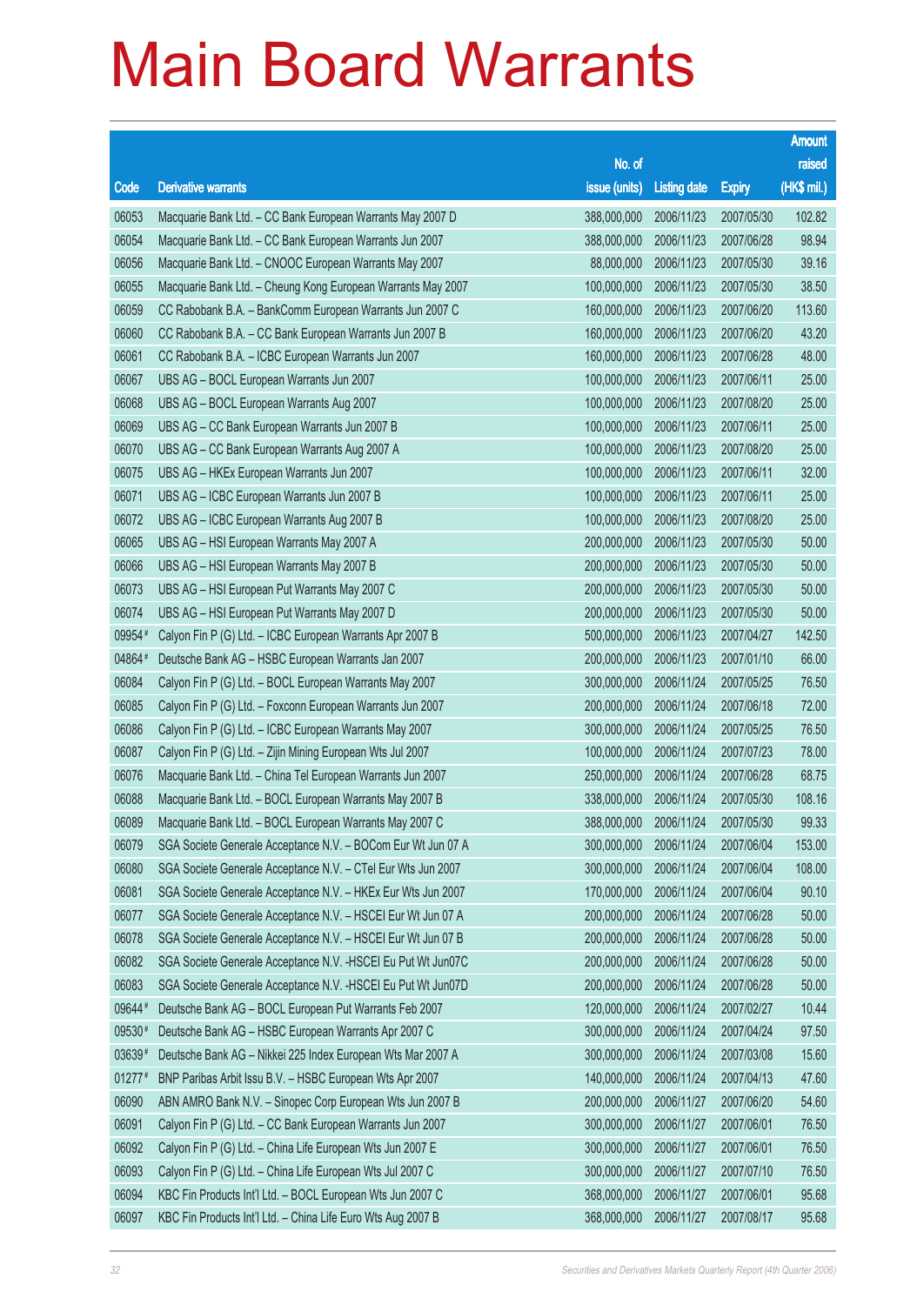|        |                                                              |                        |                     |               | <b>Amount</b> |
|--------|--------------------------------------------------------------|------------------------|---------------------|---------------|---------------|
|        |                                                              | No. of                 |                     |               | raised        |
| Code   | <b>Derivative warrants</b>                                   | issue (units)          | <b>Listing date</b> | <b>Expiry</b> | (HK\$ mil.)   |
| 06096  | KBC Fin Products Int'l Ltd. - China Life Euro Wts Aug 2007 A | 308,000,000            | 2006/11/27          | 2007/08/17    | 98.56         |
| 06100  | KBC Fin Products Int'l Ltd. - ICBC European Wts Apr 2007     | 368,000,000            | 2006/11/27          | 2007/04/20    | 99.36         |
| 06101  | KBC Fin Products Int'l Ltd. - ICBC European Wts May 2007 I   | 388,000,000            | 2006/11/27          | 2007/05/28    | 99.33         |
| 06095  | KBC Fin Products Int'l Ltd. - BankComm Eur Put Wt May 2007 G | 248,000,000            | 2006/11/27          | 2007/05/28    | 101.68        |
| 06099  | KBC Fin Products Int'l Ltd. - HSCEI Euro Put Wts Jun 2007 E  | 400,000,000            | 2006/11/27          | 2007/06/28    | 100.00        |
| 06098  | KBC Fin Products Int'l Ltd. - HSCEI Euro Put Wts Jun 2007 D  | 400,000,000            | 2006/11/27          | 2007/06/28    | 100.00        |
| 06125  | BNP Paribas Arbit Issu B.V. - China Life Euro Wts Aug 2007   | 400,000,000            | 2006/11/28          | 2007/08/20    | 100.00        |
| 06126  | BNP Paribas Arbit Issu B.V. - ICBC European Wts Jul 2007     | 200,000,000            | 2006/11/28          | 2007/07/16    | 52.00         |
| 06104  | Calyon Fin P (G) Ltd. - CM Bank European Warrants Aug 2007   | 300,000,000            | 2006/11/28          | 2007/08/27    | 76.50         |
| 06105  | Calyon Fin P (G) Ltd. - China Tel European Warrants Jul 2007 | 200,000,000            | 2006/11/28          | 2007/07/16    | 51.00         |
| 06106  | Calyon Fin P (G) Ltd. - SHK Ppt European Warrants Jun 2007   | 100,000,000            | 2006/11/28          | 2007/06/11    | 50.00         |
| 06115  | Deutsche Bank AG - BOCL European Warrants Jun 2007 A         | 200,000,000            | 2006/11/28          | 2007/06/28    | 94.00         |
| 06116  | Deutsche Bank AG - BOCL European Warrants Jun 2007 B         | 200,000,000            | 2006/11/28          | 2007/06/28    | 50.00         |
| 06117  | Deutsche Bank AG - BOCL European Warrants Apr 2007 B         | 200,000,000            | 2006/11/28          | 2007/04/27    | 50.00         |
| 06118  | Deutsche Bank AG - BOCL European Put Warrants Jun 2007 D     | 200,000,000            | 2006/11/28          | 2007/06/18    | 56.00         |
| 06107  | Macquarie Bank Ltd. - BOCHK European Warrants Jun 2008       | 388,000,000            | 2006/11/28          | 2008/06/27    | 98.16         |
| 06111  | Macquarie Bank Ltd. - BOCHK European Put Warrants Jun 2008   | 388,000,000            | 2006/11/28          | 2008/06/27    | 99.33         |
| 06113  | Macquarie Bank Ltd. - HKEx European Warrants Jul 2007 A      | 150,000,000            | 2006/11/28          | 2007/07/30    | 40.80         |
| 06114  | Macquarie Bank Ltd. - Esprit European Warrants May 2007      | 150,000,000            | 2006/11/28          | 2007/05/30    | 43.95         |
| 06102  | Macquarie Bank Ltd. - BOCL European Put Warrants Jul 2007 B  | 200,000,000            | 2006/11/28          | 2007/07/30    | 50.60         |
| 06103  | Macquarie Bank Ltd. - ICBC European Put Warrants Jul 2007 C  | 200,000,000            | 2006/11/28          | 2007/07/30    | 53.60         |
| 06108  | Macquarie Bank Ltd. - CM Bank European Warrants May 2007 D   | 138,000,000            | 2006/11/28          | 2007/05/30    | 164.22        |
| 06109  | Macquarie Bank Ltd. - CM Bank European Warrants Dec 2007 B   | 388,000,000            | 2006/11/28          | 2007/12/28    | 98.94         |
| 06110  | Macquarie Bank Ltd. - CM Bank European Warrants May 2007 E   | 168,000,000            | 2006/11/28          | 2007/05/30    | 159.10        |
| 06112  | Macquarie Bank Ltd. - BOCL European Warrants Jun 2007        | 388,000,000            | 2006/11/28          | 2007/06/28    | 98.94         |
| 06119  | SGA Societe Generale Acceptance N.V. - CLife Eur Wt Jun 07 B | 300,000,000            | 2006/11/28          | 2007/06/04    | 474.00        |
| 06120  | SGA Societe Generale Acceptance N.V. - CMB Euro Wts Jun 2007 | 300,000,000 2006/11/28 |                     | 2007/06/04    | 360.00        |
| 06121  | SGA Societe Generale Acceptance N.V. - CMB Euro Wts Jul 2007 | 300,000,000            | 2006/11/28          | 2007/07/09    | 315.00        |
| 06123  | SGA Societe Generale Acceptance N.V. - ICBC Eu Wt Jun 2007 B | 400,000,000            | 2006/11/28          | 2007/06/04    | 148.00        |
| 06124  | SGA Societe Generale Acceptance N.V. - Petch Eur Wt Jun 2007 | 150,000,000            | 2006/11/28          | 2007/06/11    | 97.50         |
| 06122  | SGA Societe Generale Acceptance N.V. - HSBC Eu Wt Jun 2007 A | 300,000,000            | 2006/11/28          | 2007/06/11    | 159.00        |
| 04472# | Deutsche Bank AG - CC Bank European Put Warrants Jun 2007 B  | 200,000,000            | 2006/11/28          | 2007/06/18    | 21.00         |
| 06133  | ABN AMRO Bank N.V. - CC Bank European Warrants Jun 2007 C    | 200,000,000            | 2006/11/29          | 2007/06/28    | 54.40         |
| 06134  | ABN AMRO Bank N.V. - CC Bank European Warrants Jul 2007 B    | 200,000,000            | 2006/11/29          | 2007/07/16    | 50.60         |
| 06135  | ABN AMRO Bank N.V. - Sinopec Corp European Wts Jun 2007 C    | 200,000,000            | 2006/11/29          | 2007/06/15    | 58.00         |
| 06136  | ABN AMRO Bank N.V. - Sinopec Corp European Wts Jun 2007 D    | 200,000,000            | 2006/11/29          | 2007/06/28    | 50.60         |
| 06137  | ABN AMRO Bank N.V. - Hutchison European Warrants May 2007 B  | 100,000,000            | 2006/11/29          | 2007/05/31    | 29.40         |
| 06140  | Goldman Sachs SP (Asia) - China Tel European Wts Jun 2007 A  | 200,000,000            | 2006/11/29          | 2007/06/04    | 70.00         |
| 06139  | Goldman Sachs SP (Asia) - CC Bank European Warrants Jun 2007 | 300,000,000            | 2006/11/29          | 2007/06/04    | 102.00        |
| 06138  | Goldman Sachs SP (Asia) - BOC HK European Warrants Apr 2007  | 50,000,000             | 2006/11/29          | 2007/04/16    | 37.00         |
| 06141  | Goldman Sachs SP (Asia) - HKEx European Warrants Jun 2007    | 80,000,000             | 2006/11/29          | 2007/06/04    | 58.40         |
| 06132  | Goldman Sachs SP (Asia) - CM Bank European Warrants Jun 2007 | 100,000,000            | 2006/11/29          | 2007/06/04    | 132.00        |
| 06131  | Goldman Sachs SP (Asia) - Bank of Comm European Wts Jun 2007 | 150,000,000            | 2006/11/29          | 2007/06/25    | 76.50         |
| 06130  | Goldman Sachs SP (Asia) - BOCL European Warrants Apr 2007 B  | 350,000,000            | 2006/11/29          | 2007/04/23    | 80.50         |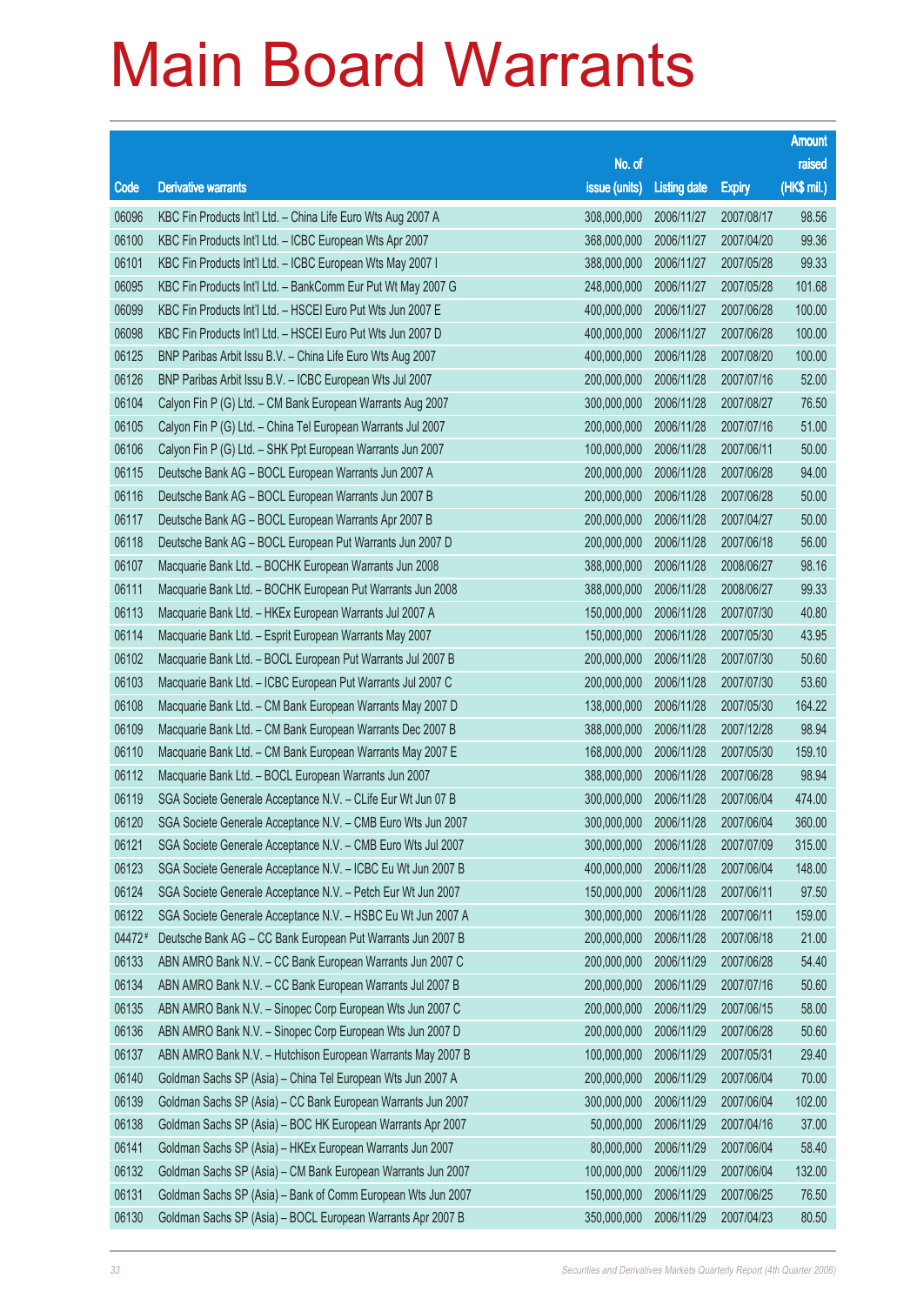|       |                                                              |               |                     |               | <b>Amount</b> |
|-------|--------------------------------------------------------------|---------------|---------------------|---------------|---------------|
|       |                                                              | No. of        |                     |               | raised        |
| Code  | <b>Derivative warrants</b>                                   | issue (units) | <b>Listing date</b> | <b>Expiry</b> | (HK\$ mil.)   |
| 06128 | Goldman Sachs SP (Asia) - China Life European Wts Jun 2007 C | 100,000,000   | 2006/11/29          | 2007/06/25    | 150.00        |
| 06129 | Goldman Sachs SP (Asia) - China Mobile European Wts Jun 2007 | 300,000,000   | 2006/11/29          | 2007/06/04    | 117.00        |
| 06152 | Goldman Sachs SP (Asia) - CC Bank European Put Wts Jun 2007  | 300,000,000   | 2006/11/29          | 2007/06/04    | 108.00        |
| 06151 | Goldman Sachs SP (Asia) - Bank of Comm Euro Put Wts Jun 2007 | 150,000,000   | 2006/11/29          | 2007/06/04    | 109.50        |
| 06150 | Goldman Sachs SP (Asia) - BOCL European Put Wts Jun 2007     | 350,000,000   | 2006/11/29          | 2007/06/04    | 108.50        |
| 06153 | Goldman Sachs SP (Asia) - CM Bank European Put Wts Jun 2007  | 100,000,000   | 2006/11/29          | 2007/06/04    | 163.00        |
| 06144 | KBC Fin Products Int'l Ltd. - BOC HK European Wts Oct 2007   | 368,000,000   | 2006/11/29          | 2007/10/02    | 92.00         |
| 06145 | KBC Fin Products Int'l Ltd. - ICBC European Wts Jul 2007 C   | 368,000,000   | 2006/11/29          | 2007/07/20    | 92.00         |
| 06149 | KBC Fin Products Int'l Ltd. - ICBC Euro Put Wts Jul 2007 E   | 318,000,000   | 2006/11/29          | 2007/07/09    | 92.22         |
| 06143 | KBC Fin Products Int'l Ltd. - CC Bank Euro Wts Aug 2007 C    | 368,000,000   | 2006/11/29          | 2007/08/20    | 99.36         |
| 06142 | KBC Fin Products Int'l Ltd. - BOCL European Put Wts Jun 2007 | 400,000,000   | 2006/11/29          | 2007/06/28    | 100.00        |
| 06146 | KBC Fin Products Int'l Ltd. - BOCL European Wts Apr 2007     | 288,000,000   | 2006/11/29          | 2007/04/23    | 74.88         |
| 06147 | KBC Fin Products Int'l Ltd. - BOCL European Wts Jun 2007 D   | 288,000,000   | 2006/11/29          | 2007/06/21    | 83.52         |
| 06148 | KBC Fin Products Int'l Ltd. - BOCL European Wts Jul 2007 B   | 388,000,000   | 2006/11/29          | 2007/07/19    | 98.55         |
| 06127 | Macquarie Bank Ltd. - Sinopec Corp European Wts Jun 2007 A   | 150,000,000   | 2006/11/29          | 2007/06/28    | 49.05         |
| 06167 | ABN AMRO Bank N.V. - China Tel European Warrants Jun 2007 D  | 200,000,000   | 2006/11/30          | 2007/06/04    | 50.40         |
| 06168 | ABN AMRO Bank N.V. - PetroChina European Warrants Jun 2007 C | 100,000,000   | 2006/11/30          | 2007/06/20    | 51.10         |
| 06157 | Deutsche Bank AG - Cheung Kong European Warrants Jun 2007 A  | 200,000,000   | 2006/11/30          | 2007/06/04    | 100.40        |
| 06159 | Deutsche Bank AG - PetroChina European Warrants Jun 2007     | 200,000,000   | 2006/11/30          | 2007/06/11    | 100.00        |
| 06161 | Deutsche Bank AG - Sinopec Corp European Warrants Jun 2007 A | 200,000,000   | 2006/11/30          | 2007/06/28    | 72.00         |
| 06162 | Deutsche Bank AG - Sinopec Corp European Warrants Jun 2007 B | 200,000,000   | 2006/11/30          | 2007/06/28    | 108.00        |
| 06158 | Deutsche Bank AG - HSI European Warrants May 2007 C          | 200,000,000   | 2006/11/30          | 2007/05/30    | 50.00         |
| 06154 | Deutsche Bank AG - HSI European Put Warrants May 2007 F      | 200,000,000   | 2006/11/30          | 2007/05/30    | 50.00         |
| 06155 | Deutsche Bank AG - HSI European Put Warrants May 2007 G      | 200,000,000   | 2006/11/30          | 2007/05/30    | 50.00         |
| 06176 | KBC Fin Products Int'l Ltd. - Ch Life Euro Put Wts May 2007  | 100,000,000   | 2006/11/30          | 2007/05/30    | 95.00         |
| 06172 | KBC Fin Products Int'l Ltd. - CM Bank European Wts Aug 2007  | 400,000,000   | 2006/11/30          | 2007/08/23    | 100.00        |
| 06173 | KBC Fin Products Int'l Ltd. - Ch Mobile Euro Wts Jun 2007 A  | 128,000,000   | 2006/11/30          | 2007/06/08    | 93.44         |
| 06177 | KBC Fin Products Int'l Ltd. - Ch Mobile Euro Put Wt May 2007 | 338,000,000   | 2006/11/30          | 2007/05/30    | 98.02         |
| 06174 | KBC Fin Products Int'l Ltd. - HSCEI European Wts Jun 2007 F  | 400,000,000   | 2006/11/30          | 2007/06/28    | 100.00        |
| 06175 | KBC Fin Products Int'l Ltd. - HSCEI European Wts Jun 2007 G  | 400,000,000   | 2006/11/30          | 2007/06/28    | 100.00        |
| 06165 | Macquarie Bank Ltd. - HSCEI European Put Warrants May 2007 A | 188,000,000   | 2006/11/30          | 2007/05/30    | 47.19         |
| 06166 | Macquarie Bank Ltd. - HSCEI European Put Warrants May 2007 B | 188,000,000   | 2006/11/30          | 2007/05/30    | 48.13         |
| 06170 | Macquarie Bank Ltd. - HSCEI European Warrants May 2007       | 188,000,000   | 2006/11/30          | 2007/05/30    | 48.13         |
| 06163 | Macquarie Bank Ltd. - ICBC European Warrants May 2007 D      | 338,000,000   | 2006/11/30          | 2007/05/30    | 94.30         |
| 06164 | Macquarie Bank Ltd. - ICBC European Warrants May 2007 E      | 388,000,000   | 2006/11/30          | 2007/05/30    | 100.10        |
| 06156 | SGA Societe Generale Acceptance N.V. - HSI Eur Wt May 2007 D | 500,000,000   | 2006/11/30          | 2007/05/30    | 125.00        |
| 06160 | SGA Societe Generale Acceptance N.V. - HSI Eu Put Wt May 07F | 500,000,000   | 2006/11/30          | 2007/05/30    | 130.00        |
| 06169 | UBS AG - China Life European Warrants Jul 2007 A             | 100,000,000   | 2006/11/30          | 2007/07/16    | 136.00        |
| 06171 | UBS AG - China Life European Warrants Jul 2007 B             | 100,000,000   | 2006/11/30          | 2007/07/16    | 88.00         |
| 06181 | Citigroup Global Mkt H Inc. - BOCL European Wts Jul 2007 A   | 380,000,000   | 2006/12/01          | 2007/07/23    | 96.90         |
| 06182 | Citigroup Global Mkt H Inc. - CC Bank European Wts Aug 2007  | 380,000,000   | 2006/12/01          | 2007/08/06    | 96.90         |
| 06183 | Citigroup Global Mkt H Inc. - ICBC European Wts Jul 2007 A   | 380,000,000   | 2006/12/01          | 2007/07/30    | 96.90         |
| 06178 | Goldman Sachs SP (Asia) - China Shenhua Euro Wts Jun 2007 A  | 20,000,000    | 2006/12/01          | 2007/06/04    | 29.20         |
| 06180 | Goldman Sachs SP (Asia) - China Mobile Euro Put Wts Jun 2007 | 150,000,000   | 2006/12/01          | 2007/06/04    | 130.50        |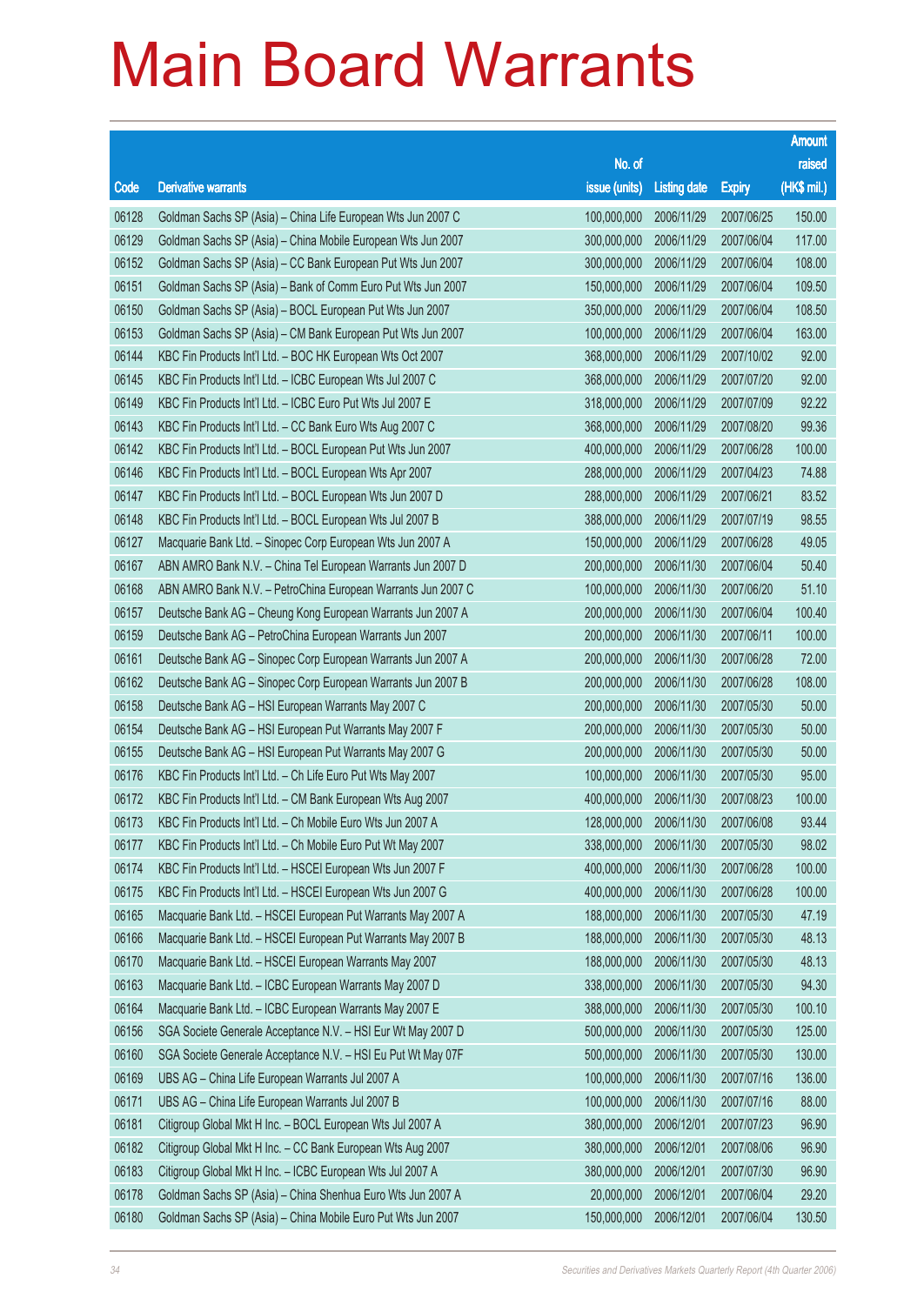|        |                                                              |                        |                     |               | <b>Amount</b> |
|--------|--------------------------------------------------------------|------------------------|---------------------|---------------|---------------|
|        |                                                              | No. of                 |                     |               | raised        |
| Code   | <b>Derivative warrants</b>                                   | issue (units)          | <b>Listing date</b> | <b>Expiry</b> | $(HK$$ mil.)  |
| 06184  | KBC Fin Products Int'l Ltd. - Ch Mobile Euro Wts Jun 2007 B  | 95,000,000             | 2006/12/01          | 2007/06/08    | 99.75         |
| 06190  | KBC Fin Products Int'l Ltd. - Ch Mobile Eur Put Wts Jun 2007 | 208,000,000            | 2006/12/01          | 2007/06/01    | 99.84         |
| 06191  | KBC Fin Products Int'l Ltd. - Sinopec Corp Eur Put Wt Jun 07 | 238,000,000            | 2006/12/01          | 2007/06/11    | 97.58         |
| 06185  | KBC Fin Products Int'l Ltd. - Sinopec Corp Eur Wt Jun 2007 B | 368,000,000            | 2006/12/01          | 2007/06/25    | 224.48        |
| 06186  | KBC Fin Products Int'l Ltd. - Sinopec Corp Eur Wt Jun 2007 C | 288,000,000            | 2006/12/01          | 2007/06/25    | 126.72        |
| 06193  | KBC Fin Products Int'l Ltd. - HSI European Wts Jun 2007 D    | 400,000,000            | 2006/12/01          | 2007/06/28    | 100.00        |
| 06187  | KBC Fin Products Int'l Ltd. - PetroChina Euro Wts Jun 2007 A | 78,000,000             | 2006/12/01          | 2007/06/18    | 93.60         |
| 06188  | KBC Fin Products Int'l Ltd. - PetroChina Euro Wts Jun 2007 B | 108,000,000            | 2006/12/01          | 2007/06/18    | 91.80         |
| 06189  | KBC Fin Products Int'l Ltd. - PetroChina Euro Wts Jun 2007 C | 168,000,000            | 2006/12/01          | 2007/06/18    | 97.44         |
| 06192  | KBC Fin Products Int'l Ltd. - PetroChina Eur Put Wt Jun 2007 | 188,000,000            | 2006/12/01          | 2007/06/18    | 99.64         |
| 06179  | Macquarie Bank Ltd. - CIFH European Warrants Jun 2007 B      | 150,000,000            | 2006/12/01          | 2007/06/28    | 82.80         |
| 06198  | CC Rabobank B.A. - China Life European Warrants Aug 2007 B   | 160,000,000            | 2006/12/01          | 2007/08/28    | 41.60         |
| 06199  | CC Rabobank B.A. - CM Bank European Warrants Aug 2007 C      | 160,000,000            | 2006/12/01          | 2007/08/28    | 40.00         |
| 06195  | SGA Societe Generale Acceptance N.V. - CCB Eur Wt Jun 2007 C | 400,000,000            | 2006/12/01          | 2007/06/04    | 136.00        |
| 06194  | SGA Societe Generale Acceptance N.V. - CCB Eur Wt Jul 2007 B | 400,000,000            | 2006/12/01          | 2007/07/09    | 124.00        |
| 06196  | SGA Societe Generale Acceptance N.V. - ICBC Eu Wt Apr 2007 B | 400,000,000            | 2006/12/01          | 2007/04/27    | 122.00        |
| 06197  | SGA Societe Generale Acceptance N.V. - ICBC Eu Wt Jun 2007 C | 400,000,000            | 2006/12/01          | 2007/06/18    | 112.00        |
| 09424# | BNP Paribas Arbit Issu B.V. - BOCL European Wts Mar 2007 A   | 160,000,000            | 2006/12/01          | 2007/03/05    | 28.00         |
| 09684# | BNP Paribas Arbit Issu B.V. - BOCL European Wts Mar 2007 B   | 160,000,000            | 2006/12/01          | 2007/03/08    | 13.76         |
| 04977# | Deutsche Bank AG - ICBC European Warrants Jun 2007 A         | 200,000,000            | 2006/12/01          | 2007/06/18    | 66.00         |
| 09475# | UBS AG - BOCL European Warrants Feb 2007 B                   | 200,000,000            | 2006/12/01          | 2007/02/28    | 34.80         |
| 02103  | Goldman Sachs SP (Asia) - ICBC European Warrants May 2007    | 100,000,000            | 2006/12/04          | 2007/05/28    | 27.00         |
| 02106  | Goldman Sachs SP (Asia) - Henderson Land Euro Wts May 2007   | 40,000,000             | 2006/12/04          | 2007/05/28    | 12.40         |
| 02135  | KBC Fin Products Int'l Ltd. - China Life Euro Wts Jun 2007 C | 368,000,000            | 2006/12/04          | 2007/06/04    | 99.36         |
| 02136  | KBC Fin Products Int'l Ltd. - China Life Euro Wts Aug 2007 C | 400,000,000            | 2006/12/04          | 2007/08/27    | 100.00        |
| 02112  | KBC Fin Products Int'l Ltd. - Cheung Kong Eur Wts Jun 2007 A | 128,000,000            | 2006/12/04          | 2007/06/08    | 96.00         |
| 02126  | KBC Fin Products Int'l Ltd. - Cheung Kong Eur Wts Jun 2007 B | 208,000,000 2006/12/04 |                     | 2007/06/08    | 97.76         |
| 02139  | KBC Fin Products Int'l Ltd. - CNOOC European Wts Jun 2007    | 300,000,000            | 2006/12/04          | 2007/06/20    | 99.00         |
| 02140  | KBC Fin Products Int'l Ltd. - HKEx European Wts Jul 2007 A   | 118,000,000            | 2006/12/04          | 2007/07/03    | 99.12         |
| 02142  | KBC Fin Products Int'l Ltd. - HKEx European Wts Jul 2007 B   | 168,000,000            | 2006/12/04          | 2007/07/03    | 99.12         |
| 02137  | KBC Fin Products Int'l Ltd. - China Tel Euro Wts Jun 2007 B  | 400,000,000            | 2006/12/04          | 2007/06/08    | 100.00        |
| 02138  | KBC Fin Products Int'l Ltd. - China Tel Euro Wts Jul 2007 C  | 308,000,000            | 2006/12/04          | 2007/07/03    | 95.48         |
| 02108  | KBC Fin Products Int'l Ltd. - BOC HK European Wts Apr 2008   | 368,000,000            | 2006/12/04          | 2008/04/14    | 95.68         |
| 02102  | SGA Societe Generale Acceptance N.V. - N225 Eu Wt Jun 2007 D | 400,000,000            | 2006/12/04          | 2007/06/07    | 100.00        |
| 04830# | UBS AG - HWL European Warrants Feb 2007                      | 200,000,000            | 2006/12/04          | 2007/02/26    | 17.00         |
| 02148  | Credit Suisse - HSBC European Warrants Jun 2007              | 30,000,000             | 2006/12/05          | 2007/06/18    | 14.94         |
| 02146  | Credit Suisse - China Tel European Warrants Jul 2007         | 50,000,000             | 2006/12/05          | 2007/07/18    | 14.65         |
| 02143  | Credit Suisse - CC Bank European Warrants Jun 2007           | 50,000,000             | 2006/12/05          | 2007/06/18    | 20.35         |
| 02144  | Credit Suisse - CC Bank European Warrants Aug 2007           | 50,000,000             | 2006/12/05          | 2007/08/08    | 18.70         |
| 02176  | KBC Fin Products Int'l Ltd. - SHK Ppt Euro Put Wts Jul 2007  | 288,000,000            | 2006/12/05          | 2007/07/19    | 92.16         |
| 02167  | KBC Fin Products Int'l Ltd. - HSBC European Put Wts Jun 2007 | 188,000,000            | 2006/12/05          | 2007/06/15    | 99.64         |
| 02174  | KBC Fin Products Int'l Ltd. - Hutchison Eu Put Wt Jul 2007 D | 300,000,000            | 2006/12/05          | 2007/07/19    | 96.00         |
| 02151  | Macquarie Bank Ltd. - CITIC Pacific European Wts Feb 2008    | 200,000,000            | 2006/12/05          | 2008/02/28    | 50.20         |
| 02153  | Macquarie Bank Ltd. - Zijin Mining European Wts Jun 2007     | 88,000,000             | 2006/12/05          | 2007/06/28    | 71.02         |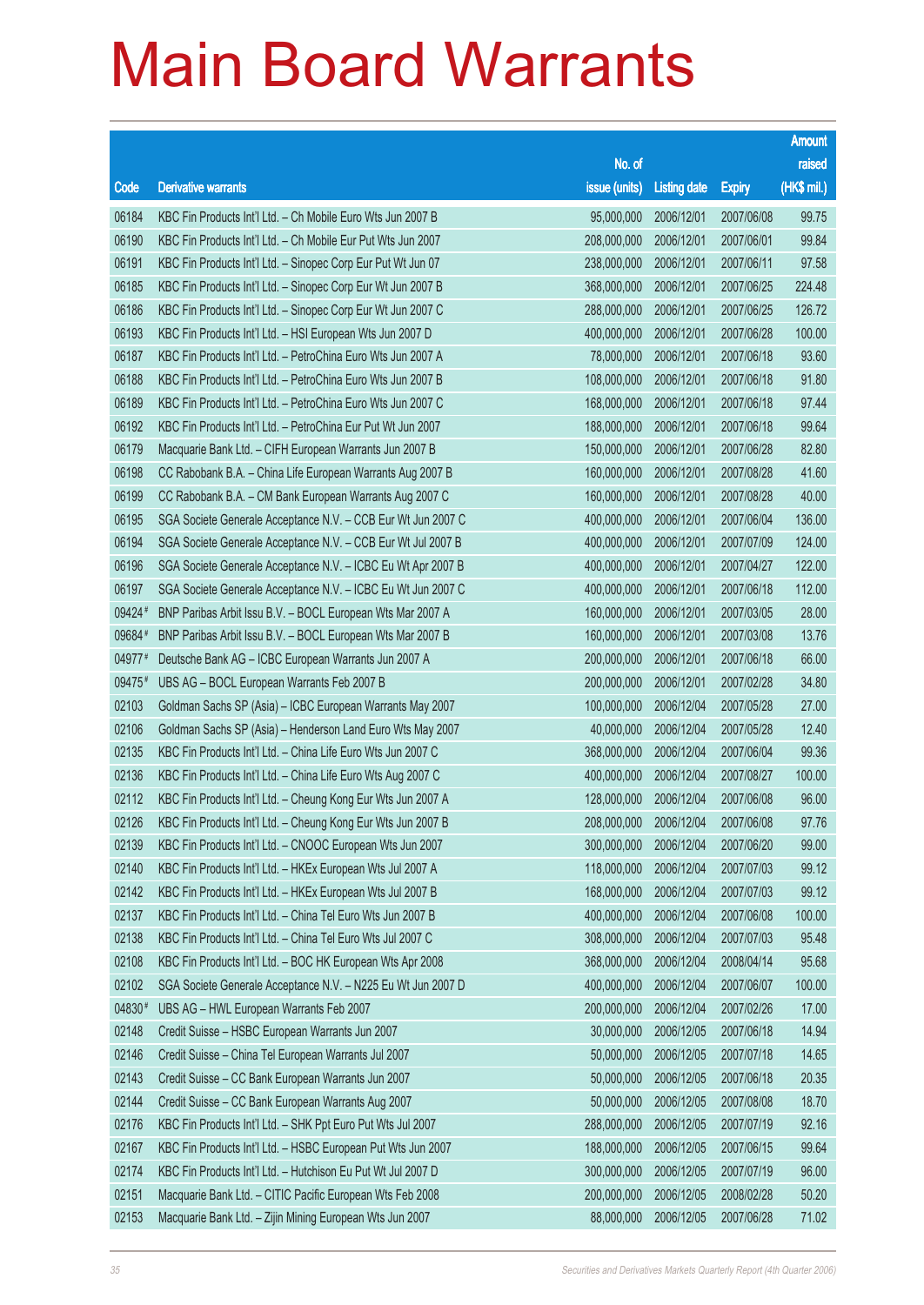|        |                                                              |                        |                     |               | <b>Amount</b> |
|--------|--------------------------------------------------------------|------------------------|---------------------|---------------|---------------|
|        |                                                              | No. of                 |                     |               | raised        |
| Code   | <b>Derivative warrants</b>                                   | issue (units)          | <b>Listing date</b> | <b>Expiry</b> | (HK\$ mil.)   |
| 02158  | UBS AG - Cheung Kong European Warrants Jul 2007              | 100,000,000            | 2006/12/05          | 2007/07/16    | 51.00         |
| 02160  | UBS AG - Hutchison European Warrants Jul 2007                | 100,000,000            | 2006/12/05          | 2007/07/16    | 31.00         |
| 02163  | UBS AG - PetroChina European Warrants Jul 2007               | 100,000,000            | 2006/12/05          | 2007/07/16    | 59.00         |
| 02165  | UBS AG - SHK Ppt European Warrants Jul 2007                  | 100,000,000            | 2006/12/05          | 2007/07/16    | 40.00         |
| 04455# | ABN AMRO Bank N.V. - Sinopec Corp European Warrants May 2007 | 100,000,000            | 2006/12/05          | 2007/05/08    | 54.00         |
| 09007  | BNP Paribas Arbit Issu B.V. - BOCL European Wts Jun 2007     | 300,000,000            | 2006/12/06          | 2007/06/27    | 87.00         |
| 09022  | BNP Paribas Arbit Issu B.V. - China Life Euro Wts Jun 2007 B | 130,000,000            | 2006/12/06          | 2007/06/27    | 254.80        |
| 09113  | Citigroup Global Mkt H Inc. - BOCL European Put Wts Aug 2007 | 150,000,000            | 2006/12/06          | 2007/08/13    | 75.00         |
| 09114  | Citigroup Global Mkt H Inc. - China Life Euro Wts Jul 2007   | 60,000,000             | 2006/12/06          | 2007/07/30    | 95.40         |
| 09115  | Citigroup Global Mkt H Inc. - China Life Eur Put Wt Aug 2007 | 230,000,000            | 2006/12/06          | 2007/08/30    | 69.00         |
| 09118  | Citigroup Global Mkt H Inc. - China Life Euro Wts Nov 2007   | 320,000,000            | 2006/12/06          | 2007/11/29    | 80.00         |
| 09151  | Citigroup Global Mkt H Inc. - ICBC European Put Wts Jul 2007 | 163,000,000            | 2006/12/06          | 2007/07/30    | 79.87         |
| 09152  | J P Morgan Int'l Der. Ltd. - CC Bank Euro Put Wts Jun 2007   | 400,000,000            | 2006/12/06          | 2007/06/18    | 116.00        |
| 04958# | Deutsche Bank AG - China Life European Warrants Jun 2007 C   | 200,000,000            | 2006/12/06          | 2007/06/11    | 46.00         |
| 09195  | Citigroup Global Mkt H Inc. - BankComm Euro Wts Jul 2007 A   | 110,000,000            | 2006/12/07          | 2007/07/23    | 93.50         |
| 09227  | Citigroup Global Mkt H Inc. - BankComm Euro Wts Jul 2007 B   | 110,000,000            | 2006/12/07          | 2007/07/30    | 81.40         |
| 09254  | Citigroup Global Mkt H Inc. - CC Bank European Wts Jul 2007  | 300,000,000            | 2006/12/07          | 2007/07/23    | 94.50         |
| 09317  | Citigroup Global Mkt H Inc. - CC Bank Euro Put Wts Aug 2007  | 200,000,000            | 2006/12/07          | 2007/08/06    | 79.00         |
| 09318  | Citigroup Global Mkt H Inc. - CM Bank European Wts Aug 2007  | 300,000,000            | 2006/12/07          | 2007/08/16    | 79.50         |
| 09319  | Citigroup Global Mkt H Inc. - CM Bank European Wts Sep 2007  | 300,000,000            | 2006/12/07          | 2007/09/20    | 78.00         |
| 09153  | Deutsche Bank AG - Hutchison European Warrants Jun 2007 A    | 200,000,000            | 2006/12/07          | 2007/06/18    | 90.00         |
| 09154  | Deutsche Bank AG - Hutchison European Warrants Jun 2007 B    | 200,000,000            | 2006/12/07          | 2007/06/25    | 138.00        |
| 09194  | Deutsche Bank AG - ICBC European Put Warrants Jun 2007       | 200,000,000            | 2006/12/07          | 2007/06/28    | 60.00         |
| 09321  | Deutsche Bank AG - Nikkei 225 Index European Wts Jun 2007 C  | 200,000,000            | 2006/12/07          | 2007/06/08    | 50.00         |
| 09322  | Deutsche Bank AG - Nikkei 225 Index European Wts Jun 2007 D  | 200,000,000            | 2006/12/07          | 2007/06/08    | 50.00         |
| 09342  | Deutsche Bank AG - Nikkei 225 Index Euro Put Wts Jun 2007 E  | 200,000,000            | 2006/12/07          | 2007/06/08    | 54.00         |
| 09461  | KBC Fin Products Int'l Ltd. - Hutchison Euro Wts Jul 2007 B  | 268,000,000 2006/12/07 |                     | 2007/07/11    | 96.48         |
| 09414  | KBC Fin Products Int'l Ltd. - CC Bank Eur Put Wts Jun 2007 F | 388,000,000            | 2006/12/07          | 2007/06/27    | 97.00         |
| 09415  | KBC Fin Products Int'l Ltd. - China Tel Eur Put Wts Jul 2007 | 368,000,000            | 2006/12/07          | 2007/07/05    | 95.68         |
| 09464  | KBC Fin Products Int'l Ltd. - HSCEI Euro Put Wts Sep 2007 A  | 400,000,000            | 2006/12/07          | 2007/09/27    | 100.00        |
| 09478  | KBC Fin Products Int'l Ltd. - HSCEI Euro Put Wts Sep 2007 B  | 400,000,000            | 2006/12/07          | 2007/09/27    | 100.00        |
| 09323  | CC Rabobank B.A. - China Life European Warrants Sep 2007 A   | 160,000,000            | 2006/12/07          | 2007/09/18    | 40.80         |
| 09409  | CC Rabobank B.A. - HKEx European Warrants Aug 2007           | 100,000,000            | 2006/12/07          | 2007/08/29    | 87.00         |
| 09410  | CC Rabobank B.A. - SHK Ppt European Warrants Jun 2007        | 100,000,000            | 2006/12/07          | 2007/06/08    | 74.00         |
| 09413  | CC Rabobank B.A. - SHK Ppt European Warrants Aug 2007        | 100,000,000            | 2006/12/07          | 2007/08/27    | 77.00         |
| 09535  | ABN AMRO Bank N.V. - Foxconn European Warrants Jun 2007      | 100,000,000            | 2006/12/08          | 2007/06/11    | 25.40         |
| 09538  | ABN AMRO Bank N.V. - HSBC European Warrants Jun 2007 A       | 100,000,000            | 2006/12/08          | 2007/06/08    | 26.00         |
| 09543  | ABN AMRO Bank N.V. - PetroChina European Warrants Jun 2007 D | 100,000,000            | 2006/12/08          | 2007/06/08    | 50.00         |
| 09546  | ABN AMRO Bank N.V. - Ping An European Warrants Jun 2007      | 100,000,000            | 2006/12/08          | 2007/06/08    | 25.30         |
| 09516  | Citigroup Global Mkt H Inc. - HSCEI Euro Put Wts Jun 2007    | 300,000,000            | 2006/12/08          | 2007/06/28    | 99.00         |
| 09512  | Citigroup Global Mkt H Inc. - PICC European Wts Jul 2007     | 130,000,000            | 2006/12/08          | 2007/07/23    | 80.60         |
| 09517  | SGA Societe Generale Acceptance N.V. - BOCom Eur Wt Jun 07 B | 300,000,000            | 2006/12/08          | 2007/06/25    | 219.00        |
| 09518  | SGA Societe Generale Acceptance N.V. - CK(H) Euro Wts Jun 07 | 400,000,000            | 2006/12/08          | 2007/06/11    | 268.00        |
| 09522  | SGA Societe Generale Acceptance N.V. - CP&CC Euro Wts Jun 07 | 300,000,000            | 2006/12/08          | 2007/06/25    | 156.00        |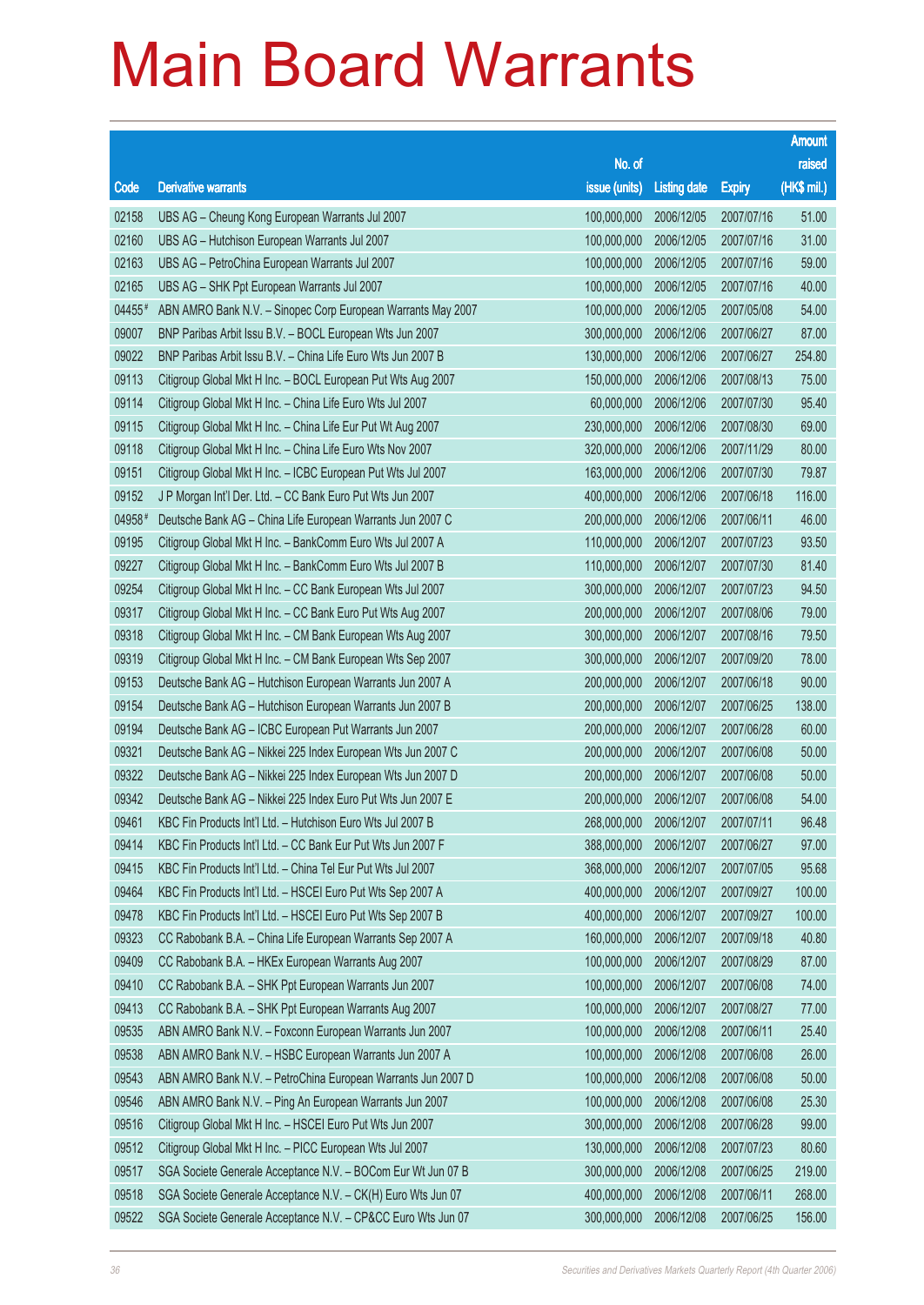|        |                                                              |                        |                     |               | <b>Amount</b> |
|--------|--------------------------------------------------------------|------------------------|---------------------|---------------|---------------|
|        |                                                              | No. of                 |                     |               | raised        |
| Code   | <b>Derivative warrants</b>                                   | issue (units)          | <b>Listing date</b> | <b>Expiry</b> | (HK\$ mil.)   |
| 09532  | SGA Societe Generale Acceptance N.V. - CNOOC Euro Wts Jul 07 | 300,000,000            | 2006/12/08          | 2007/07/09    | 171.00        |
| 09533  | SGA Societe Generale Acceptance N.V. - Petch Eur Wt Jul 07 A | 300,000,000            | 2006/12/08          | 2007/07/09    | 258.00        |
| 03854# | Macquarie Bank Ltd. - China Shenhua European Wts Feb 2007    | 288,000,000            | 2006/12/08          | 2007/02/14    | 44.64         |
| 04514# | Fortis Bank S.A./N.V. - Sinopec Corp European Wts Jul 2007   | 33,000,000             | 2006/12/08          | 2007/07/06    | 22.77         |
| 09555  | BNP Paribas Arbit Issu B.V. - HSI European Warrants Jun 2007 | 400,000,000            | 2006/12/11          | 2007/06/28    | 100.00        |
| 09551  | J P Morgan Int'l Der. Ltd. - China Life Eur Put Wts Jun 2007 | 50,000,000             | 2006/12/11          | 2007/06/15    | 75.00         |
| 09550  | J P Morgan Int'l Der. Ltd. - BankComm Euro Put Wts May 2007  | 100,000,000            | 2006/12/11          | 2007/05/21    | 25.00         |
| 09620  | KBC Fin Products Int'l Ltd. - HSI European Wts Aug 2007 A    | 338,000,000            | 2006/12/11          | 2007/08/30    | 98.02         |
| 09625  | KBC Fin Products Int'l Ltd. - HSI European Wts Aug 2007 B    | 400,000,000            | 2006/12/11          | 2007/08/30    | 100.00        |
| 09616  | KBC Fin Products Int'l Ltd. - HSI European Wts Jul 2007 A    | 378,000,000            | 2006/12/11          | 2007/07/30    | 98.28         |
| 09617  | KBC Fin Products Int'l Ltd. - HSI European Wts Jul 2007 B    | 378,000,000            | 2006/12/11          | 2007/07/30    | 98.28         |
| 09599  | KBC Fin Products Int'l Ltd. - HSI European Wts Jun 2007 E    | 400,000,000            | 2006/12/11          | 2007/06/28    | 100.00        |
| 09655  | KBC Fin Products Int'l Ltd. - HSI European Put Wts Aug 2007  | 400,000,000            | 2006/12/11          | 2007/08/30    | 100.00        |
| 09654  | KBC Fin Products Int'l Ltd. - HSI Euro Put Wts Jul 2007 E    | 400,000,000            | 2006/12/11          | 2007/07/30    | 100.00        |
| 09650  | KBC Fin Products Int'l Ltd. - HSI Euro Put Wts Jun 2007 C    | 400,000,000            | 2006/12/11          | 2007/06/28    | 100.00        |
| 09643  | KBC Fin Products Int'l Ltd. - HSI Euro Put Wts Jun 2007 B    | 400,000,000            | 2006/12/11          | 2007/06/28    | 100.00        |
| 09642  | KBC Fin Products Int'l Ltd. - HSI Euro Put Wts Jun 2007 A    | 400,000,000            | 2006/12/11          | 2007/06/28    | 100.00        |
| 09556  | SGA Societe Generale Acceptance N.V. - CPAir Eur Wt Jun 2007 | 400,000,000            | 2006/12/11          | 2007/06/18    | 664.00        |
| 09564  | SGA Societe Generale Acceptance N.V. - CPAir Eur Wt Oct 2007 | 400,000,000            | 2006/12/11          | 2007/10/15    | 100.00        |
| 09582  | SGA Societe Generale Acceptance N.V. - Ch Mob Eu Wt Apr 07 F | 500,000,000            | 2006/12/11          | 2007/04/30    | 237.50        |
| 09583  | SGA Societe Generale Acceptance N.V. - HWL Euro Wts Apr 2007 | 400,000,000            | 2006/12/11          | 2007/04/16    | 100.00        |
| 09584  | SGA Societe Generale Acceptance N.V. - MTRC Eur Wts Aug 2007 | 400,000,000            | 2006/12/11          | 2007/08/23    | 100.00        |
| 09587  | SGA Societe Generale Acceptance N.V. - SHK Ppt Eu Wt Apr 07B | 200,000,000            | 2006/12/11          | 2007/04/23    | 74.00         |
| 09585# | Deutsche Bank AG - CC Bank European Warrants Mar 2007 A      | 200,000,000            | 2006/12/11          | 2007/03/19    | 77.00         |
| 09815  | ABN AMRO Bank N.V. - BOCL European Warrants Jun 2007 B       | 200,000,000            | 2006/12/12          | 2007/06/11    | 58.00         |
| 09816  | ABN AMRO Bank N.V. - China Tel European Warrants Jun 2007 E  | 100,000,000            | 2006/12/12          | 2007/06/26    | 25.00         |
| 09720  | BOCI Asia Ltd. - China Life European Warrants Dec 2007       | 500,000,000 2006/12/12 |                     | 2007/12/17    | 125.00        |
| 09777  | BOCI Asia Ltd. - China Mobile European Warrants Oct 2007     | 300,000,000            | 2006/12/12          | 2007/10/05    | 150.00        |
| 09796  | BOCI Asia Ltd. - Nine Dragons European Warrants Oct 2007 B   | 500,000,000            | 2006/12/12          | 2007/10/03    | 150.00        |
| 09811  | BOCI Asia Ltd. - Zijin Mining European Warrants Jun 2007     | 120,000,000            | 2006/12/12          | 2007/06/05    | 120.00        |
| 09668  | Calyon Fin P (G) Ltd. - China Mobile European Wts Jun 2007   | 200,000,000            | 2006/12/12          | 2007/06/11    | 96.00         |
| 09669  | Calyon Fin P (G) Ltd. - PetroChina European Wts Jun 2007     | 200,000,000            | 2006/12/12          | 2007/06/27    | 142.00        |
| 09817  | KBC Fin Products Int'l Ltd. - China Life Euro Wts Aug 2007 D | 400,000,000            | 2006/12/12          | 2007/08/27    | 100.00        |
| 09821  | KBC Fin Products Int'l Ltd. - China Life Euro Wts Aug 2007 E | 188,000,000            | 2006/12/12          | 2007/08/01    | 195.52        |
| 09830  | KBC Fin Products Int'l Ltd. - Sinopec Corp Eur Wt Jun 2007 D | 178,000,000            | 2006/12/12          | 2007/06/25    | 197.58        |
| 09835  | KBC Fin Products Int'l Ltd. - Sinopec Corp Euro Wts Aug 2007 | 348,000,000            | 2006/12/12          | 2007/08/10    | 90.48         |
| 09836  | KBC Fin Products Int'l Ltd. - Sinopec Corp Eur Put Wt Jul 07 | 128,000,000            | 2006/12/12          | 2007/07/20    | 96.00         |
| 09847  | KBC Fin Products Int'l Ltd. - PetroChina Euro Wts Jul 2007 A | 148,000,000            | 2006/12/12          | 2007/07/11    | 94.72         |
| 09848  | KBC Fin Products Int'l Ltd. - ICBC European Wts Aug 2007 C   | 328,000,000            | 2006/12/12          | 2007/08/10    | 98.40         |
| 09852  | KBC Fin Products Int'l Ltd. - ICBC European Wts Oct 2007 A   | 258,000,000            | 2006/12/12          | 2007/10/02    | 98.04         |
| 09853  | KBC Fin Products Int'l Ltd. - ICBC European Wts Nov 2007     | 188,000,000            | 2006/12/12          | 2007/11/01    | 97.76         |
| 09855  | KBC Fin Products Int'l Ltd. - ICBC European Put Wts Jun 2007 | 400,000,000            | 2006/12/12          | 2007/06/04    | 64.00         |
| 09524# | Deutsche Bank AG - HSBC European Warrants Apr 2007 B         | 250,000,000            | 2006/12/12          | 2007/04/27    | 82.50         |
| 09859  | ABN AMRO Bank N.V. - HSBC European Warrants Jul 2007         | 100,000,000            | 2006/12/13          | 2007/07/09    | 35.00         |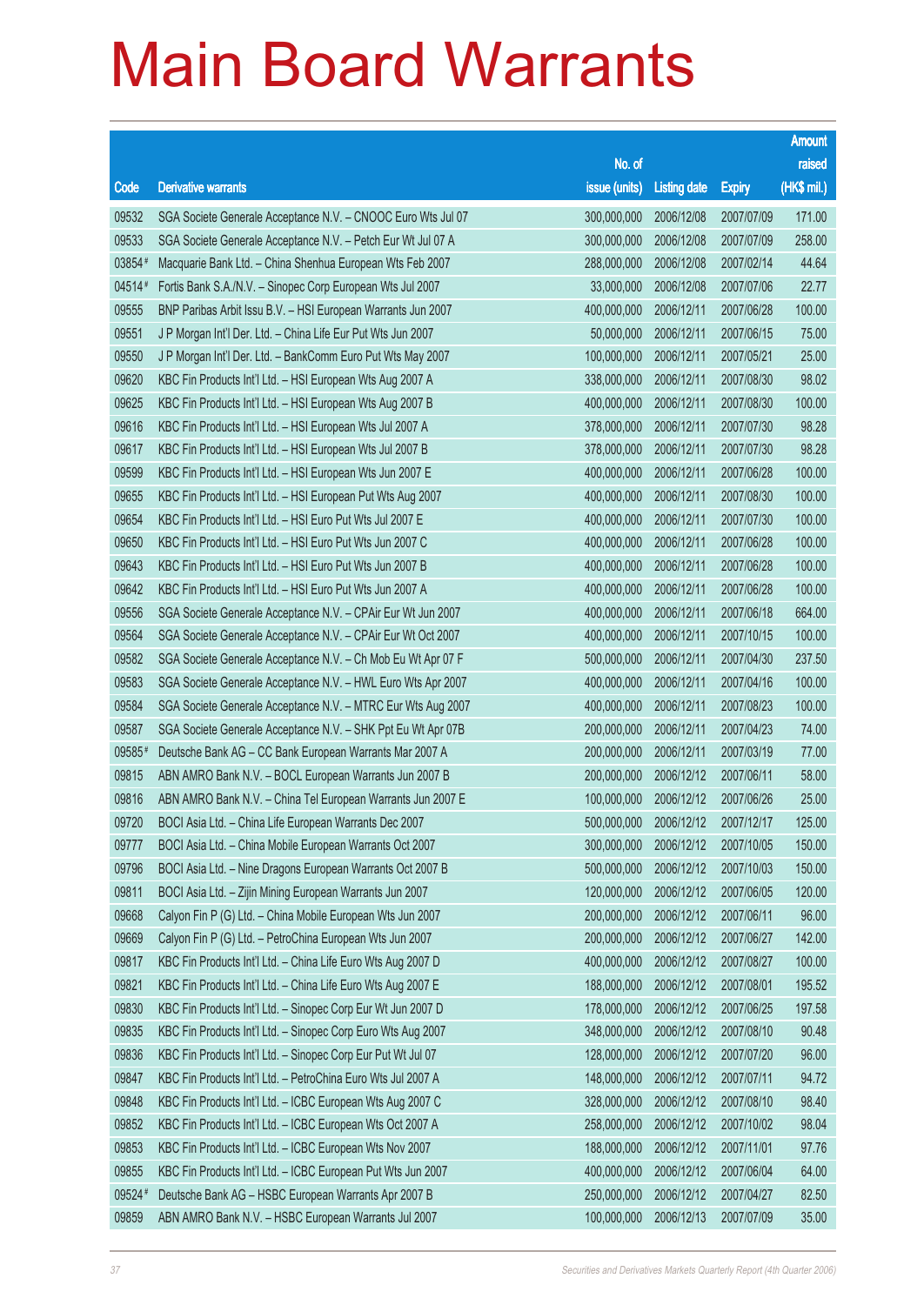|        |                                                              |               |                     |               | <b>Amount</b> |
|--------|--------------------------------------------------------------|---------------|---------------------|---------------|---------------|
|        |                                                              | No. of        |                     |               | raised        |
| Code   | <b>Derivative warrants</b>                                   | issue (units) | <b>Listing date</b> | <b>Expiry</b> | (HK\$ mil.)   |
| 09919  | KBC Fin Products Int'l Ltd. - China Tel Euro Wts Jun 2007 C  | 318,000,000   | 2006/12/13          | 2007/06/26    | 95.40         |
| 09920  | KBC Fin Products Int'l Ltd. - China Tel Euro Wts Aug 2007    | 368,000,000   | 2006/12/13          | 2007/08/13    | 95.68         |
| 09921  | KBC Fin Products Int'l Ltd. - Hutchison Euro Wts Jul 2007 C  | 308,000,000   | 2006/12/13          | 2007/07/05    | 89.32         |
| 09922  | KBC Fin Products Int'l Ltd. - Hutchison Euro Wts Aug 2007    | 348,000,000   | 2006/12/13          | 2007/08/27    | 93.96         |
| 09917  | KBC Fin Products Int'l Ltd. - CC Bank Euro Wts Sep 2007 B    | 188,000,000   | 2006/12/13          | 2007/09/03    | 95.88         |
| 09883  | KBC Fin Products Int'l Ltd. - HSCEI European Wts Sep 2007 D  | 400,000,000   | 2006/12/13          | 2007/09/27    | 100.00        |
| 09884  | KBC Fin Products Int'l Ltd. - HSCEI European Wts Sep 2007 E  | 400,000,000   | 2006/12/13          | 2007/09/27    | 100.00        |
| 09916  | KBC Fin Products Int'l Ltd. - HSCEI Euro Put Wts Sep 2007 C  | 400,000,000   | 2006/12/13          | 2007/09/27    | 100.00        |
| 09857  | UBS AG - China Tel European Warrants Sep 2007                | 100,000,000   | 2006/12/13          | 2007/09/24    | 37.50         |
| 09858  | UBS AG - China Netcom European Warrants Sep 2007             | 100,000,000   | 2006/12/13          | 2007/09/24    | 25.00         |
| 09937  | Deutsche Bank AG - HSBC European Warrants Jun 2007 A         | 200,000,000   | 2006/12/14          | 2007/06/15    | 120.60        |
| 09938  | Deutsche Bank AG - HSBC European Warrants Jun 2007 B         | 200,000,000   | 2006/12/14          | 2007/06/22    | 76.00         |
| 09939  | Deutsche Bank AG - HSBC European Warrants Jun 2007 C         | 200,000,000   | 2006/12/14          | 2007/06/28    | 172.20        |
| 09935  | Deutsche Bank AG - HSBC European Put Warrants Jun 2007       | 200,000,000   | 2006/12/14          | 2007/06/28    | 92.80         |
| 09940  | KBC Fin Products Int'l Ltd. - BOC HK European Wts Sep 2007   | 368,000,000   | 2006/12/14          | 2007/09/18    | 99.36         |
| 09943  | KBC Fin Products Int'l Ltd. - SHK Ppt Euro Wts Aug 2007 B    | 188,000,000   | 2006/12/14          | 2007/08/24    | 95.88         |
| 09941  | KBC Fin Products Int'l Ltd. - CC Bank Euro Wts Oct 2007 A    | 218,000,000   | 2006/12/14          | 2007/10/15    | 95.92         |
| 09942  | KBC Fin Products Int'l Ltd. - CC Bank European Wts Nov 2007  | 338,000,000   | 2006/12/14          | 2007/11/01    | 141.96        |
| 09927  | Macquarie Bank Ltd. - PetroChina European Warrants Jun 2007  | 200,000,000   | 2006/12/14          | 2007/06/28    | 132.00        |
| 09933  | Macquarie Bank Ltd. - China Telecom European Wts Jul 2007    | 150,000,000   | 2006/12/14          | 2007/07/30    | 37.65         |
| 09934  | Macquarie Bank Ltd. - PetroChina European Put Wts Jun 2007   | 100,000,000   | 2006/12/14          | 2007/06/28    | 55.30         |
| 09924  | MSDW Asia Sec Products LLC - BOCL European Warrants Dec 2008 | 240,000,000   | 2006/12/14          | 2008/12/29    | 76.56         |
| 09923  | MSDW Asia Sec Products LLC - BOCL European Warrants Aug 2007 | 240,000,000   | 2006/12/14          | 2007/08/28    | 71.28         |
| 09925  | SGA Societe Generale Acceptance N.V. - HSBC Eu Put Wt May07B | 300,000,000   | 2006/12/14          | 2007/05/14    | 108.00        |
| 09926  | SGA Societe Generale Acceptance N.V. - CMob Eu Put Wt May07B | 500,000,000   | 2006/12/14          | 2007/05/08    | 165.00        |
| 09792# | Deutsche Bank AG - China Mobile European Warrants Apr 2007   | 200,000,000   | 2006/12/14          | 2007/04/30    | 74.00         |
| 09949  | BNP Paribas Arbit Issu B.V. - CC Bank European Wts Aug 2007  | 300,000,000   | 2006/12/15          | 2007/08/13    | 90.00         |
| 09957  | BNP Paribas Arbit Issu B.V. - Ch Mobile Eur Put Wts Jul 2007 | 300,000,000   | 2006/12/15          | 2007/07/16    | 210.00        |
| 09944  | Deutsche Bank AG - China Mobile European Warrants Jul 2007 A | 100,000,000   | 2006/12/15          | 2007/07/03    | 90.00         |
| 09945  | Deutsche Bank AG - China Mobile European Warrants Jul 2007 B | 100,000,000   | 2006/12/15          | 2007/07/10    | 66.00         |
| 09946  | Deutsche Bank AG - China Life European Warrants Jul 2007 B   | 200,000,000   | 2006/12/15          | 2007/07/30    | 50.00         |
| 09947  | Deutsche Bank AG - China Mobile European Put Wts Jul 2007    | 100,000,000   | 2006/12/15          | 2007/07/03    | 28.00         |
| 09948  | Deutsche Bank AG - China Life European Put Wts Jul 2007 C    | 200,000,000   | 2006/12/15          | 2007/07/23    | 50.00         |
| 04445  | J P Morgan Int'l Der. Ltd. - BOCL European Put Wts Apr 2007  | 150,000,000   | 2006/12/15          | 2007/04/23    | 30.00         |
| 04446  | J P Morgan Int'l Der. Ltd. - ICBC European Put Wts Jun 2007  | 200,000,000   | 2006/12/15          | 2007/06/18    | 51.00         |
| 09967  | KBC Fin Products Int'l Ltd. - BOCL European Wts Jul 2007 C   | 268,000,000   | 2006/12/15          | 2007/07/05    | 99.16         |
| 09968  | KBC Fin Products Int'l Ltd. - BOCL European Wts Sep 2007 B   | 158,000,000   | 2006/12/15          | 2007/09/12    | 96.38         |
| 09978  | KBC Fin Products Int'l Ltd. - BankComm Euro Wts Sep 2007 A   | 108,000,000   | 2006/12/15          | 2007/09/05    | 196.56        |
| 09979  | KBC Fin Products Int'l Ltd. - BankComm Euro Wts Sep 2007 B   | 138,000,000   | 2006/12/15          | 2007/09/18    | 193.20        |
| 09980  | KBC Fin Products Int'l Ltd. - CC Bank Euro Wts Oct 2007 B    | 148,000,000   | 2006/12/15          | 2007/10/15    | 99.16         |
| 09981  | KBC Fin Products Int'l Ltd. - China Life Euro Wts Aug 2007 F | 238,000,000   | 2006/12/15          | 2007/08/27    | 97.58         |
| 09963  | KBC Fin Products Int'l Ltd. - Ch Mobile Eur Put Wts Jul 2007 | 368,000,000   | 2006/12/15          | 2007/07/05    | 99.36         |
| 09982  | KBC Fin Products Int'l Ltd. - Ch Mobile Euro Wts Jul 2007    | 108,000,000   | 2006/12/15          | 2007/07/12    | 91.80         |
| 09985  | KBC Fin Products Int'l Ltd. - ICBC European Wts Sep 2007 A   | 158,000,000   | 2006/12/15          | 2007/09/03    | 94.80         |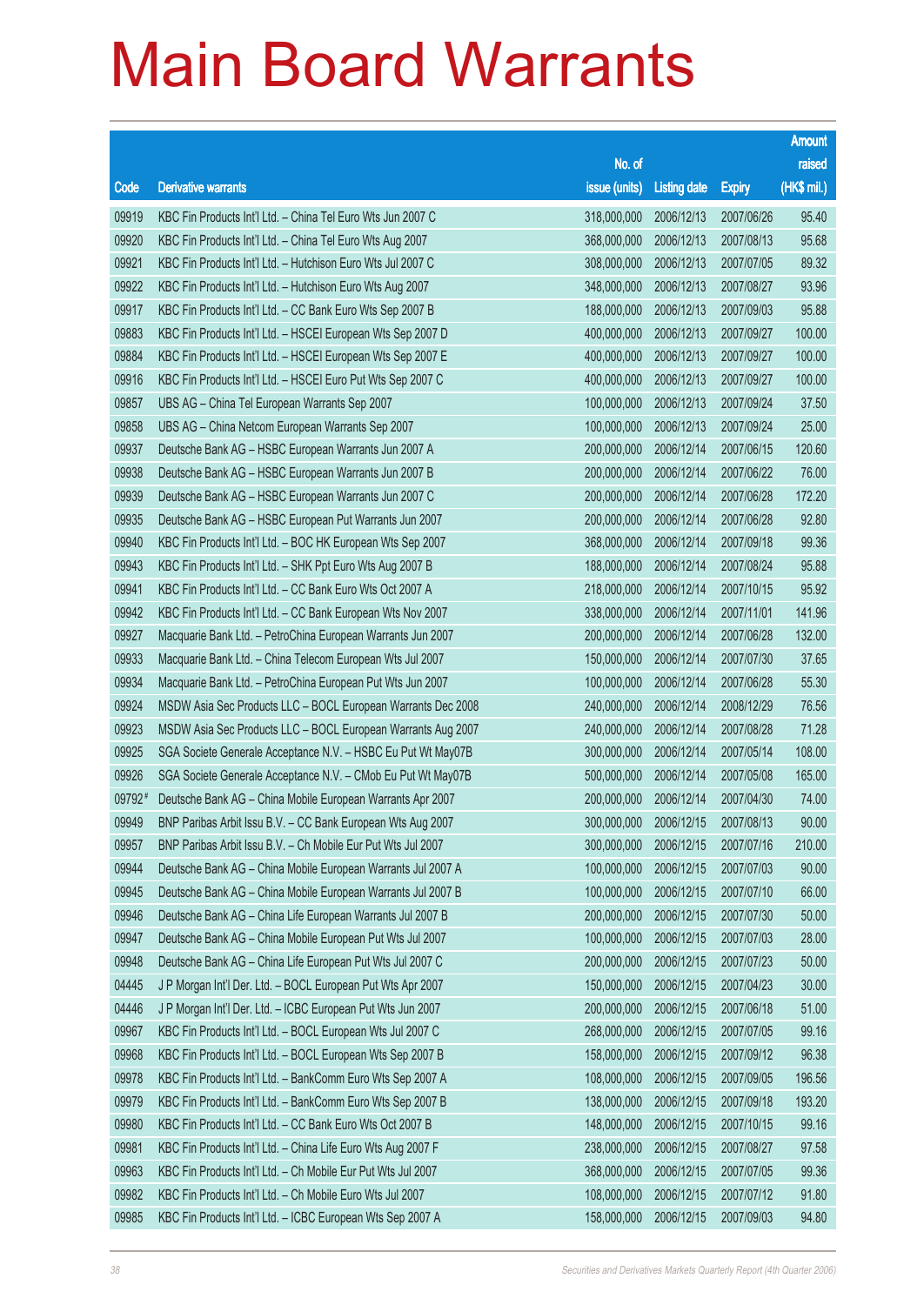|        |                                                              |               |                     |               | <b>Amount</b> |
|--------|--------------------------------------------------------------|---------------|---------------------|---------------|---------------|
|        |                                                              | No. of        |                     |               | raised        |
| Code   | <b>Derivative warrants</b>                                   | issue (units) | <b>Listing date</b> | <b>Expiry</b> | (HK\$ mil.)   |
| 09987  | KBC Fin Products Int'l Ltd. - ICBC European Wts Oct 2007 B   | 138,000,000   | 2006/12/15          | 2007/10/08    | 95.22         |
| 09959  | CC Rabobank B.A. - Sinopec Corp European Warrants Jul 2007   | 120,000,000   | 2006/12/15          | 2007/07/16    | 76.80         |
| 09960  | CC Rabobank B.A. - Sinopec Corp European Warrants Sep 2007   | 120,000,000   | 2006/12/15          | 2007/09/07    | 74.40         |
| 09961  | CC Rabobank B.A. - ICBC European Warrants Aug 2007           | 160,000,000   | 2006/12/15          | 2007/08/07    | 65.60         |
| 09962  | CC Rabobank B.A. - PetroChina European Warrants Jul 2007     | 120,000,000   | 2006/12/15          | 2007/07/09    | 98.40         |
| 03407# | Deutsche Bank AG - HSBC European Warrants Apr 2007 A         | 200,000,000   | 2006/12/15          | 2007/04/10    | 77.00         |
| 04447  | ABN AMRO Bank N.V. - HWL European Warrants Jun 2007 A        | 100,000,000   | 2006/12/18          | 2007/06/20    | 28.30         |
| 04464  | ABN AMRO Bank N.V. - ICBC European Warrants Jun 2007 C       | 200,000,000   | 2006/12/18          | 2007/06/20    | 53.40         |
| 06100# | KBC Fin Products Int'l Ltd. - ICBC European Wts Apr 2007     | 300,000,000   | 2006/12/18          | 2007/04/20    | 88.50         |
| 04487# | CC Rabobank B.A. - HSBC European Warrants Jun 2007           | 100,000,000   | 2006/12/18          | 2007/06/08    | 19.30         |
| 03478# | SGA Societe Generale Acceptance N.V. - HSBC Eur Wts Feb 2007 | 175,000,000   | 2006/12/18          | 2007/02/16    | 35.70         |
| 01378# | SGA Societe Generale Acceptance N.V. - HSBC Eur Wts Apr 07 B | 217,000,000   | 2006/12/18          | 2007/04/02    | 65.10         |
| 04551  | BNP Paribas Arbit Issu B.V. - BankComm European Wts Aug 2007 | 120,000,000   | 2006/12/19          | 2007/08/16    | 64.80         |
| 04552  | BNP Paribas Arbit Issu B.V. - China Mobile Euro Wts Jul 2007 | 300,000,000   | 2006/12/19          | 2007/07/27    | 159.00        |
| 04556  | BNP Paribas Arbit Issu B.V. - Sinopec Corp Euro Wts Aug 2007 | 180,000,000   | 2006/12/19          | 2007/08/13    | 129.60        |
| 04570  | BNP Paribas Arbit Issu B.V. - HSBC European Wts Sep 2007     | 200,000,000   | 2006/12/19          | 2007/09/10    | 78.00         |
| 04516  | BNP Paribas Arbit Issu B.V. - HSBC European Wts Jun 2007     | 200,000,000   | 2006/12/19          | 2007/06/28    | 72.00         |
| 04517  | BNP Paribas Arbit Issu B.V. - Hutchison Euro Wts Jun 2007    | 140,000,000   | 2006/12/19          | 2007/06/27    | 50.40         |
| 04518  | BNP Paribas Arbit Issu B.V. - ICBC European Wts Aug 2007 A   | 150,000,000   | 2006/12/19          | 2007/08/28    | 64.50         |
| 04520  | BNP Paribas Arbit Issu B.V. - PetroChina Euro Wts Jul 2007   | 170,000,000   | 2006/12/19          | 2007/07/16    | 144.50        |
| 04465  | Citigroup Global Mkt H Inc. - China Tel Euro Wts Jun 2007    | 300,000,000   | 2006/12/19          | 2007/06/28    | 78.00         |
| 04469  | Citigroup Global Mkt H Inc. - Hutchison Euro Wts Jul 2007    | 300,000,000   | 2006/12/19          | 2007/07/16    | 81.00         |
| 04470  | Deutsche Bank AG - CC Bank European Warrants Jul 2007 A      | 200,000,000   | 2006/12/19          | 2007/07/30    | 50.00         |
| 04474  | Deutsche Bank AG - ICBC European Warrants Aug 2007 A         | 200,000,000   | 2006/12/19          | 2007/08/06    | 50.00         |
| 04489  | Deutsche Bank AG - PetroChina European Warrants Jul 2007     | 100,000,000   | 2006/12/19          | 2007/07/03    | 80.00         |
| 04512  | Deutsche Bank AG - PetroChina European Put Warrants Jul 2007 | 100,000,000   | 2006/12/19          | 2007/07/03    | 61.00         |
| 04583  | KBC Fin Products Int'l Ltd. - PetroChina Euro Wts Nov 2007   | 388,000,000   | 2006/12/19          | 2007/11/01    | 100.88        |
| 04585  | KBC Fin Products Int'l Ltd. - PetroCh Euro Put Wts Jul 2007  | 218,000,000   | 2006/12/19          | 2007/07/20    | 71.94         |
| 04592  | KBC Fin Products Int'l Ltd. - SHK Ppt Euro Wts Aug 2007 C    | 158,000,000   | 2006/12/19          | 2007/08/24    | 178.54        |
| 04579  | KBC Fin Products Int'l Ltd. - HSBC European Wts Oct 2007 A   | 108,000,000   | 2006/12/19          | 2007/10/05    | 89.64         |
| 04582  | KBC Fin Products Int'l Ltd. - HSBC European Put Wts Sep 2007 | 288,000,000   | 2006/12/19          | 2007/09/05    | 97.92         |
| 04571  | KBC Fin Products Int'l Ltd. - HSCEI European Wts Sep 2007 F  | 278,000,000   | 2006/12/19          | 2007/09/27    | 100.08        |
| 04576  | KBC Fin Products Int'l Ltd. - HSI European Wts Jul 2007 C    | 288,000,000   | 2006/12/19          | 2007/07/30    | 97.92         |
| 04546  | Macquarie Bank Ltd. - China Netcom European Wts Jun 2007 B   | 128,000,000   | 2006/12/19          | 2007/06/28    | 32.38         |
| 09573# | ABN AMRO Bank N.V. - HSBC European Warrants May 2007 B       | 73,000,000    | 2006/12/19          | 2007/05/07    | 10.07         |
| 04958# | Deutsche Bank AG - China Life European Warrants Jun 2007 C   | 200,000,000   | 2006/12/19          | 2007/06/11    | 42.00         |
| 04977# | Deutsche Bank AG - ICBC European Warrants Jun 2007 A         | 300,000,000   | 2006/12/19          | 2007/06/18    | 111.00        |
| 04631  | Citigroup Global Mkt H Inc. - BOCL European Wts Jun 2007 B   | 320,000,000   | 2006/12/20          | 2007/06/28    | 80.00         |
| 04634  | Citigroup Global Mkt H Inc. - CC Bank European Wts Jun 2007  | 320,000,000   | 2006/12/20          | 2007/06/25    | 92.80         |
| 04635  | Citigroup Global Mkt H Inc. - ICBC European Wts Jun 2007 B   | 310,000,000   | 2006/12/20          | 2007/06/28    | 80.60         |
| 04618  | Deutsche Bank AG - HSCEI European Warrants Jun 2007          | 200,000,000   | 2006/12/20          | 2007/06/28    | 50.00         |
| 04627  | Deutsche Bank AG - HSCEI European Put Warrants Jun 2007      | 200,000,000   | 2006/12/20          | 2007/06/28    | 50.00         |
| 04613  | Deutsche Bank AG - HSI European Warrants Jun 2007 A          | 200,000,000   | 2006/12/20          | 2007/06/28    | 58.00         |
| 04614  | Deutsche Bank AG - HSI European Warrants Jun 2007 B          | 200,000,000   | 2006/12/20          | 2007/06/28    | 54.00         |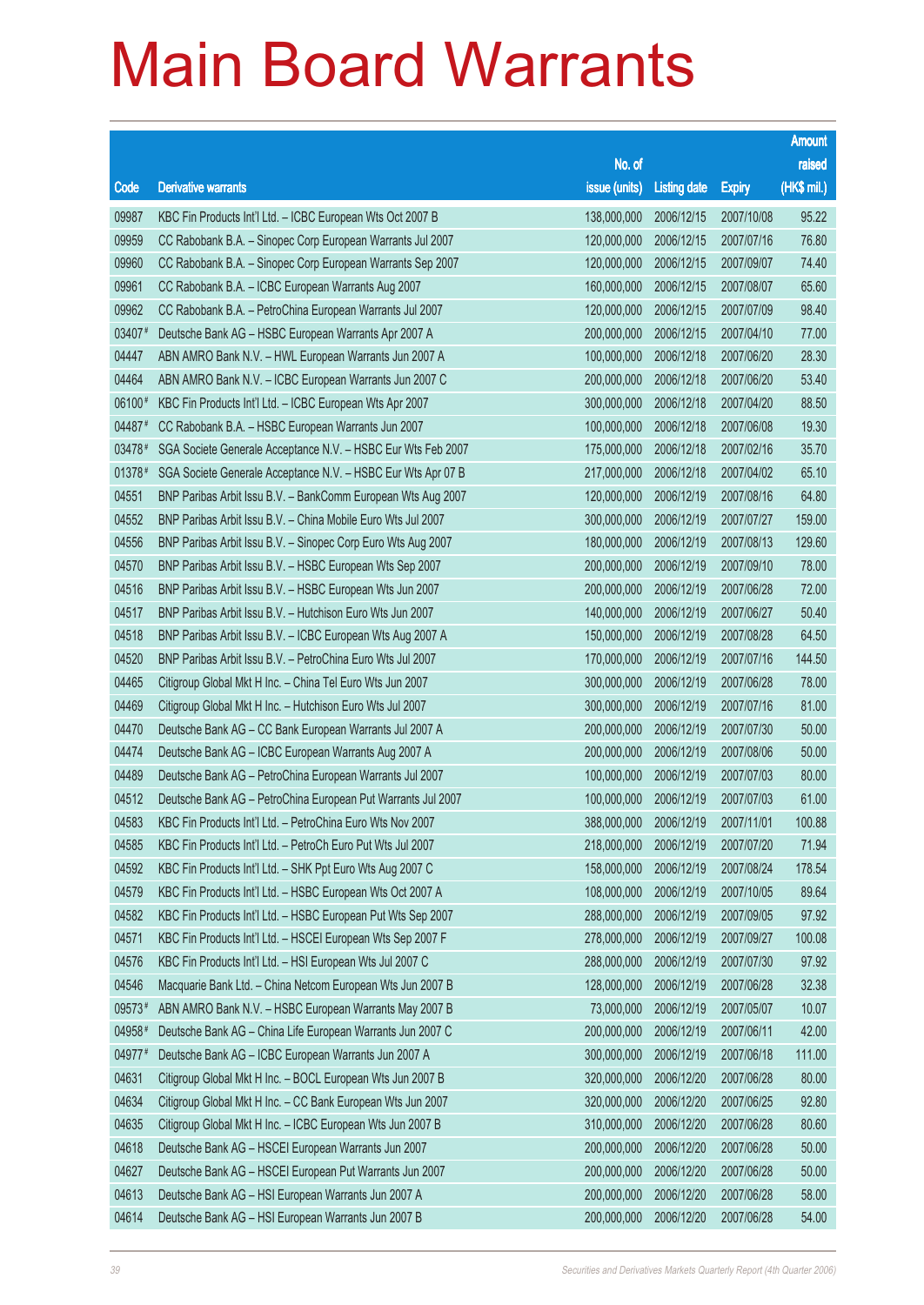|          |                                                              |               |                     |               | <b>Amount</b> |
|----------|--------------------------------------------------------------|---------------|---------------------|---------------|---------------|
|          |                                                              | No. of        |                     |               | raised        |
| Code     | <b>Derivative warrants</b>                                   | issue (units) | <b>Listing date</b> | <b>Expiry</b> | (HK\$ mil.)   |
| 04626    | Deutsche Bank AG - HSI European Put Warrants Jun 2007        | 200,000,000   | 2006/12/20          | 2007/06/28    | 50.00         |
| 04656    | Goldman Sachs SP (Asia) - HSBC European Warrants Apr 2007    | 200,000,000   | 2006/12/20          | 2007/04/16    | 78.00         |
| 04657    | Goldman Sachs SP (Asia) - Hutchison European Wts Apr 2007    | 250,000,000   | 2006/12/20          | 2007/04/23    | 107.50        |
| 04659    | Goldman Sachs SP (Asia) - HSI European Put Wts Apr 2007 B    | 400,000,000   | 2006/12/20          | 2007/04/27    | 60.00         |
| 04662    | CC Rabobank B.A. - HSBC European Warrants Sep 2007           | 100,000,000   | 2006/12/20          | 2007/09/07    | 45.00         |
| 04663    | CC Rabobank B.A. - Hutchison European Warrants Aug 2007      | 100,000,000   | 2006/12/20          | 2007/08/01    | 42.00         |
| 04664    | CC Rabobank B.A. - Hutchison European Warrants Sep 2007      | 100,000,000   | 2006/12/20          | 2007/09/04    | 39.00         |
| 04641    | SGA Societe Generale Acceptance N.V. - HSI Eur Wt Jun 2007 A | 500,000,000   | 2006/12/20          | 2007/06/28    | 170.00        |
| 04652    | SGA Societe Generale Acceptance N.V. - HSI Eur Wt Jun 2007 B | 500,000,000   | 2006/12/20          | 2007/06/28    | 145.00        |
| 04637    | SGA Societe Generale Acceptance N.V. - HSI Eu Put Wt May 07G | 500,000,000   | 2006/12/20          | 2007/05/30    | 102.50        |
| 04490#   | Deutsche Bank AG - HSI European Put Warrants May 2007 E      | 400,000,000   | 2006/12/20          | 2007/05/30    | 70.00         |
| 03496#   | Macquarie Bank Ltd. - China Mobile European Wts Feb 2007 B   | 100,000,000   | 2006/12/20          | 2007/02/27    | 53.00         |
| 04685    | Deutsche Bank AG - DJIA European Warrants Sep 2007           | 100,000,000   | 2006/12/21          | 2007/09/21    | 33.00         |
| 04710    | Deutsche Bank AG - DJIA European Put Warrants Sep 2007       | 100,000,000   | 2006/12/21          | 2007/09/21    | 25.00         |
| 04697    | Deutsche Bank AG - HSCEI European Warrants Jul 2007          | 200,000,000   | 2006/12/21          | 2007/07/30    | 52.00         |
| 04715    | Deutsche Bank AG - HSCEI European Put Warrants Jul 2007      | 200,000,000   | 2006/12/21          | 2007/07/30    | 72.00         |
| 04708    | Deutsche Bank AG - Nikkei 225 Index European Wts Sep 2007 A  | 200,000,000   | 2006/12/21          | 2007/09/14    | 84.00         |
| 04709    | Deutsche Bank AG - Nikkei 225 Index European Wts Sep 2007 B  | 200,000,000   | 2006/12/21          | 2007/09/14    | 64.00         |
| 04721    | Deutsche Bank AG - Nikkei 225 Index Euro Put Wts Sep 2007    | 200,000,000   | 2006/12/21          | 2007/09/14    | 50.00         |
| 04730    | Macquarie Bank Ltd. - CC Bank European Put Warrants Jun 2007 | 200,000,000   | 2006/12/21          | 2007/06/28    | 53.20         |
| 04731    | Macquarie Bank Ltd. - Sinopec Corp European Put Wts Jun 2007 | 100,000,000   | 2006/12/21          | 2007/06/28    | 32.40         |
| 04736    | Macquarie Bank Ltd. - Hutchison European Put Wts Jun 2007    | 100,000,000   | 2006/12/21          | 2007/06/28    | 29.90         |
| 04722    | Macquarie Bank Ltd. - Cheung Kong European Warrants Jun 2007 | 150,000,000   | 2006/12/21          | 2007/06/28    | 38.70         |
| 04724    | Macquarie Bank Ltd. - Sinopec Corp European Wts Jun 2007 B   | 150,000,000   | 2006/12/21          | 2007/06/28    | 57.45         |
| 04725    | Macquarie Bank Ltd. - HSBC European Warrants Jun 2007        | 200,000,000   | 2006/12/21          | 2007/06/28    | 73.80         |
| 04729    | Macquarie Bank Ltd. - Hutchison European Warrants Jun 2007   | 200,000,000   | 2006/12/21          | 2007/06/28    | 50.20         |
| 04496#   | KBC Fin Products Int'l Ltd. - HSI Euro Put Wts Apr 2007 E    | 600,000,000   | 2006/12/21          | 2007/04/27    | 73.80         |
| $01298*$ | SGA Societe Generale Acceptance N.V. - CNOOC Euro Wts Mar 07 | 100,000,000   | 2006/12/21          | 2007/03/12    | 28.50         |
| 04799    | ABN AMRO Bank N.V. - Ch Comm Cons European Wts Dec 2007 A    | 150,000,000   | 2006/12/22          | 2007/12/27    | 37.50         |
| 04805    | ABN AMRO Bank N.V. - Ch Comm Cons European Wts Dec 2007 B    | 150,000,000   | 2006/12/22          | 2007/12/31    | 37.50         |
| 04806    | ABN AMRO Bank N.V. - China Life European Warrants Jul 2007 B | 100,000,000   | 2006/12/22          | 2007/07/25    | 25.00         |
| 04817    | ABN AMRO Bank N.V. - HSBC European Warrants Jun 2007 B       | 100,000,000   | 2006/12/22          | 2007/06/22    | 49.00         |
| 04819    | ABN AMRO Bank N.V. - HWL European Warrants Jun 2007 B        | 100,000,000   | 2006/12/22          | 2007/06/22    | 25.00         |
| 04845    | Goldman Sachs SP (Asia) - Ch Comm Cons European Wts Jun 2007 | 100,000,000   | 2006/12/22          | 2007/06/25    | 68.00         |
| 04846    | Goldman Sachs SP (Asia) - Sinopec Corp Euro Wts Jun 2007 A   | 150,000,000   | 2006/12/22          | 2007/06/11    | 88.50         |
| 04850    | Goldman Sachs SP (Asia) - PetroChina European Wts Jun 2007   | 150,000,000   | 2006/12/22          | 2007/06/04    | 112.50        |
| 04848    | Goldman Sachs SP (Asia) - China Shenhua Euro Wts Jun 2007 B  | 20,000,000    | 2006/12/22          | 2007/06/25    | 34.80         |
| 04849    | Goldman Sachs SP (Asia) - Hutchison European Wts Jun 2007    | 250,000,000   | 2006/12/22          | 2007/06/25    | 62.50         |
| 04834    | KBC Fin Products Int'l Ltd. - Ch Comm Cons Eur Wt Jun 2007 A | 168,000,000   | 2006/12/22          | 2007/06/28    | 92.40         |
| 04838    | KBC Fin Products Int'l Ltd. - Ch Comm Cons Eur Wt Jul 2007 A | 218,000,000   | 2006/12/22          | 2007/07/05    | 93.74         |
| 04841    | Macquarie Bank Ltd. - Ch Comm Cons European Wts Jun 2008     | 400,000,000   | 2006/12/22          | 2008/06/30    | 100.40        |
| 04842    | Macquarie Bank Ltd. - Ch Comm Cons European Wts Jun 2007 A   | 200,000,000   | 2006/12/22          | 2007/06/28    | 107.60        |
| 04843    | Macquarie Bank Ltd. - Ch Comm Cons European Wts Jun 2007 B   | 300,000,000   | 2006/12/22          | 2007/06/28    | 105.30        |
| 04773    | Macquarie Bank Ltd. - China Life European Warrants Aug 2007  | 388,000,000   | 2006/12/22          | 2007/08/30    | 99.33         |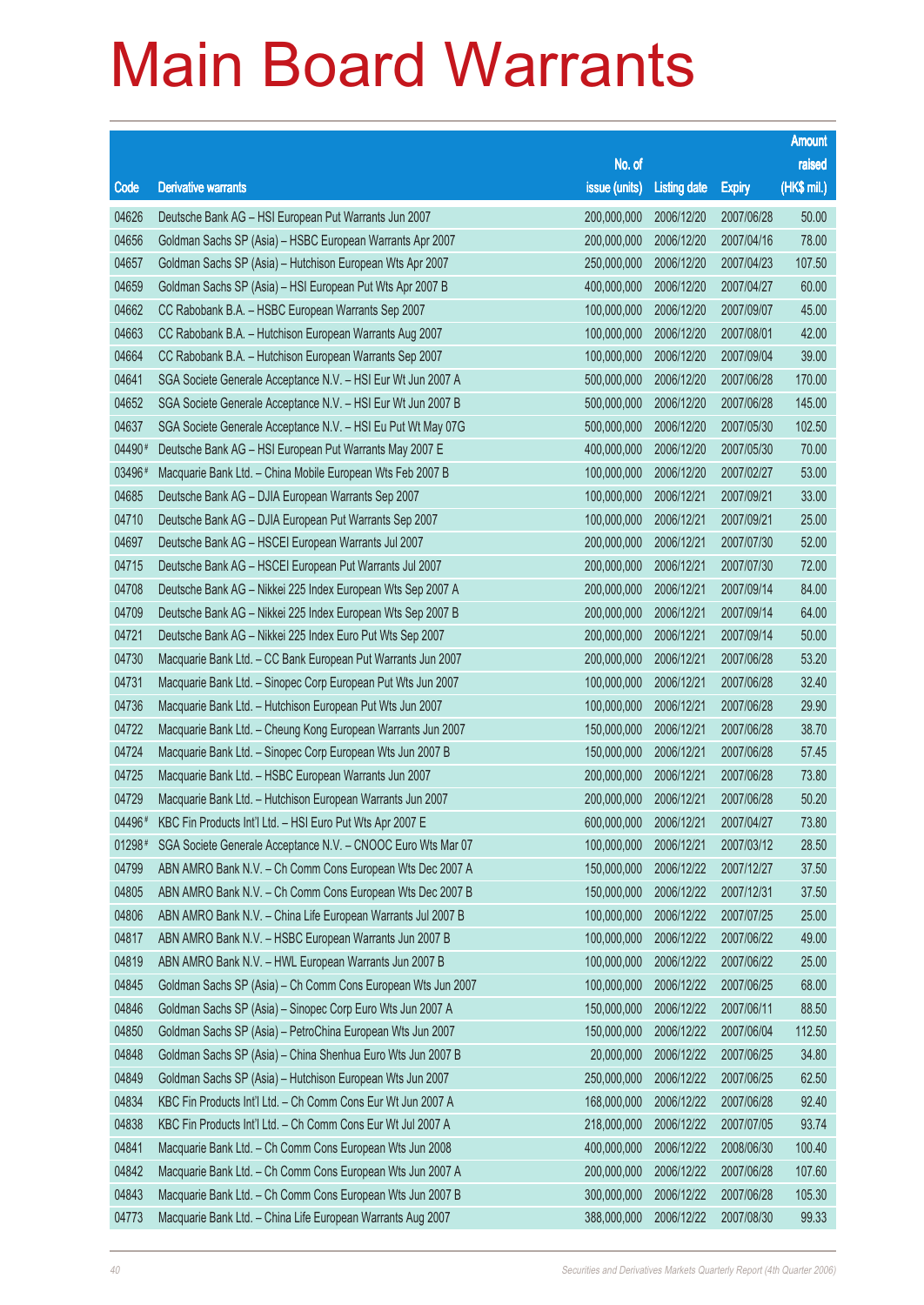|        |                                                              |               |                     |               | <b>Amount</b> |
|--------|--------------------------------------------------------------|---------------|---------------------|---------------|---------------|
|        |                                                              | No. of        |                     |               | raised        |
| Code   | <b>Derivative warrants</b>                                   | issue (units) | <b>Listing date</b> | <b>Expiry</b> | (HK\$ mil.)   |
| 04776  | Macquarie Bank Ltd. - China Life European Wts Jun 2007 C     | 168,000,000   | 2006/12/22          | 2007/06/28    | 215.54        |
| 04786  | Macquarie Bank Ltd. - Ping An European Warrants Jun 2007     | 150,000,000   | 2006/12/22          | 2007/06/28    | 41.55         |
| 04782  | Macquarie Bank Ltd. - China Life European Put Wts Jun 2007 B | 88,000,000    | 2006/12/22          | 2007/06/28    | 109.65        |
| 04820  | CC Rabobank B.A. - Ch Comm Cons European Warrants Jun 2007   | 120,000,000   | 2006/12/22          | 2007/06/22    | 141.60        |
| 04751  | SGA Societe Generale Acceptance N.V. - BOCL Eur Wts May 2007 | 300,000,000   | 2006/12/22          | 2007/05/25    | 81.00         |
| 04755  | SGA Societe Generale Acceptance N.V. - BOCL Eur Wts Jun 2007 | 300,000,000   | 2006/12/22          | 2007/06/25    | 114.00        |
| 04737  | SGA Societe Generale Acceptance N.V. - BOCom Eur Wt May 07 B | 300,000,000   | 2006/12/22          | 2007/05/14    | 255.00        |
| 04756  | SGA Societe Generale Acceptance N.V. - CLife Eur Wt Apr 07 E | 300,000,000   | 2006/12/22          | 2007/04/10    | 594.00        |
| 04763  | SGA Societe Generale Acceptance N.V. - HSBC Eu Wt Jun 2007 B | 300,000,000   | 2006/12/22          | 2007/06/25    | 207.00        |
| 04789  | SGA Societe Generale Acceptance N.V. - CCCL Eur Wts Jun 2007 | 100,000,000   | 2006/12/22          | 2007/06/25    | 139.00        |
| 04798  | SGA Societe Generale Acceptance N.V. - CCCL Eur Wts Aug 2007 | 100,000,000   | 2006/12/22          | 2007/08/27    | 104.00        |
| 04858  | ABN AMRO Bank N.V. - BankComm European Warrants Jul 2007 A   | 100,000,000   | 2006/12/27          | 2007/07/03    | 48.00         |
| 04859  | ABN AMRO Bank N.V. - ICBC European Warrants Jul 2007 C       | 200,000,000   | 2006/12/27          | 2007/07/17    | 50.00         |
| 04851  | Deutsche Bank AG - China Life European Warrants Aug 2007 A   | 200,000,000   | 2006/12/27          | 2007/08/06    | 50.00         |
| 04852  | Deutsche Bank AG - China Life European Warrants Aug 2007 B   | 200,000,000   | 2006/12/27          | 2007/08/20    | 50.00         |
| 04860  | Goldman Sachs SP (Asia) - China Life European Wts Jul 2007 A | 100,000,000   | 2006/12/27          | 2007/07/09    | 174.00        |
| 04861  | Goldman Sachs SP (Asia) - China Life European Wts Jul 2007 B | 100,000,000   | 2006/12/27          | 2007/07/09    | 111.00        |
| 04877  | Goldman Sachs SP (Asia) - China Life Euro Put Wts Jul 2007 D | 100,000,000   | 2006/12/27          | 2007/07/09    | 221.00        |
| 04896  | KBC Fin Products Int'l Ltd. - China Life Euro Wts Jun 2007 D | 138,000,000   | 2006/12/27          | 2007/06/27    | 198.72        |
| 04897  | KBC Fin Products Int'l Ltd. - China Life Euro Wts Aug 2007 G | 188,000,000   | 2006/12/27          | 2007/08/01    | 199.28        |
| 04878  | Macquarie Bank Ltd. - China Life European Wts Jun 2007 D     | 388,000,000   | 2006/12/27          | 2007/06/28    | 98.55         |
| 04883  | Macquarie Bank Ltd. - China Life European Wts Jul 2007 A     | 388,000,000   | 2006/12/27          | 2007/07/30    | 98.94         |
| 04884  | Macquarie Bank Ltd. - China Life European Wts Sep 2007 B     | 388,000,000   | 2006/12/27          | 2007/09/27    | 100.10        |
| 04885  | Macquarie Bank Ltd. - China Life European Put Wts Jun 2007 E | 388,000,000   | 2006/12/27          | 2007/06/28    | 97.78         |
| 04464# | ABN AMRO Bank N.V. - ICBC European Warrants Jun 2007 C       | 200,000,000   | 2006/12/27          | 2007/06/20    | 53.00         |
| 04958# | Deutsche Bank AG - China Life European Warrants Jun 2007 C   | 400,000,000   | 2006/12/27          | 2007/06/11    | 168.00        |
| 09946# | Deutsche Bank AG - China Life European Warrants Jul 2007 B   | 400,000,000   | 2006/12/27          | 2007/07/30    | 136.00        |
| 06049# | Deutsche Bank AG - ICBC European Warrants Jun 2007 B         | 300,000,000   | 2006/12/27          | 2007/06/11    | 114.00        |
| 09664# | Macquarie Bank Ltd. - BankComm European Put Wts Apr 2007 D   | 100,000,000   | 2006/12/27          | 2007/04/27    | 13.00         |
| 04923  | Citigroup Global Mkt H Inc. - China Life Euro Wts Aug 2007   | 280,000,000   | 2006/12/28          | 2007/08/30    | 89.60         |
| 04927  | Citigroup Global Mkt H Inc. - China Life Euro Wts Sep 2007   | 280,000,000   | 2006/12/28          | 2007/09/27    | 78.40         |
| 04934  | Citigroup Global Mkt H Inc. - Ping An European Wts Jul 2007  | 260,000,000   | 2006/12/28          | 2007/07/16    | 78.00         |
| 04900  | Deutsche Bank AG - Cheung Kong European Warrants Jun 2007 B  | 100,000,000   | 2006/12/28          | 2007/06/28    | 69.00         |
| 04912  | Deutsche Bank AG - Cheung Kong European Warrants Jul 2007    | 100,000,000   | 2006/12/28          | 2007/07/09    | 34.00         |
| 04919  | Deutsche Bank AG - Cheung Kong European Put Wts Jun 2007     | 100,000,000   | 2006/12/28          | 2007/06/28    | 44.00         |
| 04936  | SGA Societe Generale Acceptance N.V. - CLife Eur Wt Jun 07 C | 500,000,000   | 2006/12/28          | 2007/06/28    | 135.00        |
| 04945  | SGA Societe Generale Acceptance N.V. - CLife Eur Wt Aug 2007 | 500,000,000   | 2006/12/28          | 2007/08/20    | 125.00        |
| 04956  | SGA Societe Generale Acceptance N.V. - ICBC Eu Wt Jul 2007 C | 500,000,000   | 2006/12/28          | 2007/07/16    | 155.00        |
| 04952  | SGA Societe Generale Acceptance N.V. - HSI Eur Put Wt Jun 07 | 500,000,000   | 2006/12/28          | 2007/06/28    | 135.00        |
| 04472# | Deutsche Bank AG - CC Bank European Put Warrants Jun 2007 B  | 200,000,000   | 2006/12/28          | 2007/06/18    | 14.40         |
| 06000# | Deutsche Bank AG - China Life European Put Wts Jun 2007 D    | 200,000,000   | 2006/12/28          | 2007/06/18    | 10.80         |
| 03407# | Deutsche Bank AG - HSBC European Warrants Apr 2007 A         | 300,000,000   | 2006/12/28          | 2007/04/10    | 124.50        |
| 03424  | ABN AMRO Bank N.V. - China Life European Warrants Jul 2007 C | 200,000,000   | 2006/12/29          | 2007/07/10    | 50.00         |
| 03430  | ABN AMRO Bank N.V. - Sinopec Corp European Warrants Aug 2007 | 200,000,000   | 2006/12/29          | 2007/08/07    | 86.00         |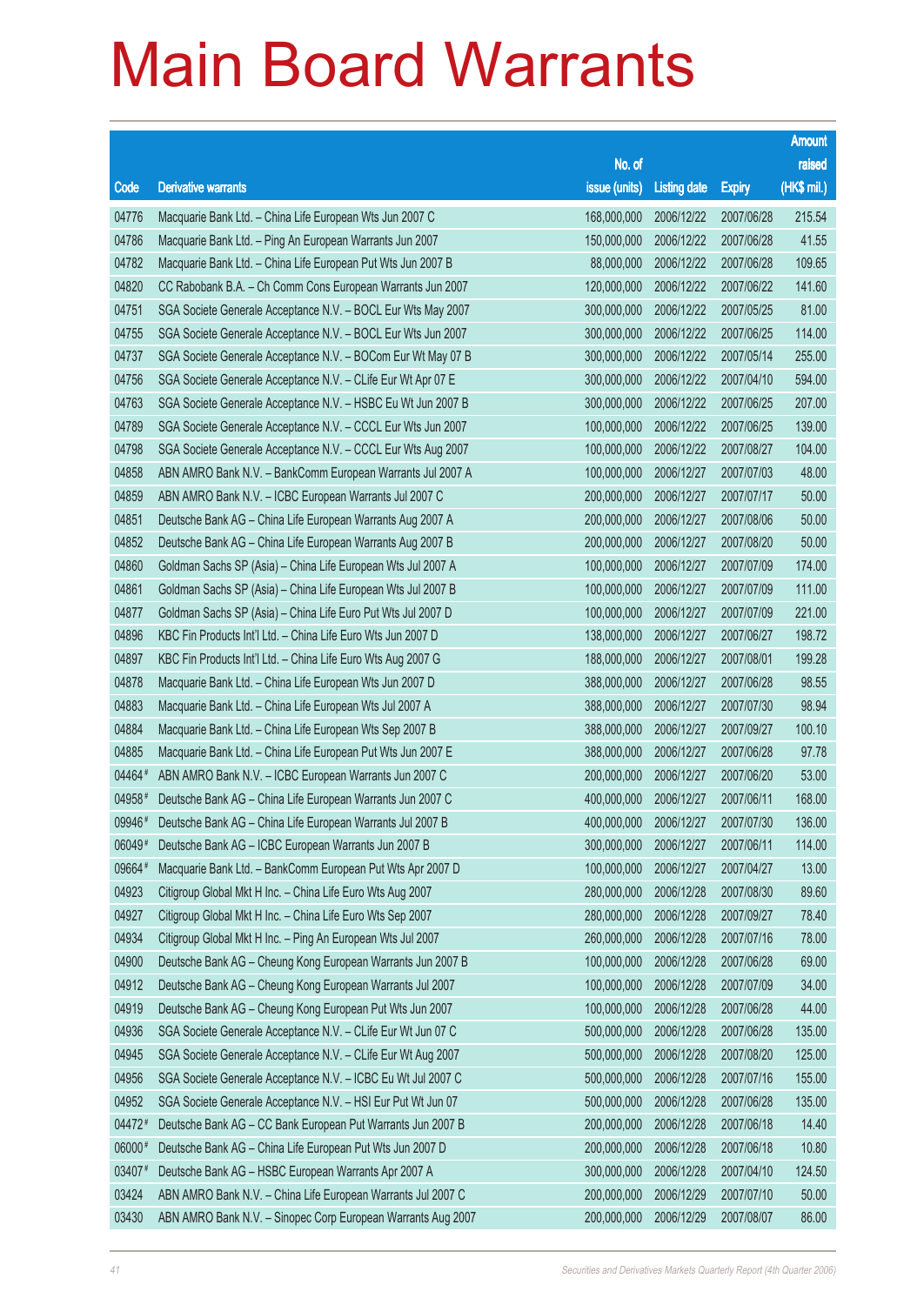|              |                                                              |               |                     |               | <b>Amount</b> |
|--------------|--------------------------------------------------------------|---------------|---------------------|---------------|---------------|
|              |                                                              | No. of        |                     |               | raised        |
| Code         | <b>Derivative warrants</b>                                   | issue (units) | <b>Listing date</b> | <b>Expiry</b> | (HK\$ mil.)   |
| 03450        | ABN AMRO Bank N.V. - ICBC European Warrants Jul 2007 D       | 250,000,000   | 2006/12/29          | 2007/07/31    | 62.50         |
| 03451        | ABN AMRO Bank N.V. - ICBC European Warrants Aug 2007 B       | 250,000,000   | 2006/12/29          | 2007/08/08    | 62.50         |
| 03456        | ABN AMRO Bank N.V. - Ping An European Warrants Jul 2007 A    | 100,000,000   | 2006/12/29          | 2007/07/10    | 31.00         |
| 04975        | BNP Paribas Arbit Issu B.V. - BOCL European Wts Aug 2007     | 200,000,000   | 2006/12/29          | 2007/08/20    | 54.00         |
| 04978        | BNP Paribas Arbit Issu B.V. - BOCL European Wts Oct 2007     | 200,000,000   | 2006/12/29          | 2007/10/15    | 50.00         |
| 04979        | BNP Paribas Arbit Issu B.V. - BOCL European Put Wts Jul 2007 | 100,000,000   | 2006/12/29          | 2007/07/30    | 35.00         |
| 04987        | BNP Paribas Arbit Issu B.V. - CC Bank European Wts Sep 2007  | 200,000,000   | 2006/12/29          | 2007/09/24    | 50.00         |
| 04994        | BNP Paribas Arbit Issu B.V. - CC Bank Euro Put Wts Jul 2007  | 200,000,000   | 2006/12/29          | 2007/07/30    | 80.00         |
| 03411        | BNP Paribas Arbit Issu B.V. - China Life Euro Wts Jul 2007 C | 300,000,000   | 2006/12/29          | 2007/07/03    | 75.00         |
| 03412        | BNP Paribas Arbit Issu B.V. - China Life Euro Wts Sep 2007   | 300,000,000   | 2006/12/29          | 2007/09/10    | 78.00         |
| 03413        | BNP Paribas Arbit Issu B.V. - Ch Life Euro Put Wts Jul 2007  | 200,000,000   | 2006/12/29          | 2007/07/03    | 64.00         |
| 03416        | BNP Paribas Arbit Issu B.V. - ICBC European Wts Aug 2007 B   | 200,000,000   | 2006/12/29          | 2007/08/06    | 80.00         |
| 03421        | BNP Paribas Arbit Issu B.V. - ICBC European Wts Sep 2007     | 200,000,000   | 2006/12/29          | 2007/09/10    | 70.00         |
| 03531        | Calyon Fin P (G) Ltd. - CC Bank European Warrants Jul 2007   | 200,000,000   | 2006/12/29          | 2007/07/16    | 74.00         |
| 03530        | Calyon Fin P (G) Ltd. - China Life European Wts Jul 2007 D   | 200,000,000   | 2006/12/29          | 2007/07/10    | 78.00         |
| 03522        | Calyon Fin P (G) Ltd. - China Life European Wts Aug 2007     | 200,000,000   | 2006/12/29          | 2007/08/13    | 58.00         |
| 03532        | Calyon Fin P (G) Ltd. - Sinopec Corp European Wts Jul 2007   | 200,000,000   | 2006/12/29          | 2007/07/03    | 134.00        |
| 03516        | Calyon Fin P (G) Ltd. - Foxconn European Warrants Jul 2007   | 200,000,000   | 2006/12/29          | 2007/07/03    | 84.00         |
| 03517        | Calyon Fin P (G) Ltd. - HSBC European Warrants Jul 2007      | 200,000,000   | 2006/12/29          | 2007/07/16    | 148.00        |
| 03518        | Calyon Fin P (G) Ltd. - HSBC European Warrants Oct 2007      | 200,000,000   | 2006/12/29          | 2007/10/09    | 120.00        |
| 03519        | Calyon Fin P (G) Ltd. - Hutchison European Warrants Aug 2007 | 200,000,000   | 2006/12/29          | 2007/08/06    | 136.00        |
| 03520        | Calyon Fin P (G) Ltd. - Hutchison European Warrants Jul 2007 | 200,000,000   | 2006/12/29          | 2007/07/10    | 98.00         |
| 03476        | KBC Fin Products Int'l Ltd. - Ch Comm Cons Eur Wt Jun 2007 B | 368,000,000   | 2006/12/29          | 2007/06/29    | 103.04        |
| 03482        | Macquarie Bank Ltd. - HSCEI European Warrants Jun 2007 C     | 188,000,000   | 2006/12/29          | 2007/06/28    | 47.94         |
| 03484        | Macquarie Bank Ltd. - HSCEI European Warrants Jun 2007 D     | 188,000,000   | 2006/12/29          | 2007/06/28    | 47.75         |
| 03485        | Macquarie Bank Ltd. - HSCEI European Put Warrants Jun 2007 E | 188,000,000   | 2006/12/29          | 2007/06/28    | 47.94         |
| 03497        | Macquarie Bank Ltd. - HSCEI European Put Warrants Jun 2007 F | 188,000,000   | 2006/12/29          | 2007/06/28    | 48.13         |
| 03505        | Macquarie Bank Ltd. - HSI European Warrants Jun 2007         | 388,000,000   | 2006/12/29          | 2007/06/28    | 98.55         |
| 03515        | Macquarie Bank Ltd. - HSI European Put Warrants Jun 2007     | 388,000,000   | 2006/12/29          | 2007/06/28    | 100.49        |
| 04960        | SGA Societe Generale Acceptance N.V. - CP&CC Eur Wt Jul 07 B | 200,000,000   | 2006/12/29          | 2007/07/03    | 106.00        |
| 04959        | SGA Societe Generale Acceptance N.V. - HWL Euro Wts Jul 2007 | 200,000,000   | 2006/12/29          | 2007/07/03    | 83.00         |
| 04968        | SGA Societe Generale Acceptance N.V. - HWL Eur Put Wt Jul 07 | 200,000,000   | 2006/12/29          | 2007/07/03    | 104.00        |
| 06125#       | BNP Paribas Arbit Issu B.V. - China Life Euro Wts Aug 2007   | 600,000,000   | 2006/12/29          | 2007/08/20    | 297.00        |
| <b>Total</b> |                                                              |               |                     |               | 91,669.37     |

# Further issue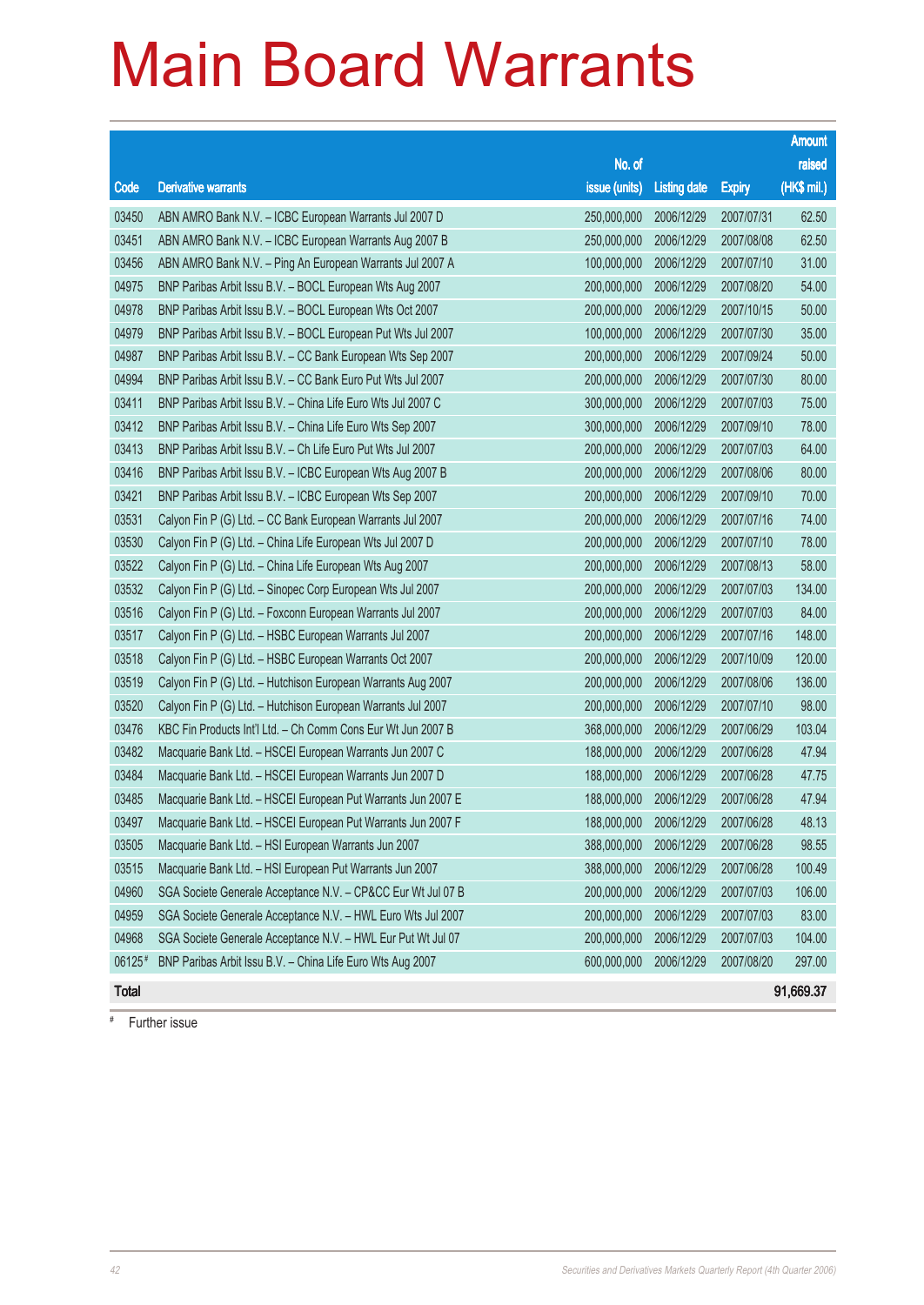# Main Board Debt Securities

#### Debt Securities Trading Statistics

|      |                |                                | <b>Turnover value</b>   |  |  |
|------|----------------|--------------------------------|-------------------------|--|--|
|      |                | Exchange fund notes (HK\$ mil) | Market total (HK\$ mil) |  |  |
| 2005 | Q4             | $\overline{\phantom{0}}$       | 1.02                    |  |  |
| 2006 | Q1             | -                              | 0.68                    |  |  |
|      | Q <sub>2</sub> |                                | 1.37                    |  |  |
|      | Q <sub>3</sub> | $\overline{\phantom{m}}$       | 2.55                    |  |  |
|      | Q4             |                                | 1.65                    |  |  |

#### Debt Securities Nominal Value

|      |    | No. of issues | Nominal value (HK\$ mil.) |
|------|----|---------------|---------------------------|
| 2005 | Q4 | 166           | 445,999.99                |
| 2006 | Q1 | 165           | 429,539.14                |
|      | Q2 | 174           | 423,962.36                |
|      | Q3 | 173           | 425,875.43                |
|      | Q4 | 180           | 435,470.23                |

#### New Listing Statistics – Debt Securities

|      |    | No. of newly listed debt securities | Amount raised (HK\$ mil.) |
|------|----|-------------------------------------|---------------------------|
| 2005 | Q4 |                                     | 17,366.80                 |
| 2006 | Q1 | 10                                  | 17,683.07                 |
|      | Q2 | 15                                  | 13,752.98                 |
|      | Q3 | 9                                   | 13,323.62                 |
|      | Q4 | 12                                  | 20,124.21                 |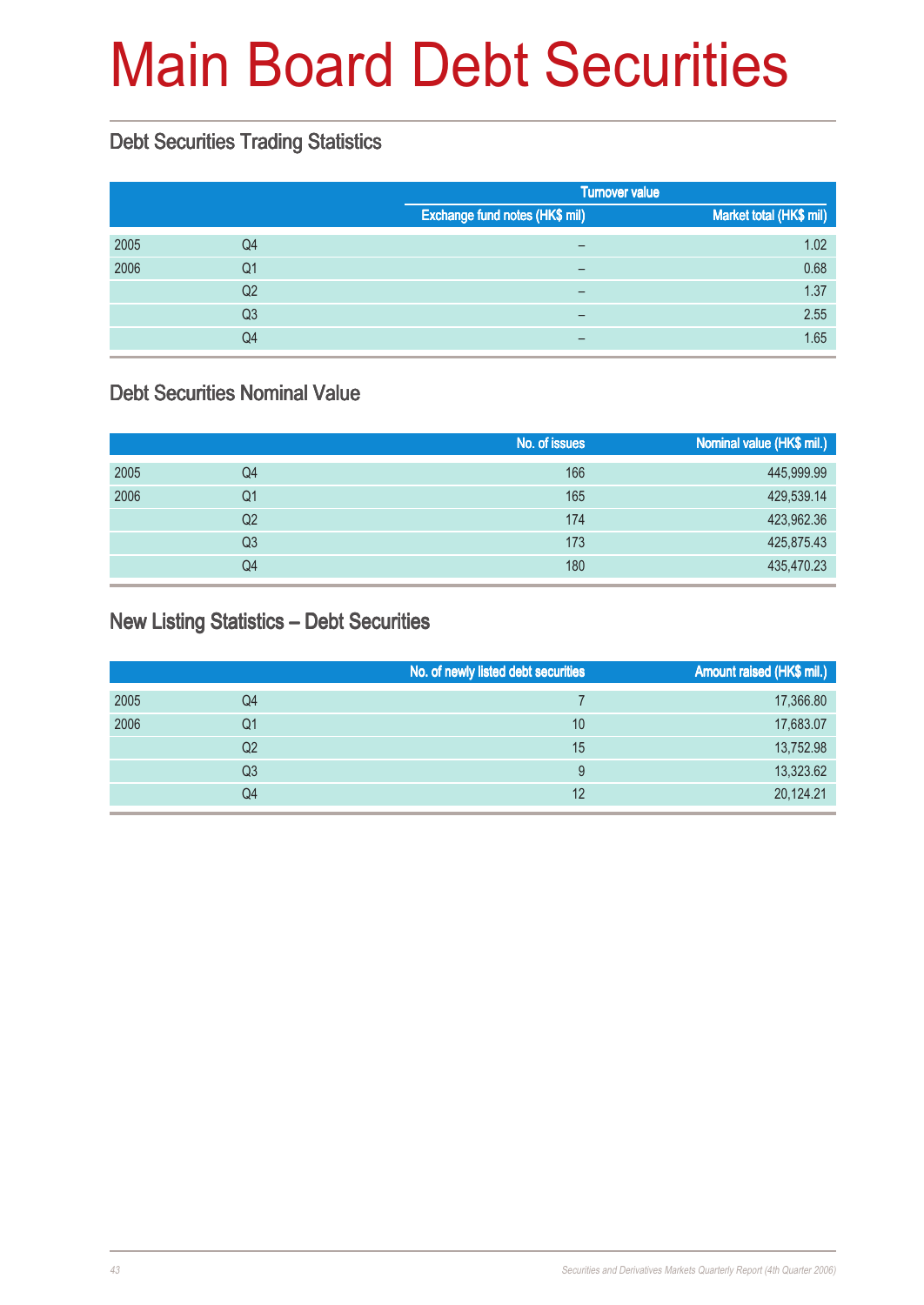# Main Board Debt Securities

#### Newly Listed Debt Securities

for 4th quarter 2006

|              |                                                              |                  |                     |                 | <b>Amount raised</b> |
|--------------|--------------------------------------------------------------|------------------|---------------------|-----------------|----------------------|
| Code         | <b>Debt securities</b>                                       | <b>Principal</b> | <b>Listing date</b> | <b>Maturity</b> | (HK\$ mil.)          |
| 01504        | Rafflesia Capital 1.25% Exchangeable                         | USD750,000,000   | 2006/10/05          | 2011/10/04      | 5,850.00             |
|              | <b>Trust Certificates 2011</b>                               |                  |                     |                 |                      |
| 01505        | Golden Eagle Retail Group Ltd.                               | HKD1,000,000,000 | 2006/10/23          | 2011/10/23      | 1,000.00             |
|              | Zero Coupon Conv Bonds 2011                                  |                  |                     |                 |                      |
| 02544 #      | Swire Pacific MTN Financing Ltd 5.625%                       | USD240,000,000   | 2006/11/08          | 2016/03/30      | 1,880.97             |
|              | Guaranteed Notes 2016                                        |                  |                     |                 |                      |
| 01506        | FU JI F&C Services HIdgs Ltd.                                | HKD1,000,000,000 | 2006/11/10          | 2009/11/09      | 1,000.00             |
|              | Zero Coupon Conv. Bonds 2009                                 |                  |                     |                 |                      |
| 04157        | Hong Kong Monetary Authority 3.80%                           | HKD1,200,000,000 | 2006/11/16          | 2008/11/17      | 1,202.70             |
|              | Exchange Fund Notes 2008                                     |                  |                     |                 |                      |
| 01507        | Yue Yuen Industrial (Holdings) Zero                          | HKD2,100,000,000 | 2006/11/20          | 2011/11/17      | 2,100.00             |
|              | Coupon Conv. Bonds 2011                                      |                  |                     |                 |                      |
| 04158        | Hong Kong Monetary Authority 3.83%                           | HKD600,000,000   | 2006/11/23          | 2013/11/22      | 601.26               |
|              | Exchange Fund Notes 2013                                     |                  |                     |                 |                      |
| 04159        | Hong Kong Monetary Authority 3.78%                           | HKD800,000,000   | 2006/12/07          | 2016/12/07      | 806.08               |
|              | Exchange Fund Notes due 2016                                 |                  |                     |                 |                      |
| 01508        | First Harvest Ltd. Zero Coupon                               | HKD1,000,000,000 | 2006/12/08          | 2011/12/07      | 1,000.00             |
|              | Convertible Bonds 2011                                       |                  |                     |                 |                      |
| 01509        | CITIC Ka Wah Bank Ltd. Floating Rate                         | USD250,000,000   | 2006/12/12          | 2011/12/12      | 1,950.00             |
|              | Subordinated Notes 2011                                      |                  |                     |                 |                      |
| 01510        | Chong Hing Bank Ltd. Floating Rate<br>Subordinated Note 2016 | USD125,000,000   | 2006/12/18          | 2016/12/16      | 975.00               |
| 04160        | Hong Kong Monetary Authority 3.63%                           | HKD1,000,000,000 | 2006/12/19          | 2011/12/19      | 993.20               |
|              | Exchange Fund Notes due 2011                                 |                  |                     |                 |                      |
| 01511        | Treasure Source Ltd. 2% Guaranteed                           | HKD765,000,000   | 2006/12/27          | 2011/05/23      | 765.00               |
|              | Convertible Bonds 2011                                       |                  |                     |                 |                      |
| <b>Total</b> |                                                              |                  |                     |                 | 20,124.21            |
|              |                                                              |                  |                     |                 |                      |

# Further issue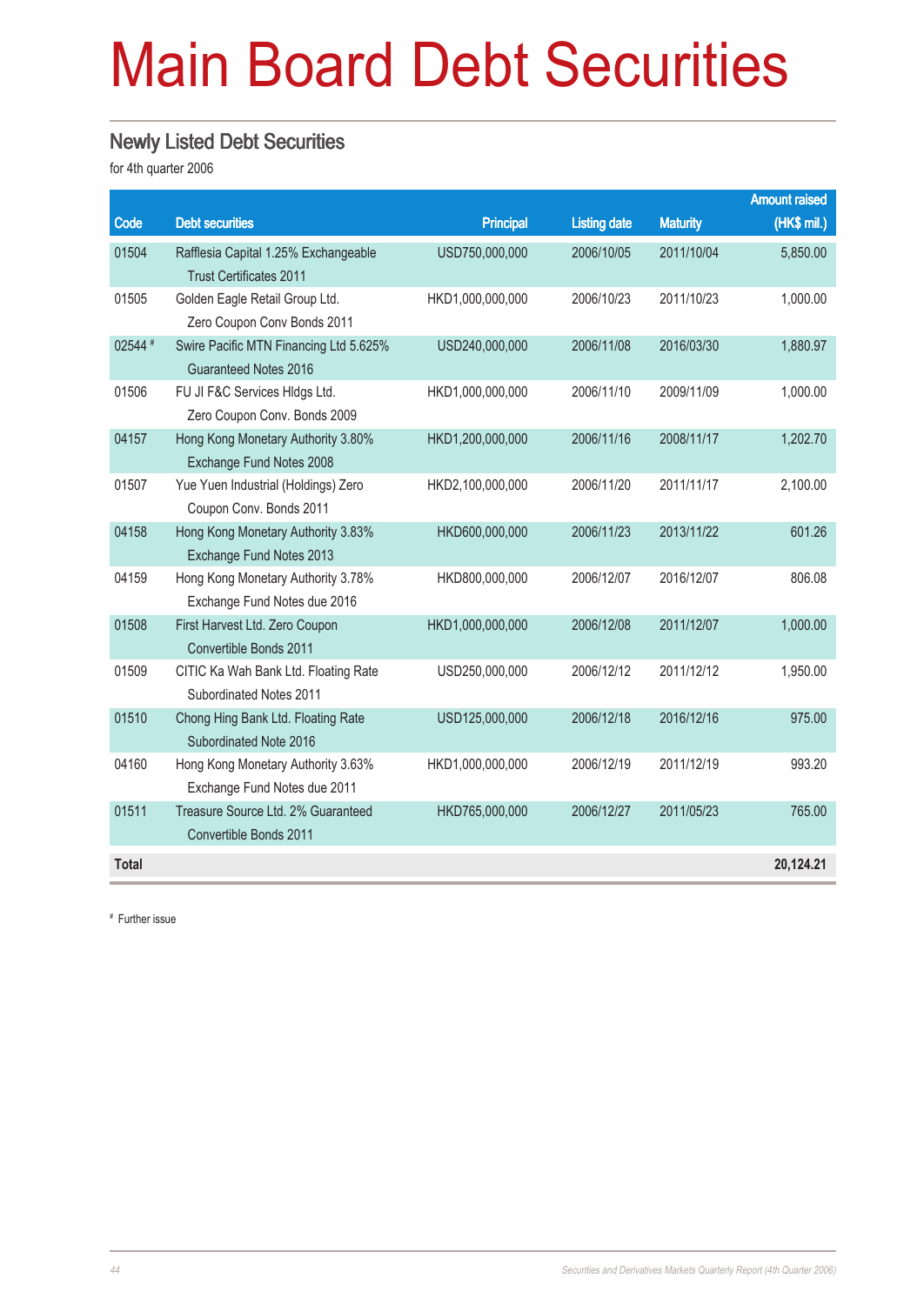# Main Board Unit Trusts and Mutual Funds

### Unit Trusts and Mutual Funds Trading Statistics

|      |                |                        | <b>Real Estate</b>    |                 |              |                   |
|------|----------------|------------------------|-----------------------|-----------------|--------------|-------------------|
|      |                | <b>Exchange Traded</b> | <b>Investment</b>     |                 |              |                   |
|      |                | Fund (ETF)             | <b>Trusts (REITs)</b> | <b>Others</b>   | <b>Total</b> | % of market total |
|      |                | (HK\$ mil.)            | (HK\$ mil.)           | (HK\$ mil.)     | (HK\$ mil.)  | (HK\$ mil.)       |
| 2005 | Q <sub>4</sub> | 4,777.92               | 30,907.66             |                 | 35,685.58    | 3.09              |
| 2006 | Q <sub>1</sub> | 13,579.85              | 14,892.52             | 0.96            | 28,473.33    | 1.48              |
|      | Q <sub>2</sub> | 16,144.95              | 14,665.27             |                 | 30,810.22    | 1.54              |
|      | Q <sub>3</sub> | 11,032.74              | 8,629.10              | $\qquad \qquad$ | 19,661.83    | 1.16              |
|      | Q4             | 17,060.73              | 9,254.24              |                 | 26,314.97    | 0.97              |

Note: 1. The first REITs – The Link Real Estate Investment Trusts – was listed on the 2005/11/25.

2. Include turnover values in HKD only.

### Unit Trusts and Mutual Funds Market Value

|                |               |                 |                     | <b>Real Estate</b> |                |               |               |              |
|----------------|---------------|-----------------|---------------------|--------------------|----------------|---------------|---------------|--------------|
|                |               | <b>Exchange</b> |                     | <b>Investment</b>  |                |               |               |              |
|                |               |                 |                     | <b>Trusts</b>      |                |               |               |              |
|                | No. of        | (ETF)           | No. of              | (REITs)            | No. of         | <b>Others</b> | No. of        | <b>Total</b> |
|                | <b>issues</b> | (HK\$ mil.)     | <b>issues</b>       | (HK\$ mil.)        | <b>issues</b>  | (HK\$ mil.)   | <b>issues</b> | (HK\$ mil.)  |
| Q <sub>4</sub> | 8             | 54, 134. 38     | 3                   | 37,935.43          | $\overline{2}$ | 11.70         | 13            | 92,081.51    |
| Q <sub>1</sub> | 8             | 60,248.19       | 3                   | 41,968.29          | $\overline{2}$ | 16.50         | 13            | 102,232.97   |
| Q <sub>2</sub> | 8             | 63,150.09       | $\overline{4}$      | 48,986.55          | $\overline{2}$ | 19.19         | 14            | 112,155.84   |
| Q <sub>3</sub> | 8             | 69,999.80       | $\overline{4}$      | 50,956.33          |                | -             | 13            | 120,956.12   |
| Q4             | 9             | 73,484.31       | 5                   | 53,057.24          |                |               | 15            | 126,541.55   |
|                |               |                 | <b>Traded Funds</b> |                    |                |               |               |              |

#### New Listing Statistics – Unit Trust and Mutual Funds

|      |                | No. of newly listed<br>unit trust and mutual funds | <b>Funds raised</b><br>(HK\$ mil.) |
|------|----------------|----------------------------------------------------|------------------------------------|
| 2005 | Q4             | 3                                                  | 25,811.35                          |
| 2006 | Q1             | -                                                  |                                    |
|      | Q <sub>2</sub> |                                                    | 6,294.52                           |
|      | Q3             |                                                    |                                    |
|      | Q4             | C                                                  | 2,717.96                           |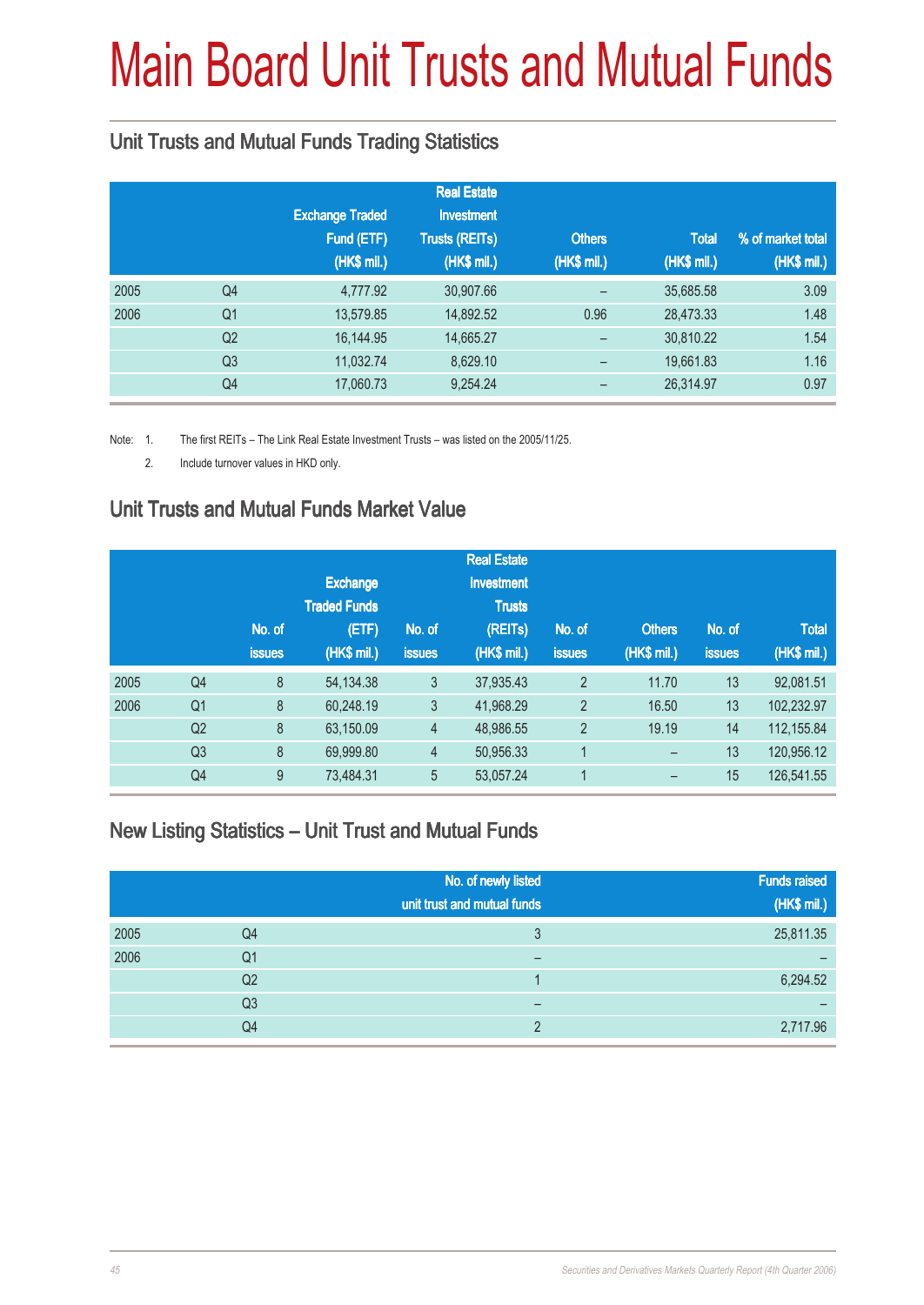# Main Board Unit Trusts and Mutual Funds

### Newly Listed Unit Trust and Mutual Funds

for 4th quarter 2006

|       |                                            |                                                     |                           | <b>Amount raised</b> |                     |
|-------|--------------------------------------------|-----------------------------------------------------|---------------------------|----------------------|---------------------|
| Code  | Unit trust and Mutual funds                | <b>Fund manager</b>                                 | <b>Issue price (HK\$)</b> | (HK\$ mil)           | <b>Listing date</b> |
| 02836 | iShares BSE SENSEX<br><b>India Tracker</b> | <b>Barclays Global Investors</b><br>North Asia Ltd. | n.a.                      | n.a.                 | 2006/11/02          |
| 00435 | <b>Sunlight Real Estate</b>                | <b>Henderson Sunlight Asset</b>                     | 2.600                     | 2.717.96             | 2006/12/21          |
|       | <b>Investment Trust</b>                    | Management Ltd.                                     |                           |                      |                     |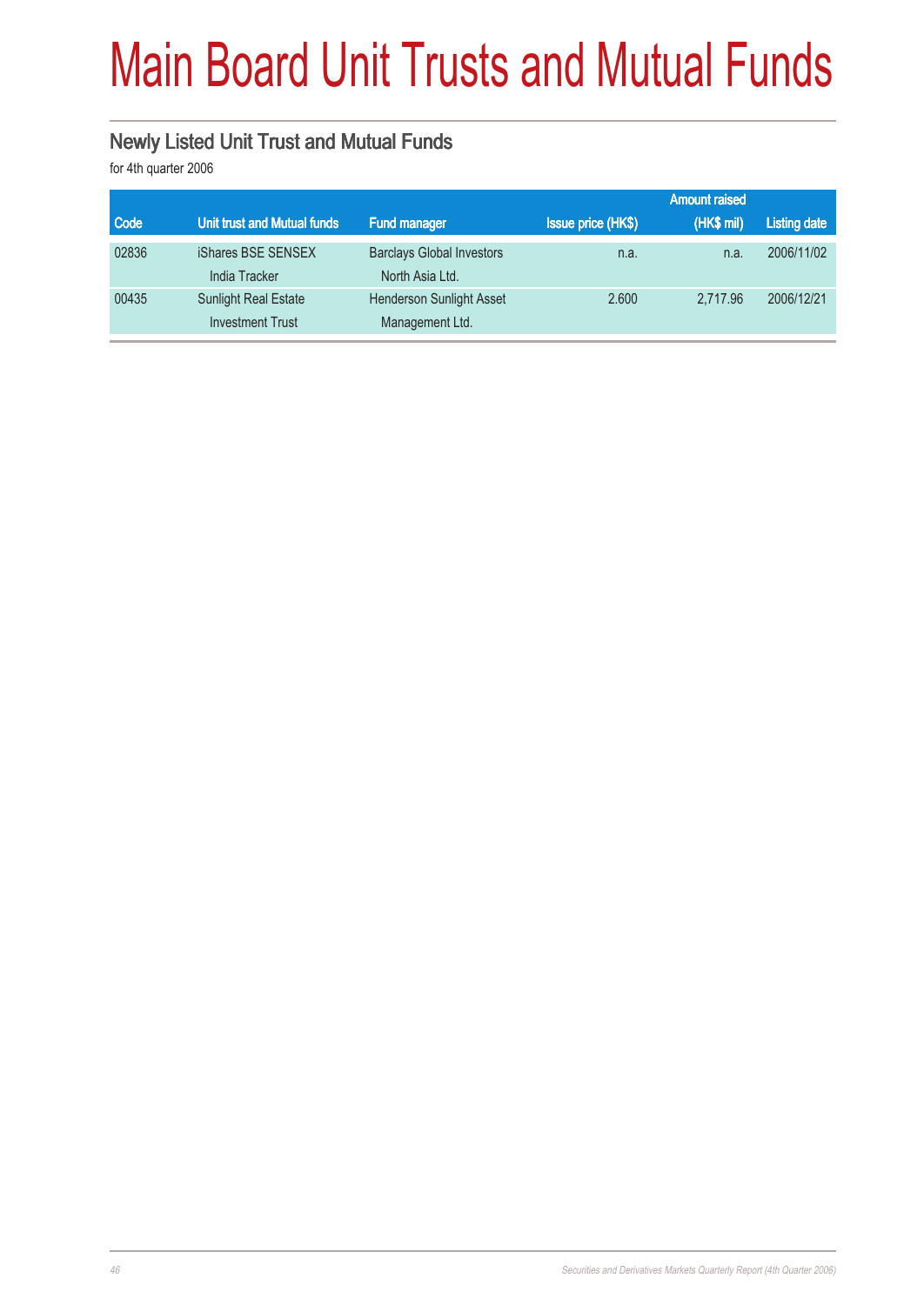# Main Board Callable Bull/Bear Contracts

### Callable Bull/Bear Contracts Trading Statistics

|      |                | <b>Number</b> | Market value (HK\$ mil.) | Turnover value (HK\$ mil.) |
|------|----------------|---------------|--------------------------|----------------------------|
| 2005 | Q4             | n.a.          | n.a.                     | n.a.                       |
| 2006 | Q1             | n.a.          | n.a.                     | n.a.                       |
|      | Q2             | 11            | 928.23                   | 204.22                     |
|      | Q <sub>3</sub> | 35            | 2,001.51                 | 5,696.94                   |
|      | Q4             | 24            | 1,782.10                 | 5,434.17                   |
|      |                |               |                          |                            |

Note: Callable Bull / Bear Contracts commenced trading on 12 June 2006

### New Listings Callable Bull/Bear Contracts Statistics

|      |                | No. of newly listed CBBC | Amount raised (HK\$ mil.) |
|------|----------------|--------------------------|---------------------------|
| 2005 | Q4             | n.a.                     | n.a.                      |
| 2006 | Q1             | n.a.                     | n.a.                      |
|      | Q <sub>2</sub> | 11                       | 896.80                    |
|      | Q <sub>3</sub> | 29                       | 1,218.55                  |
|      | Q4             | 43                       | 1,963.02                  |

Note: Callable Bull / Bear Contracts commenced trading on 12 June 2006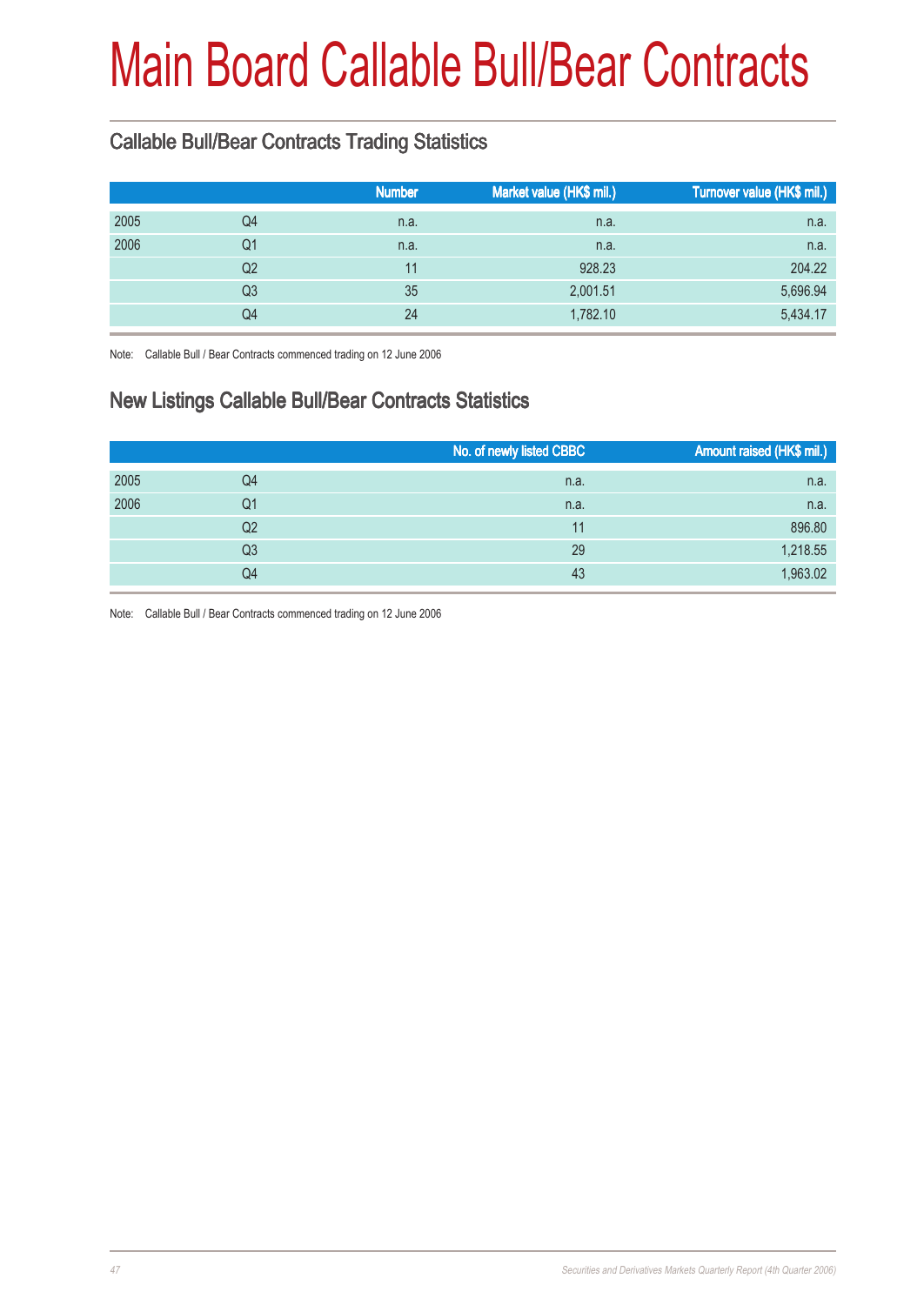### Main Board Callable Bull/Bear Contracts

### Newly Listed Callable Bull/Bear Contracts

for 4th quarter 2006

|              |                                                      |                      |                     |               | <b>Amount raised</b> |
|--------------|------------------------------------------------------|----------------------|---------------------|---------------|----------------------|
| Code         | <b>Callable Bull/Bear Contracts</b>                  | No. of issue (units) | <b>Listing date</b> | <b>Expiry</b> | $(HK$$ mil.)         |
| 06224 #      | UBS AG - HSI R Bear CBBC Feb 2007 B                  | 200,000,000          | 2006/10/09          | 2007/02/27    | 37.40                |
| 06229        | Deutsche Bank AG - HSI R Bear CBBC Feb 2007 D        | 200,000,000          | 2006/10/11          | 2007/02/27    | 31.20                |
| 06238        | Deutsche Bank AG - HSI R Bull CBBC Apr 2007 A        | 200,000,000          | 2006/10/12          | 2007/04/27    | 52.00                |
| 06242        | Deutsche Bank AG - HSI R Bear CBBC Apr 2007 B        | 200,000,000          | 2006/10/12          | 2007/04/27    | 50.00                |
| 06239        | UBS AG - HSI R Bear CBBC Apr 2007 A                  | 200,000,000          | 2006/10/12          | 2007/04/27    | 50.00                |
| 06240        | UBS AG - HSI R Bear CBBC Apr 2007 B                  | 200,000,000          | 2006/10/12          | 2007/04/27    | 54.00                |
| 06241        | ABN AMRO Bank N.V. - HSI R Bear CBBC May 2007 A      | 150,000,000          | 2006/10/13          | 2007/05/30    | 38.85                |
| 06243        | UBS AG - HSI R Bull CBBC Apr 2007 C                  | 200,000,000          | 2006/10/17          | 2007/04/27    | 50.00                |
| 06216 #      | Goldman Sachs SP (Asia) - HSI R Bear CBBC Dec 2006 C | 100,000,000          | 2006/10/23          | 2006/12/28    | 15.40                |
| 06224 #      | UBS AG - HSI R Bear CBBC Feb 2007 B                  | 200,000,000          | 2006/10/26          | 2007/02/27    | 19.40                |
| 06244        | Deutsche Bank AG - HSI R Bear CBBC May 2007 A        | 100,000,000          | 2006/11/03          | 2007/05/30    | 26.00                |
| 06245        | UBS AG - HSI R Bear CBBC May 2007 A                  | 200,000,000          | 2006/11/03          | 2007/05/30    | 50.00                |
| 06246        | ABN AMRO Bank N.V. - HSI R Bear CBBC Apr 2007 A      | 150,000,000          | 2006/11/06          | 2007/04/27    | 37.50                |
| 06248        | Deutsche Bank AG - HSI R Bull CBBC May 2007 B        | 200,000,000          | 2006/11/09          | 2007/05/30    | 56.00                |
| 06252        | Deutsche Bank AG - HSI R Bear CBBC May 2007 C        | 200,000,000          | 2006/11/09          | 2007/05/30    | 50.00                |
| 06249        | Goldman Sachs SP (Asia) - HSI R Bear CBBC May 2007 A | 100,000,000          | 2006/11/09          | 2007/05/30    | 25.00                |
| 06247        | UBS AG - HSI R Bear CBBC May 2007 B                  | 200,000,000          | 2006/11/09          | 2007/05/30    | 55.00                |
| 06250        | ABN AMRO Bank N.V. - HSI R Bear CBBC Apr 2007 B      | 150,000,000          | 2006/11/10          | 2007/04/27    | 39.00                |
| 06251        | ABN AMRO Bank N.V. - HSI R Bear CBBC Apr 2007 C      | 150,000,000          | 2006/11/10          | 2007/04/27    | 40.95                |
| 06253        | UBS AG - HSI R Bear CBBC May 2007 C                  | 200,000,000          | 2006/11/10          | 2007/05/30    | 60.00                |
| 06255        | Deutsche Bank AG - HSI R Bear CBBC May 2007 D        | 100,000,000          | 2006/11/13          | 2007/05/30    | 25.00                |
| 06256        | Deutsche Bank AG - HSI R Bear CBBC May 2007 E        | 100,000,000          | 2006/11/13          | 2007/05/30    | 27.00                |
| 06254        | UBS AG - HSI R Bull CBBC May 2007 D                  | 200,000,000          | 2006/11/13          | 2007/05/30    | 60.00                |
| 06258        | UBS AG - HSI R Bear CBBC May 2007 E                  | 200,000,000          | 2006/11/13          | 2007/05/30    | 70.00                |
| 06260        | Goldman Sachs SP (Asia) - HSI R Bull CBBC May 2007 B | 100,000,000          | 2006/11/14          | 2007/05/30    | 39.00                |
| 06257        | UBS AG - HSI R Bull CBBC May 2007 F                  | 200,000,000          | 2006/11/14          | 2007/05/30    | 88.00                |
| 06259        | UBS AG - HSI R Bull CBBC May 2007 G                  | 200,000,000          | 2006/11/14          | 2007/05/30    | 80.00                |
| 06261        | Goldman Sachs SP (Asia) - HSI R Bear CBBC May 2007 C | 100,000,000          | 2006/11/15          | 2007/05/30    | 39.00                |
| 06262        | UBS AG - HSCEI R Bear CBBC May 2007 A                | 150,000,000          | 2006/11/16          | 2007/05/30    | 37.50                |
| 06263        | UBS AG - HSCEI R Bear CBBC May 2007 B                | 150,000,000          | 2006/11/16          | 2007/05/30    | 37.50                |
| 06265        | ABN AMRO Bank N.V. - HSCEI R Bear CBBC Jul 2007 A    | 100,000,000          | 2006/11/21          | 2007/07/30    | 28.72                |
| 06264        | ABN AMRO Bank N.V. - HSI R Bear CBBC Jul 2007 A      | 100,000,000          | 2006/11/21          | 2007/07/30    | 25.00                |
| 06266        | Deutsche Bank AG - HSCEI R Bull CBBC May 2007 A      | 100,000,000          | 2006/11/21          | 2007/05/30    | 30.00                |
| 06270        | Deutsche Bank AG - HSCEI R Bear CBBC May 2007 B      | 100,000,000          | 2006/11/21          | 2007/05/30    | 25.00                |
| 06267        | Deutsche Bank AG - HSI R Bear CBBC May 2007 F        | 200,000,000          | 2006/11/24          | 2007/05/30    | 52.00                |
| 06268        | UBS AG - HSCEI R Bear CBBC Jun 2007 A                | 150,000,000          | 2006/11/29          | 2007/06/28    | 37.50                |
| 06269        | UBS AG - HSI R Bear CBBC Jun 2007 A                  | 200,000,000          | 2006/11/30          | 2007/06/28    | 60.00                |
| 06272        | Deutsche Bank AG - HSCEI R Bear CBBC Jun 2007 A      | 100,000,000          | 2006/12/01          | 2007/06/28    | 25.00                |
| 06271        | Deutsche Bank AG - HSI R Bear CBBC Jun 2007 A        | 200,000,000          | 2006/12/01          | 2007/06/28    | 60.00                |
| 06273        | ABN AMRO Bank N.V. - HSCEI R Bear CBBC Jul 2007 B    | 100,000,000          | 2006/12/05          | 2007/07/30    | 28.90                |
| 06274        | Deutsche Bank AG - HSI R Bear CBBC Jun 2007 B        | 200,000,000          | 2006/12/07          | 2007/06/28    | 50.00                |
| 06276        | ABN AMRO Bank N.V. - HSCEI R Bull CBBC Jul 2007 C    | 100,000,000          | 2006/12/12          | 2007/07/30    | 25.00                |
| 06275        | ABN AMRO Bank N.V. - HSI R Bull CBBC Jul 2007 B      | 100,000,000          | 2006/12/12          | 2007/07/30    | 25.00                |
| 06277        | UBS AG - HSI R Bear CBBC Jun 2007 B                  | 200,000,000          | 2006/12/12          | 2007/06/28    | 50.00                |
| 06278        | UBS AG - HSCEI R Bear CBBC Jun 2007 B                | 150,000,000          | 2006/12/13          | 2007/06/28    | 37.50                |
| 06280        | ABN AMRO Bank N.V. - HSCEI R Bear CBBC Jul 2007 D    | 100,000,000          | 2006/12/27          | 2007/07/30    | 25.20                |
| 06279        | UBS AG - HSCEI R Bear CBBC Jun 2007 C                | 150,000,000          | 2006/12/27          | 2007/06/28    | 37.50                |
| <b>Total</b> |                                                      |                      |                     |               | 1,963.02             |

# Further issue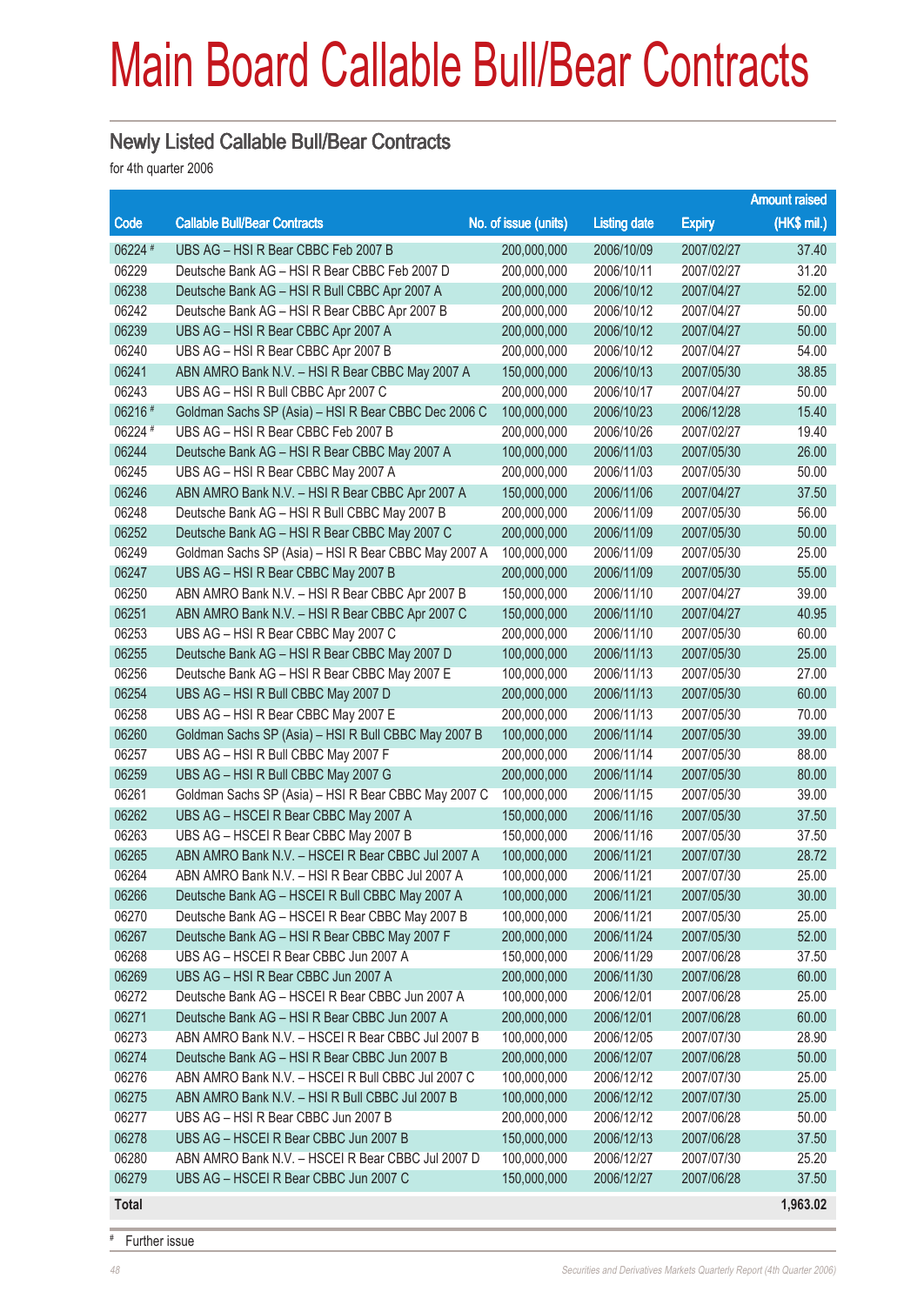# Main Board ELI & Trading Only Stocks

### Equity Linked Instrument Trading Statistics

| No. of issues<br>Turnover value (HK\$ mil.) |
|---------------------------------------------|
| –                                           |
| -                                           |
| -                                           |
| -                                           |
| -                                           |
|                                             |

### NASDAQ Stocks

|      |    | No. of issues | Turnover value (HK\$ mil.) |
|------|----|---------------|----------------------------|
| 2005 | Q4 |               | 1.73                       |
| 2006 | Q1 |               | 3.08                       |
|      | Q2 |               | 1.48                       |
|      | Q3 |               | 6.00                       |
|      | Q4 |               | 4.35                       |

#### iShares

|      |    | No. of issues | Turnover value (HK\$ mil.) |
|------|----|---------------|----------------------------|
| 2005 | Q4 |               | 0.05                       |
| 2006 | Q1 |               | 0.20                       |
|      | Q2 |               | 0.01                       |
|      | Q3 |               | 0.00                       |
|      | Q4 |               | 0.00                       |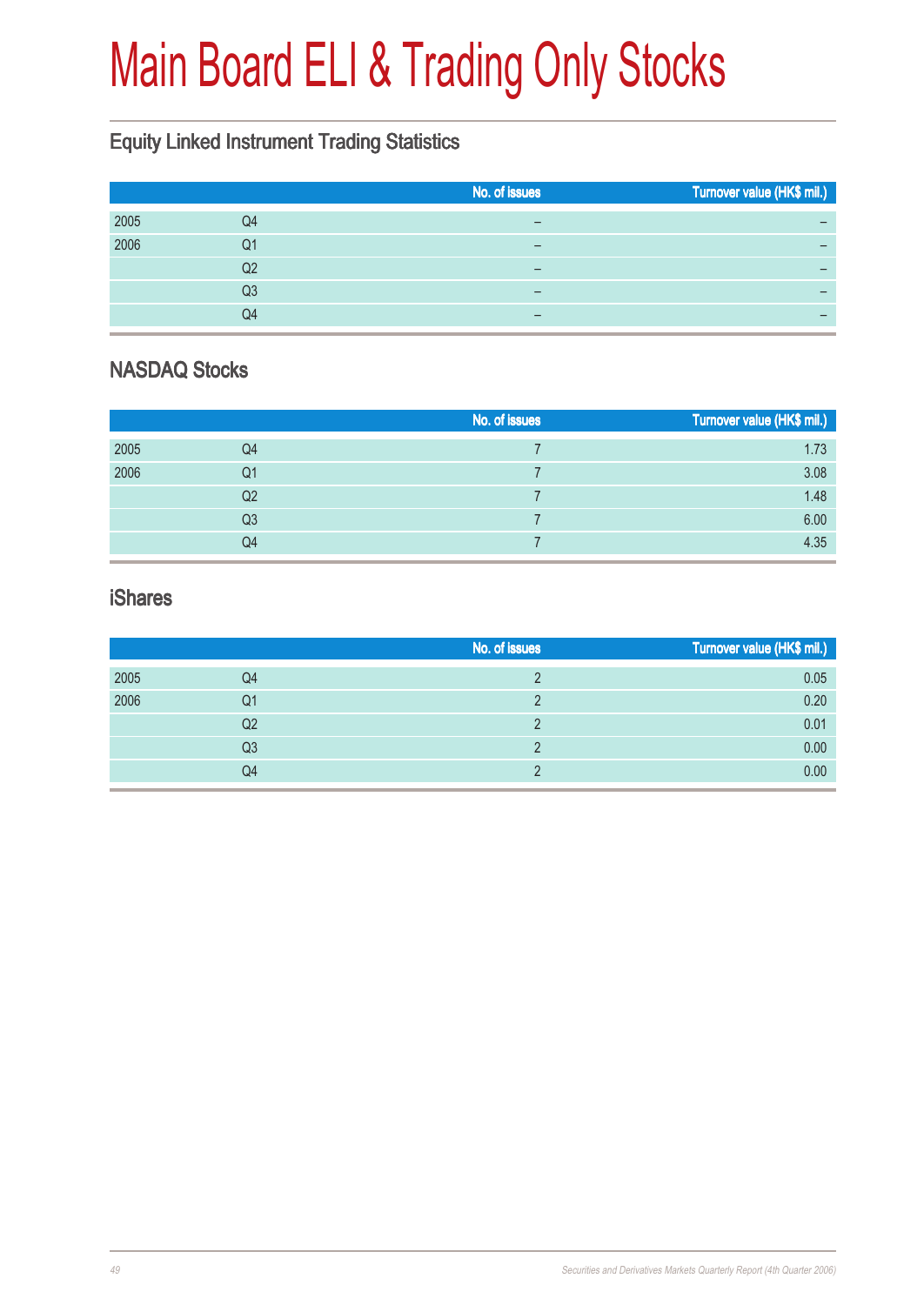### Equity Turnover – GEM

|      |                | Share (Mil. shs) | Value (HK\$ mil.) | No. of deals |
|------|----------------|------------------|-------------------|--------------|
| 2005 | Q4             | 7,112.69         | 5,408.71          | 109,137      |
| 2006 | Q1             | 11,537.79        | 12,673.01         | 221,904      |
|      | Q <sub>2</sub> | 13,130.34        | 11,464.33         | 230,657      |
|      | Q3             | 11.928.67        | 8,747.10          | 234,288      |
|      | Q4             | 13,275.64        | 10,793.14         | 257,814      |

### Equity Trading Statistics – GEM

|      |                | No. of<br>trading days | Average daily turnover<br>(HK\$ mil.) | <b>Average value</b><br>per deal |
|------|----------------|------------------------|---------------------------------------|----------------------------------|
| 2005 | Q4             | 62                     | 87.24                                 | 49,559                           |
| 2006 | Q <sub>1</sub> | 62                     | 204.40                                | 57,110                           |
|      | Q <sub>2</sub> | 59                     | 194.31                                | 49,703                           |
|      | Q <sub>3</sub> | 65                     | 134.57                                | 37,335                           |
|      | Q4             | 61                     | 176.94                                | 41,864                           |

#### 20 Most Advanced GEM Stocks

for 4th quarter 2006

|                |       |                        | <b>Closing price</b> |                 |          |
|----------------|-------|------------------------|----------------------|-----------------|----------|
| Rank           | Code  | <b>Stock</b>           | End of Dec 2006      | End of Sep 2006 | % up     |
| 1              | 08089 | PROACTIVE TECH         | 0.950                | 0.045           | 2,011.11 |
| $\overline{2}$ | 08279 | <b>MEGAINFO</b>        | 1.720                | 0.286A          | 501.40   |
| 3              | 08182 | <b>SYS SOLUTIONS</b>   | 0.230                | 0.050           | 360.00   |
| 4              | 08005 | YUXING INFOTECH        | 1.370                | 0.310           | 341.94   |
| 5              | 08129 | <b>Q9 TECHNOLOGY</b>   | 0.128                | 0.046A          | 178.26   |
| 6              | 08285 | <b>EVOC</b>            | 0.990                | 0.365           | 171.23   |
| $\overline{7}$ | 08197 | <b>NORTHEAST TIGER</b> | 0.115                | 0.048           | 139.58   |
| 8              | 08118 | <b>INT'L ENT</b>       | 3.650                | 1.550           | 135.48   |
| 9              | 08083 | <b>SYSCAN TECH</b>     | 0.220                | 0.094           | 134.04   |
| 10             | 08155 | <b>CAPITAL</b>         | 0.100                | 0.044           | 127.27   |
| 11             | 08068 | <b>NU INT'L</b>        | 0.280                | 0.125A          | 124.00   |
| 12             | 08108 | <b>FAVA INT'L</b>      | 4.140                | 1.910           | 116.75   |
| 13             | 08161 | <b>CHINALOTSYNERGY</b> | 1.770                | 0.890           | 98.88    |
| 14             | 08022 | <b>ARGOS ENT</b>       | 0.199                | 0.101           | 97.03    |
| 15             | 08213 | <b>ARMITAGE TECH</b>   | 0.070                | 0.036           | 94.44    |
| 16             | 08058 | <b>LUOXIN PHARMA</b>   | 0.990                | 0.510           | 94.12    |
| 17             | 08103 | <b>TAI SHING</b>       | 0.900                | 0.500           | 80.00    |
| 18             | 08112 | DETEAM CO LTD          | 0.810                | 0.455           | 78.02    |
| 19             | 08019 | <b>EVERPRIDE PHAR</b>  | 0.069                | 0.039           | 76.92    |
| 20             | 08186 | <b>MEDICAL CHI</b>     | 0.085                | 0.050           | 70.00    |
|                |       |                        |                      |                 |          |

A Adjusted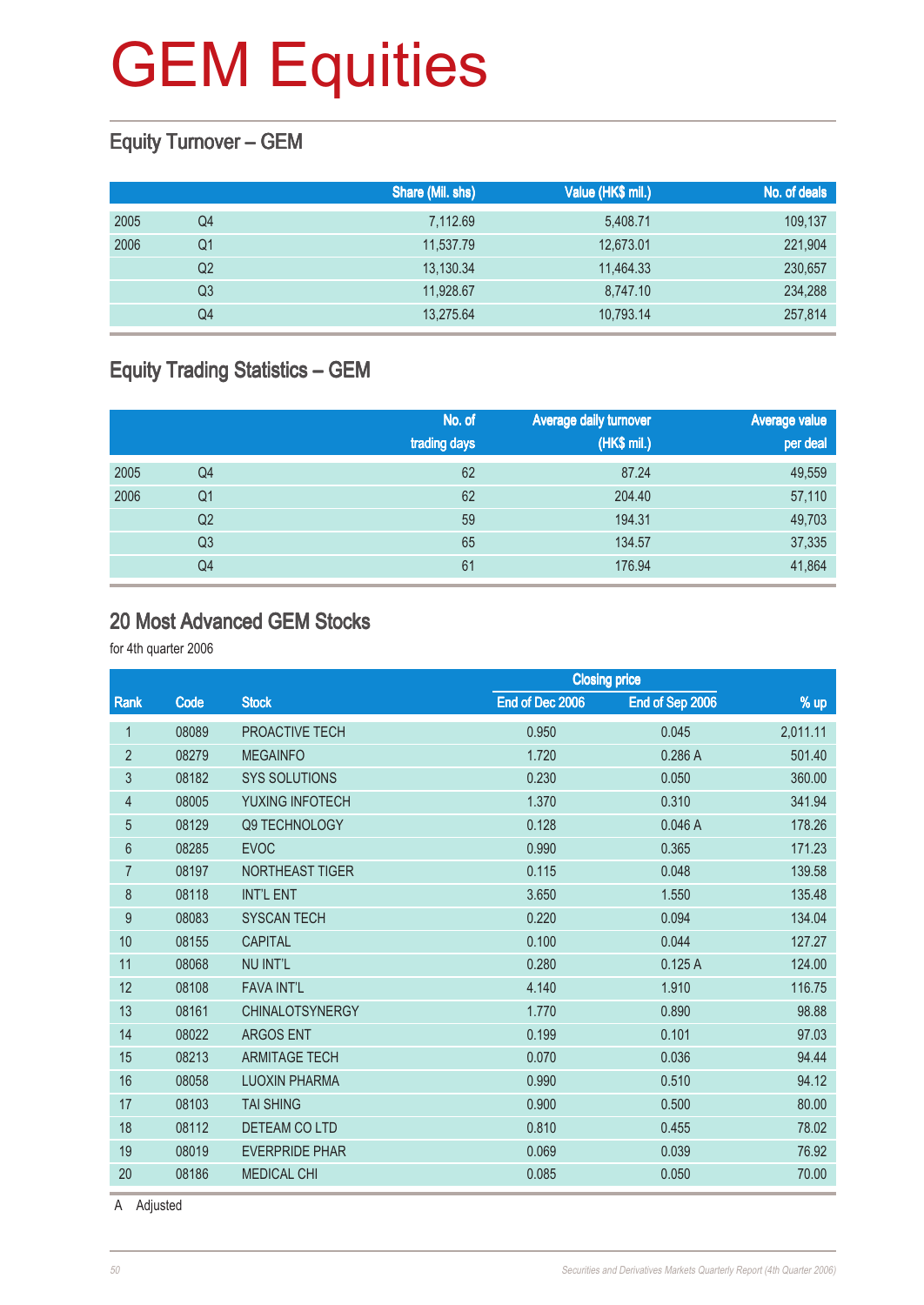### 20 Most Declined GEM Stocks

for 4th quarter 2006

|                |       |                        |                 | <b>Closing price</b> |          |
|----------------|-------|------------------------|-----------------|----------------------|----------|
| Rank           | Code  | <b>Stock</b>           | End of Dec 2006 | End of Sep 2006      | % down   |
| $\mathbf 1$    | 08085 | <b>NCM HOLDINGS</b>    | 0.135           | 0.360                | $-62.50$ |
| $\overline{2}$ | 08130 | MILKYWAY IMAGE         | 0.019           | 0.042                | $-54.76$ |
| 3              | 08029 | <b>GALILEO</b>         | 0.310           | 0.630                | $-50.79$ |
| $\overline{4}$ | 08025 | <b>AIR HOLDINGS</b>    | 0.063           | 0.118                | $-46.61$ |
| 5              | 08301 | <b>MINGWAH HI TECH</b> | 0.205           | 0.380                | $-46.05$ |
| 6              | 08136 | <b>FX CREATIONS</b>    | 0.100           | 0.180                | $-44.44$ |
| $\overline{7}$ | 08008 | <b>SUNEVISION</b>      | 1.070           | 1.860                | $-42.47$ |
| 8              | 08143 | <b>HUA XIA HEALTH</b>  | 0.290           | 0.500                | $-42.00$ |
| 9              | 08175 | <b>KANHAN TECH</b>     | 0.120           | 0.190                | $-36.84$ |
| 10             | 08220 | <b>CHINA PHOTAR</b>    | 0.160           | 0.250                | $-36.00$ |
| 11             | 08231 | <b>FUDANZHANGJIANG</b> | 0.220           | 0.330                | $-33.33$ |
| 12             | 08071 | <b>GLORY FUTURE GP</b> | 0.100           | 0.150                | $-33.33$ |
| 13             | 08156 | <b>CHINA VANGUARD</b>  | 0.530           | 0.793 A              | $-33.17$ |
| 14             | 08017 | <b>LONG SUCCESS</b>    | 0.550           | 0.800                | $-31.25$ |
| 15             | 08201 | <b>CHINA FIRE</b>      | 0.510           | 0.710                | $-28.17$ |
| 16             | 08212 | <b>APTUS HOLDINGS</b>  | 1.620           | 2.240                | $-27.68$ |
| 17             | 08096 | <b>THINSOFT</b>        | 0.103           | 0.140                | $-26.43$ |
| 18             | 08070 | <b>ZHONGYU GAS</b>     | 0.295           | 0.400                | $-26.25$ |
| 19             | 08137 | <b>JESSICA</b>         | 0.120           | 0.160                | $-25.00$ |
| 20             | 08090 | <b>EVI EDUCATION</b>   | 0.045           | 0.060                | $-25.00$ |

A Adjusted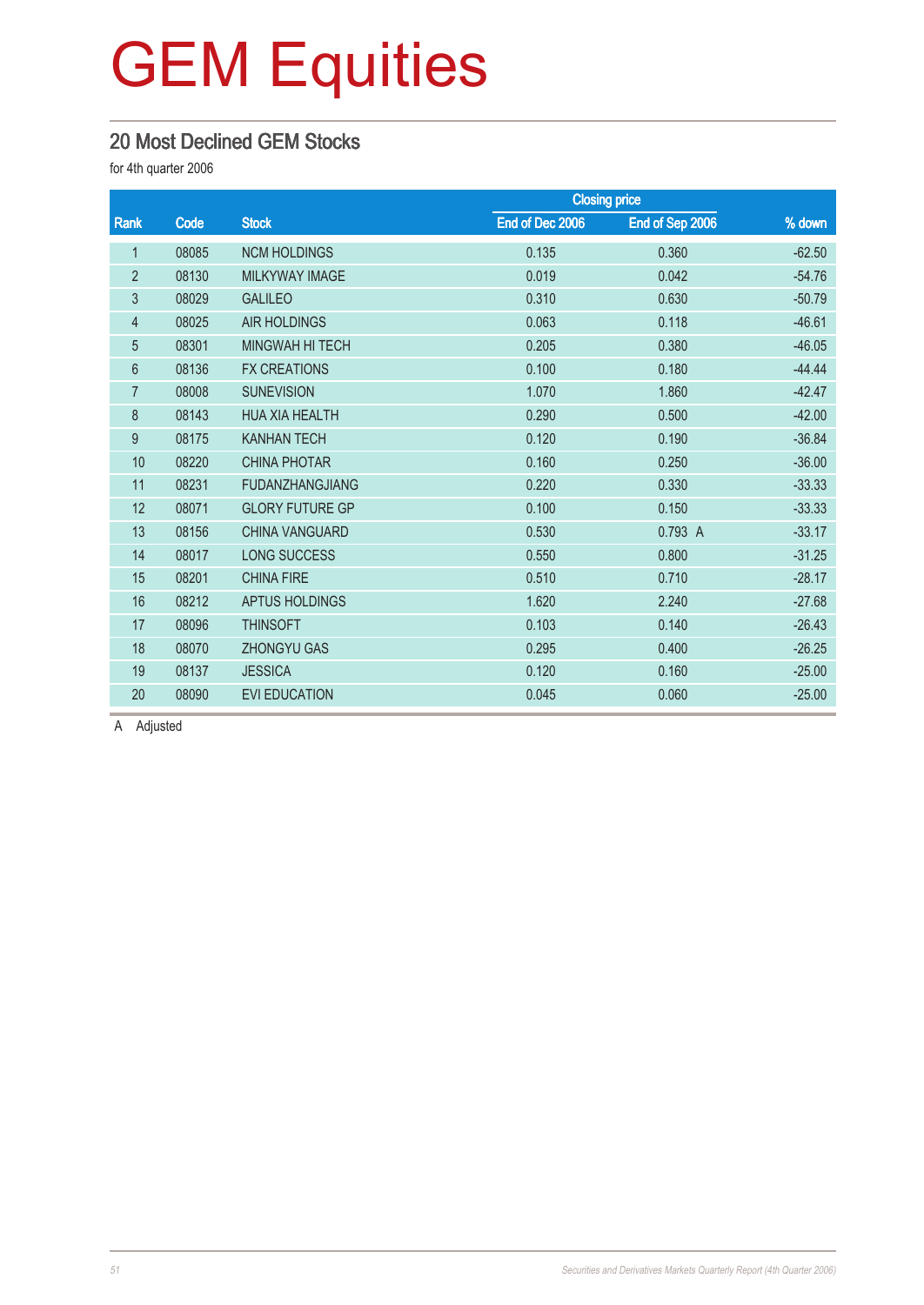### 20 Most Active GEM Stocks by Value

for 4th quarter 2006

| Rank             | Code  | <b>Stock</b>           | Turnover (HK\$ mil.) | % of total |
|------------------|-------|------------------------|----------------------|------------|
| $\mathbf{1}$     | 08245 | <b>JINGKELONG</b>      | 1,783.62             | 16.53      |
| $\overline{2}$   | 08276 | <b>SUNSHINE-NEW</b>    | 749.19               | 6.94       |
| $\mathfrak{Z}$   | 08138 | <b>TOWN HEALTH</b>     | 489.04               | 4.53       |
| $\overline{4}$   | 08241 | <b>TIANDA OIL PIPE</b> | 461.63               | 4.28       |
| $\overline{5}$   | 08277 | <b>WUMART</b>          | 461.53               | 4.28       |
| $6\phantom{a}$   | 08279 | <b>MEGAINFO</b>        | 413.74               | 3.83       |
| $\overline{7}$   | 08206 | <b>CHINAINFO</b>       | 410.42               | 3.80       |
| $\,8\,$          | 08199 | <b>WEIGAO GROUP</b>    | 399.26               | 3.70       |
| $\boldsymbol{9}$ | 08222 | <b>CKLIFE SCIENCES</b> | 382.32               | 3.54       |
| 10               | 08161 | <b>CHINALOTSYNERGY</b> | 325.99               | 3.02       |
| 11               | 08180 | <b>GOLDEN MEDITECH</b> | 320.42               | 2.97       |
| 12               | 08002 | PHOENIX TV             | 316.58               | 2.93       |
| 13               | 08282 | <b>TOM ONLINE</b>      | 280.78               | 2.60       |
| 14               | 08011 | <b>KANSTAR ENPAPER</b> | 280.03               | 2.59       |
| 15               | 08088 | <b>TECHPACIFIC CAP</b> | 243.01               | 2.25       |
| 16               | 08069 | <b>TONG REN TANG</b>   | 193.06               | 1.79       |
| 17               | 08029 | <b>GALILEO</b>         | 189.90               | 1.76       |
| 18               | 08280 | <b>TIANYE WATER</b>    | 179.52               | 1.66       |
| 19               | 08212 | APTUS HOLDINGS         | 167.11               | 1.55       |
| 20               | 08201 | <b>CHINA FIRE</b>      | 161.03               | 1.49       |
| <b>Total</b>     |       |                        | 8,208.19             | 76.05      |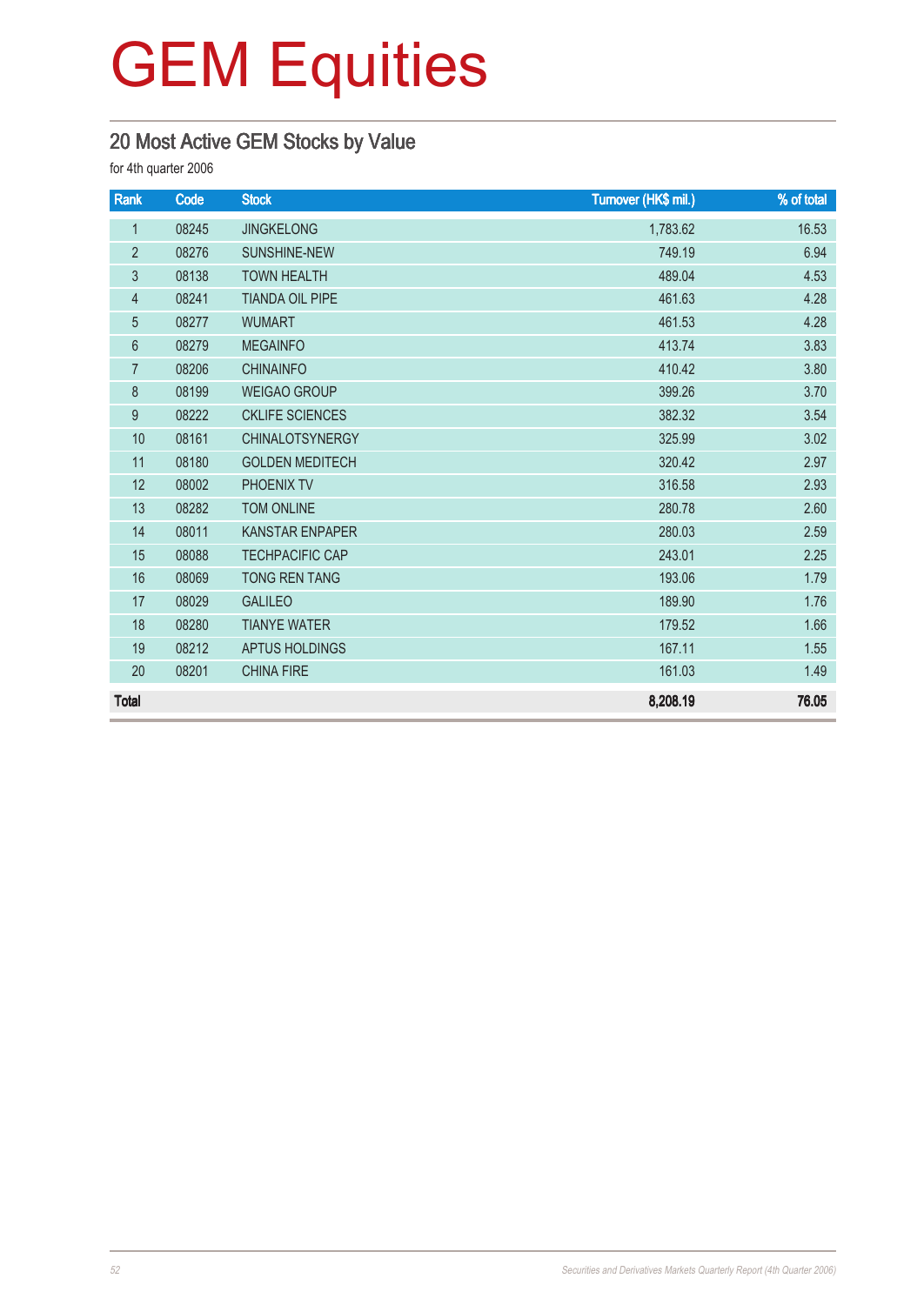### 20 Most Active GEM Stock by Shares

for 4th quarter 2006

| Rank           | Code  | <b>Stock</b>           | <b>Turnover (Mil. shs)</b> | % of total |
|----------------|-------|------------------------|----------------------------|------------|
| $\mathbf 1$    | 08138 | <b>TOWN HEALTH</b>     | 2,203.96                   | 16.60      |
| $\overline{2}$ | 08011 | <b>KANSTAR ENPAPER</b> | 818.65                     | 6.17       |
| 3              | 08088 | <b>TECHPACIFIC CAP</b> | 530.60                     | 4.00       |
| $\overline{4}$ | 08222 | <b>CKLIFE SCIENCES</b> | 479.16                     | 3.61       |
| $\overline{5}$ | 08129 | Q9 TECHNOLOGY          | 439.15                     | 3.31       |
| 6              | 08279 | <b>MEGAINFO</b>        | 411.10                     | 3.10       |
| $\overline{7}$ | 08250 | <b>CORE HEALTHCARE</b> | 388.13                     | 2.92       |
| 8              | 08029 | <b>GALILEO</b>         | 352.00                     | 2.65       |
| 9              | 08201 | <b>CHINA FIRE</b>      | 294.46                     | 2.22       |
| 10             | 08245 | <b>JINGKELONG</b>      | 273.56                     | 2.06       |
| 11             | 08002 | PHOENIX TV             | 258.10                     | 1.94       |
| 12             | 08276 | <b>SUNSHINE-NEW</b>    | 242.64                     | 1.83       |
| 13             | 08161 | <b>CHINALOTSYNERGY</b> | 240.03                     | 1.81       |
| 14             | 08042 | KO YO GROUP            | 214.11                     | 1.61       |
| 15             | 08089 | PROACTIVE TECH         | 202.43                     | 1.52       |
| 16             | 08282 | TOM ONLINE             | 199.70                     | 1.50       |
| 17             | 08130 | <b>MILKYWAY IMAGE</b>  | 199.41                     | 1.50       |
| 18             | 08259 | <b>ANDRE JUICE</b>     | 183.90                     | 1.39       |
| 19             | 08006 | CHINA.COM              | 159.87                     | 1.20       |
| 20             | 08046 | <b>TIGER TECH</b>      | 156.38                     | 1.18       |
| <b>Total</b>   |       |                        | 8,247.34                   | 62.12      |

### Market Capitalisation of Listed Companies for GEM

as at the quarter end

|      |    | HK\$ mil. |
|------|----|-----------|
| 2005 | Q4 | 66,603.74 |
| 2006 | Q1 | 84,214.72 |
|      | Q2 | 82,030.68 |
|      | Q3 | 77,829.34 |
|      | Q4 | 88,885.43 |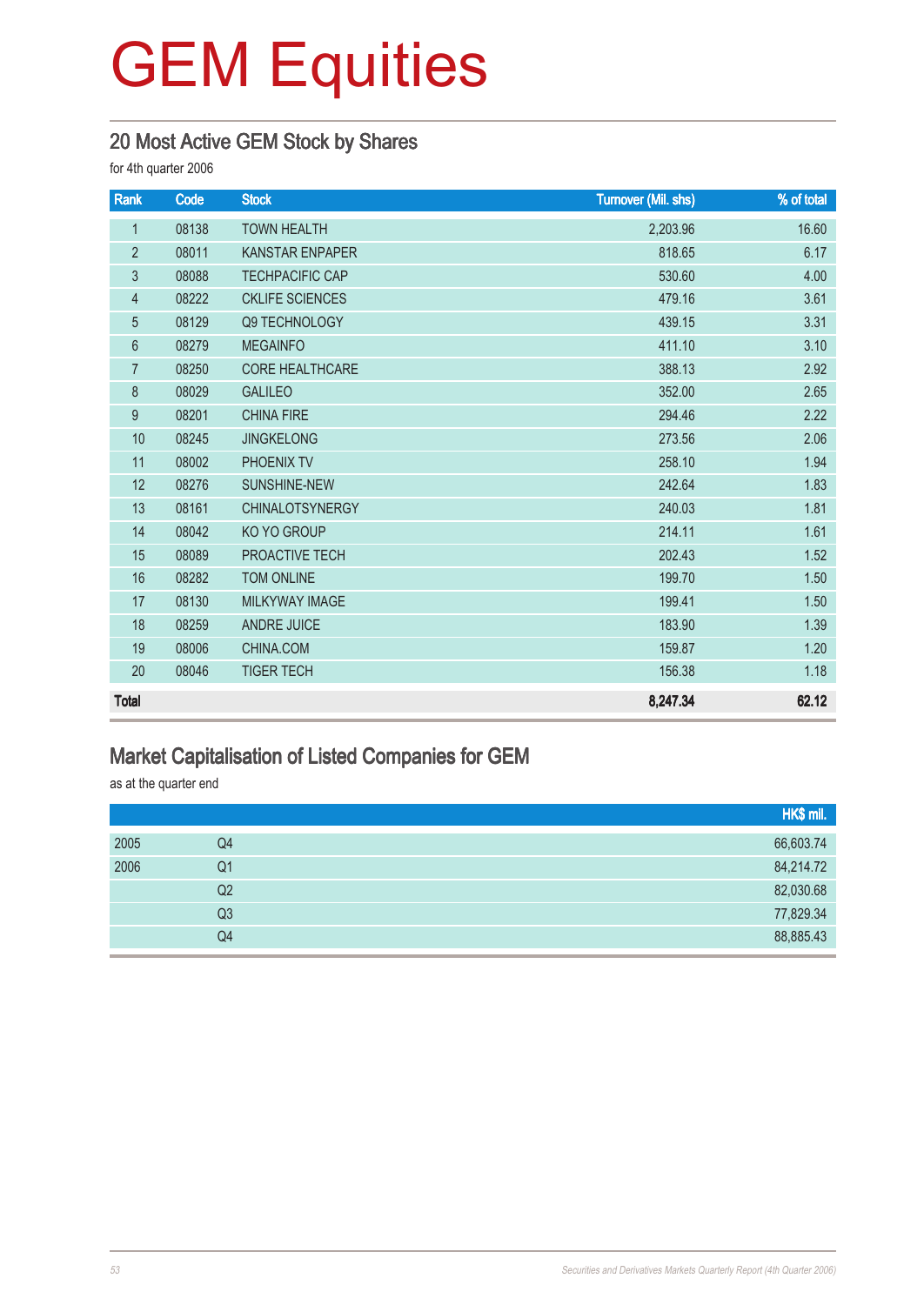### 50 Leading Companies by Market Capitalisation – GEM

as at the 4th quarter end 2006

| <b>Rank</b>                         | Code           | Market capitalisation (HK\$ mil.)<br><b>Company</b>                      |                        | % of market total |
|-------------------------------------|----------------|--------------------------------------------------------------------------|------------------------|-------------------|
| 1                                   | 08222          | CK Life Sciences Int'l., (Holdings) Inc.                                 | 6,919.97               | 7.79              |
| $\overline{2}$                      | 08282          | TOM Online Inc.                                                          | 6,559.83               | 7.38              |
| $\overline{3}$                      | 08002          | Phoenix Satellite Television Holdings Ltd.                               | 6,522.50               | 7.34              |
| $\overline{\mathcal{A}}$            | 08279          | MegaInfo Holdings Ltd.                                                   | 5,158.49               | 5.80              |
| $\overline{5}$                      | 08180          | Golden Meditech Co. Ltd.                                                 | 5,019.18               | 5.65              |
| $\boldsymbol{6}$                    | 08277          | Wumart Stores, Inc. - H Shares                                           | 3,485.19               | 3.92              |
| 7                                   | 08161          | China LotSynergy Holdings Ltd.                                           | 3,137.47               | 3.53              |
| $8\,$                               | 08276          | Century Sunshine Ecological Technology Holdings Ltd.                     | 3,029.60               | 3.41              |
| $\overline{9}$                      | 08212          | Aptus Holdings Ltd.                                                      | 2,702.88               | 3.04              |
| 10                                  | 08199          | Shandong Weigao Group Medical Polymer Co. Ltd. - H Shares                | 2,628.07               | 2.96              |
| 11                                  | 08117          | China Primary Resources Holdings Ltd.                                    | 2,418.43               | 2.72              |
| 12                                  | 08008          | Sunevision Holdings Ltd.                                                 | 2,173.69               | 2.45              |
| 13                                  | 08052          | Convenience Retail Asia Ltd.                                             | 2,104.42               | 2.37              |
| 14                                  | 08006          | China.com Inc.                                                           | 1,970.67               | 2.22              |
| 15                                  | 08206          | Chinainfo Holdings Ltd.                                                  | 1,737.35               | 1.95              |
| 16                                  | 08011          | Kanstar Environmental Paper Products Holdings Ltd.                       | 1,608.00               | 1.81              |
| 17                                  | 08201          | China Fire Safety Enterprise Group Holdings Ltd.                         | 1,456.05               | 1.64              |
| 18                                  | 08216          | Chinasoft International Ltd.                                             | 1,307.22               | 1.47              |
| 19                                  | 08138          | Town Health International Holdings Co. Ltd.                              | 1,217.48               | 1.37              |
| 20                                  | 08088          | Techpacific Capital Ltd.                                                 | 1,135.47               | 1.28              |
| 21                                  | 08245          | Beijing Jingkelong Co. Ltd. - H Shares                                   | 927.50                 | 1.04              |
| 22                                  | 08061          | AcrossAsia Ltd.                                                          | 911.63                 | 1.03              |
| 23                                  | 08069          | Tong Ren Tang Technologies Co. Ltd. - H Shares                           | 904.18                 | 1.02              |
| 24                                  | 08292          | HC International, Inc.                                                   | 861.42                 | 0.97              |
| 25                                  | 08118          | International Entertainment Corporation                                  | 860.78                 | 0.97              |
| 26                                  | 08261          | Shandong Molong Petroleum Machinery Co. Ltd. - H Shares                  | 704.35                 | 0.79              |
| 27                                  | 08241          | Anhui Tianda Oil Pipe Co. Ltd. - H Shares                                | 620.01                 | 0.70              |
| 28                                  | 08122          | CASH Financial Services Group Ltd.                                       | 594.28                 | 0.67              |
| 29                                  | 08259          | Yantai North Andre Juice Co. Ltd. - H Shares                             | 562.87                 | 0.63              |
| 30                                  | 08005          | Yuxing InfoTech Holdings Ltd.                                            | 548.00                 | 0.62              |
| 31                                  | 08156          | China Vanguard Group Ltd.                                                | 496.12                 | 0.56              |
| 32                                  | 08196          | Launch Tech Co. Ltd. - H Shares                                          | 490.20                 | 0.55              |
| 33                                  | 08099          | Zhengzhou Gas Co. Ltd. - H Shares                                        | 473.57                 | 0.53              |
| 34                                  | 08070          | Zhongyu Gas Holdings Ltd.                                                | 390.93                 | 0.44              |
| 35                                  | 08287          | Nanjing Sample Technology Co. Ltd. - H Shares                            | 383.52                 | 0.43              |
| 36                                  | 08293          | Jinheng Automotive Safety Technology Holdings Ltd.                       | 381.70                 | 0.43              |
| 37                                  | 08090          | EVI Education Asia Ltd.                                                  | 373.50                 | 0.42              |
| 38<br>39                            | 08208          | Changmao Biochemical Engineering Co. Ltd. - H Shares<br>Finet Group Ltd. | 363.73                 | 0.41              |
| 40                                  | 08317<br>08108 | FAVA International Holdings Ltd.                                         | 361.14<br>353.06       | 0.41<br>0.40      |
| 41                                  | 08262          | A - S China Plumbing Products Ltd.                                       | 351.91                 | 0.40              |
| 42                                  | 08075          | Rojam Entertainment Holdings Ltd.                                        | 346.70                 | 0.39              |
| 43                                  | 08230          | Shenzhen Dongjiang Environmental Co. Ltd. - H Shares                     | 334.45                 | 0.38              |
| 44                                  | 08068          | New Universe International Group Ltd.                                    | 333.67                 | 0.38              |
| 45                                  | 08280          | Xinjiang Tianye Water Saving Irrigation System Co Ltd -H Shs             | 329.91                 | 0.37              |
| 46                                  | 08073          | Recruit Holdings Ltd.                                                    | 321.52                 | 0.36              |
| 47                                  | 08290          | Tianjin Tianlian Public Utilities Co., Ltd. - H Shares                   | 313.50                 | 0.35              |
| 48                                  | 08141          | Inspur International Ltd.                                                | 308.58                 | 0.35              |
| 49                                  | 08101          | Value Convergence Holdings Ltd.                                          | 298.94                 | 0.34              |
| 50                                  | 08029          | Galileo Capital Group Ltd.                                               | 297.60                 | 0.33              |
|                                     |                |                                                                          |                        | 86.73             |
| <b>Total</b><br><b>Market Total</b> |                |                                                                          | 77,091.19<br>88,885.43 | 100.00            |
|                                     |                |                                                                          |                        |                   |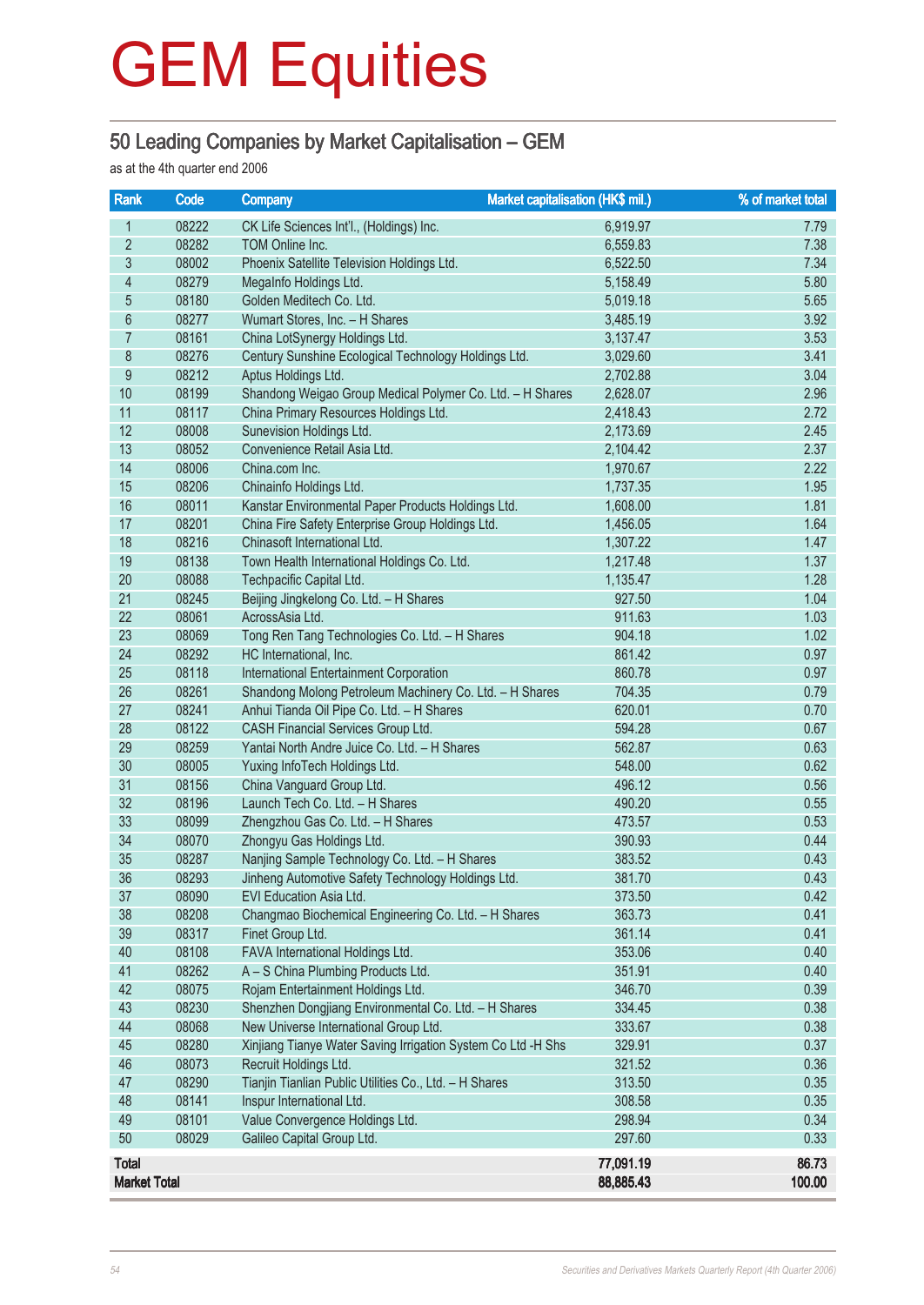#### New Listing Statistics – equities for GEM

|      |    | No. of newly listed companies | Funds raised (HK\$ mil.) |
|------|----|-------------------------------|--------------------------|
| 2005 | Q4 | 5                             | 378.75                   |
| 2006 | Q1 |                               | 453.33                   |
|      | Q2 |                               | 130.07                   |
|      | Q3 |                               | 683.10                   |
|      | Q4 |                               | 502.71                   |

#### Newly Listed Companies for GEM

for 4th quarter 2006

| Code         | Company name                              |            | Listing date No. of issued shares | Funds raised (HK\$ mil.) |
|--------------|-------------------------------------------|------------|-----------------------------------|--------------------------|
| 08241        | Anhui Tianda Oil Pipe Co. Ltd. - H Shares | 2006/12/01 | 167,570,000                       | 502.71                   |
| <b>Total</b> |                                           |            |                                   | 502.71                   |

#### Withdrawal of Listed Companies – GEM

for 4th quarter 2006

| Code  | <b>Company name</b>                    | Last trading date \ | Delisted date |
|-------|----------------------------------------|---------------------|---------------|
| 08177 | Sino Stride Technology (Holdings) Ltd. | 2006/04/03          | 2006/11/07    |

#### Company Name Changes for GEM

for 4th quarter 2006

| <b>Code</b> | Old name                      | New name                                 | <b>Effective date</b> | <b>Adoption date</b> |
|-------------|-------------------------------|------------------------------------------|-----------------------|----------------------|
| 08172       | Satellite Devices Corporation | Golife Concepts Holdings Ltd.            | 2006/08/30            | 2006/11/01           |
| 08292       | HC International, Inc. #      | HC International, Inc.                   | 2006/11/06            | 2006/11/06           |
| 08117       | China Advance Holdings Ltd.   | China Primary Resources Holdings Ltd.    | 2006/10/03            | 2006/11/13           |
| 08108       | Co-winner Enterprise Ltd.     | FAVA International Holdings Ltd.         | 2006/11/02            | 2006/11/24           |
| 08250       | Plasmagene Biosciences Ltd.   | Core Healthcare Investment Holdings Ltd. | 2006/11/06            | 2006/12/21           |

Change of English name only

# Change of Chinese name only

#### Bonus Issues / Bonus Warrants for GEM

for 4th quarter 2006

| <b>Code</b> | Company                   | <b>Particulars</b> | Ex-date    |
|-------------|---------------------------|--------------------|------------|
| 08156       | China Vanguard Group Ltd. | 1 for $2$          | 2006/10/16 |
|             |                           | 1 2008 wt for 5    |            |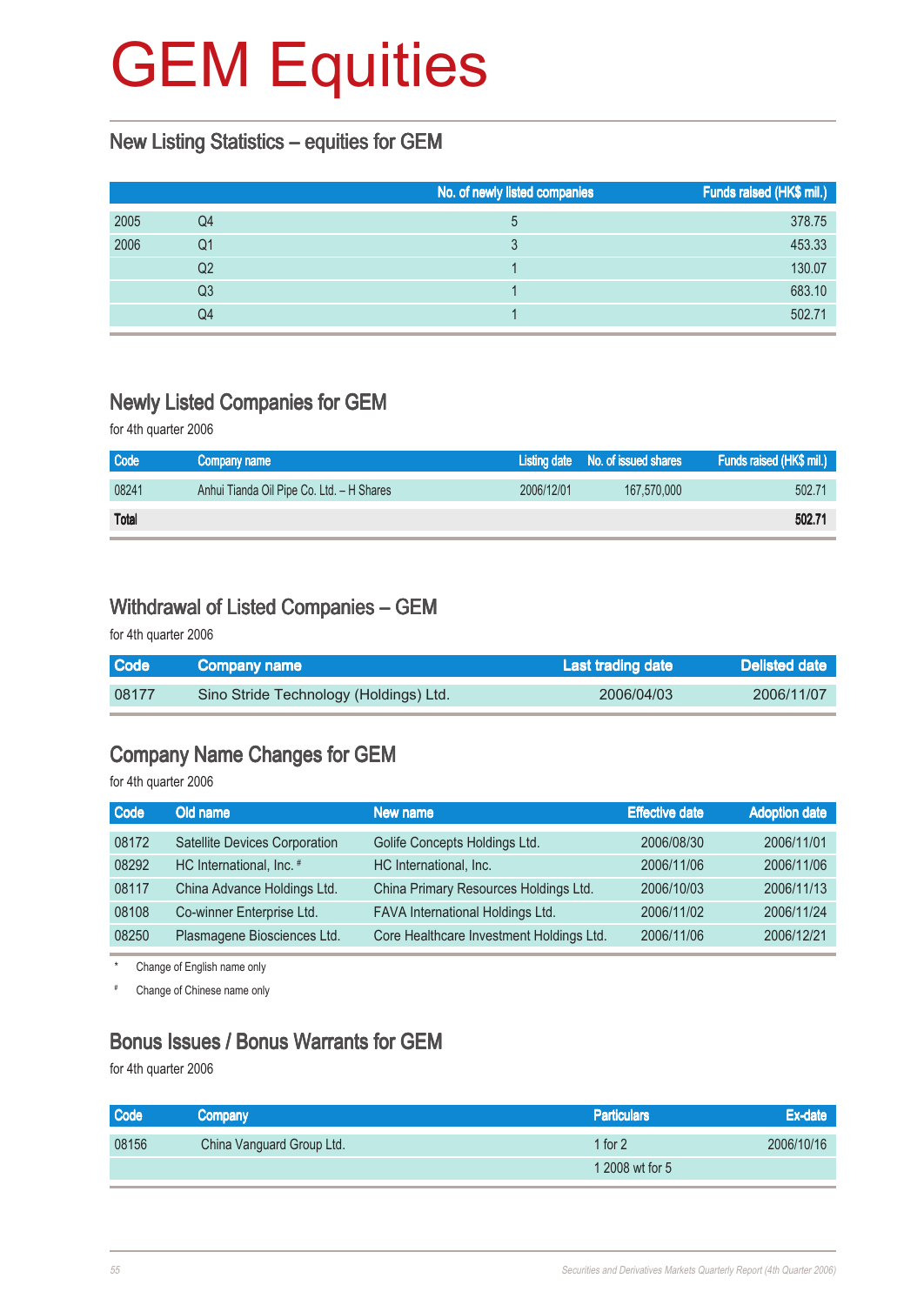#### Share Split/Consolidation for GEM

for 4th quarter 2006

| Company                                | <b>Particulars</b>      | <b>Effective date</b> |
|----------------------------------------|-------------------------|-----------------------|
| Megalnfo Holdings Ltd.                 | Split 1 into 5          | 2006/10/24            |
| Wumart Stores, Inc. - H Shares         | Split 1 into 4          | 2006/10/26            |
| Century Sunshine Ecological Technology | Split 1 into 5          | 2006/12/04            |
| Holdings Ltd.                          |                         |                       |
| New Universe International Group Ltd.  | Consolidation 10 into 1 | 2006/12/19            |
|                                        |                         |                       |

### Rights Issues & Open Offers for GEM

for 4th quarter 2006

| <b>Month</b> | Code  | Company                     | <b>Ratio</b>         | Funds raised (HK\$ mil.) |
|--------------|-------|-----------------------------|----------------------|--------------------------|
| <b>Nov</b>   | 08129 | Q9 Technology Holdings Ltd. | Rts 1 for 2 @\$0.039 | 24.30                    |
| <b>Total</b> |       |                             |                      | 24.30                    |

#### Placing\*

|                   |       |                        | No. of        |                      |                     |
|-------------------|-------|------------------------|---------------|----------------------|---------------------|
|                   |       |                        | new shares    | <b>Placing price</b> | <b>Funds raised</b> |
| <b>Month</b>      | Code  | Company                | placed        | (HK\$)               | (HK\$ mil.)         |
| 2006              |       |                        |               |                      |                     |
| Sep <sup>**</sup> | 08029 | <b>GALILEO</b>         | 160,000,000   | 0.070                | 11.20               |
| Oct               | 08065 | <b>SINO HAIJING</b>    | 112,500,000   | 0.048                | 5.40                |
| <b>Nov</b>        | 08171 | <b>QUASAR COMM TEC</b> | 39,000,000    | 0.100                | 3.90                |
|                   | 08279 | <b>MEGAINFO</b>        | 210,520,000   | 0.260                | 54.74               |
|                   | 08239 | <b>MP LOGISTICS</b>    | 1,200,000,000 | 0.010                | 12.00               |
|                   | 08091 | <b>UNIVERSAL TECH</b>  | 130,600,000   | 0.145                | 18.94               |
| <b>Dec</b>        | 08089 | PROACTIVE TECH         | 46.400.000    | 0.241                | 11.18               |
|                   | 08202 | <b>INNO-TECH HOLD</b>  | 33,500,000    | 0.160                | 5.36                |
| <b>Total</b>      |       |                        |               |                      | 122.71              |

\* Due to the reporting time-lag, placing figures for the quarter are provisional.

\*\* Supplementary information update for previous quarters.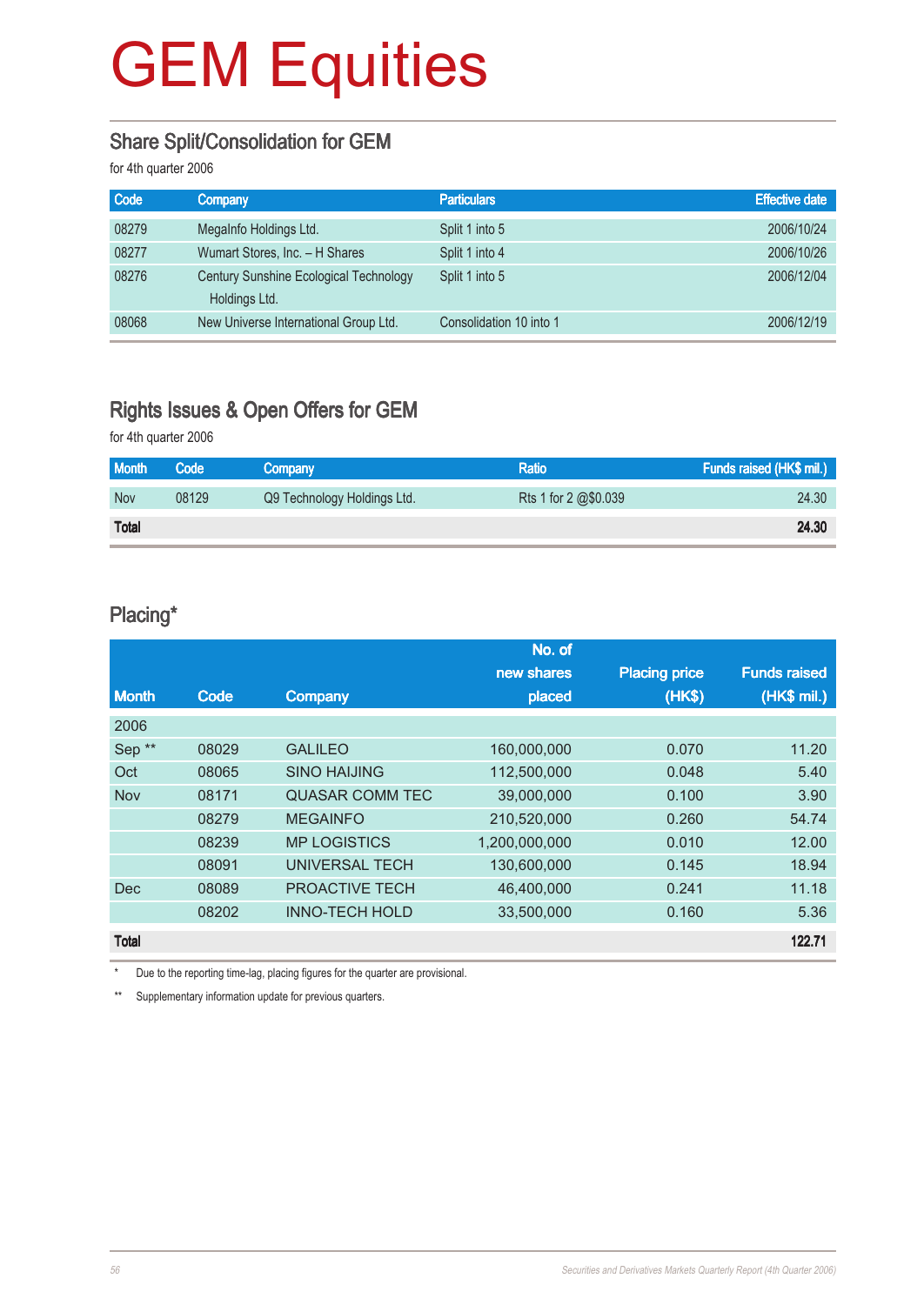### GEM Warrants

### Warrant Trading and Market Value Statistics – GEM

|      |    | <b>Number</b> | Turnover value (HK\$ mil.) | Market value (HK\$ mil.) |
|------|----|---------------|----------------------------|--------------------------|
| 2005 | Q4 |               | $\overline{\phantom{0}}$   |                          |
| 2006 | Q1 |               | $\overline{\phantom{0}}$   |                          |
|      | Q2 |               |                            |                          |
|      | Q3 |               |                            | -                        |
|      | Q4 |               | 0.31                       | 10.61                    |

### Newly Listed Equity GEM Warrants

for 4th quarter 2006

|              |                                         | <b>Initial issued</b> |                     |               | <b>Amount raised</b> |
|--------------|-----------------------------------------|-----------------------|---------------------|---------------|----------------------|
| <b>Code</b>  | <b>Equity warrants</b>                  | amount (HK)           | <b>Listing date</b> | <b>Expiry</b> | (HK\$ mil.)          |
| 08357        | China Vanguard Group Ltd. Warrants 2008 | 165,998,046           | 2006/11/03          | 2008/11/02    |                      |
| <b>Total</b> |                                         |                       |                     |               |                      |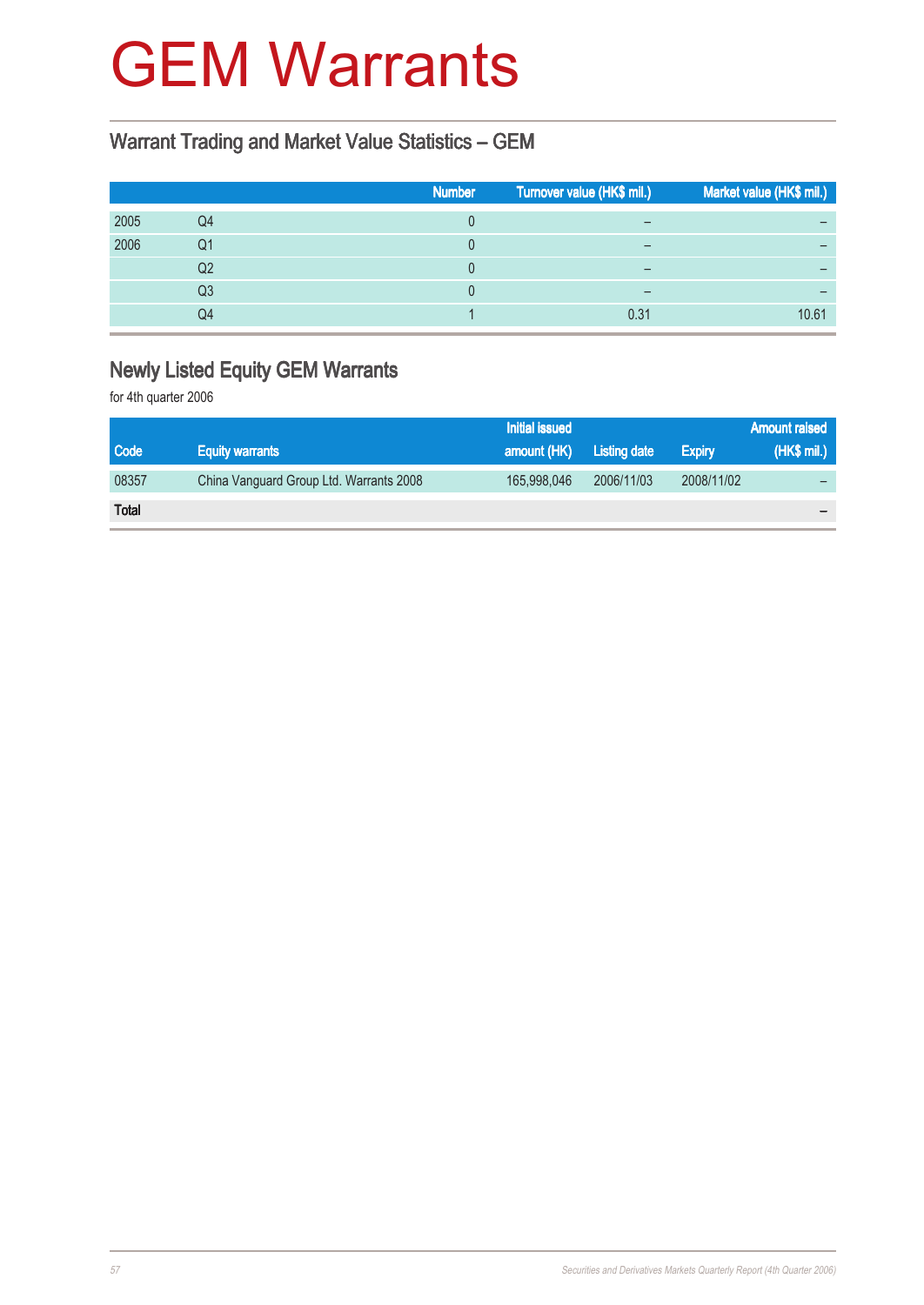# Stock Market Indices

### Hong Kong Stock Market Indices

|                                               | End of Dec 2006 | End of Sep 2006 |               |
|-----------------------------------------------|-----------------|-----------------|---------------|
| Index                                         | <b>Close</b>    | <b>Close</b>    | Change %      |
| S&P/HKEx LargeCap Index                       | 24378.76        | 20418.50        | $+ 19.40\%$   |
|                                               |                 |                 |               |
| S&P/HKEx GEM Index                            | 1224.67         | 1102.56         | 11.08%<br>$+$ |
|                                               |                 |                 |               |
| <b>HANG SENG INDEX</b>                        | 19964.72        | 17543.05        | $+ 13.80\%$   |
| <b>SECTORIAL INDICES</b>                      |                 |                 |               |
| Finance                                       | 32428.67        | 30107.37        | 7.71%<br>$+$  |
| <b>Utilities</b>                              | 35793.70        | 33061.03        | 8.27%<br>$+$  |
| Properties                                    | 23144.13        | 20808.79        | $+ 11.22%$    |
| Commerce & Industry                           | 10620.27        | 8874.77         | + 19.67%      |
|                                               |                 |                 |               |
| HANG SENG COMPOSITE INDEX                     | 2802.68         | 2335.32         | 20.01%<br>$+$ |
| HANG SENG CHINA-AFFILIATED CORPORATIONS INDEX | 3330.06         | 2649.52         | + 25.69%      |
| HANG SENG CHINA ENTERPRISES INDEX             | 10340.36        | 7097.25         | $+ 45.70%$    |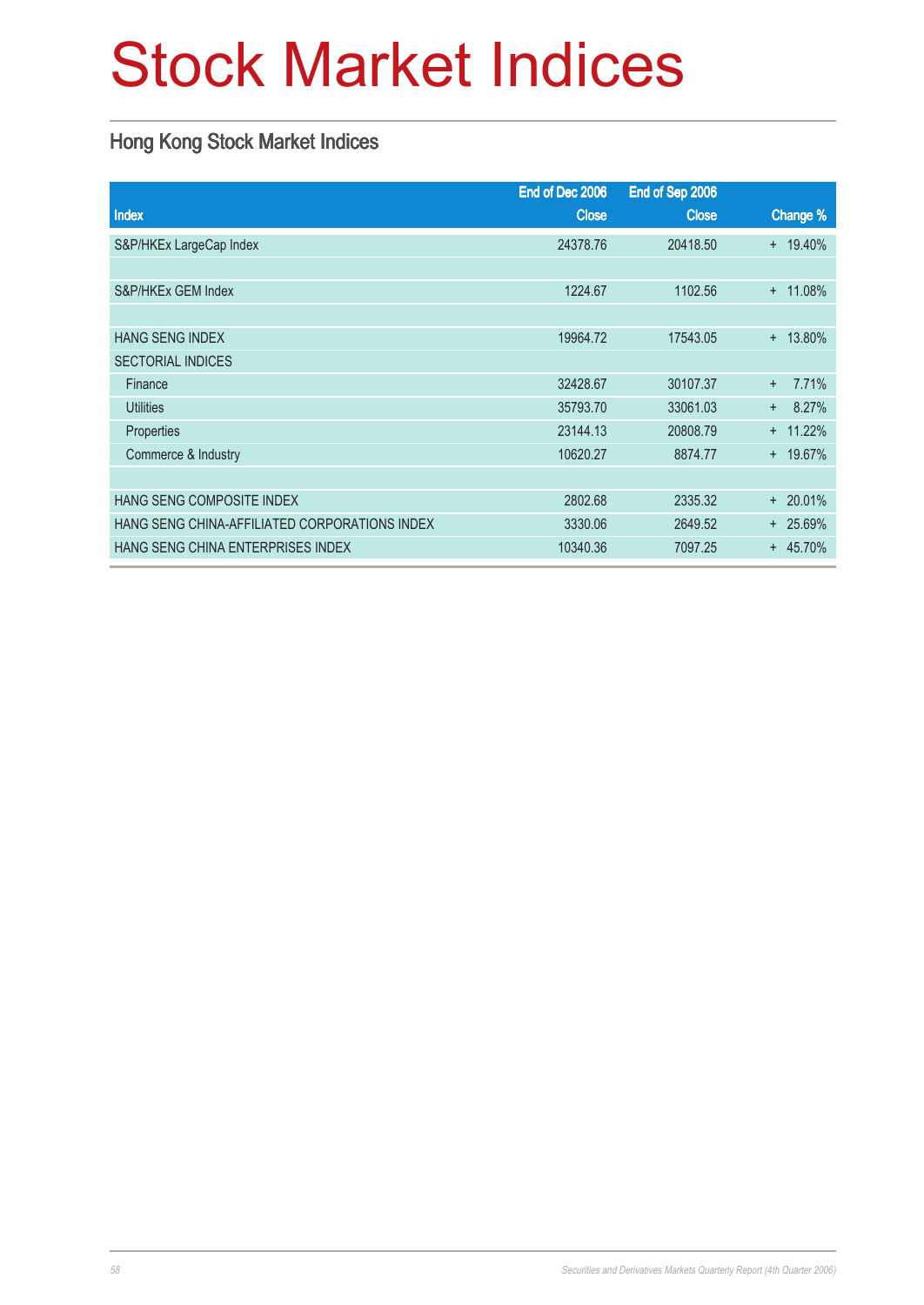## Stock Market Indices

### Hang Seng Index (2005/10/03 - 2006/12/29)



### S&P/HKEx LargeCap Index (2005/10/03 – 2006/12/29)



### S&P/HKEx GEM Index (2005/10/03 – 2006/12/29)

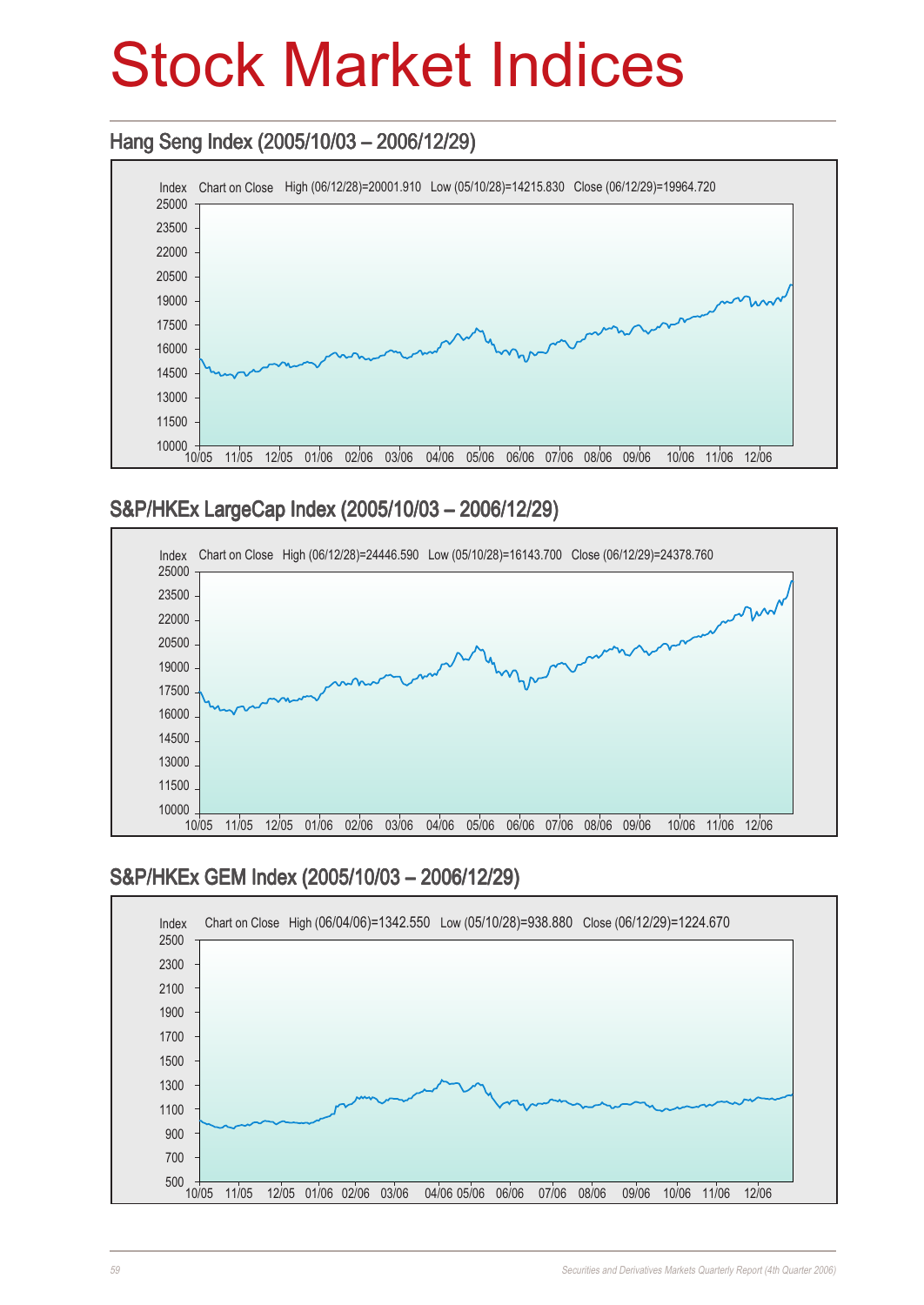# Stock Market Indices

### WORLD INDICES

| Change %<br>Index<br><b>Close</b><br><b>Close</b><br><b>HONG KONG</b><br>S&P/HKEx LargeCap Index<br>24378.76<br>20418.50<br>+ 19.40%<br>19964.72<br>$+ 13.80\%$<br>Hang Seng Index<br>17543.05<br><b>AUSTRALIA</b><br>5113.00<br>+ 10.39%<br>All Ordinaries Index<br>5644.30<br><b>JAKARTA</b><br>+ 17.65%<br>Composite Index<br>1805.52<br>1534.62<br><b>JAPAN</b><br>6.81%<br>Nikkei (225)<br>17225.83<br>16127.58<br>$\ddagger$<br><b>KOREA</b><br>1434.46<br>1371.41<br>4.60%<br>Composite Index<br>$\ddot{}$<br><b>KUALA LUMPUR</b><br>1096.24<br>$+ 13.30\%$<br>Composite Index<br>967.55<br><b>MANILA</b><br>2556.71<br>+ 16.66%<br>Composite Index<br>2982.54<br><b>NEW ZEALAND</b><br>+ 12.99%<br><b>NZSE (50)</b><br>4055.47<br>3589.34<br><b>SHANGHAI</b><br>A Shares Index<br>2815.13<br>1840.31<br>+ 52.97%<br>130.12<br>+ 20.71%<br><b>B</b> Shares Index<br>107.80<br><b>SHENZHEN</b><br>A Shares Index<br>569.58<br>455.45<br>+ 25.06%<br><b>B</b> Shares Index<br>433.32<br>323.36<br>$+ 34.01%$<br><b>SINGAPORE</b><br>$+ 16.23%$<br><b>Straits Times Index</b><br>2985.83<br>2568.86<br><b>TAIWAN</b><br>7823.72<br>+ 13.67%<br>Taipei Weighted Stock Index<br>6883.05<br><b>THAILAND</b><br><b>SET Index</b><br>679.84<br>686.10<br>0.91%<br>-<br><b>NEW YORK</b><br><b>DJIA</b><br>12463.15<br>11679.07<br>6.71%<br>$\ddagger$<br>2415.29<br>Nasdaq Composite Index<br>2258.43<br>6.95%<br>$\ddot{}$<br><b>TORONTO</b><br>S&P/TSX Composite Index<br>12908.39<br>11761.27<br>9.75%<br>$\ddot{}$<br><b>GERMANY</b><br>DAX Capital Value Index<br>4429.01<br>4031.16<br>9.87%<br>$\ddot{}$<br><b>LONDON</b> |            | End of Dec 2006 | End of Sep 2006 |                    |
|--------------------------------------------------------------------------------------------------------------------------------------------------------------------------------------------------------------------------------------------------------------------------------------------------------------------------------------------------------------------------------------------------------------------------------------------------------------------------------------------------------------------------------------------------------------------------------------------------------------------------------------------------------------------------------------------------------------------------------------------------------------------------------------------------------------------------------------------------------------------------------------------------------------------------------------------------------------------------------------------------------------------------------------------------------------------------------------------------------------------------------------------------------------------------------------------------------------------------------------------------------------------------------------------------------------------------------------------------------------------------------------------------------------------------------------------------------------------------------------------------------------------------------------------------------------------------------------------------------------------------------|------------|-----------------|-----------------|--------------------|
|                                                                                                                                                                                                                                                                                                                                                                                                                                                                                                                                                                                                                                                                                                                                                                                                                                                                                                                                                                                                                                                                                                                                                                                                                                                                                                                                                                                                                                                                                                                                                                                                                                |            |                 |                 |                    |
|                                                                                                                                                                                                                                                                                                                                                                                                                                                                                                                                                                                                                                                                                                                                                                                                                                                                                                                                                                                                                                                                                                                                                                                                                                                                                                                                                                                                                                                                                                                                                                                                                                |            |                 |                 |                    |
|                                                                                                                                                                                                                                                                                                                                                                                                                                                                                                                                                                                                                                                                                                                                                                                                                                                                                                                                                                                                                                                                                                                                                                                                                                                                                                                                                                                                                                                                                                                                                                                                                                |            |                 |                 |                    |
|                                                                                                                                                                                                                                                                                                                                                                                                                                                                                                                                                                                                                                                                                                                                                                                                                                                                                                                                                                                                                                                                                                                                                                                                                                                                                                                                                                                                                                                                                                                                                                                                                                |            |                 |                 |                    |
|                                                                                                                                                                                                                                                                                                                                                                                                                                                                                                                                                                                                                                                                                                                                                                                                                                                                                                                                                                                                                                                                                                                                                                                                                                                                                                                                                                                                                                                                                                                                                                                                                                |            |                 |                 |                    |
|                                                                                                                                                                                                                                                                                                                                                                                                                                                                                                                                                                                                                                                                                                                                                                                                                                                                                                                                                                                                                                                                                                                                                                                                                                                                                                                                                                                                                                                                                                                                                                                                                                |            |                 |                 |                    |
|                                                                                                                                                                                                                                                                                                                                                                                                                                                                                                                                                                                                                                                                                                                                                                                                                                                                                                                                                                                                                                                                                                                                                                                                                                                                                                                                                                                                                                                                                                                                                                                                                                |            |                 |                 |                    |
|                                                                                                                                                                                                                                                                                                                                                                                                                                                                                                                                                                                                                                                                                                                                                                                                                                                                                                                                                                                                                                                                                                                                                                                                                                                                                                                                                                                                                                                                                                                                                                                                                                |            |                 |                 |                    |
|                                                                                                                                                                                                                                                                                                                                                                                                                                                                                                                                                                                                                                                                                                                                                                                                                                                                                                                                                                                                                                                                                                                                                                                                                                                                                                                                                                                                                                                                                                                                                                                                                                |            |                 |                 |                    |
|                                                                                                                                                                                                                                                                                                                                                                                                                                                                                                                                                                                                                                                                                                                                                                                                                                                                                                                                                                                                                                                                                                                                                                                                                                                                                                                                                                                                                                                                                                                                                                                                                                |            |                 |                 |                    |
|                                                                                                                                                                                                                                                                                                                                                                                                                                                                                                                                                                                                                                                                                                                                                                                                                                                                                                                                                                                                                                                                                                                                                                                                                                                                                                                                                                                                                                                                                                                                                                                                                                |            |                 |                 |                    |
|                                                                                                                                                                                                                                                                                                                                                                                                                                                                                                                                                                                                                                                                                                                                                                                                                                                                                                                                                                                                                                                                                                                                                                                                                                                                                                                                                                                                                                                                                                                                                                                                                                |            |                 |                 |                    |
|                                                                                                                                                                                                                                                                                                                                                                                                                                                                                                                                                                                                                                                                                                                                                                                                                                                                                                                                                                                                                                                                                                                                                                                                                                                                                                                                                                                                                                                                                                                                                                                                                                |            |                 |                 |                    |
|                                                                                                                                                                                                                                                                                                                                                                                                                                                                                                                                                                                                                                                                                                                                                                                                                                                                                                                                                                                                                                                                                                                                                                                                                                                                                                                                                                                                                                                                                                                                                                                                                                |            |                 |                 |                    |
|                                                                                                                                                                                                                                                                                                                                                                                                                                                                                                                                                                                                                                                                                                                                                                                                                                                                                                                                                                                                                                                                                                                                                                                                                                                                                                                                                                                                                                                                                                                                                                                                                                |            |                 |                 |                    |
|                                                                                                                                                                                                                                                                                                                                                                                                                                                                                                                                                                                                                                                                                                                                                                                                                                                                                                                                                                                                                                                                                                                                                                                                                                                                                                                                                                                                                                                                                                                                                                                                                                |            |                 |                 |                    |
|                                                                                                                                                                                                                                                                                                                                                                                                                                                                                                                                                                                                                                                                                                                                                                                                                                                                                                                                                                                                                                                                                                                                                                                                                                                                                                                                                                                                                                                                                                                                                                                                                                |            |                 |                 |                    |
|                                                                                                                                                                                                                                                                                                                                                                                                                                                                                                                                                                                                                                                                                                                                                                                                                                                                                                                                                                                                                                                                                                                                                                                                                                                                                                                                                                                                                                                                                                                                                                                                                                |            |                 |                 |                    |
|                                                                                                                                                                                                                                                                                                                                                                                                                                                                                                                                                                                                                                                                                                                                                                                                                                                                                                                                                                                                                                                                                                                                                                                                                                                                                                                                                                                                                                                                                                                                                                                                                                |            |                 |                 |                    |
|                                                                                                                                                                                                                                                                                                                                                                                                                                                                                                                                                                                                                                                                                                                                                                                                                                                                                                                                                                                                                                                                                                                                                                                                                                                                                                                                                                                                                                                                                                                                                                                                                                |            |                 |                 |                    |
|                                                                                                                                                                                                                                                                                                                                                                                                                                                                                                                                                                                                                                                                                                                                                                                                                                                                                                                                                                                                                                                                                                                                                                                                                                                                                                                                                                                                                                                                                                                                                                                                                                |            |                 |                 |                    |
|                                                                                                                                                                                                                                                                                                                                                                                                                                                                                                                                                                                                                                                                                                                                                                                                                                                                                                                                                                                                                                                                                                                                                                                                                                                                                                                                                                                                                                                                                                                                                                                                                                |            |                 |                 |                    |
|                                                                                                                                                                                                                                                                                                                                                                                                                                                                                                                                                                                                                                                                                                                                                                                                                                                                                                                                                                                                                                                                                                                                                                                                                                                                                                                                                                                                                                                                                                                                                                                                                                |            |                 |                 |                    |
|                                                                                                                                                                                                                                                                                                                                                                                                                                                                                                                                                                                                                                                                                                                                                                                                                                                                                                                                                                                                                                                                                                                                                                                                                                                                                                                                                                                                                                                                                                                                                                                                                                |            |                 |                 |                    |
|                                                                                                                                                                                                                                                                                                                                                                                                                                                                                                                                                                                                                                                                                                                                                                                                                                                                                                                                                                                                                                                                                                                                                                                                                                                                                                                                                                                                                                                                                                                                                                                                                                |            |                 |                 |                    |
|                                                                                                                                                                                                                                                                                                                                                                                                                                                                                                                                                                                                                                                                                                                                                                                                                                                                                                                                                                                                                                                                                                                                                                                                                                                                                                                                                                                                                                                                                                                                                                                                                                |            |                 |                 |                    |
|                                                                                                                                                                                                                                                                                                                                                                                                                                                                                                                                                                                                                                                                                                                                                                                                                                                                                                                                                                                                                                                                                                                                                                                                                                                                                                                                                                                                                                                                                                                                                                                                                                |            |                 |                 |                    |
|                                                                                                                                                                                                                                                                                                                                                                                                                                                                                                                                                                                                                                                                                                                                                                                                                                                                                                                                                                                                                                                                                                                                                                                                                                                                                                                                                                                                                                                                                                                                                                                                                                |            |                 |                 |                    |
|                                                                                                                                                                                                                                                                                                                                                                                                                                                                                                                                                                                                                                                                                                                                                                                                                                                                                                                                                                                                                                                                                                                                                                                                                                                                                                                                                                                                                                                                                                                                                                                                                                |            |                 |                 |                    |
|                                                                                                                                                                                                                                                                                                                                                                                                                                                                                                                                                                                                                                                                                                                                                                                                                                                                                                                                                                                                                                                                                                                                                                                                                                                                                                                                                                                                                                                                                                                                                                                                                                |            |                 |                 |                    |
|                                                                                                                                                                                                                                                                                                                                                                                                                                                                                                                                                                                                                                                                                                                                                                                                                                                                                                                                                                                                                                                                                                                                                                                                                                                                                                                                                                                                                                                                                                                                                                                                                                |            |                 |                 |                    |
|                                                                                                                                                                                                                                                                                                                                                                                                                                                                                                                                                                                                                                                                                                                                                                                                                                                                                                                                                                                                                                                                                                                                                                                                                                                                                                                                                                                                                                                                                                                                                                                                                                |            |                 |                 |                    |
|                                                                                                                                                                                                                                                                                                                                                                                                                                                                                                                                                                                                                                                                                                                                                                                                                                                                                                                                                                                                                                                                                                                                                                                                                                                                                                                                                                                                                                                                                                                                                                                                                                |            |                 |                 |                    |
|                                                                                                                                                                                                                                                                                                                                                                                                                                                                                                                                                                                                                                                                                                                                                                                                                                                                                                                                                                                                                                                                                                                                                                                                                                                                                                                                                                                                                                                                                                                                                                                                                                |            |                 |                 |                    |
|                                                                                                                                                                                                                                                                                                                                                                                                                                                                                                                                                                                                                                                                                                                                                                                                                                                                                                                                                                                                                                                                                                                                                                                                                                                                                                                                                                                                                                                                                                                                                                                                                                |            |                 |                 |                    |
|                                                                                                                                                                                                                                                                                                                                                                                                                                                                                                                                                                                                                                                                                                                                                                                                                                                                                                                                                                                                                                                                                                                                                                                                                                                                                                                                                                                                                                                                                                                                                                                                                                |            |                 |                 |                    |
|                                                                                                                                                                                                                                                                                                                                                                                                                                                                                                                                                                                                                                                                                                                                                                                                                                                                                                                                                                                                                                                                                                                                                                                                                                                                                                                                                                                                                                                                                                                                                                                                                                |            |                 |                 |                    |
|                                                                                                                                                                                                                                                                                                                                                                                                                                                                                                                                                                                                                                                                                                                                                                                                                                                                                                                                                                                                                                                                                                                                                                                                                                                                                                                                                                                                                                                                                                                                                                                                                                |            |                 |                 |                    |
|                                                                                                                                                                                                                                                                                                                                                                                                                                                                                                                                                                                                                                                                                                                                                                                                                                                                                                                                                                                                                                                                                                                                                                                                                                                                                                                                                                                                                                                                                                                                                                                                                                | FTSE (100) | 6220.80         | 5960.80         | 4.36%<br>$\ddot{}$ |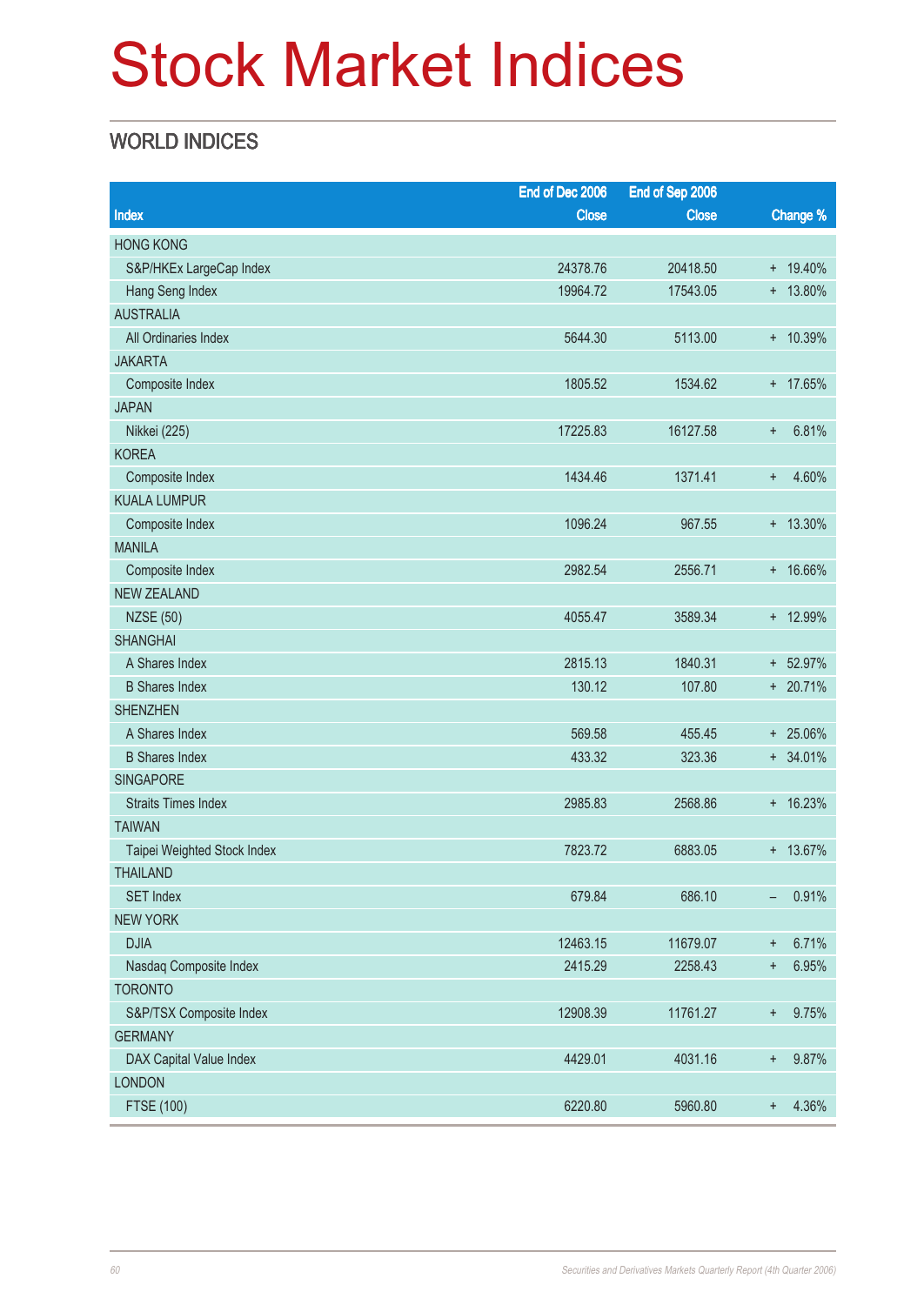### Contract Volume by Derivatives Products

|                                       | <b>Contracts</b> |                  |  |
|---------------------------------------|------------------|------------------|--|
| <b>Derivatives product</b>            | 4th Quarter 2006 | 4th Quarter 2005 |  |
| Hang Seng Index Futures               | 3,340,942        | 2,684,211        |  |
| Hang Seng Index Options               | 1,114,938        | 843,396          |  |
| Mini-Hang Seng Index Futures          | 612,196          | 432,901          |  |
| Mini-Hang Seng Index Options          | 16,035           | 7,386            |  |
| H-shares Index Futures                | 1,376,398        | 510,996          |  |
| H-shares Index Options                | 246,375          | 60,868           |  |
| FTSE/Xinhua China 25 Index Futures    | 1,887            | 822              |  |
| FTSE/Xinhua China 25 Index Options    | 750              | 2,802            |  |
| <b>Stock Futures</b>                  | 38,337           | 3,757            |  |
| <b>Stock Options</b>                  | 6,110,304        | 2,498,877        |  |
| <b>Three-month HIBOR Futures</b>      | 2,413            | 3,978            |  |
| One-month HIBOR Futures               | 20               | 10               |  |
| Three-year Exchange Fund Note Futures | $\theta$         | $\theta$         |  |
| <b>Total</b>                          | 12,860,595       | 7,050,004        |  |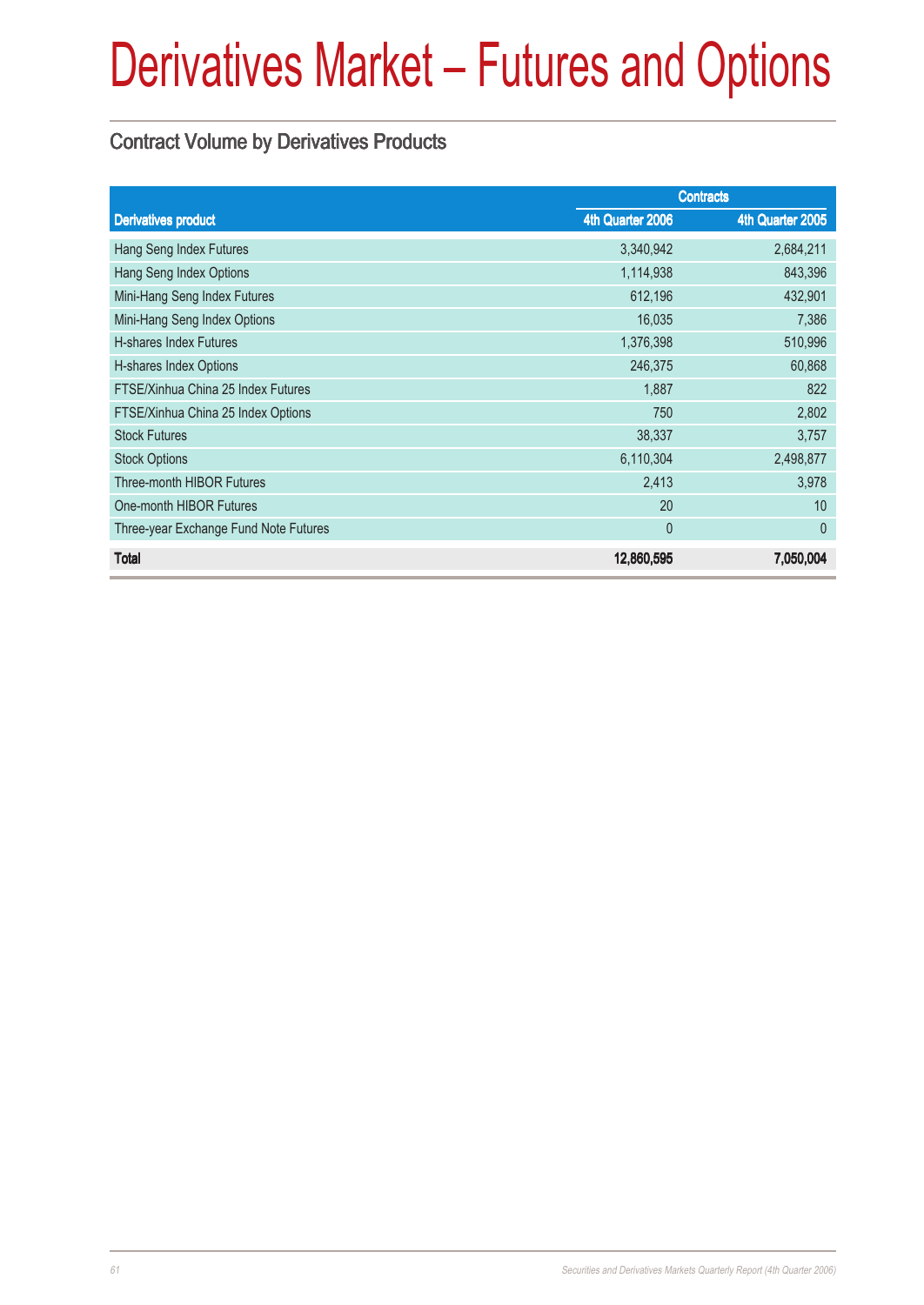#### Stock Options Premium by Class

for 4th Quarter 2006

|                           | <b>HKATS</b> | Premium     |            |
|---------------------------|--------------|-------------|------------|
| <b>Options class</b>      | Code         | (HK\$ mil.) | % of total |
| <b>CHALCO</b>             | <b>ALC</b>   | 21.58       | 0.30       |
| <b>BANKCOMM</b>           | <b>BCM</b>   | 116.79      | 1.62       |
| <b>BANK OF CHINA</b>      | <b>BCL</b>   | 61.95       | 0.86       |
| <b>BANK OF E ASIA</b>     | <b>BEA</b>   | 7.63        | 0.11       |
| <b>BOC HONG KONG</b>      | <b>BOC</b>   | 33.64       | 0.47       |
| CCB                       | CCB          | 122.94      | 1.71       |
| <b>CHINA MOBILE</b>       | <b>CHT</b>   | 1,284.37    | 17.83      |
| <b>CHINA UNICOM</b>       | <b>CHU</b>   | 30.43       | 0.42       |
| <b>CITIC PACIFIC</b>      | <b>CIT</b>   | 18.62       | 0.26       |
| <b>CHEUNG KONG</b>        | <b>CKH</b>   | 649.76      | 9.02       |
| <b>CKI HOLDINGS</b>       | <b>CKI</b>   | 9.91        | 0.14       |
| <b>CHINA LIFE</b>         | <b>CLI</b>   | 1,596.49    | 22.16      |
| <b>CLP HOLDINGS</b>       | <b>CLP</b>   | 10.89       | 0.15       |
| <b>CM Bank</b>            | <b>CMB</b>   | 25.65       | 0.36       |
| <b>CNOOC</b>              | <b>CNC</b>   | 26.62       | 0.37       |
| <b>CHINA NETCOM</b>       | <b>CNM</b>   | 6.91        | 0.10       |
| <b>COSCO PACIFIC</b>      | COS          | 4.45        | 0.06       |
| <b>CATHAY PAC AIR</b>     | <b>CPA</b>   | 28.97       | 0.40       |
| SINOPEC CORP              | CPC          | 51.58       | 0.72       |
| <b>CHINA RESOURCES</b>    | <b>CRE</b>   | 7.22        | 0.10       |
| <b>CHINA TELECOM</b>      | <b>CTC</b>   | 96.47       | 1.34       |
| <b>DENWAY MOTORS</b>      | <b>DWM</b>   | 2.24        | 0.03       |
| <b>ESPRIT HOLDINGS</b>    | <b>ESP</b>   | 31.57       | 0.44       |
| <b>HK ELECTRIC</b>        | <b>HEH</b>   | 3.84        | 0.05       |
| <b>HKEX</b>               | <b>HEX</b>   | 118.94      | 1.65       |
| <b>HSBC HOLDINGS</b>      | <b>HKB</b>   | 1,179.65    | 16.38      |
| <b>HK &amp; CHINA GAS</b> | <b>HKG</b>   | 9.53        | 0.13       |
| <b>HENDERSON LAND</b>     | <b>HLD</b>   | 49.31       | 0.68       |
| <b>HUANENG POWER</b>      | <b>HNP</b>   | 13.09       | 0.18       |
| <b>HANG SENG BANK</b>     | <b>HSB</b>   | 28.11       | 0.39       |
| <b>HUTCHISON</b>          | <b>HWL</b>   | 787.34      | 10.93      |
| <b>ICBC</b>               | <b>ICB</b>   | 20.44       | 0.28       |
| JOHNSON ELECH             | <b>JSE</b>   | 1.52        | 0.02       |
| LENOVO GROUP              | LEH          | 3.09        | 0.04       |
| LI & FUNG                 | <b>LIF</b>   | 20.17       | 0.28       |
| <b>MTR CORPORATION</b>    | <b>MTR</b>   | 14.68       | 0.20       |
| <b>NEW WORLD DEV</b>      | <b>NWD</b>   | 31.89       | 0.44       |
| <b>PING AN</b>            | PAI          | 49.11       | 0.68       |
| <b>PCCW</b>               | <b>PCC</b>   | 3.07        | 0.04       |
| <b>PETROCHINA</b>         | PEC          | 177.04      | 2.46       |
| <b>SHK PPT</b>            | <b>SHK</b>   | 403.44      | 5.60       |
| SWIRE PACIFIC A           | SWA          | 23.40       | 0.32       |
| <b>TRACKER FUND</b>       | <b>TRF</b>   | 7.47        | 0.10       |
| <b>WHARF HOLDINGS</b>     | <b>WHL</b>   | 12.00       | 0.17       |
| <b>Total</b>              |              | 7,203.85    | 100.00     |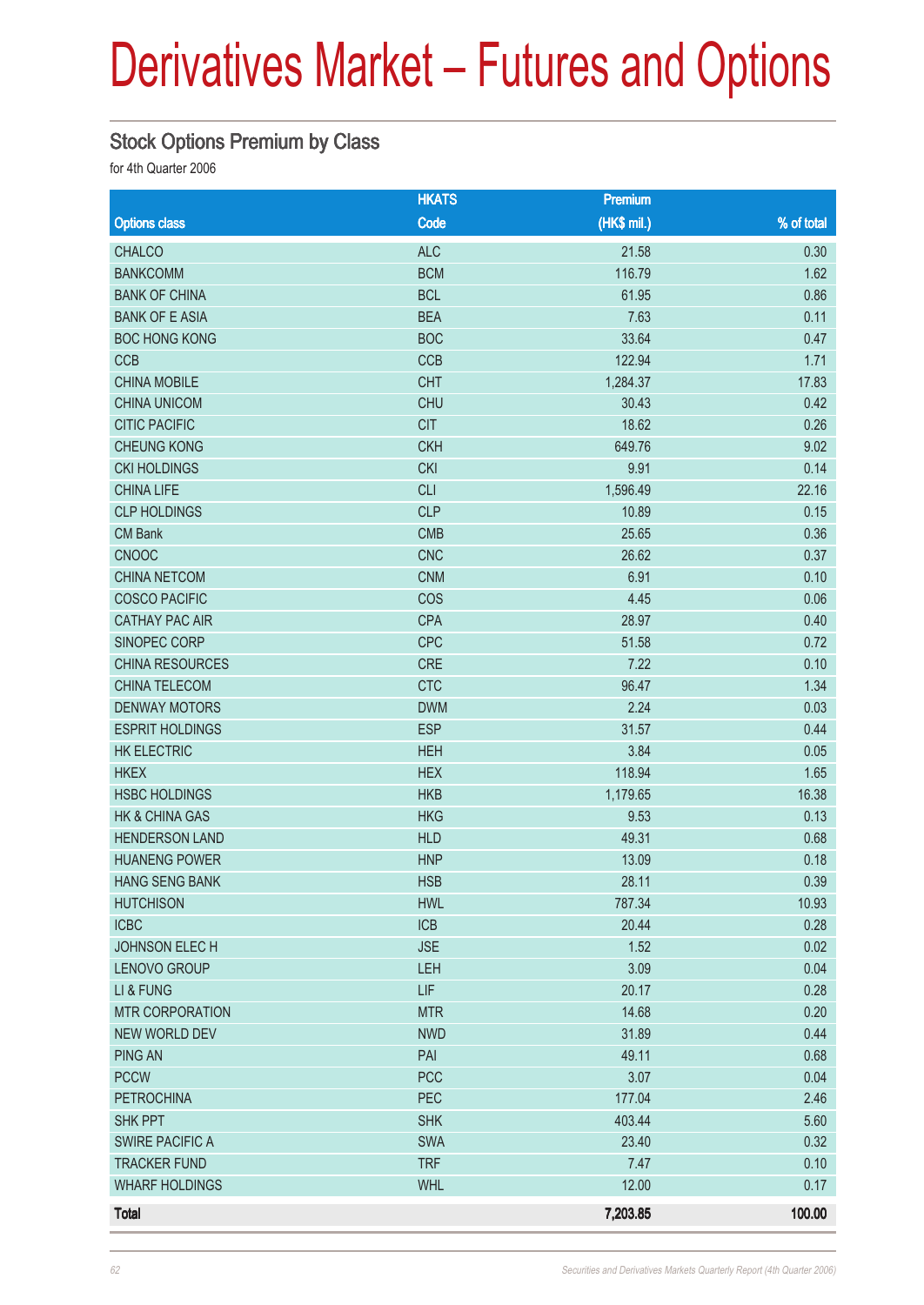#### Stock Options Contract Volume by Class

for 4th Quarter 2006

|                                     | <b>HKATS</b> | <b>Contract</b>   |              |
|-------------------------------------|--------------|-------------------|--------------|
| <b>Options class</b>                | Code         | volume            | % of total   |
| <b>CHALCO</b>                       | <b>ALC</b>   | 25,836            | 0.42         |
| <b>BANKCOMM</b>                     | <b>BCM</b>   | 182,575           | 2.99         |
| <b>BANK OF CHINA</b>                | <b>BCL</b>   | 308,149           | 5.04         |
| <b>BANK OF E ASIA</b>               | <b>BEA</b>   | 27,671            | 0.45         |
| <b>BOC HONG KONG</b>                | <b>BOC</b>   | 126,230           | 2.07         |
| <b>CCB</b>                          | CCB          | 459,920           | 7.53         |
| <b>CHINA MOBILE</b>                 | <b>CHT</b>   | 857,590           | 14.04        |
| <b>CHINA UNICOM</b>                 | <b>CHU</b>   | 27,344            | 0.45         |
| <b>CITIC PACIFIC</b>                | <b>CIT</b>   | 14,254            | 0.23         |
| <b>CHEUNG KONG</b>                  | <b>CKH</b>   | 243,015           | 3.98         |
| <b>CKI HOLDINGS</b>                 | <b>CKI</b>   | 10,930            | 0.18         |
| <b>CHINA LIFE</b>                   | <b>CLI</b>   | 665,159           | 10.89        |
| <b>CLP HOLDINGS</b>                 | <b>CLP</b>   | 30,203            | 0.49         |
| <b>CM Bank</b>                      | <b>CMB</b>   | 75,278            | 1.23         |
| <b>CNOOC</b>                        | <b>CNC</b>   | 148,399           | 2.43         |
| <b>CHINA NETCOM</b>                 | <b>CNM</b>   | 21,175            | 0.35         |
| <b>COSCO PACIFIC</b>                | COS          | 3,732             | 0.06         |
| <b>CATHAY PAC AIR</b>               | <b>CPA</b>   | 29,865            | 0.49         |
| SINOPEC CORP                        | <b>CPC</b>   | 104,776           | 1.71         |
| CHINA RESOURCES                     | <b>CRE</b>   | 4,749             | 0.08         |
| <b>CHINA TELECOM</b>                | <b>CTC</b>   | 145,621           | 2.38         |
| <b>DENWAY MOTORS</b>                | <b>DWM</b>   | 8,848             | 0.14         |
| <b>ESPRIT HOLDINGS</b>              | <b>ESP</b>   | 31,642            | 0.52         |
| <b>HK ELECTRIC</b>                  | <b>HEH</b>   | 7,527             | 0.12         |
| <b>HKEX</b>                         | <b>HEX</b>   | 64,243            | 1.05         |
| <b>HSBC HOLDINGS</b>                | <b>HKB</b>   | 1,028,383         | 16.83        |
| HK & CHINA GAS                      | <b>HKG</b>   | 32,712            | 0.54         |
| <b>HENDERSON LAND</b>               | <b>HLD</b>   | 32,631            | 0.53         |
| <b>HUANENG POWER</b>                | <b>HNP</b>   | 19,452            | 0.32         |
| <b>HANG SENG BANK</b>               | <b>HSB</b>   | 223,255           | 3.65         |
| <b>HUTCHISON</b>                    | <b>HWL</b>   | 365,234           | 5.98         |
| <b>ICBC</b>                         | <b>ICB</b>   | 122,816           | 2.01         |
| JOHNSON ELECH                       | <b>JSE</b>   | 15,826            | 0.26         |
| LENOVO GROUP                        | LEH<br>LIF   | 6,671             | 0.11         |
| LI & FUNG<br><b>MTR CORPORATION</b> | <b>MTR</b>   | 12,340            | 0.20         |
| NEW WORLD DEV                       | <b>NWD</b>   | 44,865<br>43,275  | 0.73<br>0.71 |
| <b>PING AN</b>                      | PAI          |                   | 0.94         |
| <b>PCCW</b>                         | <b>PCC</b>   | 57,302            | 0.30         |
| <b>PETROCHINA</b>                   | PEC          | 18,525<br>219,708 | 3.60         |
| SHK PPT                             | <b>SHK</b>   | 185,921           | 3.04         |
| <b>SWIRE PACIFIC A</b>              | <b>SWA</b>   | 20,932            | 0.34         |
| <b>TRACKER FUND</b>                 | <b>TRF</b>   | 19,283            | 0.32         |
| <b>WHARF HOLDINGS</b>               | <b>WHL</b>   | 16,442            | 0.27         |
|                                     |              |                   |              |
| <b>Total</b>                        |              | 6,110,304         | 100.00       |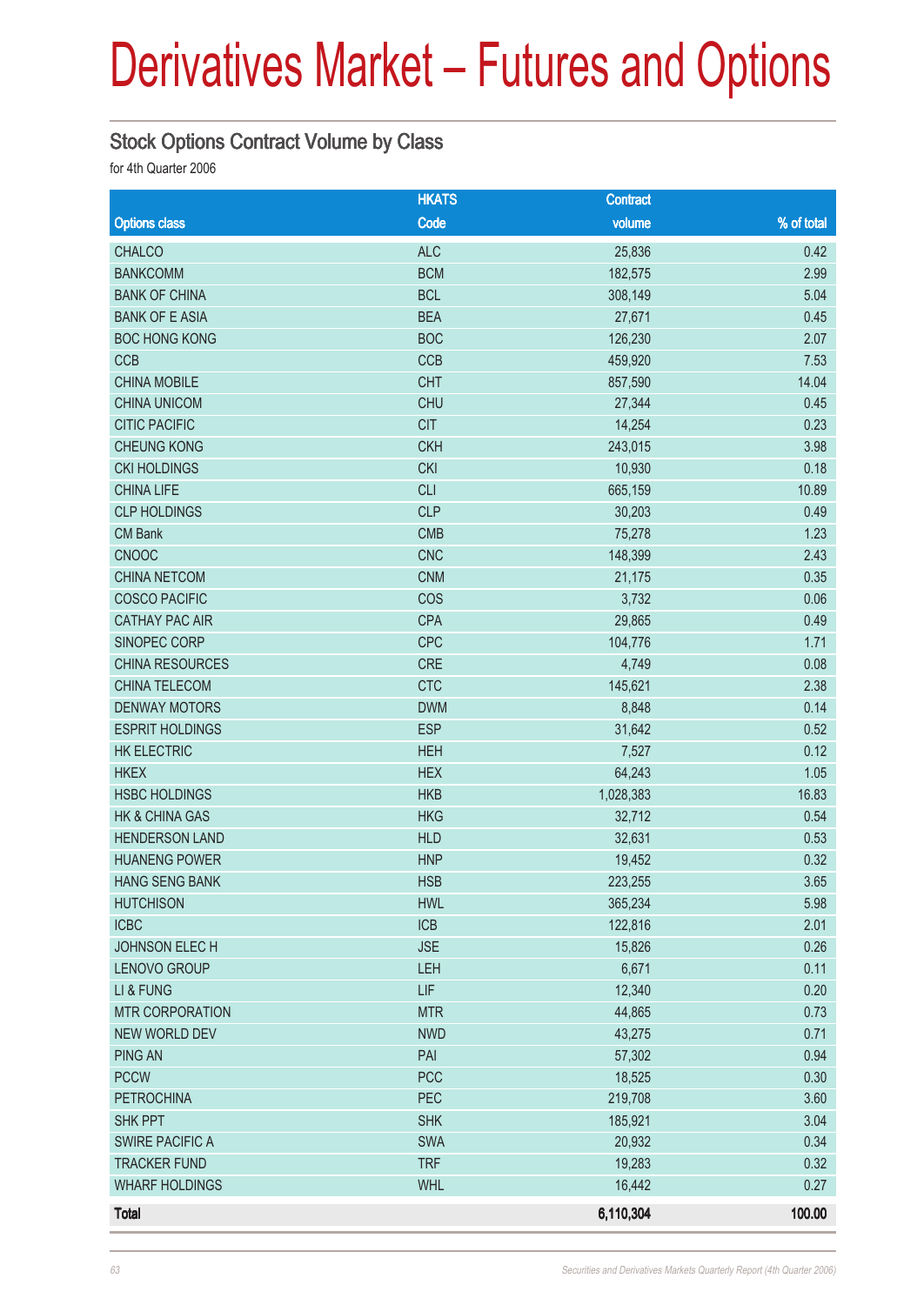Hang Seng Index Futures – Contract Volume and Open Interest (contracts)

|      |                | <b>Total</b><br>contract volume | Quarter-end<br>open interest |
|------|----------------|---------------------------------|------------------------------|
| 2005 | Q4             | 2,684,211                       | 98,211                       |
| 2006 | Q <sub>1</sub> | 2,891,570                       | 116,606                      |
|      | Q <sub>2</sub> | 3,217,583                       | 109,952                      |
|      | Q <sub>3</sub> | 3,268,285                       | 122,697                      |
|      | Q4             | 3,340,942                       | 119,836                      |

Hang Seng Index Options – Contract Volume and Open Interest (contracts)

|      |                | <b>Total</b><br>contract volume | Quarter-end<br>open interest |
|------|----------------|---------------------------------|------------------------------|
| 2005 | Q4             | 843,396                         | 192,069                      |
| 2006 | Q <sub>1</sub> | 885,771                         | 194,359                      |
|      | Q <sub>2</sub> | 1,011,339                       | 213,432                      |
|      | Q <sub>3</sub> | 1,083,631                       | 217,698                      |
|      | Q4             | 1,114,938                       | 227,946                      |

Three-month HIBOR Futures – Contract Volume and Open Interest (contracts)

|      |                | <b>Total</b><br>contract volume | Quarter-end<br>open interest |
|------|----------------|---------------------------------|------------------------------|
| 2005 | Q4             | 3,978                           | 1,472                        |
| 2006 | Q <sub>1</sub> | 5,979                           | 1,951                        |
|      | Q <sub>2</sub> | 2,689                           | 1,476                        |
|      | Q <sub>3</sub> | 2,807                           | 1,104                        |
|      | Q4             | 2,413                           | 1,532                        |

Stock Options Market Turnover and Open Interest (contracts)

|      |                | <b>Total</b><br>Premium (HK\$ mil.) | <b>Total</b><br>contract volume | Quarter-end<br>open interest |
|------|----------------|-------------------------------------|---------------------------------|------------------------------|
| 2005 | Q4             | 2,924.64                            | 2,498,877                       | 1,021,913                    |
| 2006 | Q1             | 3,664.95                            | 3,835,478                       | 1,265,171                    |
|      | Q <sub>2</sub> | 4,124.56                            | 3,837,244                       | 1,226,767                    |
|      | Q <sub>3</sub> | 4,248.66                            | 4,344,327                       | 1,675,179                    |
|      | Q4             | 7,203.85                            | 6,110,304                       | 2,533,807                    |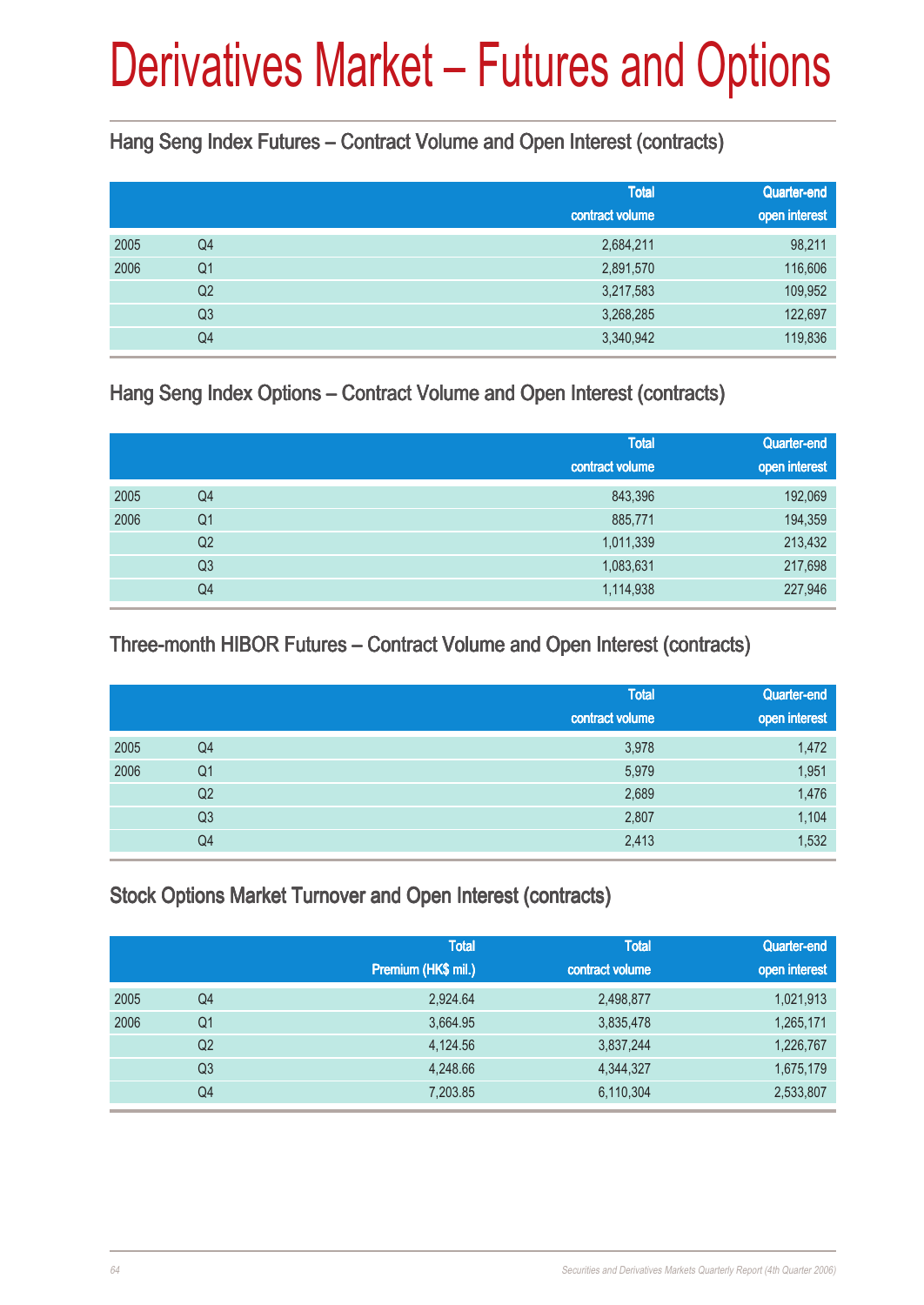### Open Interest by Derivatives Products

|                                       | <b>Contracts</b> |                  |  |
|---------------------------------------|------------------|------------------|--|
| <b>Derivatives product</b>            | 4th Quarter 2006 | 4th Quarter 2005 |  |
| Hang Seng Index Futures               | 119,836          | 98,211           |  |
| Hang Seng Index Options               | 227,946          | 192,069          |  |
| Mini-Hang Seng Index Futures          | 5,974            | 3,081            |  |
| Mini-Hang Seng Index Options          | 781              | 555              |  |
| <b>H-shares Index Futures</b>         | 59,345           | 35,125           |  |
| H-shares Index Options                | 74,903           | 32,599           |  |
| FTSE/Xinhua China 25 Index Futures    | 107              | 48               |  |
| FTSE/Xinhua China 25 Index Options    | 358              | 431              |  |
| <b>Stock Futures</b>                  | 4,260            | 1,750            |  |
| <b>Stock Options</b>                  | 2,533,807        | 1,021,913        |  |
| Three-month HIBOR Futures             | 1,532            | 1,472            |  |
| One-month HIBOR Futures               | $\theta$         | 5                |  |
| Three-year Exchange Fund Note Futures | $\mathbf{0}$     | $\theta$         |  |
| Total                                 | 3,028,849        | 1,387,259        |  |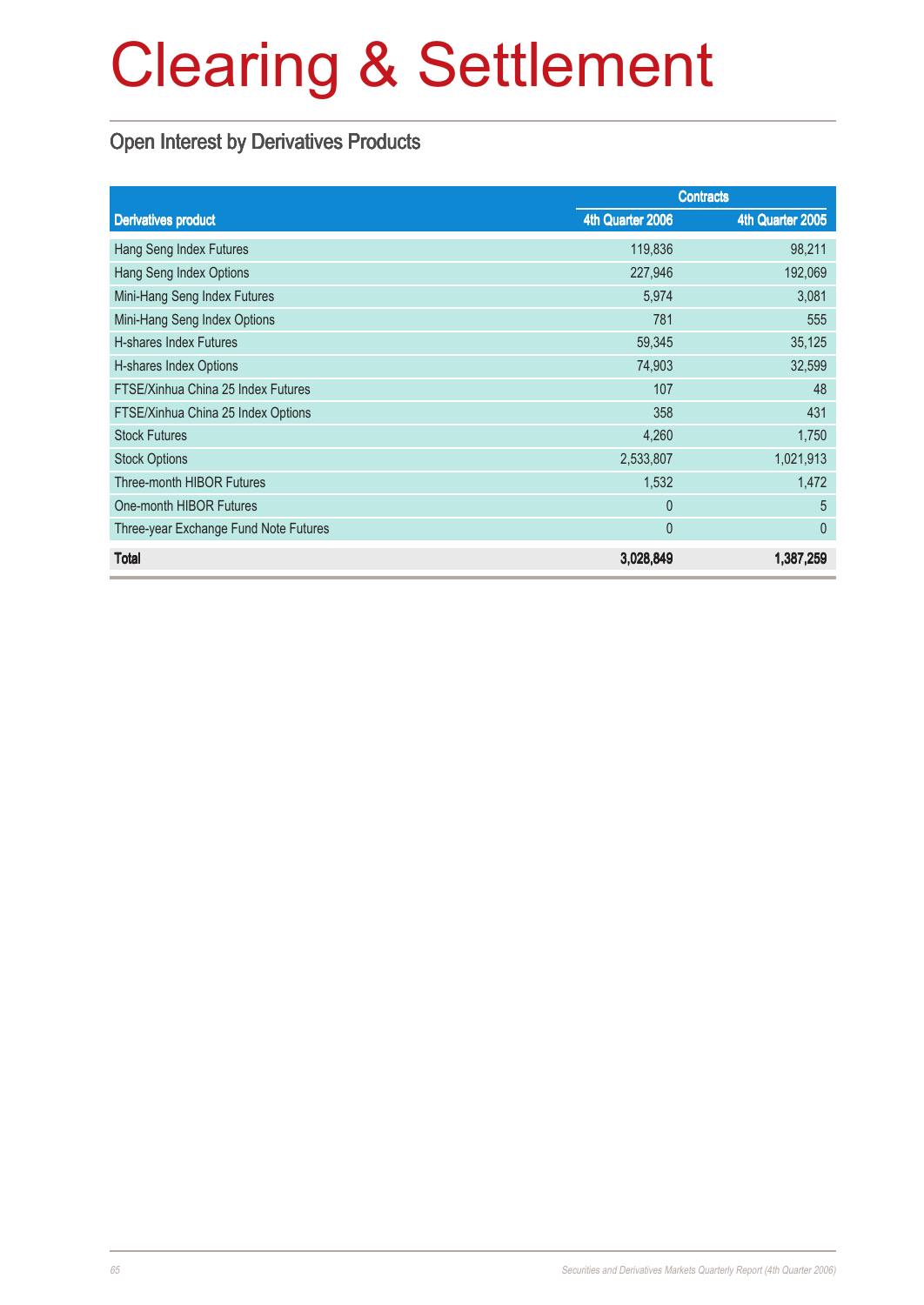#### Stock Options Open Interest by Class

as at the end of 4th Quarter 2006

|                           | <b>HKATS</b> | <b>Open interest</b> |            |
|---------------------------|--------------|----------------------|------------|
| <b>Options class</b>      | Code         | (contracts)          | % of total |
| <b>CHALCO</b>             | <b>ALC</b>   | 17,925               | 0.71       |
| <b>BANKCOMM</b>           | <b>BCM</b>   | 122,187              | 4.82       |
| <b>BANK OF CHINA</b>      | <b>BCL</b>   | 150,863              | 5.95       |
| <b>BANK OF E ASIA</b>     | <b>BEA</b>   | 9,214                | 0.36       |
| <b>BOC HONG KONG</b>      | <b>BOC</b>   | 64,770               | 2.56       |
| <b>CCB</b>                | CCB          | 264,078              | 10.42      |
| <b>CHINA MOBILE</b>       | <b>CHT</b>   | 250,531              | 9.89       |
| <b>CHINA UNICOM</b>       | <b>CHU</b>   | 12,207               | 0.48       |
| <b>CITIC PACIFIC</b>      | <b>CIT</b>   | 11,149               | 0.44       |
| <b>CHEUNG KONG</b>        | <b>CKH</b>   | 59,737               | 2.36       |
| <b>CKI HOLDINGS</b>       | <b>CKI</b>   | 7,239                | 0.29       |
| <b>CHINA LIFE</b>         | <b>CLI</b>   | 359,485              | 14.19      |
| <b>CLP HOLDINGS</b>       | <b>CLP</b>   | 13,185               | 0.52       |
| <b>CM Bank</b>            | <b>CMB</b>   | 34,880               | 1.38       |
| <b>CNOOC</b>              | <b>CNC</b>   | 77,515               | 3.06       |
| <b>CHINA NETCOM</b>       | <b>CNM</b>   | 8,610                | 0.34       |
| <b>CATHAY PAC AIR</b>     | <b>CPA</b>   | 14,696               | 0.58       |
| SINOPEC CORP              | <b>CPC</b>   | 71,980               | 2.84       |
| CHINA TELECOM             | <b>CTC</b>   | 54,737               | 2.16       |
| <b>DENWAY MOTORS</b>      | <b>DWM</b>   | 3,729                | 0.15       |
| <b>ESPRIT HOLDINGS</b>    | <b>ESP</b>   | 5,476                | 0.22       |
| <b>HK ELECTRIC</b>        | <b>HEH</b>   | 8,367                | 0.33       |
| <b>HKEX</b>               | <b>HEX</b>   | 28,058               | 1.11       |
| <b>HSBC HOLDINGS</b>      | <b>HKB</b>   | 313,380              | 12.37      |
| <b>HK &amp; CHINA GAS</b> | <b>HKG</b>   | 15,029               | 0.59       |
| <b>HENDERSON LAND</b>     | <b>HLD</b>   | 12,933               | 0.51       |
| <b>HUANENG POWER</b>      | <b>HNP</b>   | 8,414                | 0.33       |
| <b>HANG SENG BANK</b>     | <b>HSB</b>   | 96,309               | 3.80       |
| <b>HUTCHISON</b>          | <b>HWL</b>   | 104,971              | 4.14       |
| <b>ICBC</b>               | <b>ICB</b>   | 75,790               | 2.99       |
| JOHNSON ELECH             | <b>JSE</b>   | 5,862                | 0.23       |
| LENOVO GROUP              | LEH          | 2,104                | 0.08       |
| LI & FUNG                 | LIF          | 2,614                | 0.10       |
| <b>MTR CORPORATION</b>    | <b>MTR</b>   | 26,269               | 1.04       |
| <b>NEW WORLD DEV</b>      | <b>NWD</b>   | 8,832                | 0.35       |
| <b>PING AN</b>            | PAI          | 26,259               | 1.04       |
| <b>PCCW</b>               | <b>PCC</b>   | 13,707               | 0.54       |
| <b>PETROCHINA</b>         | PEC          | 100,223              | 3.96       |
| SHK PPT                   | <b>SHK</b>   | 44,369               | 1.75       |
| <b>SWIRE PACIFIC A</b>    | SWA          | 6,165                | 0.24       |
| <b>TRACKER FUND</b>       | <b>TRF</b>   | 14,556               | 0.57       |
| <b>WHARF HOLDINGS</b>     | <b>WHL</b>   | 5,403                | 0.21       |
| <b>Total</b>              |              | 2,533,807            | 100.00     |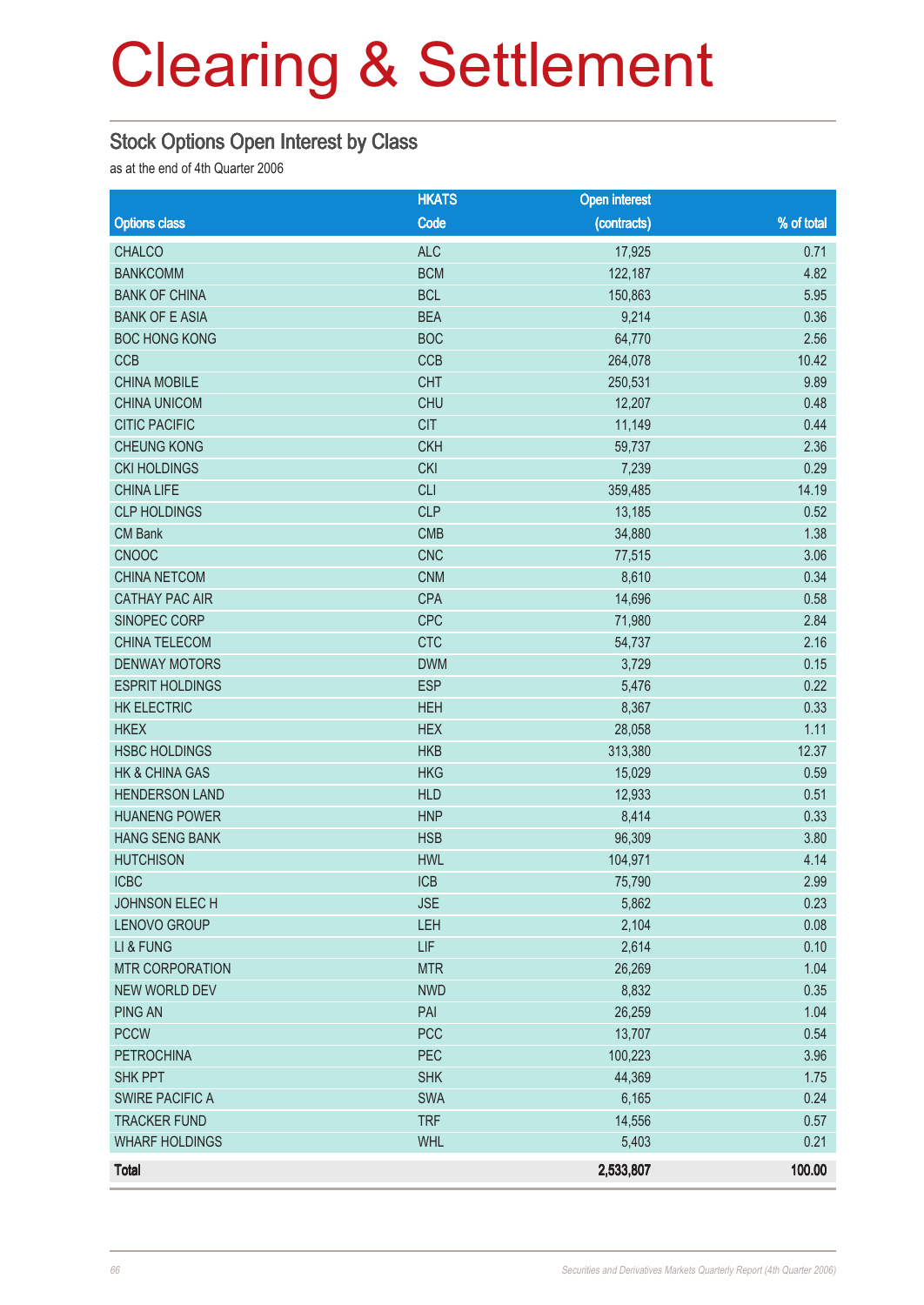#### Securities under CCASS Custody

(balances at quarter end)

|            |                |                         | $%$ of            |                     | % of market    |
|------------|----------------|-------------------------|-------------------|---------------------|----------------|
|            |                |                         | issued shares     |                     | capitalisation |
|            |                | <b>Number of shares</b> | of admitted       | <b>Market value</b> | of admitted    |
| Year/Month |                | (bil. shs)              | <b>securities</b> | (HK\$ bil.)         | securities     |
| 2005       | Q <sub>4</sub> | 1,309.86                | 55.55             | 3,026.86            | 34.60          |
| 2006       | Q <sub>1</sub> | 1,313.45                | 55.34             | 3,607.06            | 35.79          |
|            | Q <sub>2</sub> | 1,430.48                | 57.36             | 3,798.96            | 36.09          |
|            | Q <sub>3</sub> | 1,478.19                | 57.00             | 4,100.29            | 36.46          |
|            | Q <sub>4</sub> | 1,657.62                | 58.79             | 5,754.89            | 40.23          |

#### Average Daily Stock Exchange Trades Processed in CCASS

(including CNS trades, isolated trades and cross trades)

| Year/Month |                | No. of<br><b>CCASS</b><br>trades | % of<br><b>Exchange</b><br>trades | No. of<br>shares<br>(Mil. shs) | % of<br>market<br>turnover | <b>Value of</b><br>trades<br>(HK\$ mil.) | % of<br>market<br>turnover |
|------------|----------------|----------------------------------|-----------------------------------|--------------------------------|----------------------------|------------------------------------------|----------------------------|
| 2005       | Q4             | 147,380                          | 100                               | 24.533.07                      | 100                        | 18.711.59                                | 100                        |
| 2006       | Q1             | 245,029                          | 100                               | 34.427.90                      | 100                        | 31,176.14                                | 100                        |
|            | Q <sub>2</sub> | 249.783                          | 100                               | 35.095.31                      | 100                        | 34.087.08                                | 100                        |
|            | Q <sub>3</sub> | 200,860                          | 100                               | 36,944.92                      | 100                        | 26,254.09                                | 100                        |
|            | Q4             | 345,756                          | 100                               | 47.129.04                      | 100                        | 44,684.24                                | 100                        |

#### Average Daily Settlement Instructions (SIs) Settled in CCASS

(both delivering and receiving SIs are counted)

|            |                |                      | Sis by shares | Sis by value |
|------------|----------------|----------------------|---------------|--------------|
| Year/Month |                | <b>Number of SIs</b> | (bil. shs)    | (HK\$bil.)   |
| 2005       | Q4             | 26,602               | 14.83         | 52.21        |
| 2006       | Q <sub>1</sub> | 34,261               | 19.31         | 74.07        |
|            | Q <sub>2</sub> | 37,182               | 21.62         | 91.22        |
|            | Q <sub>3</sub> | 31,422               | 17.11         | 65.09        |
|            | Q4             | 42,553               | 29.08         | 120.00       |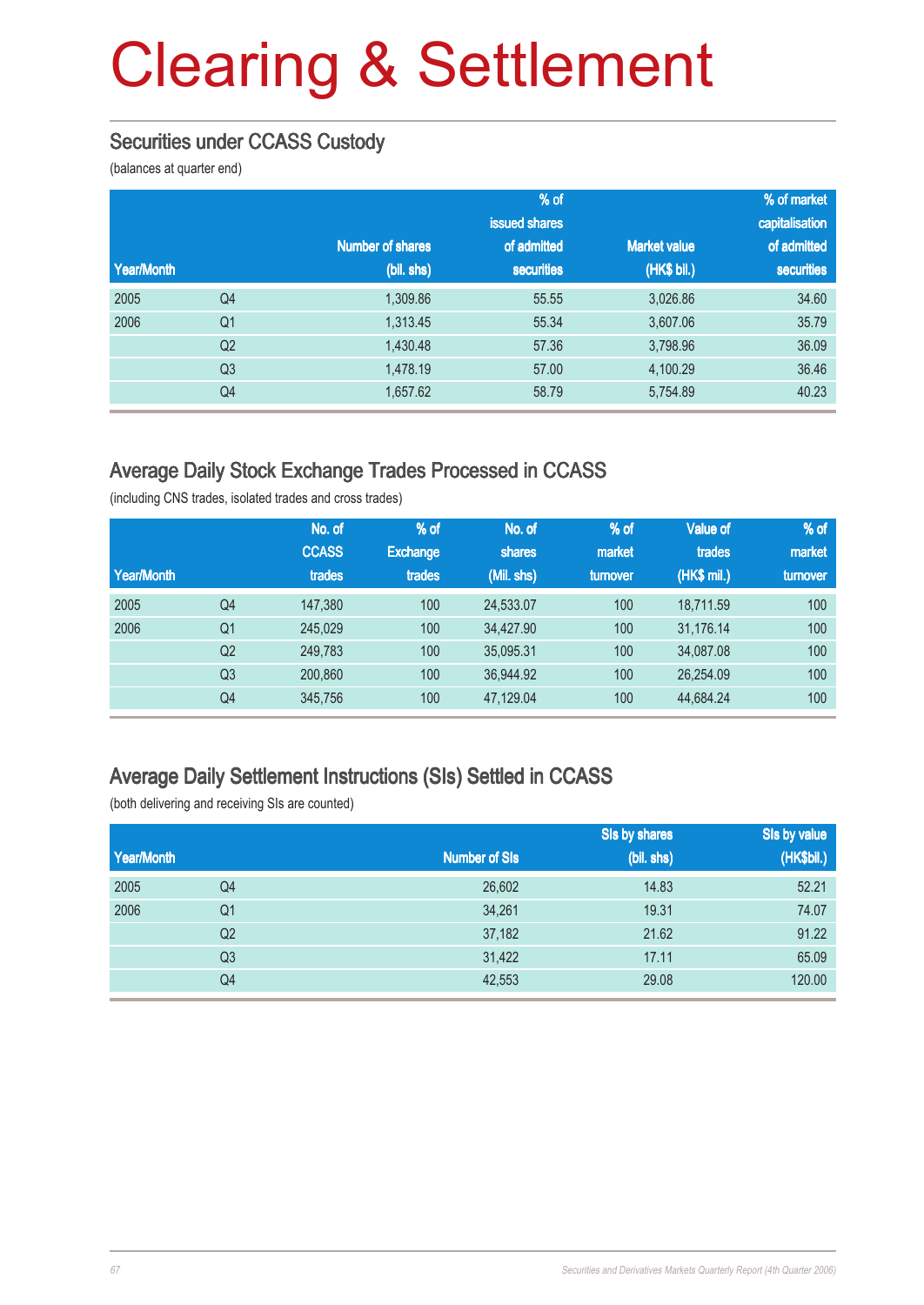#### Average Daily Investor Settlement Instructions (ISIs) settled in CCASS

(one sided ISIs are counted)

|            |                |                       | <b>ISIs by shares</b> | <b>ISIs by value</b> |
|------------|----------------|-----------------------|-----------------------|----------------------|
| Year/month |                | <b>Number of ISIs</b> | (Mil shs)             | (HK\$ mil.)          |
| 2005       | Q4             | 329                   | 61.30                 | 103.46               |
| 2006       | Q <sub>1</sub> | 496                   | 55.27                 | 134.47               |
|            | Q <sub>2</sub> | 579                   | 78.92                 | 216.76               |
|            | Q <sub>3</sub> | 531                   | 67.14                 | 171.78               |
|            | Q4             | 745                   | 108.80                | 362.37               |

#### Average Daily Netting Efficiency of CNS Trades

(in stock positions and share quantity)

|            |                | No. of CNS      | <b>Netting</b> | No. of shares due | <b>Netting</b> |
|------------|----------------|-----------------|----------------|-------------------|----------------|
|            |                | stock positions | efficiency     | for settlement    | efficiency     |
| Year/Month |                |                 | (%)            | (Mil. shs)        | $(\%)$         |
| 2005       | Q <sub>4</sub> | 30,507          | 89.28          | 9,589.31          | 79.79          |
| 2006       | Q <sub>1</sub> | 45,262          | 90.47          | 14,886.07         | 77.79          |
|            | Q <sub>2</sub> | 43,574          | 90.91          | 14,431.15         | 78.87          |
|            | Q <sub>3</sub> | 37,025          | 91.39          | 11,342.38         | 84.18          |
|            | Q4             | 48,224          | 92.69          | 17,297.74         | 80.75          |

#### Average Daily Settlement Efficiency of CNS Stock Positions

|            |                |       | Settlement efficiency (%) |
|------------|----------------|-------|---------------------------|
| Year/Month |                | S day | $S + 1$ day               |
| 2005       | Q4             | 99.75 | 99.97                     |
| 2006       | Q <sub>1</sub> | 99.74 | 99.98                     |
|            | Q <sub>2</sub> | 99.67 | 99.97                     |
|            | Q <sub>3</sub> | 99.81 | 99.98                     |
|            | Q4             | 99.67 | 99.97                     |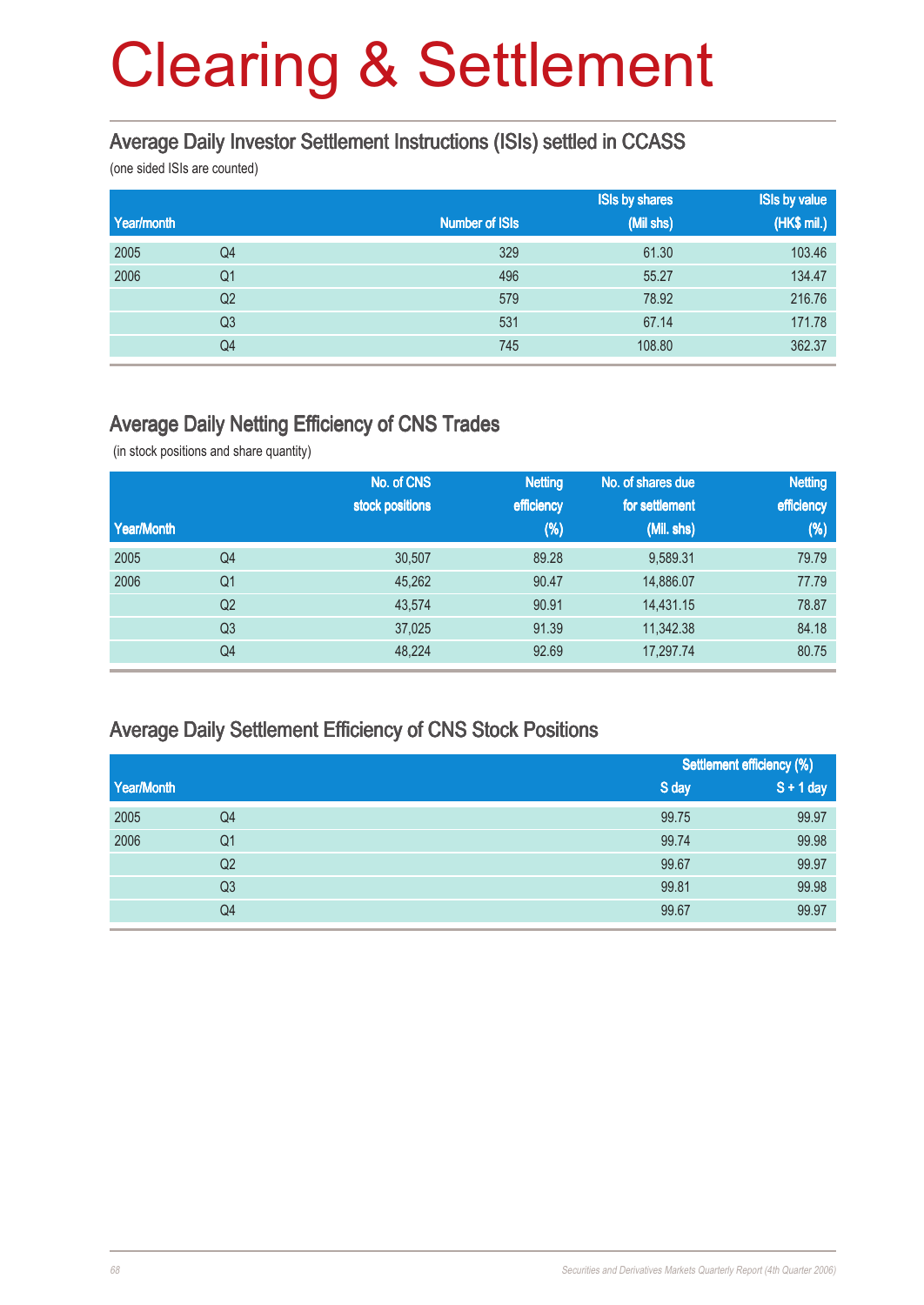# Exchange Participants Statistics

### Stock Exchange

|      |                | No. of Trading<br><b>Right Holders</b> | Exchange<br>Participants-<br><b>Trading</b> | <b>Exchange</b><br>Participants-<br><b>Non-Trading</b> | Non-Exchange<br><b>Participants</b> |
|------|----------------|----------------------------------------|---------------------------------------------|--------------------------------------------------------|-------------------------------------|
| 2005 | Q4             | 519 (922)                              | 429 (825)                                   | 39(46)                                                 | 51(51)                              |
| 2006 | Q <sub>1</sub> | 520 (922)                              | 427 (821)                                   | 42 (50)                                                | 51(51)                              |
|      | Q <sub>2</sub> | 517 (922)                              | 426 (823)                                   | 41 (49)                                                | 50(50)                              |
|      | Q3             | 517 (922)                              | 425 (821)                                   | 42(51)                                                 | 50(50)                              |
|      | Q4             | 518 (921)                              | 425 (818)                                   | 44 (54)                                                | 49 (49)                             |

### Futures Exchange

|      |                |                      | <b>Exchange</b> | <b>Exchange</b>          |                     |
|------|----------------|----------------------|-----------------|--------------------------|---------------------|
|      |                | No. of Trading       | Participants-   | <b>Participants-</b>     | Non-Exchange        |
|      |                | <b>Right Holders</b> | <b>Trading</b>  | Non-Trading              | <b>Participants</b> |
| 2005 | Q4             | 193 (225)            | 137 (167)       | $\overline{\phantom{0}}$ | 56 (58)             |
| 2006 | Q <sub>1</sub> | 194 (225)            | 138 (167)       | $\overline{\phantom{0}}$ | 56 (58)             |
|      | Q <sub>2</sub> | 194 (225)            | 137 (166)       | -                        | 57 (59)             |
|      | Q <sub>3</sub> | 194 (225)            | 136 (165)       | -                        | 58 (60)             |
|      | Q4             | 194 (225)            | 135 (164)       |                          | 59(61)              |

Notes:

(1) The figures in blanket is the number of trading rights held.

(2) An Exchange Participant is a corporation who may trade on or through the Exchange and is licensed under the Securities and Futures Ordinance to carry on securities/ futures/options dealing activity.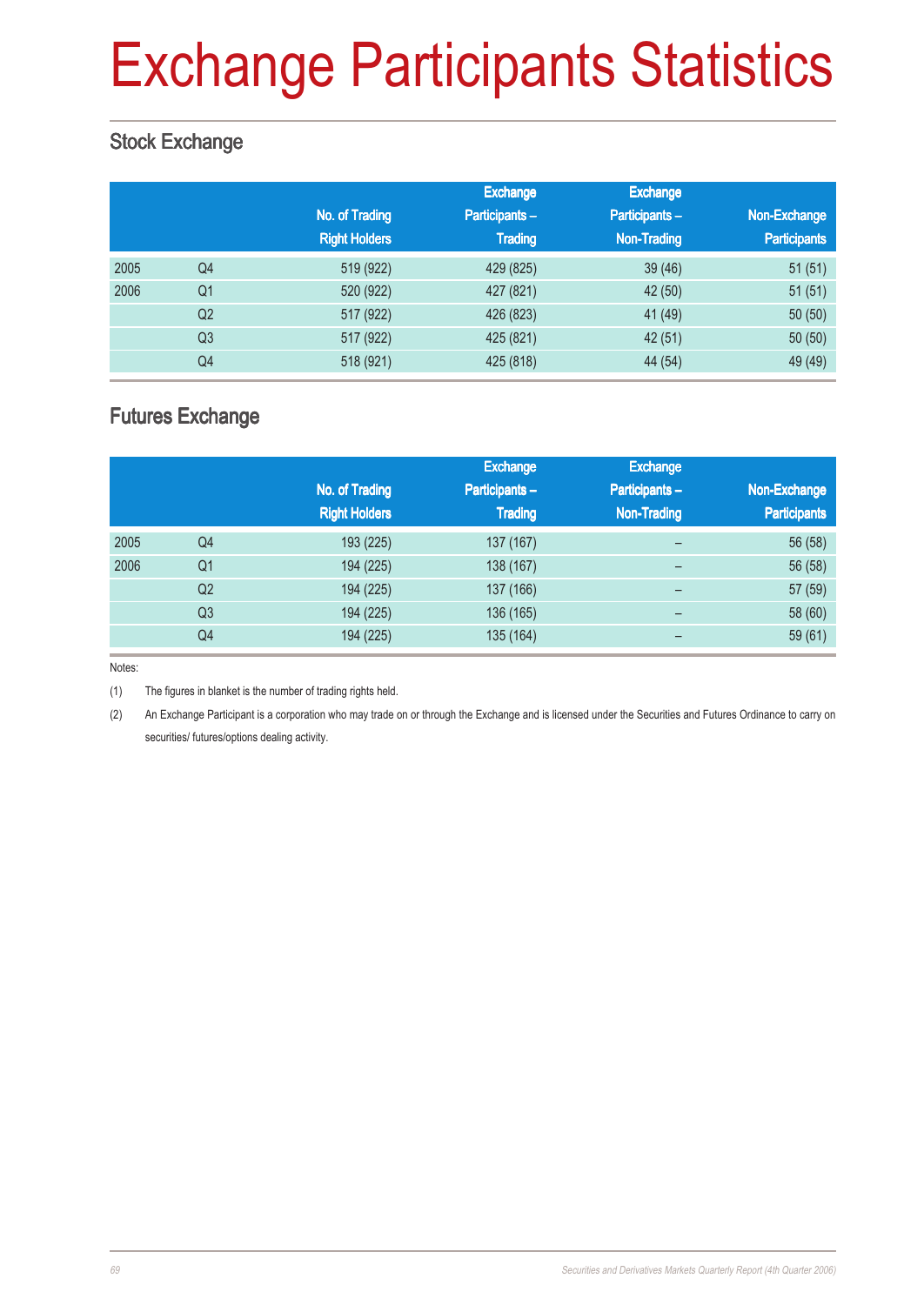# Clearing Participants Statistics

### **HKCC Participants**

| Year/month |                | <b>Clearing Participants</b> | <b>General Clearing</b><br><b>Participants</b> |
|------------|----------------|------------------------------|------------------------------------------------|
|            |                |                              |                                                |
| 2005       | Q4             | 128                          | 5                                              |
| 2006       | Q <sub>1</sub> | 130                          | 5                                              |
|            | Q <sub>2</sub> | 129                          | 5                                              |
|            | Q <sub>3</sub> | 128                          | 5                                              |
|            | Q4             | 125                          | 6                                              |

#### SEOCH Participants

|            |                |                                     | <b>General Clearing</b> |
|------------|----------------|-------------------------------------|-------------------------|
| Year/month |                | <b>Direct Clearing Participants</b> | <b>Participants</b>     |
| 2005       | Q4             | 48                                  | 3                       |
| 2006       | Q1             | 48                                  | 3                       |
|            | Q <sub>2</sub> | 47                                  | 4                       |
|            | Q3             | 46                                  | 4                       |
|            | Q4             | 46                                  | 4                       |

### HKSCC Participants

|                |                            | Non-broker            |
|----------------|----------------------------|-----------------------|
|                | <b>Broker Participants</b> | Participants (Note 1) |
| Q4             | 435                        | 45                    |
| Q1             | 434                        | 44                    |
| Q2             | 433                        | 44                    |
| Q <sub>3</sub> | 431                        | 44                    |
| Q4             | 431                        | 44                    |
|                |                            |                       |

Note 1: Non-broker participants include Clearing Agency Participants, Custodian Participants and Stock Pledgee Participants